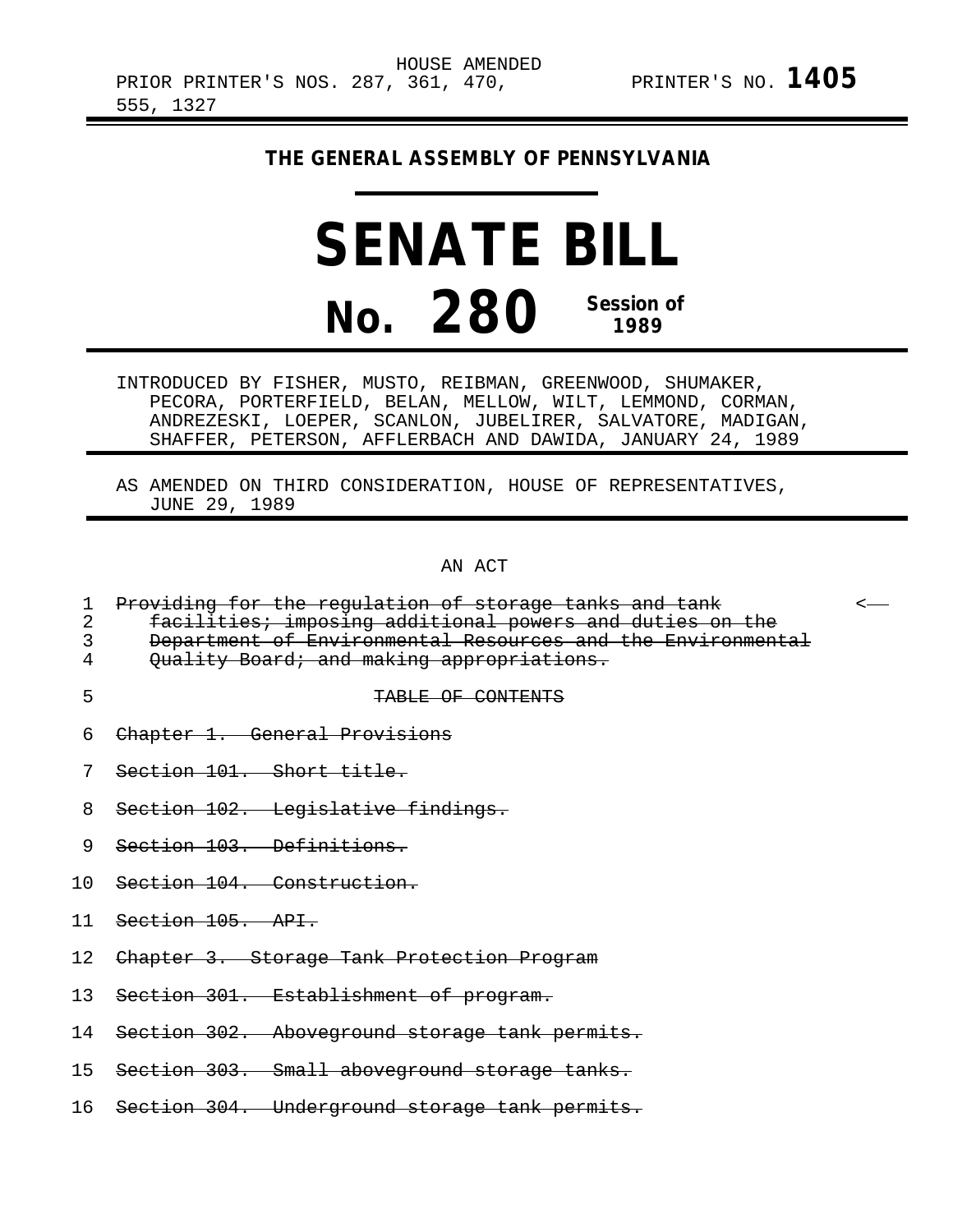| 1  | Section 305. Operation under existing permits.                  |
|----|-----------------------------------------------------------------|
| 2  | Section 306. Registration of aboveground and underground        |
| 3  | storage tanks.                                                  |
| 4  | Section 307. Inspection of aboveground storage tanks.           |
| 5  | Section 308. Inspection and inventory records of underground    |
| 6  | storage tanks.                                                  |
| 7  | Section 309. Certification of storage tank installers and       |
| 8  | private tank inspectors.                                        |
| 9  | Section 310. Small operator assistance program for underground  |
| 10 | storage tanks.                                                  |
| 11 | Section 311. Environmental Quality Board.                       |
| 12 | Section 312. Industry Technical Advisory Board.                 |
| 13 | Chapter 5. Spill Prevention Response Plan                       |
| 14 | Section 501. Submission of spill prevention response plan.      |
| 15 | Section 502. Content of spill prevention response plan.         |
| 16 | Section 503. Review of spill prevention response plan.          |
| 17 | Section 504. Notification.                                      |
| 18 | Chapter 7. Financial Provisions                                 |
| 19 | Section 701. Financial responsibility.                          |
| 20 | Section 702. Storage Tank Fund.                                 |
| 21 | Section 703. Underground Storage Tank Indemnification Board.    |
| 22 | Section 704. Underground Storage Tank Indemnification Fund.     |
| 23 | Section 705. Powers and duties of Underground Storage Tank      |
| 24 | Indemnification Board.                                          |
| 25 | Section 706. Eligibility of claimants.                          |
| 26 | Section 707. Audit.                                             |
| 27 | Section 708. Sunset review.                                     |
| 28 | Chapter 9. Siting of New Aboveground Storage Tank Facilities    |
| 29 | Section 901. Siting of new aboveground storage tank facilities. |
| 30 | Section 902. Siting criteria for aboveground tank facilities.   |
|    | 19890S0280B1405<br>- 2 -                                        |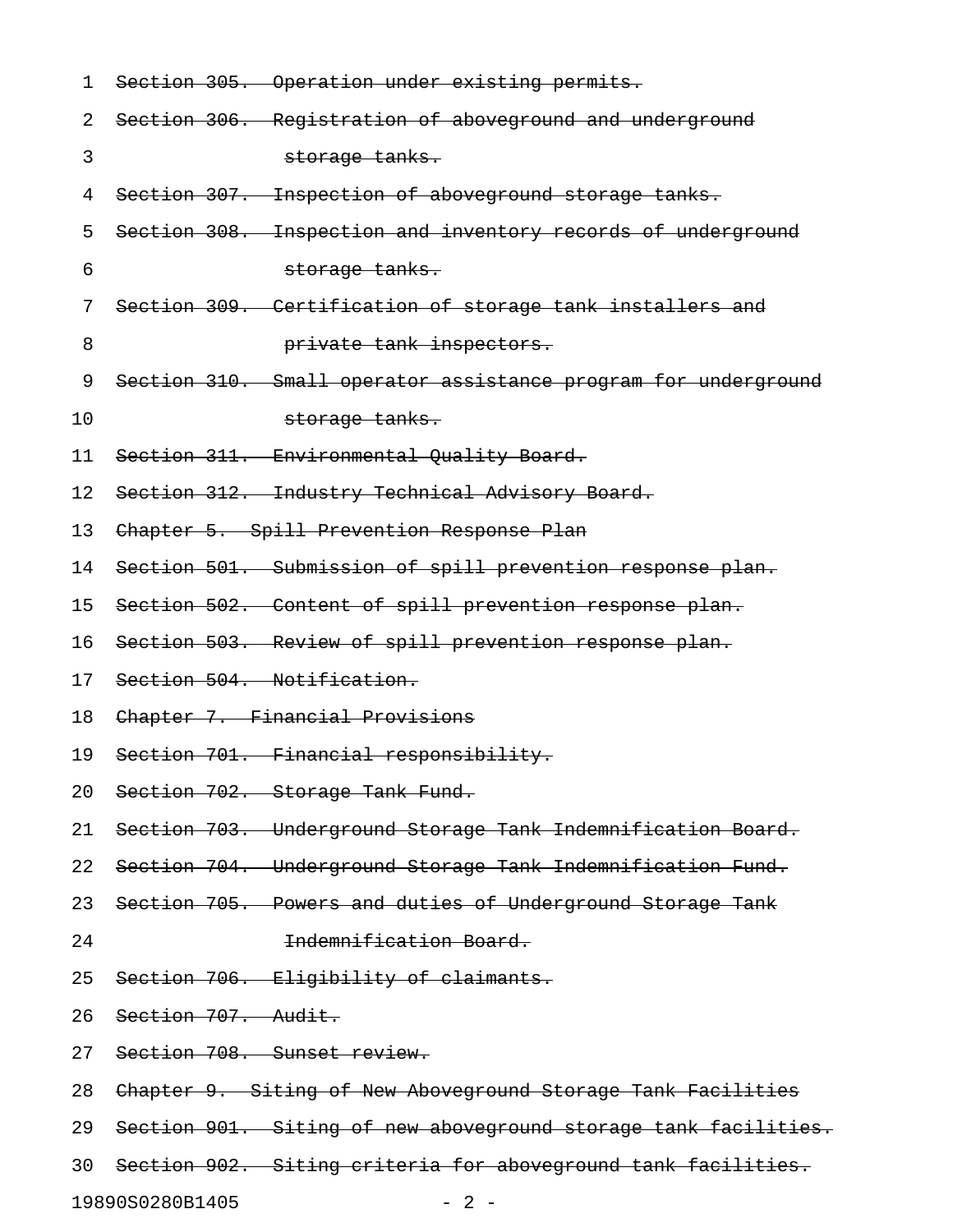- 1 Chapter 11. Enforcement and Remedies
- 2 Section 1101. Unlawful conduct.

3 Section 1102. Enforcement orders.

- 4 Section 1103. Civil penalties.
- 5 Section 1104. Criminal penalties.
- 6 Section 1105. Production of materials; recordkeeping
- 

7 requirements.

- 8 Section 1106. Collection of fines, fees, etc.
- 9 Section 1107. Public information.
- 10 Section 1108. Relationship to other laws.
- 11 Chapter 21. Miscellaneous Provisions
- 12 Section 2101. Appropriations.
- 13 Section 2102. Severability.
- 14 Section 2103. Repeals.
- 15 Section 2104. Effective date.
- 16 PROVIDING FOR THE REGULATION OF STORAGE TANKS AND TANK <
- 17 FACILITIES; IMPOSING ADDITIONAL POWERS AND DUTIES ON THE
- 18 DEPARTMENT OF ENVIRONMENTAL RESOURCES AND THE ENVIRONMENTAL
- 19 QUALITY BOARD; AND MAKING AN APPROPRIATION.
- 20 TABLE OF CONTENTS
- 21 CHAPTER 1. GENERAL PROVISIONS
- 22 SECTION 101. SHORT TITLE.
- 23 SECTION 102. LEGISLATIVE FINDINGS.
- 24 SECTION 103. DEFINITIONS.
- 25 SECTION 104. API.
- 26 SECTION 105. ADVISORY COMMITTEE.
- 27 SECTION 106. POWERS AND DUTIES OF ENVIRONMENTAL QUALITY BOARD.
- 28 SECTION 107. POWERS AND DUTIES OF DEPARTMENT.
- 29 SECTION 108. INTERIM CERTIFICATION OF INSTALLERS AND
- 30 INSPECTORS.

19890S0280B1405 - 3 -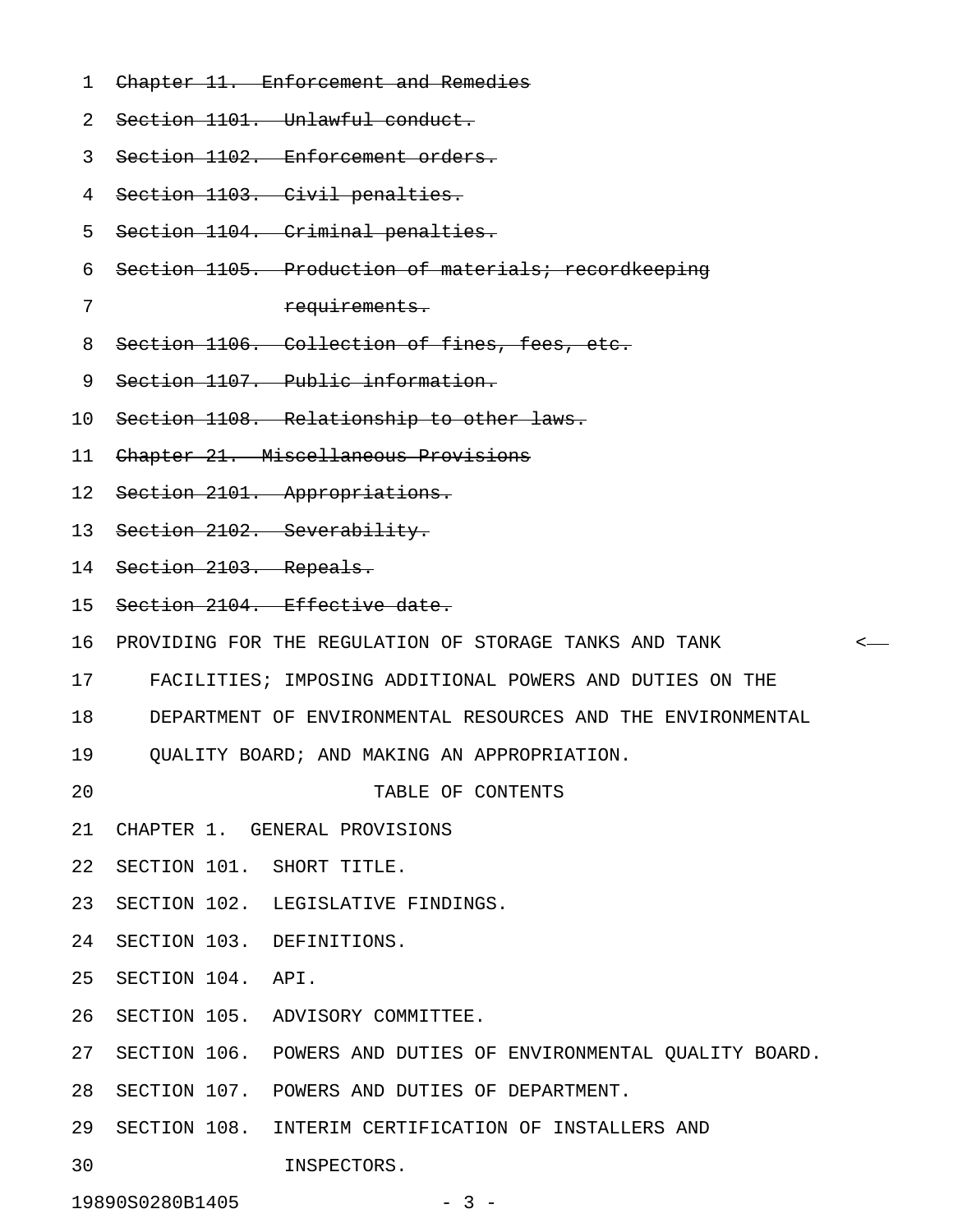- 1 SECTION 109. CONSTRUCTION.
- 2 CHAPTER 3. ABOVEGROUND STORAGE TANKS
- 3 SECTION 301. ABOVEGROUND STORAGE TANK REQUIREMENTS.
- 4 SECTION 302. INTERIM REQUIREMENTS.
- 5 SECTION 303. REGISTRATION.
- 6 SECTION 304. PERMITS AND PLANS.
- 7 CHAPTER 5. UNDERGROUND STORAGE TANKS
- 8 SECTION 501. UNDERGROUND STORAGE TANK REQUIREMENTS.
- 9 SECTION 502. INTERIM REQUIREMENTS AND DISCONTINUED USE.
- 10 SECTION 503. REGISTRATION.
- 11 SECTION 504. PERMITS AND PLANS.
- 12 SECTION 505. COMMERCIAL HEATING OIL STORAGE TANKS.
- 13 SECTION 506. SMALL OPERATOR ASSISTANCE PROGRAM FOR UNDERGROUND 14 STORAGE TANKS.
- 15 CHAPTER 7. FINANCIAL PROVISIONS
- 16 SECTION 701. FINANCIAL RESPONSIBILITY.
- 17 SECTION 702. STORAGE TANK FUND.
- 18 SECTION 703. UNDERGROUND STORAGE TANK INDEMNIFICATION BOARD.
- 19 SECTION 704. UNDERGROUND STORAGE TANK INDEMNIFICATION FUND.
- 20 SECTION 705. POWERS AND DUTIES OF UNDERGROUND STORAGE TANK
- 21 INDEMNIFICATION BOARD.
- 22 SECTION 706. ELIGIBILITY OF CLAIMANTS.
- 23 SECTION 707. AUDIT.
- 24 SECTION 708. SUNSET REVIEW.
- 25 SECTION 709. LOAN FUND.
- 26 CHAPTER 9. SPILL PREVENTION RESPONSE PLAN
- 27 SECTION 901. SUBMISSION OF SPILL PREVENTION RESPONSE PLAN.
- 28 SECTION 902. CONTENT OF SPILL PREVENTION RESPONSE PLAN.
- 29 SECTION 903. ABOVEGROUND STORAGE TANK FACILITY EMERGENCY
- 30 RESPONSE PLAN.

19890S0280B1405 - 4 -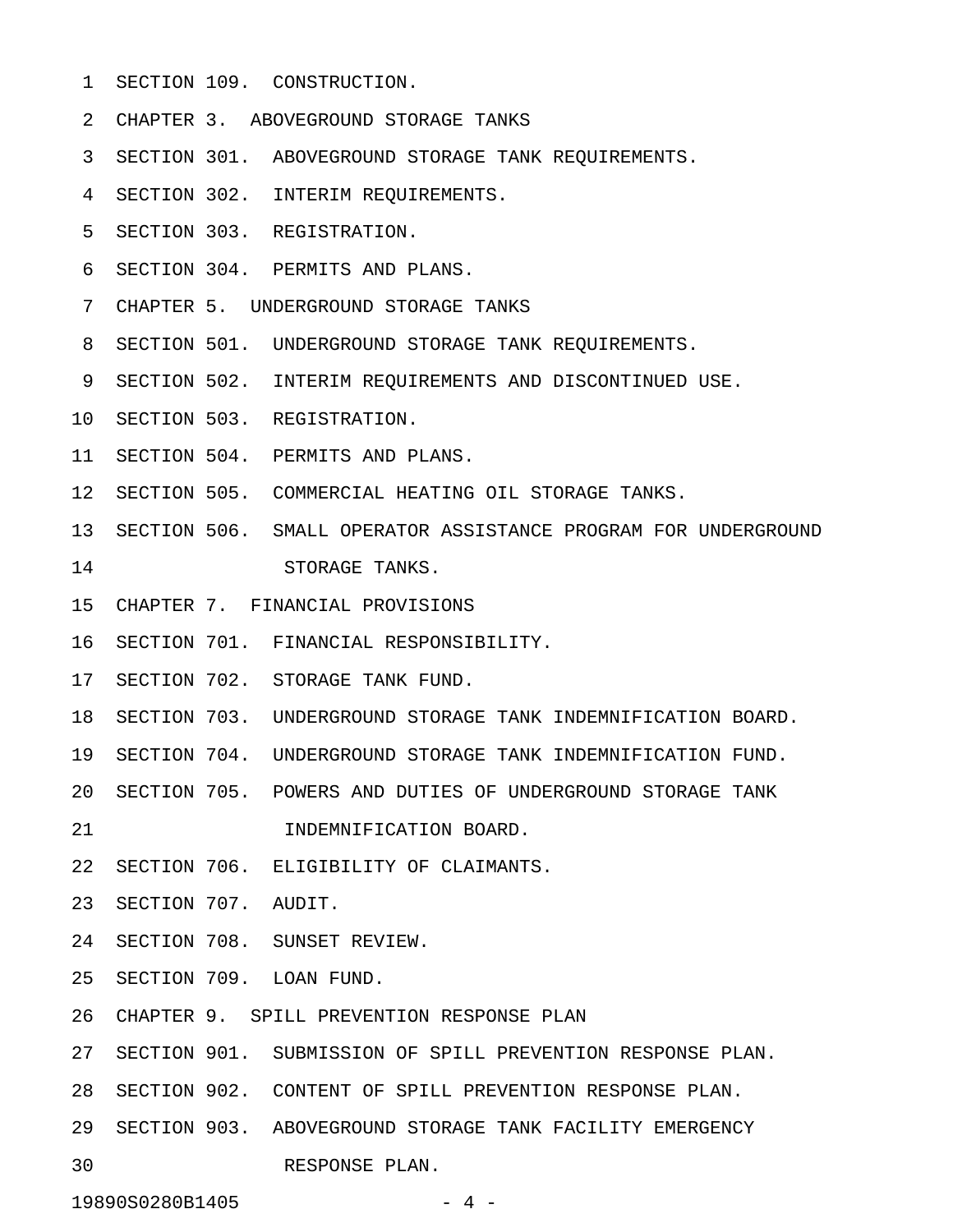- 1 SECTION 904. REVIEW OF SPILL PREVENTION RESPONSE PLAN.
- 2 SECTION 905. NOTIFICATION.
- 3 CHAPTER 11. SITING OF NEW ABOVEGROUND STORAGE TANK FACILITY
- 4 AND REGULATIONS
- 5 SECTION 1101. NOTIFICATION.
- 6 SECTION 1102. SITING REGULATIONS.
- 7 CHAPTER 13. ENFORCEMENT
- 8 SECTION 1301. WITHHOLDING PERMIT.
- 9 SECTION 1302. RESPONSIBILITIES OF OWNERS AND OPERATORS.
- 10 SECTION 1303. PROTECTION OF WATER SUPPLIES.
- 11 SECTION 1304. PUBLIC NUISANCES.
- 12 SECTION 1305. SUITS TO ABATE NUISANCES AND RESTRAIN
- 13 VIOLATIONS.
- 14 SECTION 1306. CRIMINAL PENALTIES.
- 15 SECTION 1307. CIVIL PENALTIES.
- 16 SECTION 1308. PROCEEDINGS WHERE WATERS ARE POLLUTED FROM MANY 17 SOURCES.
- 18 SECTION 1309. ENFORCEMENT ORDERS.
- 19 SECTION 1310. UNLAWFUL CONDUCT.
- 20 SECTION 1311. PRESUMPTION.
- 21 SECTION 1312. EXISTING RIGHTS AND REMEDIES PRESERVED.
- 22 SECTION 1313. APPEALABLE ACTIONS.
- 23 SECTION 1314. LIMITATION ON ACTION.
- 24 SECTION 1315. COLLECTION OF FINES AND PENALTIES.
- 25 CHAPTER 21. MISCELLANEOUS PROVISIONS
- 26 SECTION 2101. START-UP COSTS.
- 27 SECTION 2102. SAVED FROM REPEAL.
- 28 SECTION 2103. SEVERABILITY.
- 29 SECTION 2104. REPEALS.
- 30 SECTION 2105. EFFECTIVE DATE.

19890S0280B1405 - 5 -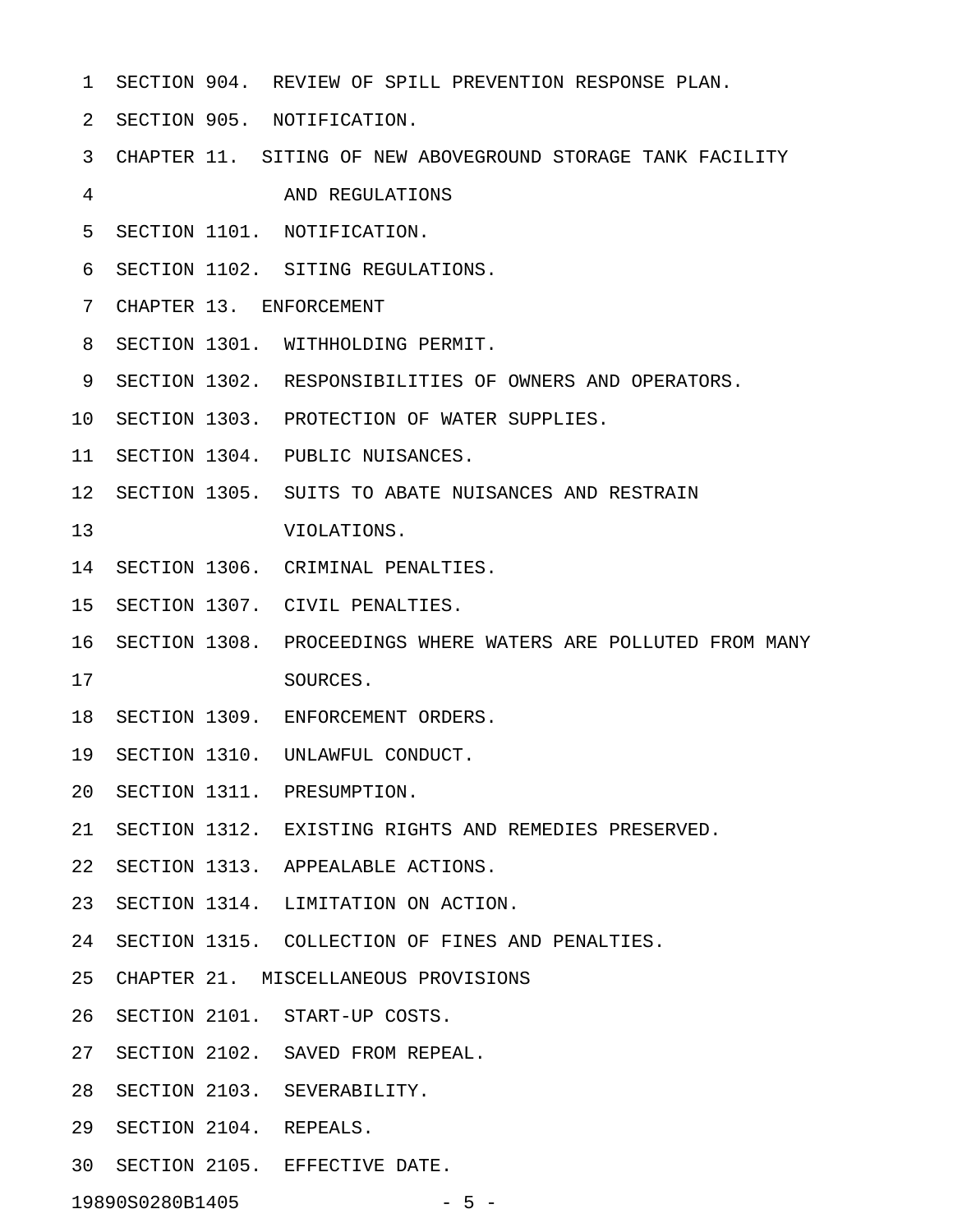| 1  | The General Assembly of the Commonwealth of Pennsylvania      |
|----|---------------------------------------------------------------|
| 2  | hereby enacts as follows:                                     |
| 3  | CHAPTER 1<br><-                                               |
| 4  | GENERAL PROVISIONS                                            |
| 5  | Section 101. Short title.                                     |
| 6  | This act shall be known and may be cited as the Storage Tank  |
| 7  | and Spill Prevention Act.                                     |
| 8  | Section 102. Legislative findings.                            |
| 9  | (a) General. The General Assembly of the Commonwealth finds   |
| 10 | and declares that:                                            |
| 11 | (1) The lands and waters of this Commonwealth constitute      |
| 12 | a unique and irreplaceable resource from which the well being |
| 13 | of the public health and economic vitality of this            |
| 14 | Commonwealth is assured.                                      |
| 15 | (2) These resources have been contaminated by releases        |
| 16 | and ruptures of regulated substances from both active and     |
| 17 | abandoned storage tanks.                                      |
| 18 | (3) Once contaminated, the quality of the affected            |
| 19 | resources may not be completely restored to their original    |
| 20 | state.                                                        |
| 21 | (4) When remedial action is required or undertaken, the       |
| 22 | cost is extremely high.                                       |
| 23 | (5) Contamination of groundwater supplies caused by           |
| 24 | releases from storage tanks constitutes a grave threat to the |
| 25 | health of affected residents.                                 |
| 26 | (6) Contamination of these resources must be prevented        |
| 27 | through improved safeguards on the installation and           |
| 28 | construction of storage tanks.                                |
| 29 | (b) Declaration. The General Assembly declares these leaks    |
| 30 | to be a threat to the public health and safety of this        |
|    | 19890S0280B1405<br>$-6-$                                      |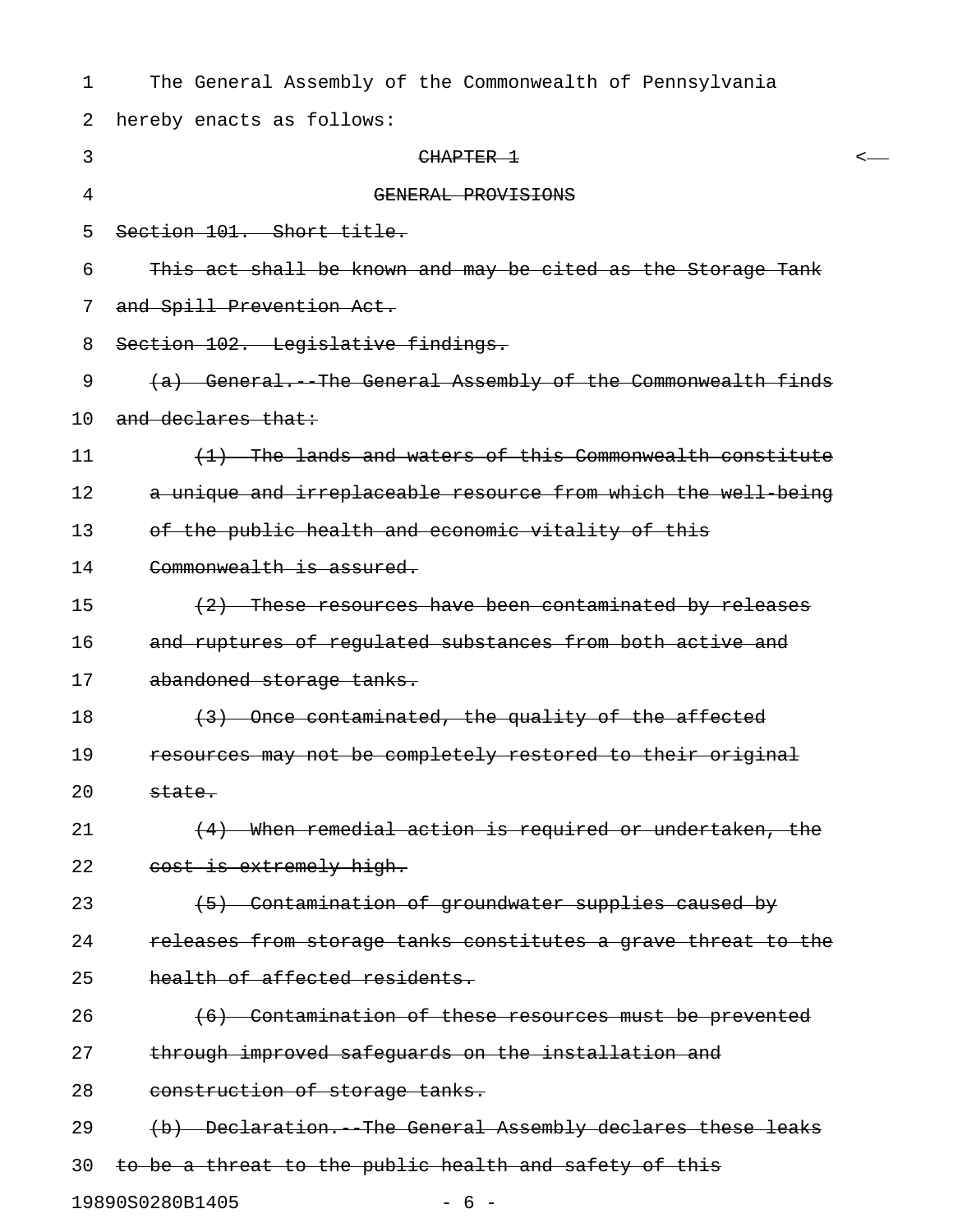1 Commonwealth and hereby exercises the power of the Commonwealth 2 to prevent the occurrence of these leaks through the 3 establishment of a regulatory scheme for the storage of 4 regulated substances in new and existing storage tanks and to 5 provide liability for damages sustained within this Commonwealth 6 as a result of a discharge by requiring prompt cleanup and 7 removal of such pollution and discharged regulated substance. 8 Section 103. Definitions. 9 The following words and phrases when used in this act shall 10 have the meanings given to them in this section unless the 11 context clearly indicates otherwise: 12 The Thandoned tank." A storage tank, other than nonoperational, 13 which was no longer in use for storage of regulated substances 14 on the effective date of this act. 15 "Aboveground tank." Any stationary storage tank constructed 16 primarily of nonearthen materials which provides structured 17 support and whereby more than 90% of the tank volume is not 18 buried below the ground surface. This definition and regulations 19 promulgated under this act shall not include: 20  $(1)$  A farm or residential tank of 1,100 gallons or less 21 capacity used for storing motor fuel for noncommercial 22 purposes. 23 (2) Aboveground tanks regulated under the act of May 31, 24 1945 (P.L.1198, No.418), known as the Surface Mining 25 Conservation and Reclamation Act. 26 (3) Aboveground storage tanks which are used to store 27 brines, crude oil, drilling or frac fluids and similar 28 substances or materials and directly related to the 29 exploration, development or production of crude oil or 30 natural gas regulated under the act of December 19, 1984 19890S0280B1405 - 7 -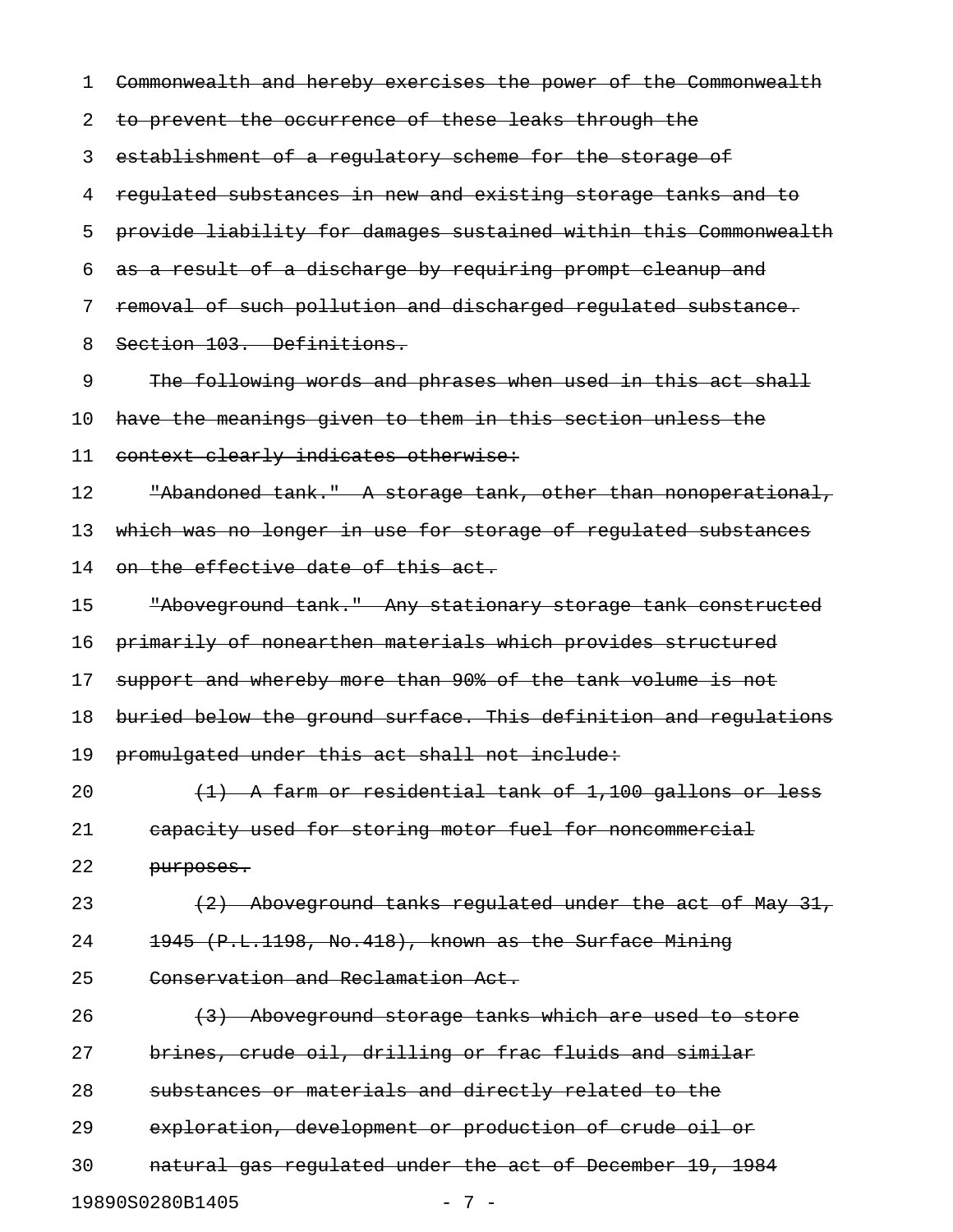| 1  | (P.L.1140, No.223), known as the Oil and Gas Act.             |
|----|---------------------------------------------------------------|
| 2  | $\left(4\right)$ Septic tanks.                                |
| 3  | (5) Piping, surface impoundments, pits, ponds and             |
| 4  | <del>lagoons.</del>                                           |
| 5  | (6) Storm water or wastewater collection or treatment         |
| 6  | <del>systems.</del>                                           |
| 7  | (7) Process vessels and pressure vessels including oil        |
| 8  | and water separators.                                         |
| 9  | (8) A pipeline facility (including gathering lines)           |
| 10 | regulated under:                                              |
| 11 | (i) the Natural Gas Safety Act of 1968 (Public Law            |
| 12 | 90 481, 82 Stat. 720, 49 U.S.C. App. § 1671 et seq.); or      |
| 13 | (ii) the Hazardous Liquid Pipeline Safety Act of              |
| 14 | 1979 (Public Law 96 129, 93 Stat. 1003, 49 U.S.C. § 2001      |
| 15 | $et$ $seq.$ ).                                                |
| 16 | (9) An interstate or intrastate pipeline facility             |
| 17 | regulated under the State laws comparable to provisions of    |
| 18 | <del>law in paragraph (8).</del>                              |
| 19 | (10) Tanks used for storage and storing heating oil for       |
| 20 | consumptive use on the premises where stored.                 |
| 21 | (11) Nonstationary tanks, liquid traps or associated          |
| 22 | gathering lines directly related to oil or gas production and |
| 23 | gathering operations.                                         |
| 24 | $(12)$ Sumps, drip pots and other vessels designed to         |
| 25 | eatch drips, spills, leaks or other releases before such      |
| 26 | releases enter the environment.                               |
| 27 | (13) Tanks located indoors above the surface of the           |
| 28 | <del>floor.</del>                                             |
| 29 | (14) Tanks used for storage of products meeting the           |
| 30 | United States Food and Drug Administration regulations under  |
|    | 19890S0280B1405<br>$-8-$                                      |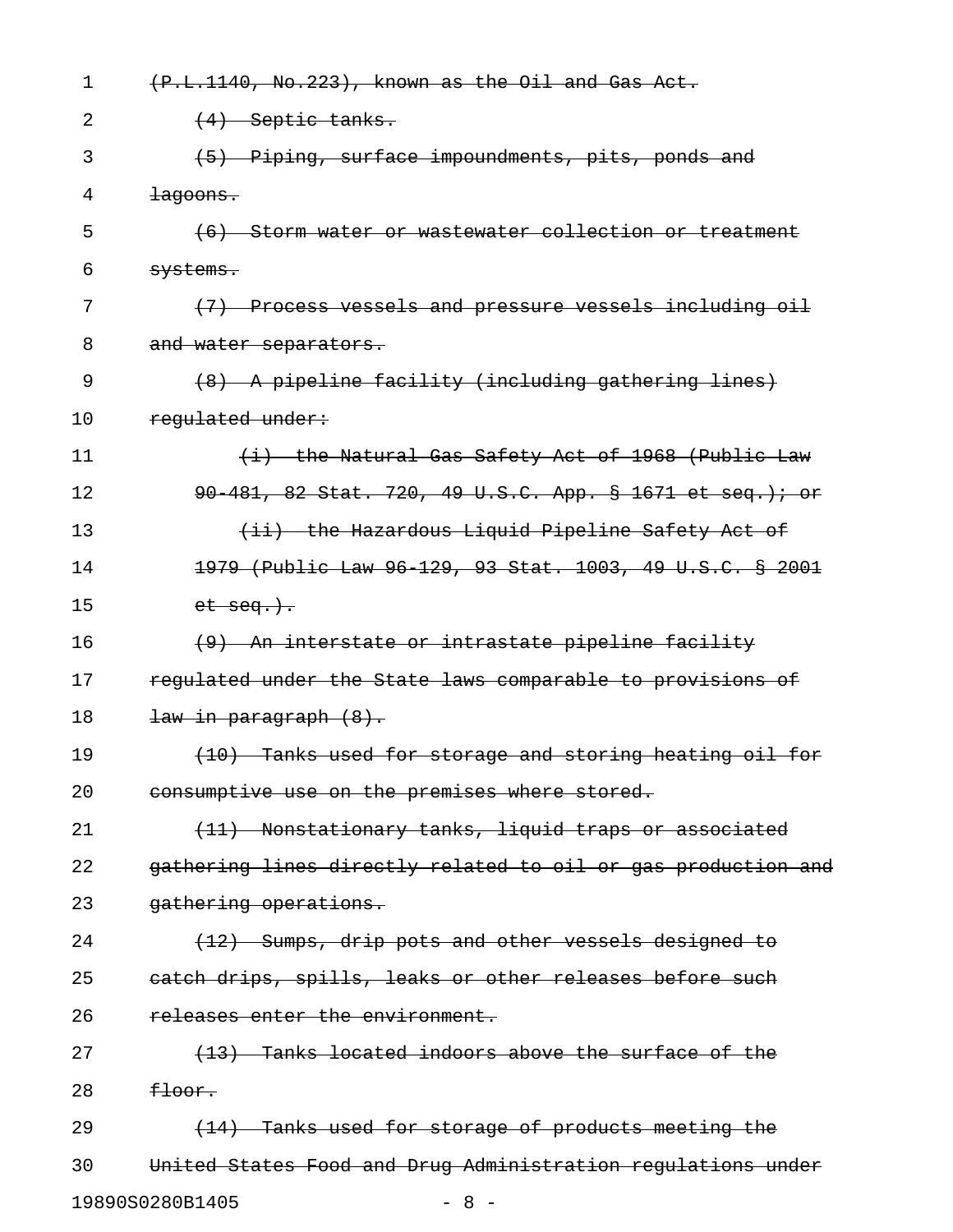1 the Federal Food, Drug, and Cosmetic Act (52 Stat. 1040, 21 2 U.S.C. § 301 et seq.). 3 (15) Tanks used in the operation of facilities permitted 4 pursuant to the act of July 7, 1980 (P.L.380, No.97), known 5 as the Solid Waste Management Act, including, but not limited 6 to, piping, tanks, collection and treatment systems used for 7 leachate, methane gas and methane gas condensate management. 8 (16) Any other tank excluded by requiations or policy 9 promulgated pursuant to this act. 10 Unless specifically excluded, the term includes small 11 aboveground storage tanks. 12 "Cathodic protection." A technique to prevent corrosion of a 13 metal surface by making that surface the cathode of an 14 electrochemical cell, including, but not limited to, the 15 application of either galvanic anodes or impressed current. 16 "Certified tank installer." A person certified by the 17 Department of Environmental Resources to install, erect, 18 construct, modify or remove storage tanks. The term includes an 19 employee of a tank owner or operator. 20 "Corrective action." The: 21 (1) Containment or attempted containment of a release.  $22$   $(2)$  Removal or attempted removal of a release. 23 (3) Taking of reasonable measures to prevent or mitigate 24 damages to the public health, safety or welfare, including, 25 but not limited to, public and private property, shorelines, 26 beaches, surface waters, water columns and bottom sediments, 27 soils and other affected property, including wildlife and 28 other natural resources. 29 "Corrective action costs." All costs associated with the

30 cleanup and removal of a release incurred by this Commonwealth 19890S0280B1405 - 9 -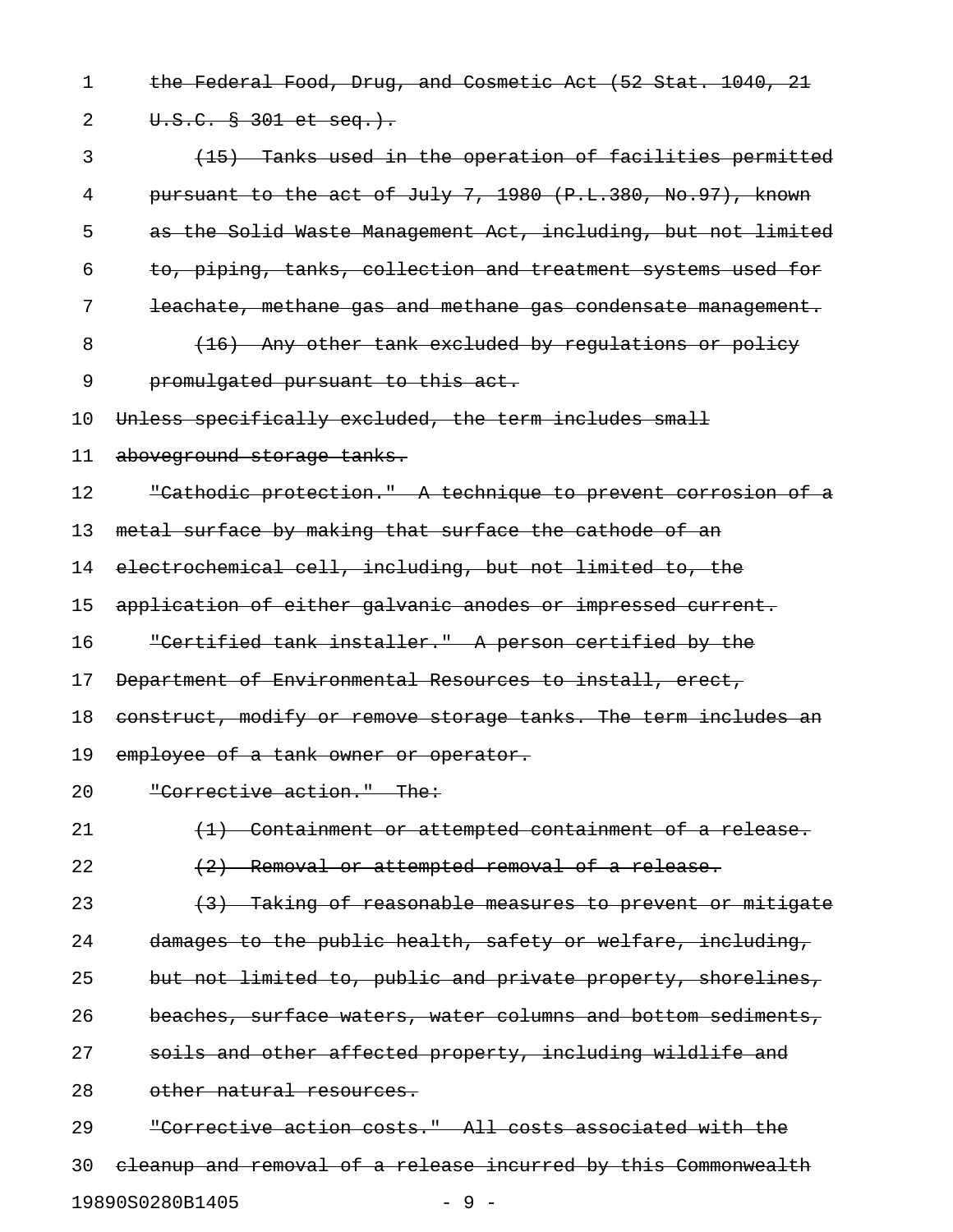1 or its political subdivisions or their agents with approval of 2 the Department of Environmental Resources. 3 "Department." The Department of Environmental Resources of 4 the Commonwealth. 5 "Monitoring system." A system capable of detecting leaks or 6 releases in connection with an underground storage tank. 7 "Nonoperated tank." Any storage tank that is empty and 8 represents excess storage capacity that may be brought up to 9 standards consistent with the regulatory requirements at the 10 time the tank is brought into service. 11 "Operator." Any person in control of, or having 12 responsibility for, the daily operation of the storage tank. 13 "Owner." Any person owning a storage tank. The term shall 14 include the current owner of any underground storage tank 15 holding regulated substances on or after November 8, 1984, and 16 the owner of an underground storage tank at the time all 17 regulated substances were removed when removal occurred prior to 18 November 8, 1984. 19 "Person." Any individual, partnership, corporation, 20 association, joint venture, consortium, institution, trust, 21 firm, joint stock company, cooperative enterprise, municipality, 22 municipal authority, Federal Government or agency, Commonwealth 23 department, agency, board, commission or authority, or any other 24 legal entity whatsoever which is recognized by law as the 25 subject of rights and duties. In any provisions of this act 26 prescribing a fine, imprisonment or penalty, or any combination 27 of the foregoing, the term "person" shall include the officers 28 and directors of any corporation or other legal entity having 29 officers and directors. 30 "Pressure vessel." A vessel used in industrial processes

19890S0280B1405 - 10 -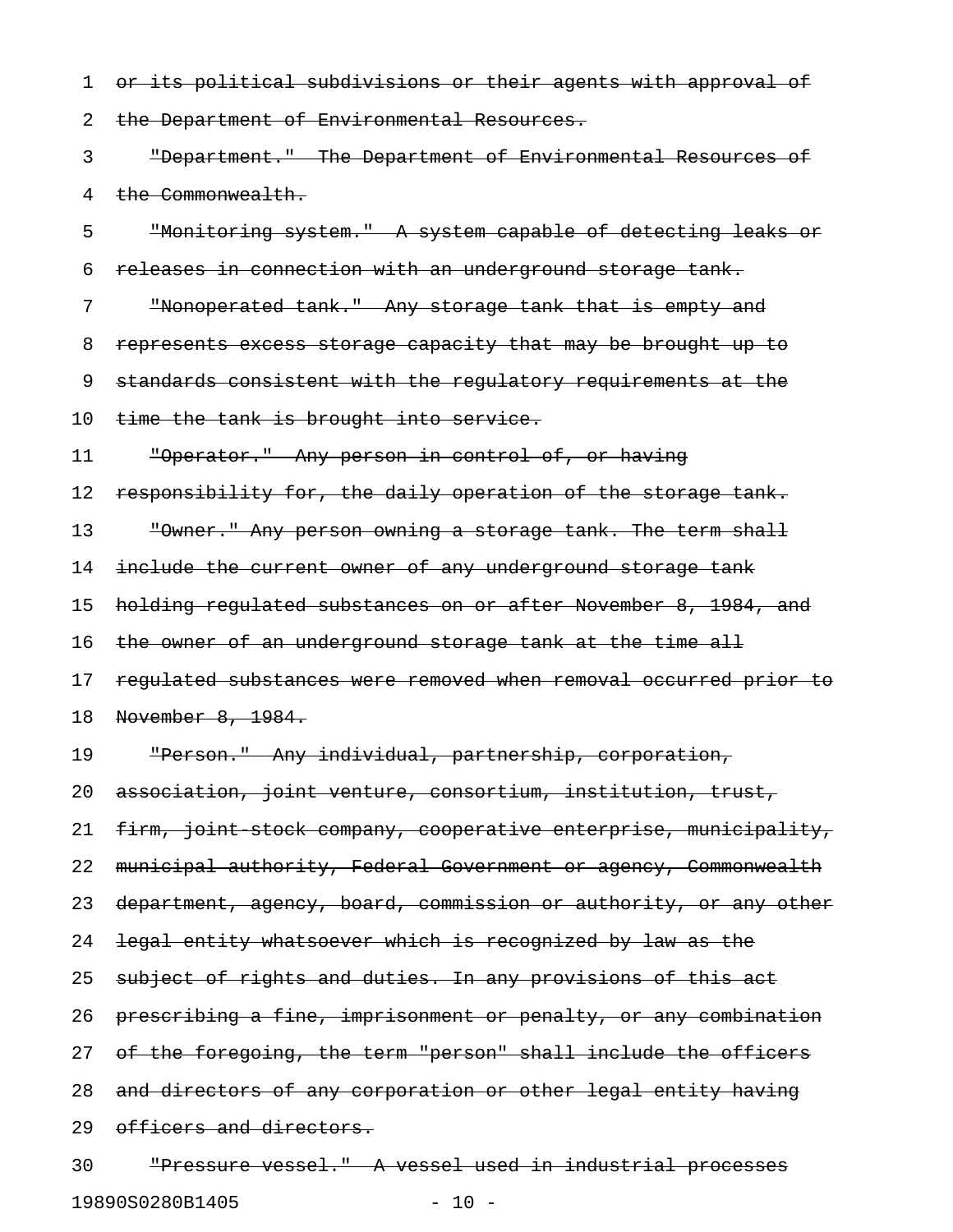| 1  | designated to withstand pressures above 15 psig.                 |
|----|------------------------------------------------------------------|
| 2  | "Private tank inspector." A person certified by the              |
| 3  | Department of Environmental Resources to conduct environmental   |
| 4  | audits and inspections of storage tanks. A private tank          |
| 5  | inspector shall not be an employee of a tank owner.              |
| 6  | "Process vessel." A vessel in industrial or commercial           |
| 7  | operation in which, during use, there is a mechanical, physical  |
| 8  | or chemical change of the contained substances taking place. The |
| 9  | industrial or commercial process may be mixing, separating,      |
| 10 | chemically altering, dehydrating, extracting, refining or        |
| 11 | polishing of the substances in the tank. The term "process       |
| 12 | vessel" does not include tanks used to store substances prior to |
| 13 | sale or to store feedstock prior to additional processing.       |
| 14 | "Requlated substance." Any element, compound, mixture,           |
| 15 | solution or substance which is:                                  |
| 16 | $(1)$ Any substance defined in section 101(14) of the            |
| 17 | Comprehensive Environmental Response, Compensation, and          |
| 18 | Liability Act of 1980 (Public Law 96 510, 94 Stat. 2767), not    |
| 19 | including any substance regulated as a hazardous waste under     |
| 20 | Subtitle C of the Resource Conservation and Recovery Act of      |
| 21 | 1976 (Public Law 94 580, 42 U.S.C. § 6901 et seq.).              |
| 22 | (2) Petroleum, including crude oil or any fraction               |
| 23 | thereof, which is liquid at standard conditions of               |
| 24 | temperature and pressure (60 degrees Fahrenheit and 14.7         |
| 25 | pounds per square inch absolute), including, but not limited     |
| 26 | to, oil, petroleum, fuel oil, oil sludge, oil refuse, oil        |
| 27 | mixed with other wastes and crude oils, gasoline and             |
| 28 | kerosene.                                                        |
| 29 | (3) Any other substance determined by the department by          |
| 30 | regulation whose containment, storage, use or dispensing may     |

19890S0280B1405 - 11 -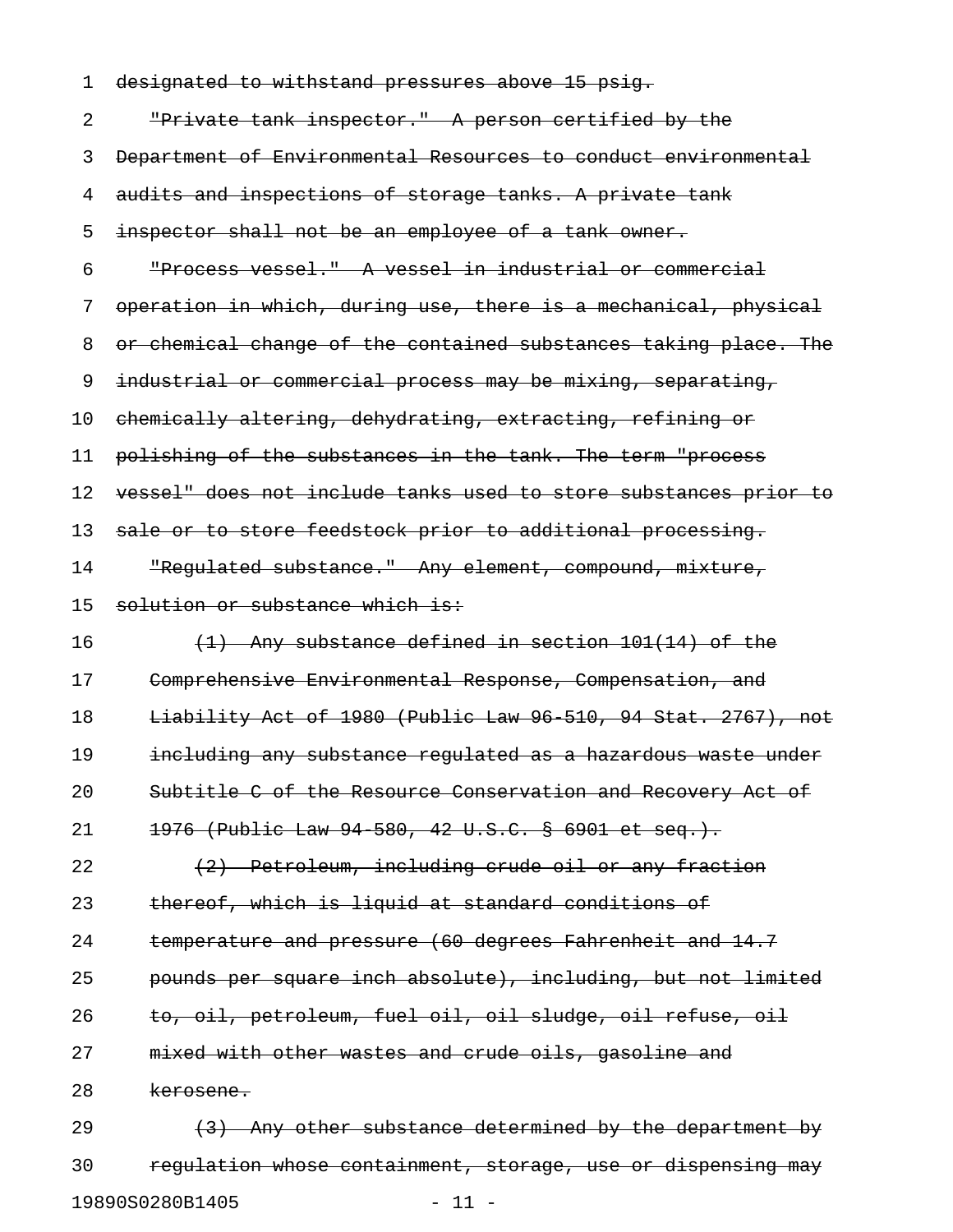1 **present a hazard to the public health and safety or the** 2 environment when released. 3 The term does not include the storage or use of animal waste in 4 normal agricultural practices. 5 "Release." Any spilling, leaking, emitting, discharging, 6 escaping, leaching or disposing from a storage tank into waters 7 of this Commonwealth or subsurface soils. 8 "Secondary containment." An additional layer of impervious 9 material creating a space in which a leak of a regulated 10 substance from a storage tank may be detected before it enters 11 the environment. 12 Secretary." The Secretary of Environmental Resources of the 13 Commonwealth. 14 "Small aboveground storage tank." Any aboveground storage 15 tank having a capacity equal to or less than 21,000 gallons. 16 "Storage tank." Any aboveground or underground storage tank 17 which is used for the storage of any regulated substance. 18 "Substantially modify." The construction, refurbishment or 19 restoration of an existing storage tank which alters the 20 physical integrity of the tank. 21 "Tank facility." An area in which one or more aboveground 22 storage tanks are located, excluding small aboveground storage  $23$  tanks. 24 "Underground storage tank." Any one or combination of 25 underground tanks (including underground pipes connected 26 thereto) which are used to contain an accumulation of regulated 27 substances, and the volume of which (including the volume of the 28 underground pipes connected thereto) is 10% or more beneath the 29 surface of the ground. This definition and regulations 30 promulgated under this act shall not include:

19890S0280B1405 - 12 -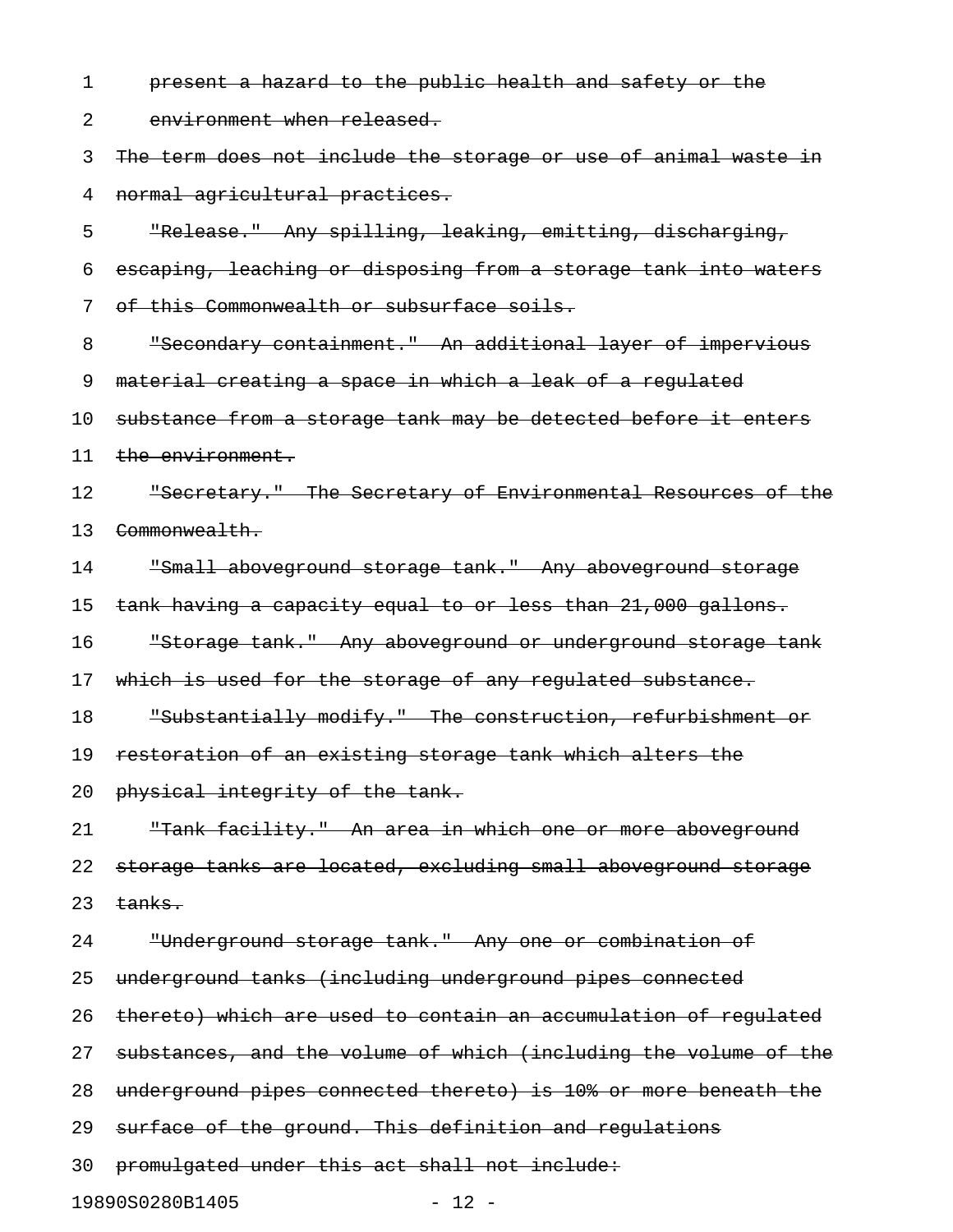| 1  | (1) Farm or residential tanks of 1,100 gallons or less        |
|----|---------------------------------------------------------------|
| 2  | eapacity used for storing motor fuel for noncommercial        |
| 3  | purposes.                                                     |
| 4  | (2) Tanks used for storing heating oil for consumptive        |
| 5  | use on the premises where stored.                             |
| 6  | $(3)$ Septic tanks.                                           |
| 7  | (4) A pipeline facility (including gathering lines)           |
| 8  | regulated under:                                              |
| 9  | $(i)$ The Natural Gas Pipeline Safety Act of 1968             |
| 10 | (Public Law 90 481, 82 Stat. 720).                            |
| 11 | (ii) The Hazardous Liquid Pipeline Safety Act of              |
| 12 | 1979 (Public Law 96-129, 93 Stat. 1003).                      |
| 13 | (5) An interstate or intrastate pipeline facility             |
| 14 | regulated under State laws comparable to the provisions of    |
| 15 | <del>law in paragraph (4).</del>                              |
| 16 | (6) Surface impoundments, pits, ponds or lagoons.             |
| 17 | (7) Storm water or wastewater collection systems.             |
| 18 | (8) Flow through process tanks.                               |
| 19 | (9) Liquid traps or associated gathering lines directly       |
| 20 | related to oil or gas production and gathering operations.    |
| 21 | (10) Storage tanks situated in an underground area (such      |
| 22 | as a basement, cellar, mine working, drift, shaft or tunnel)  |
| 23 | if the storage tank is situated upon or above the surface of  |
| 24 | the floor.                                                    |
| 25 | (11) Any underground storage tank system whose capacity       |
| 26 | is 110 gallons or less.                                       |
| 27 | (12) Tanks used in the operation of facilities permitted      |
| 28 | pursuant to the act of July 7, 1980 (P.L.380, No.97), known   |
| 29 | as the Solid Waste Management Act, including, but not limited |
| 30 | to, piping, tanks, collection and treatment systems used for  |
|    | 19890S0280B1405<br>$-13 -$                                    |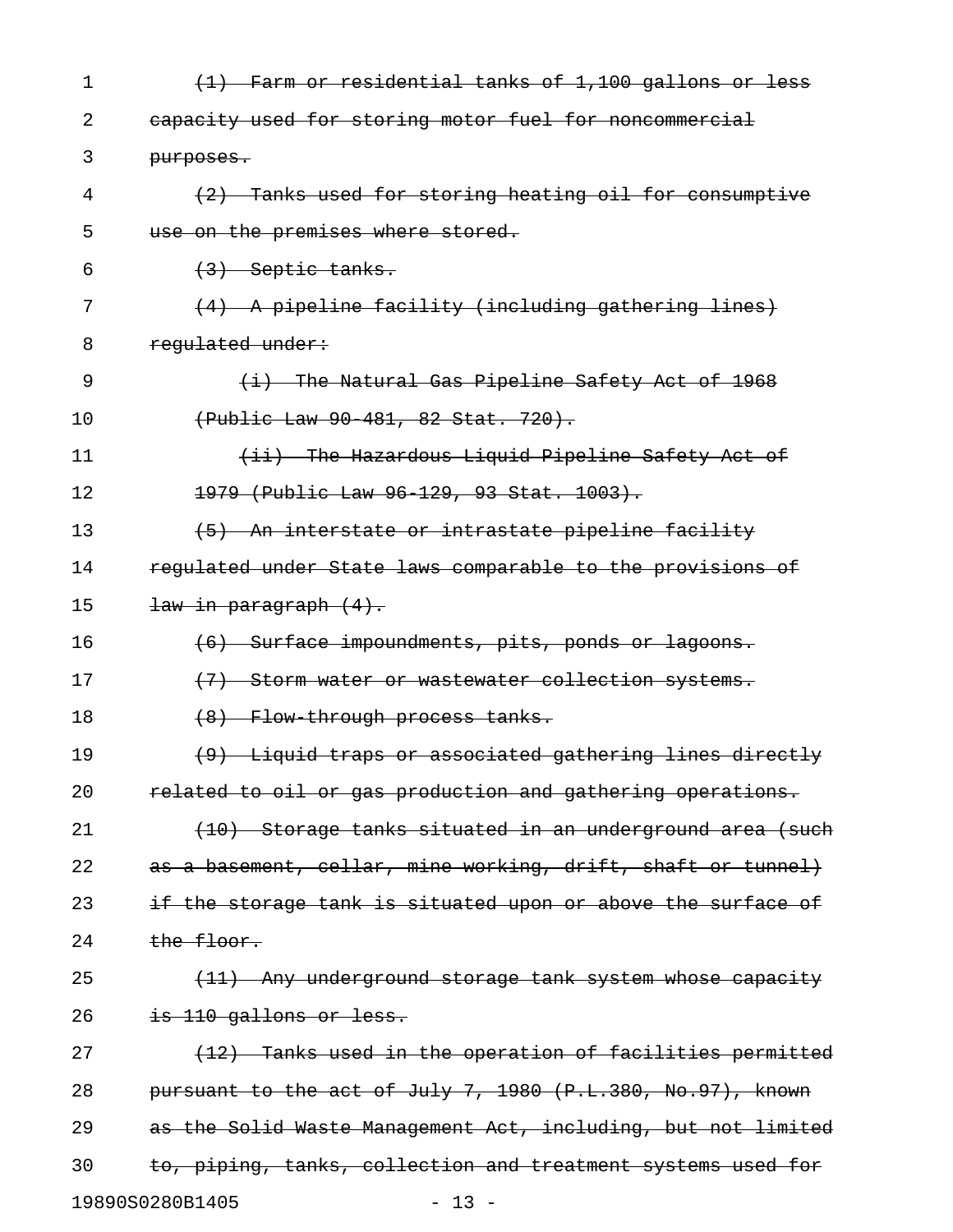| 1  | leachate, methane gas and methane gas condensate management.     |
|----|------------------------------------------------------------------|
| 2  | Section 104. Construction.                                       |
| 3  | This act and the regulations promulgated under this act shall    |
| 4  | be liberally construed in order to fully protect the public      |
| 5  | health, welfare and safety of the residents of this              |
| 6  | Commonwealth.                                                    |
| 7  | Section 105. API.                                                |
| 8  | A reference in this act to "API" in relation to publications     |
| 9  | shall be deemed to be a reference to the appropriate technical   |
| 10 | publication, including appendices, of the American Petroleum     |
| 11 | Institute.                                                       |
| 12 | CHAPTER <sub>3</sub>                                             |
| 13 | STORAGE TANK PROTECTION PROGRAM                                  |
| 14 | Section 301. Establishment of program.                           |
| 15 | (a) Authority. The department shall establish, implement         |
| 16 | and administer a comprehensive program for storage tank          |
| 17 | protection by providing for regulation of the installation,      |
| 18 | location, removal and closure of storage tanks and establishing  |
| 19 | an inventory review procedure and inspection program to insure   |
| 20 | the structural integrity of existing and new storage tanks.      |
| 21 | (b) Rules and regulations for aboveground and underground        |
| 22 | storage tanks. The department shall develop separate regulatory  |
| 23 | programs pursuant to provisions of sections 310 and 311          |
| 24 | governing underground storage tanks and aboveground storage      |
| 25 | tanks. Regulations governing underground storage tanks as        |
| 26 | proposed by the department and adopted by the Environmental      |
| 27 | Quality Board, shall be no more stringent than rules and         |
| 28 | regulations adopted by the Federal Environmental Protection      |
| 29 | Agency. The department shall develop regulations which are based |
| 30 | on industry practices and standards as embodied in the existing  |
|    | 19890S0280B1405<br>$-14 -$                                       |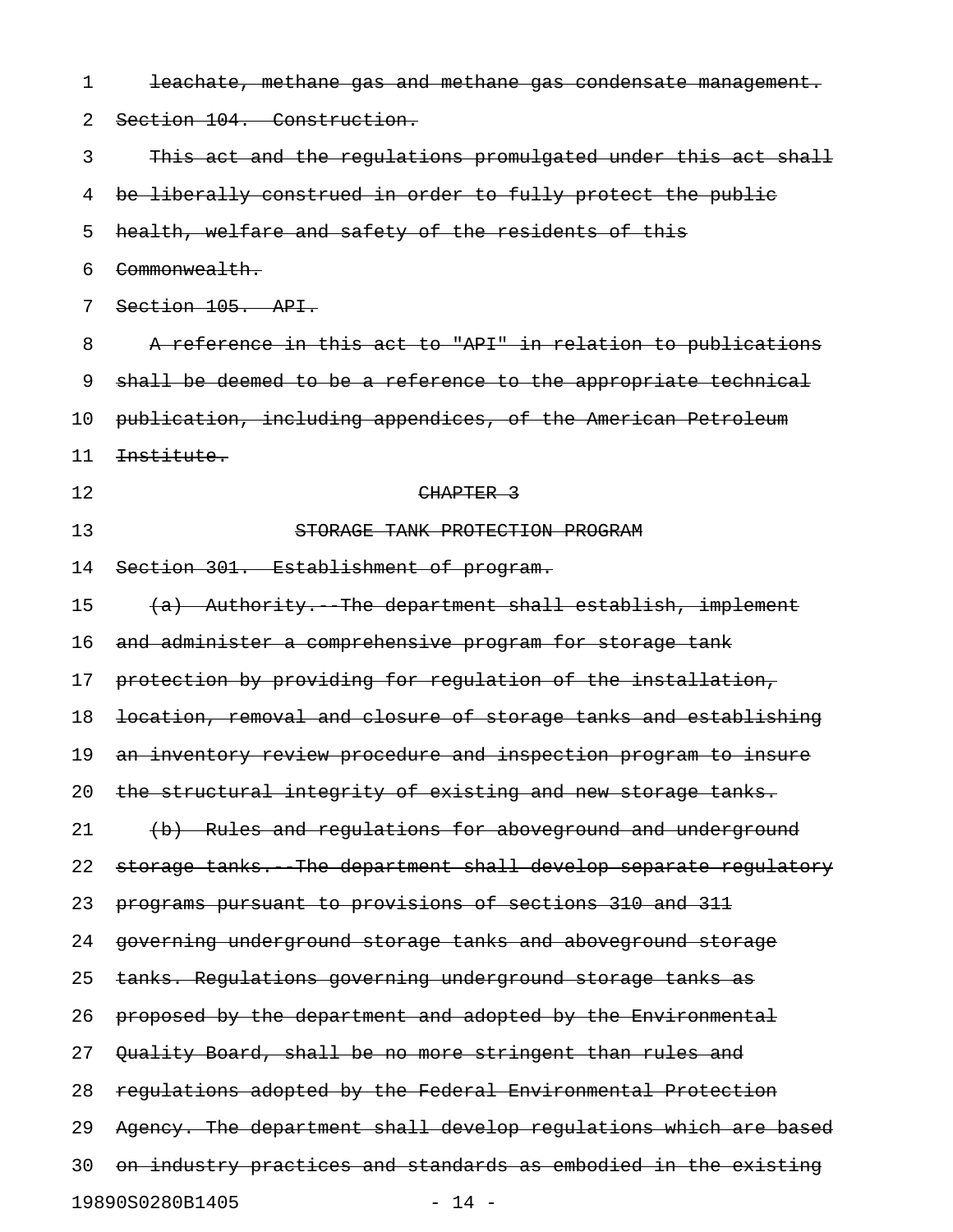1 regulations governing aboveground and underground storage tanks.

2 Section 302. Aboveground storage tank permits.

3 (a) General rule. Except as provided in section 305, no 4 person shall own, construct, operate, renovate, install, replace 5 or substantially modify an aboveground storage tank unless 6 authorized by the department through policies, rules or 7 regulations or by obtaining a permit from the department and 8 such person has paid the necessary fees required by this act. 9 (b) Amended permits. The owner or operator of an 10 aboveground storage tank shall apply to the department for an 11 amended permit whenever any one of the following factors occurs: 12  $(1)$  A significant change in the location, construction, 13 reconstruction or operation of a permitted aboveground 14 storage tank. For the purpose of this subsection, significant 15 change shall be defined as the disassembly and relocation of 16 the aboveground storage tank from one site to another site. 17 (2) The removal of a permitted aboveground storage tank. 18 (c) Application content. Applications for aboveground 19 storage tank permits shall be submitted, in writing, by a 20 certified tank installer, to the department in such form and 21 with such accompanying data as shall be prescribed by 22 regulations, and shall include, to the extent that a good faith 23 effort has been made by the applicant, but not be limited to, a 24 map identifying the exact location of the tank; a description of 25 the construction of the tank, including the material out of 26 which the tank is constructed; the age and manufacturer of the 27 tank; the design of the storage tank facilities, including any 28 pumping, venting, secondary containment system and safety 29 equipment; the products to be stored in the tank; and the 30 location of the facility relative to surface water. The 19890S0280B1405 - 15 -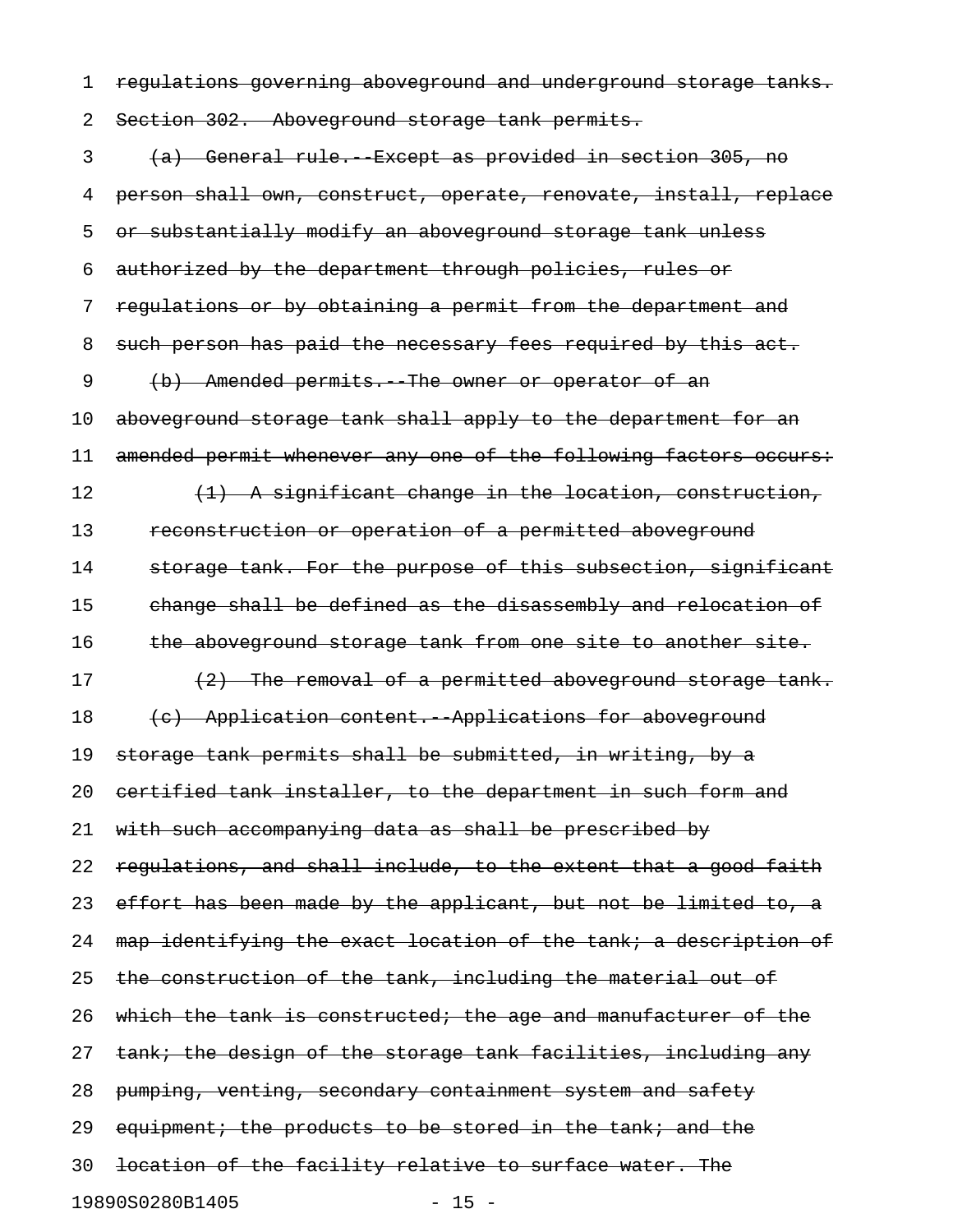1 department shall have the authority to deny permits, or include 2 in each permit general and specific conditions to insure the 3 proper operation of the aboveground storage tank. 4 (d) Review of applications. The department shall make a 5 determination regarding whether an application is reasonably 6 complete within 45 days of the filing of an application with the 7 department and shall identify all areas in which an application 8 is incomplete when issuing a notice of deficiency. The 9 department shall review any amended application filed in 10 response to a notice of deficiency within 30 days of the filing 11 of the amended application with the department. Nothing in this 12 section shall prohibit the department and the applicant from 13 agreeing to extend any deadline for action provided by this 14 section. Nothing in this section shall prohibit the department 15 from requesting and accepting supplemental information, 16 explanations and clarifications regarding the content of an 17 application prior to the deadline for department action. 18 (e) Permit fee. Each application shall be accompanied by a 19 permit fee as established by regulations under section 311 of 20  $$\overline{this}$  act.$ 21  $(f)$  Transfer of permit. Written approval by the department 22 is required for the transfer of permits. 23  $(g)$  Renewal of permit. A permit to operate an aboveground 24 storage tank shall be renewed every ten years. 25 (h) Inspections. The department shall require tanks to be 26 inspected prior to operation and periodically thereafter. 27 Section 303. Small aboveground storage tanks. 28 (a) General rule. Except as provided in section 305, no 29 person shall own, construct, operate, renovate, install, replace 30 or substantially modify any small aboveground storage tank

19890S0280B1405 - 16 -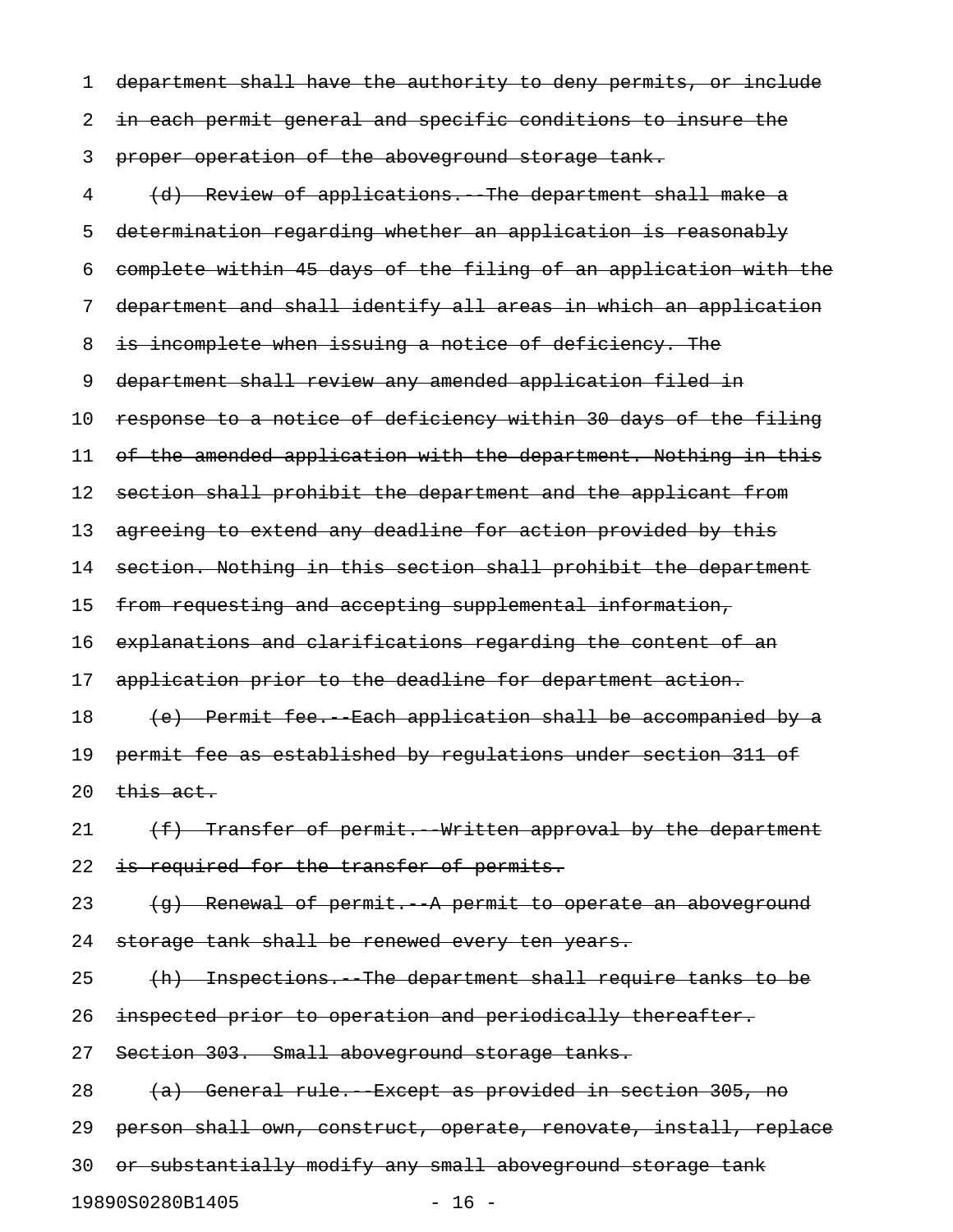1 unless authorized by the department through policies, rules or 2 regulations or by obtaining a permit and such person has paid 3 the necessary fees required under this act. 4 (b) Application submittal. The permit application or other 5 department-approved application for the installation of a small

6 aboveground storage tank after the effective date of this act

7 shall be submitted by a certified tank installer prior to

8 installation of the tank.

9 (c) Application content. Applications for a small

10 aboveground storage tank shall be submitted, in writing, to the 11 department in such a form and with such accompanying data as

12 shall be prescribed by regulation, and shall include, to the

13 extent a good faith effort has been made by the applicant, but

14 not be limited to, a description of the construction of the

15 tank, including the material out of which the tank is

16 constructed; the age and manufacturer of the tank; the design of

17 the storage tank facilities, including any pumping, venting,

18 secondary containment and safety equipment; and the products to

19 be stored in the tank.

20 (d) Review of applications. An application submitted by a 21 certified tank installer is deemed approved by the department 22 unless the department disapproves the application within ten 23 days of submittal. The department shall review any amended 24 application filed in response to a notice of deficiency within 25 ten days of the filing of the amended application with the 26 department. Nothing in this section shall prohibit the 27 department and the applicant from agreeing to extend any 28 deadline for action provided by this section. Nothing in this 29 section shall prohibit the department from requesting and 30 accepting supplemental information, explanations and 19890S0280B1405 - 17 -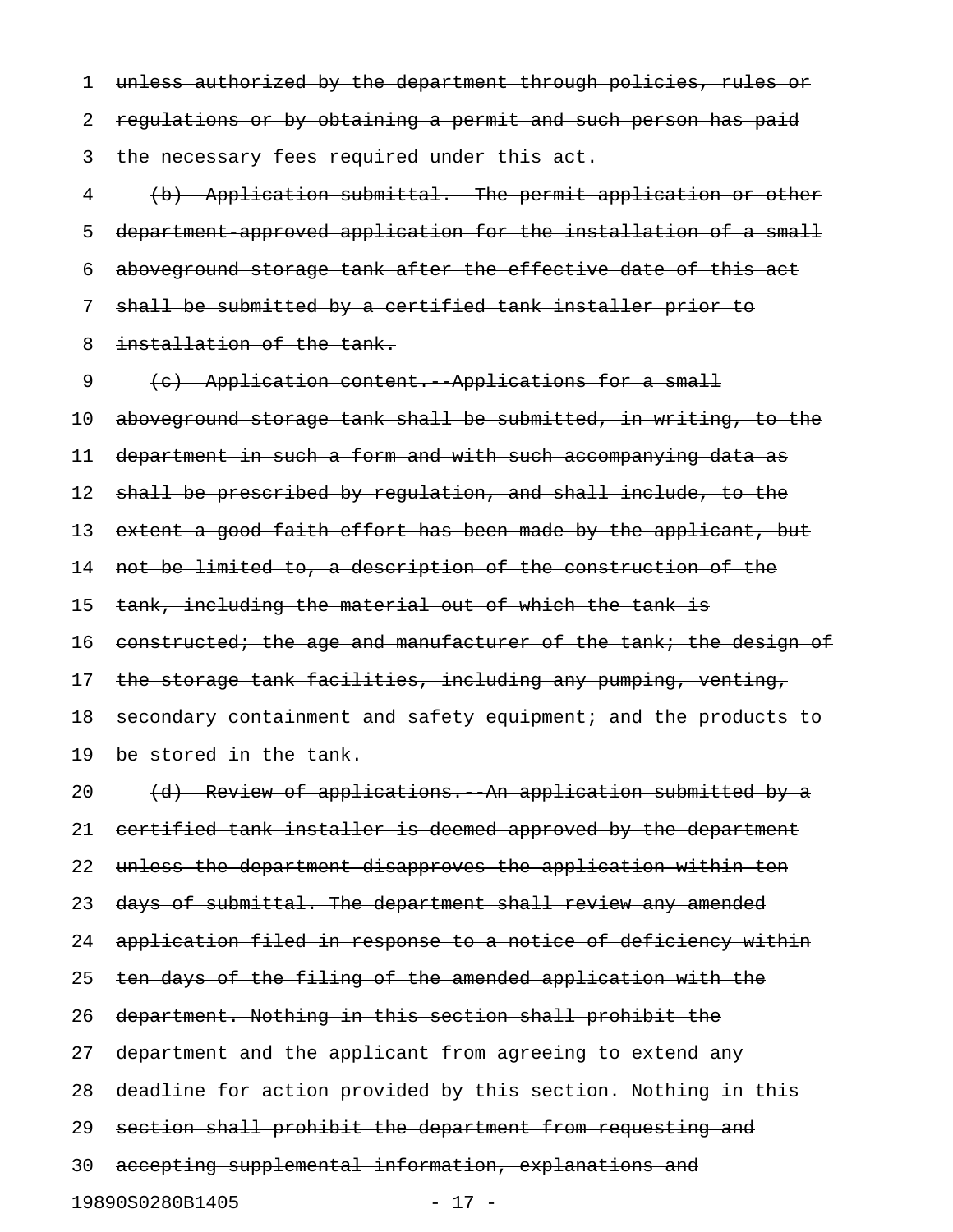1 clarifications regarding the content of an application prior to 2 the deadline for department action. 3 (e) Permit fee.--Each application shall be accompanied by a

4 permit fee as established under section 311 of this act.

5 (f) Transfer of permit. Written approval by the department 6 is required for the transfer of permits.

7 (g) Inspections. The department shall require tanks to be

8 inspected prior to operation and periodically thereafter.

9 Section 304. Underground storage tank permits.

10 (a) General rule. Except as provided for in section 305, no

11 person shall own, construct, operate, renovate, install, replace

12 or substantially modify any underground storage tank unless

13 authorized by the department through department policies, rules

14 or regulations or by obtaining a permit and such person has paid

15 the necessary fees required under this act.

16 (b) Application submitted. The permit application or other

17 department-approved application for the installation of any

18 underground storage tank after the effective date of this act

19 shall be submitted by a certified tank installer prior to

20 installation of the tank.

21 (c) Application content. Applications for underground 22 storage tank shall be submitted, in writing, to the department 23 in such form and with such accompanying data as shall be 24 prescribed by regulation, and shall include, to the extent that 25 a good faith effort has been made by the applicant, but not be 26 <del>limited to, a description of the construction of the tank,</del> 27 including the material out of which the tank is constructed; the 28 age and manufacturer of the tank; installation procedures; and 29 safety equipment and leak detection system. The department shall 30 have the authority to deny applications or include in each 19890S0280B1405 - 18 -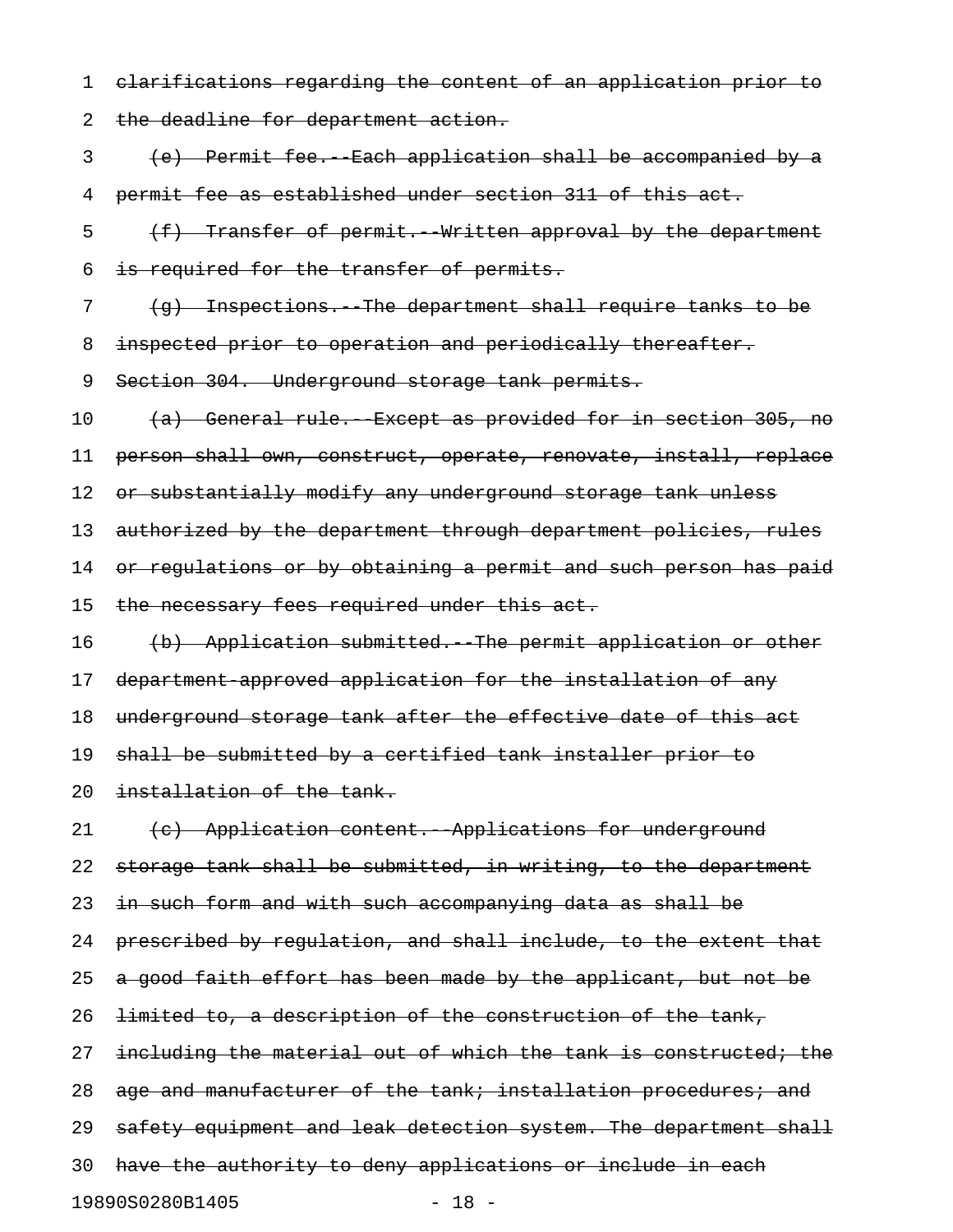1 application general and specific conditions based on promulgated 2 regulations to insure that any new underground storage tank and 3 existing underground storage tank meet the Federal requirements 4 and deadlines for tank construction.

5 (d) Review of applications. An application submitted by a 6 certified tank installer is deemed approved by the department 7 unless the department disapproves the application within ten 8 days of submission. The department shall review any amended 9 application filed in response to a notice of deficiency within 10 ten days of the filing of the amended application with the 11 department. Nothing in this section shall prohibit the 12 department and the applicant from the agreeing to extend any 13 deadline for action provided by this section. Nothing in this 14 section shall prohibit the department from requesting and 15 accepting supplemental information, explanations and 16 clarifications regarding the content of an application prior to 17 the deadline for department action. 18 (e) Permit fee. Each application shall be accompanied by a 19 permit fee as established under section 311 of this act. 20  $(f)$  Transfer of permit. Written approval by the department 21 is required for the transfer of permits. 22  $(g)$  Inspections. The department shall require tanks to be 23 inspected prior to operation and periodically thereafter. 24 Section 305. Operation under existing permits. 25 (a) General rule. The provisions of sections  $302(a)$ ,  $303(a)$ 26 and  $304(a)$  shall not apply to any person who was issued a valid 27 aboveground storage tank permit or a valid underground storage 28 tank permit by the State Fire Marshal under 37 Pa. Code Ch. 11 29 (relating to preliminary provisions) or 13 (relating to storage 30 and use) or by a local fire marshal in a city of the first class 19890S0280B1405 - 19 -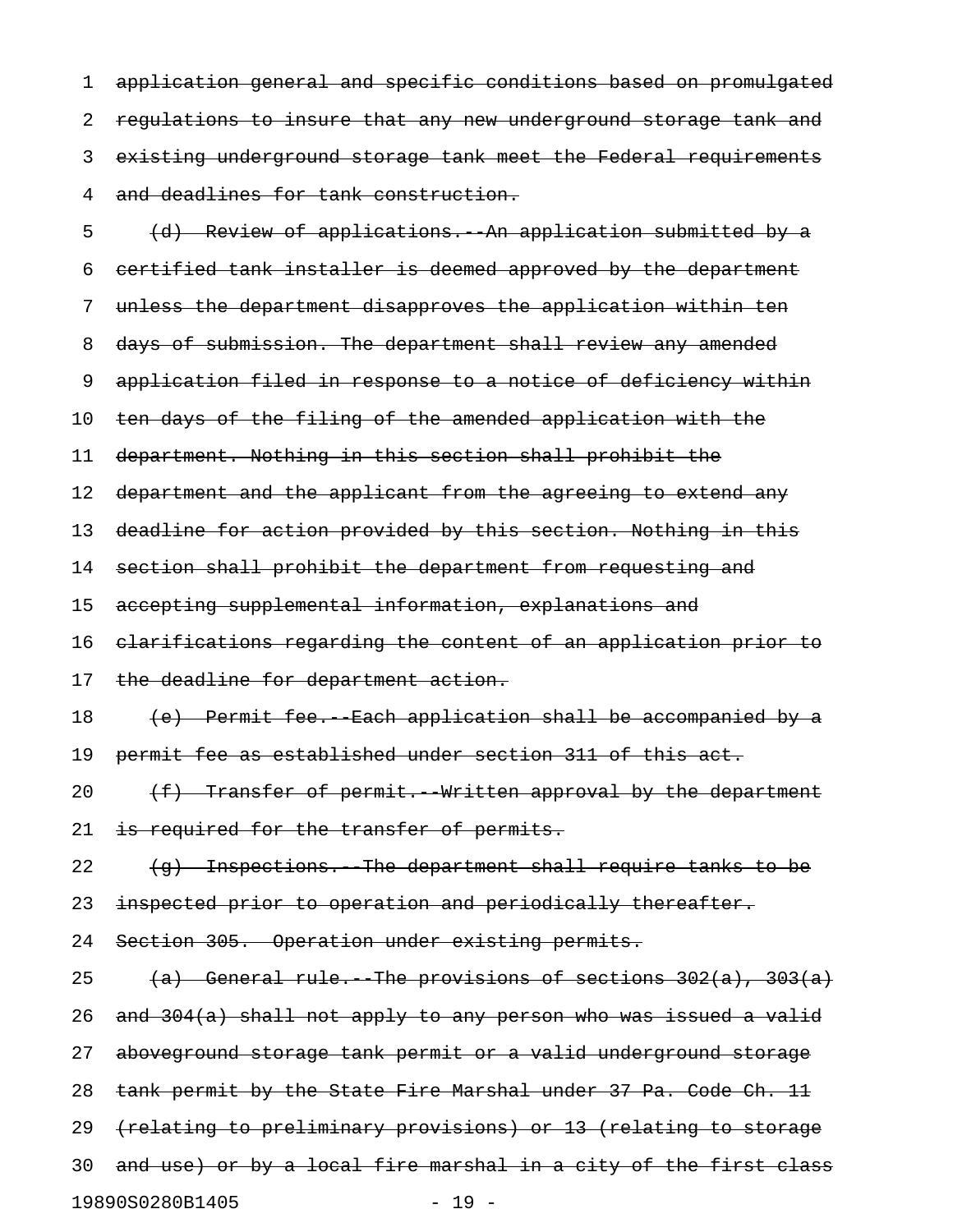1 under the act of June 8, 1911 (P.L.705, No.281), entitled "An 2 act creating the office of Fire Marshal, to be attached to the 3 Department of Public Safety in cities of the first class; 4 prescribing his duties and powers; and providing penalties for 5 violations of the provisions of the act; and providing for the 6 method of appointment, compensation, and for the maintenance of 7 his office," or a fire marshal in a county of the second class 8 under the act of July 28, 1953 (P.L.723, No.230), known as the 9 Second Class County Code, if the person holding that permit 10 fully complies with subsection (b). 11 (b) Repermitting. 12  $(1)$  Within two years of the effective date of this act, 13 every person issued a permit under subsection (a) for any 14 aboveground storage tank, including a small aboveground 15 storage tank, which is certified by that person to be ten 16 years of age or older shall apply to the department for a new 17 permit. 18  $(2)$  Within three years of the effective date of this 19 act, every person issued a permit under subsection (a) for 20 any aboveground storage tank, including a small aboveground 21 storage tank, which is certified by that person to be less 22 than ten years of age shall apply to the department for a new 23 permit. 24 Section 306. Registration of aboveground and underground 25 storage tanks. 26  $(a)$  Existing aboveground storage tanks. The owner of an 27 existing aboveground storage tank shall, within one year of the 28 effective date of this act, register each aboveground storage 29 tank with the department. 30 (b) New aboveground storage tanks. The owner of any

19890S0280B1405 - 20 -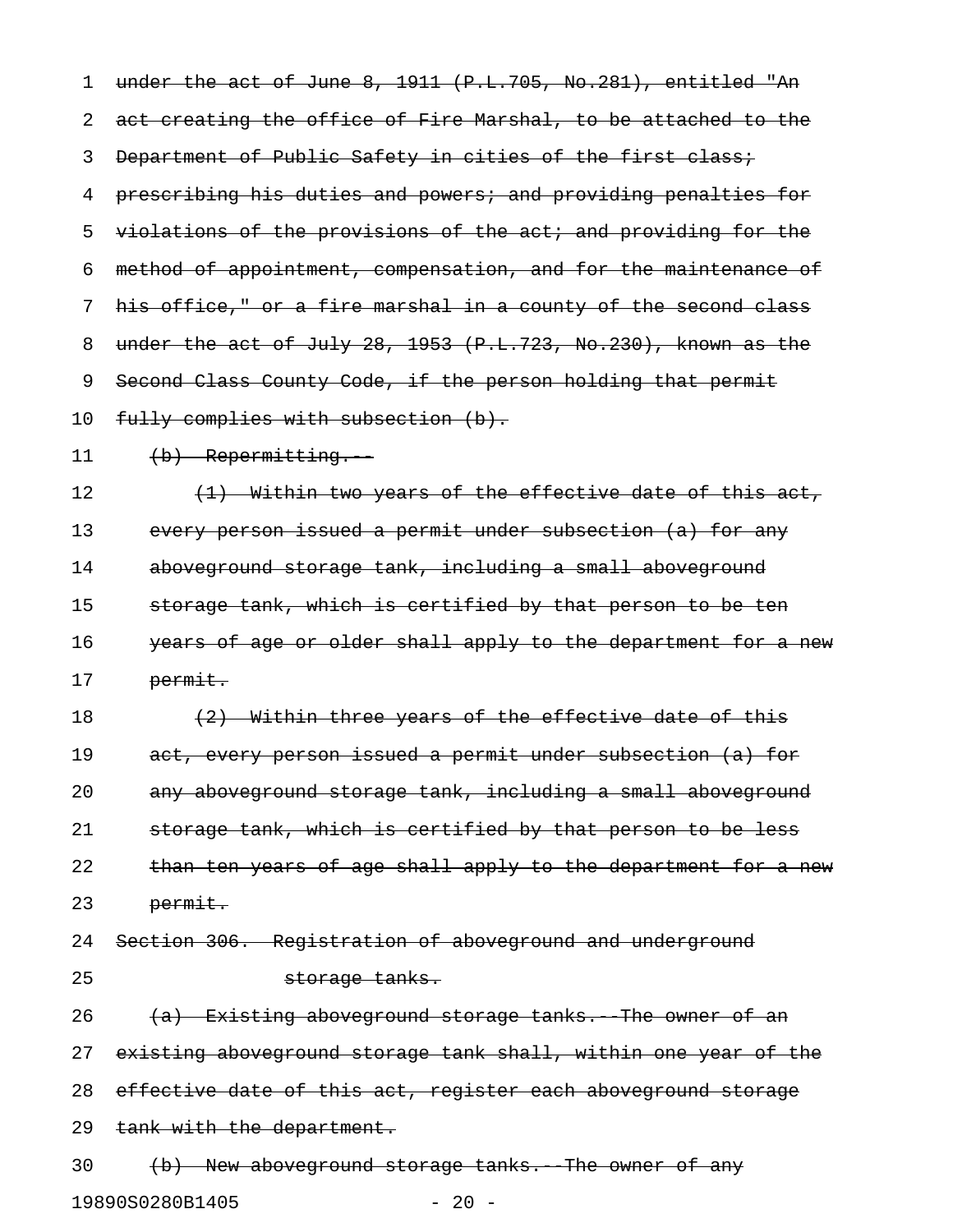1 aboveground storage tanks constructed after the effective date 2 of this act shall register the aboveground storage tank with the 3 department in addition to obtaining a permit under section 302. 4 (e) New underground storage tanks. The owner of any new 5 underground storage tank shall register said tank with the 6 department upon applying for a permit under section 304. 7 (d) Existing underground storage tanks. The owner of any 8 existing underground storage tank that has not registered that 9 tank with the department pursuant to Subtitle I of the Resource 10 Conservation and Recovery Act of 1976 (Public Law 94 580, 42 11 U.S.C. § 6901 et seq.) shall register said tank with the 12 department within 60 days of the effective date of this act. The 13 owner of any underground storage tank already registered with 14 the department pursuant to Federal law shall renew the 15 registration within one year of the effective date of this act 16 and comply with subsection (q) with regard to subsequent 17 registration renewals. 18 (e) Registration forms. The department shall continue to 19 use the existing underground storage tank registration as 20 required by Federal law. The registration form for aboveground 21 storage tanks, including small aboveground storage tanks, shall 22 be substantially similar to the underground storage tank 23 registration form.  $24$  (f) Initial registration fees. Until such time that 25 regulations on registration fees are promulgated under section 26 311, each registration application shall be accompanied with a 27 registration fee that shall be \$600 for each aboveground storage 28 tank, \$300 for each small aboveground storage tank and \$50 for 29 each underground storage tank.  $30$  (q) Renewal. Each registration issued under this section

19890S0280B1405 - 21 -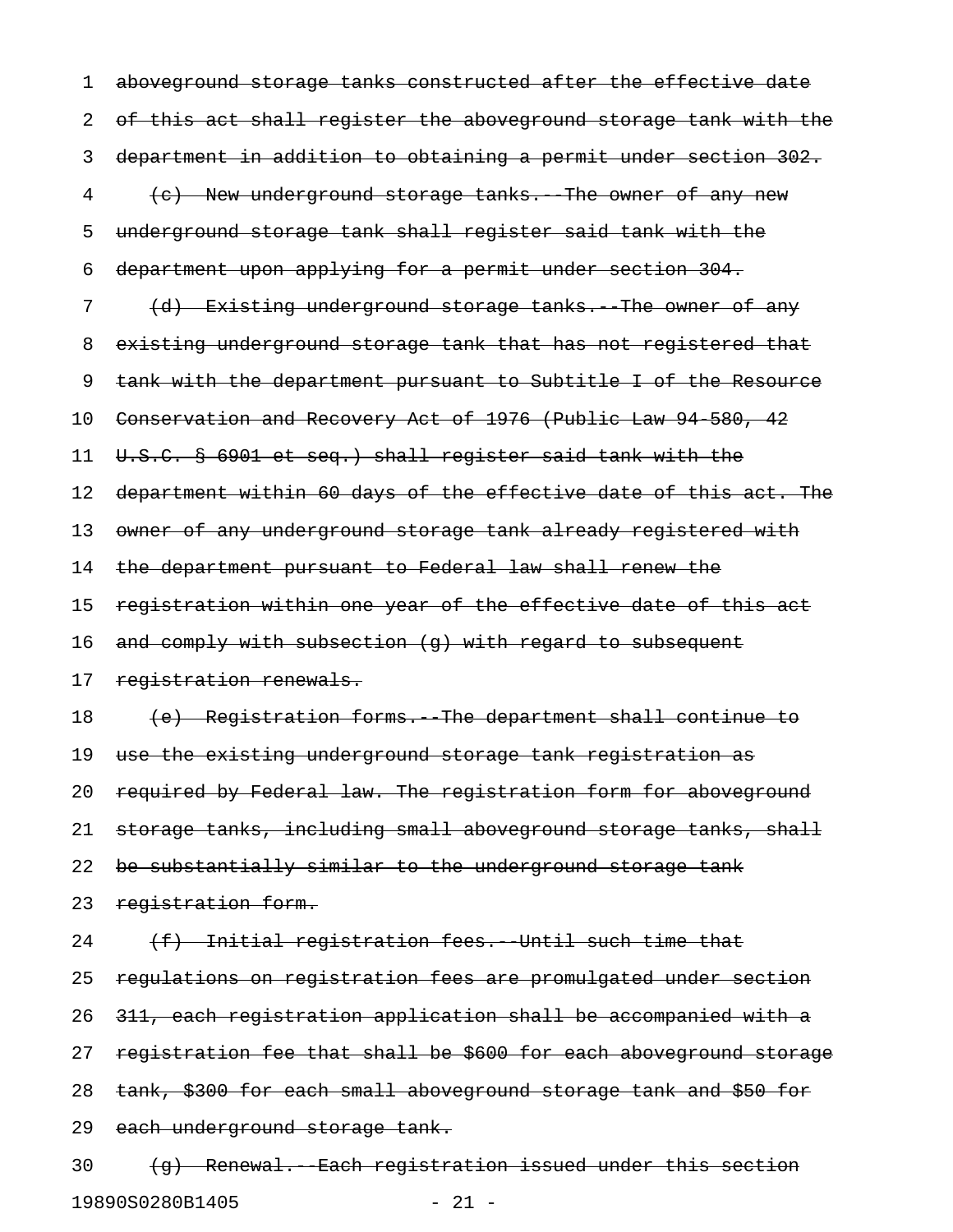| 1  | shall be renewed every three years as determined from the date   |
|----|------------------------------------------------------------------|
| 2  | of the last registration, except underground tanks which shall   |
| 3  | be renewed annually. Renewals shall continue until the time that |
| 4  | the department receives written notification from the owner that |
| 5  | the storage tank has been permanently closed.                    |
| 6  | Section 307. Inspection of aboveground storage tanks.            |
| 7  | (a) General rule. The department shall have the authority        |
| 8  | to inspect all aboveground storage tanks in accordance with      |
| 9  | procedures and standards promulgated by the department.          |
| 10 | (b) Inspection report. As a condition to operate any             |
| 11 | permitted storage tank, including aboveground storage tanks, the |
| 12 | permittee shall maintain records and complete an annual report   |
| 13 | form as prescribed by the Environmental Quality Board which will |
| 14 | include, but not be limited to, the following information:       |
| 15 | (1) The results of the most recent hydrostatic test.             |
| 16 | (2) Any changes outside the permitted usage of the               |
| 17 | system.                                                          |
| 18 | (3) Any changes in the monitoring program.                       |
| 19 | (4) Any unaccounted inventory occurrences.                       |
| 20 | (e) Aboveground storage tank testing requirements. Any           |
| 21 | owner of an aboveground storage tank, excluding a small          |
| 22 | aboveground storage tank, shall conduct a hydrostatic test on    |
| 23 | new aboveground storage tanks or substantially modified          |
| 24 | aboveground storage tanks. Each existing aboveground storage     |
| 25 | tank, excluding a small aboveground storage tank, shall undergo  |
| 26 | an out of service inspection at least once every ten years.      |
| 27 | Section 308. Inspection and inventory records of underground     |
| 28 | storage tanks.                                                   |
| 29 | (a) General rule. The department shall have the authority        |
| 30 | to inspect all underground tanks in accordance with procedures   |
|    |                                                                  |

19890S0280B1405 - 22 -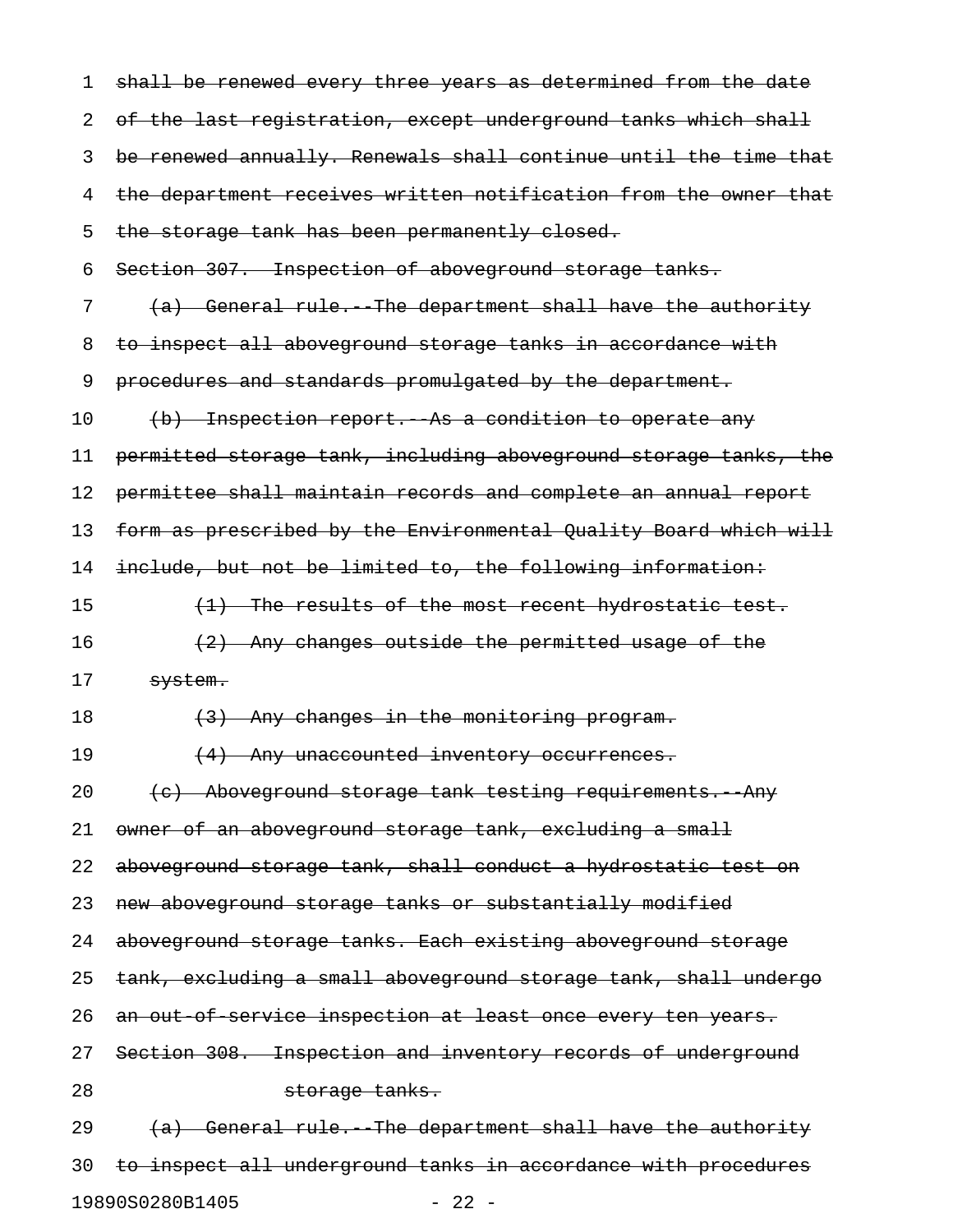| 1  | and standards set forth in department regulations.              |
|----|-----------------------------------------------------------------|
| 2  | (b) Inventory records. The owner or operator of any             |
| 3  | underground storage tanks shall maintain inventory records for  |
| 4  | each underground storage tank which shall be maintained at the  |
| 5  | site of the facility for at least one year.                     |
| 6  | (c) Monitoring systems. The owner or operator of an             |
| 7  | underground storage tank shall install, maintain and operate    |
| 8  | monitoring systems in accordance with manufacturer's            |
| 9  | requirements and department regulations.                        |
| 10 | Section 309. Certification of storage tank installers and       |
| 11 | private tank inspectors.                                        |
| 12 | The department shall have the authority to establish a          |
| 13 | eertification system for tank installers and private tank       |
| 14 | inspectors by regulation. The department is authorized to       |
| 15 | certify through training and testing programs and shall also be |
| 16 | empowered to revoke or suspend the certification of a tank      |
| 17 | installer or private tank inspector pursuant to regulations     |
| 18 | promulgated under section 311. Any certification issued by the  |
| 19 | department under this section shall be valid for a period of    |
| 20 | five years. The department may develop an interim certification |
| 21 | program by publishing quidelines which shall expire 18 months   |
| 22 | after the effective date of this act.                           |
| 23 | Section 310. Small operator assistance program for underground  |
| 24 | storage tanks.                                                  |
| 25 | The department shall establish, implement and administer a      |
| 26 | small operator assistance program within 180 days of the        |
| 27 | effective date of this act. The small operator assistance       |
| 28 | program shall provide information on compliance with this act   |
| 29 | and other technical assistance to small operators located in    |
| 30 | rural areas who pump, on a monthly basis, less than 3,000       |
|    | 19890S0280B1405<br>$-23 -$                                      |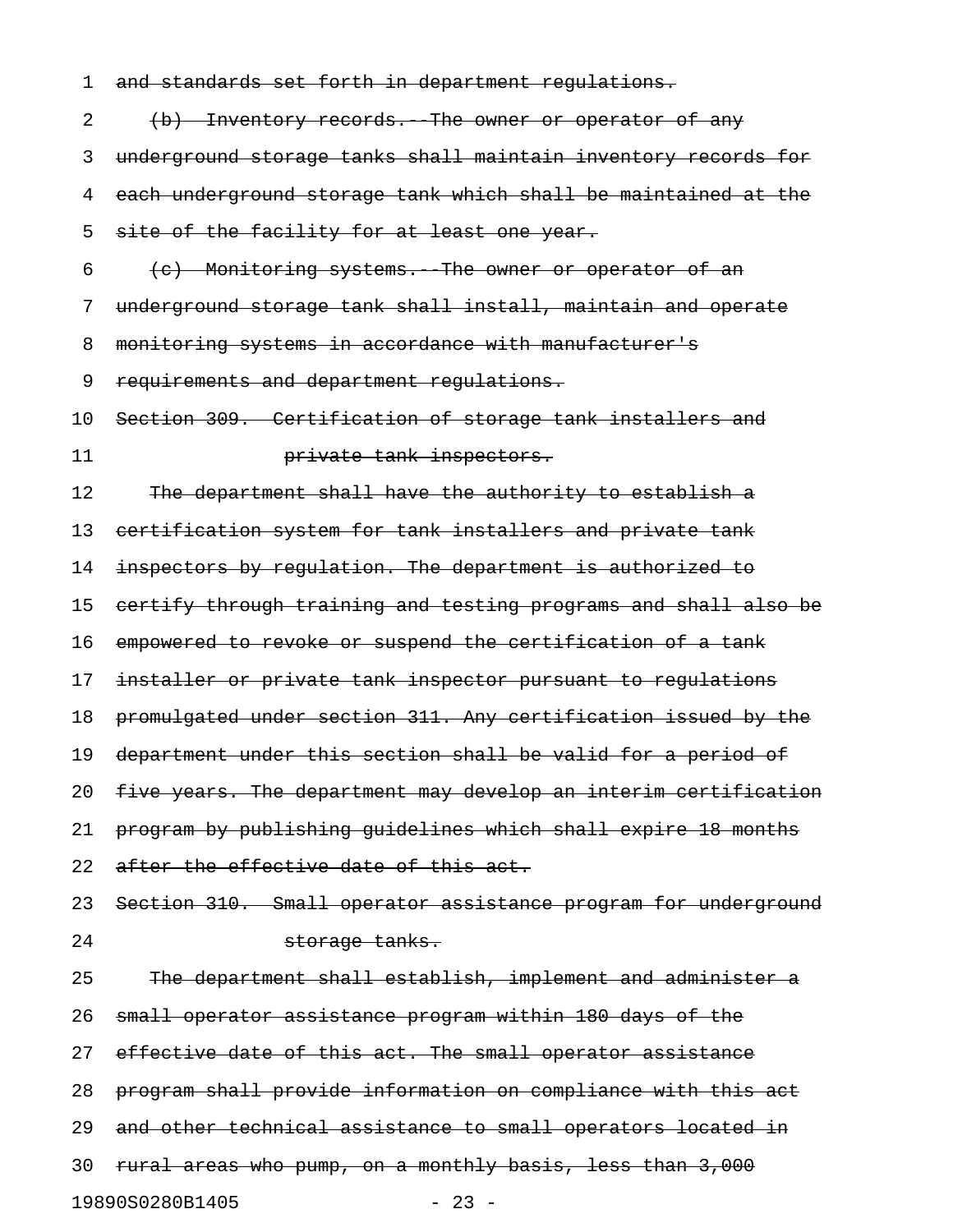1 gallons retail motor fuel sales.

| 2  | Section 311. Environmental Quality Board.                        |
|----|------------------------------------------------------------------|
| 3  | (a) Rules and regulations. The Environmental Quality Board       |
| 4  | shall have the power and its duty shall be to review the         |
| 5  | existing regulations governing storage tanks and adopt rules and |
| 6  | regulations governing the location, siting, installation,        |
| 7  | operation, monitoring, classification and permitting of storage  |
| 8  | tanks as it deems necessary for the implementation of this act.  |
| 9  | The Environmental Quality Board shall, in developing             |
| 10 | regulations, use the recommendations and standard procedures     |
| 11 | developed by the American Petroleum Institute, American Society  |
| 12 | of Testing and Materials, National Association of Corrosion      |
| 13 | Engineers, National Fire Protection Association, and             |
| 14 | Underwriters Laboratories. Until the Environmental Quality Board |
| 15 | adopts rules and regulations:                                    |
| 16 | (1) The existing regulations governing the location,             |
| 17 | siting, installation and operation, monitoring and permitting    |
| 18 | of storage tanks set forth at 37 Pa. Code Chs. 11 (relating      |
| 19 | to preliminary provisions) and 13 (relating to storage and       |
| 20 | use) shall remain in effect.                                     |
| 21 | (2) No person shall install a new or reconstructed               |
| 22 | aboveground storage tank or modify an aboveground storage        |
| 23 | tank unless the tank meets all applicable technical              |
| 24 | requirements set forth by the American Petroleum Institute in    |
| 25 | the following (including any appendices):                        |
| 26 | (i) API 12B Bolted Tanks for Storage of Production               |
| 27 | Liquids.                                                         |
| 28 | (ii) API 12D - Field Welded Tanks for Storage of                 |
| 29 | Production Liquids.                                              |
| 30 | (iii) API 12F Shop Welded Tanks for Storage of                   |
|    | $-24 -$<br>19890S0280B1405                                       |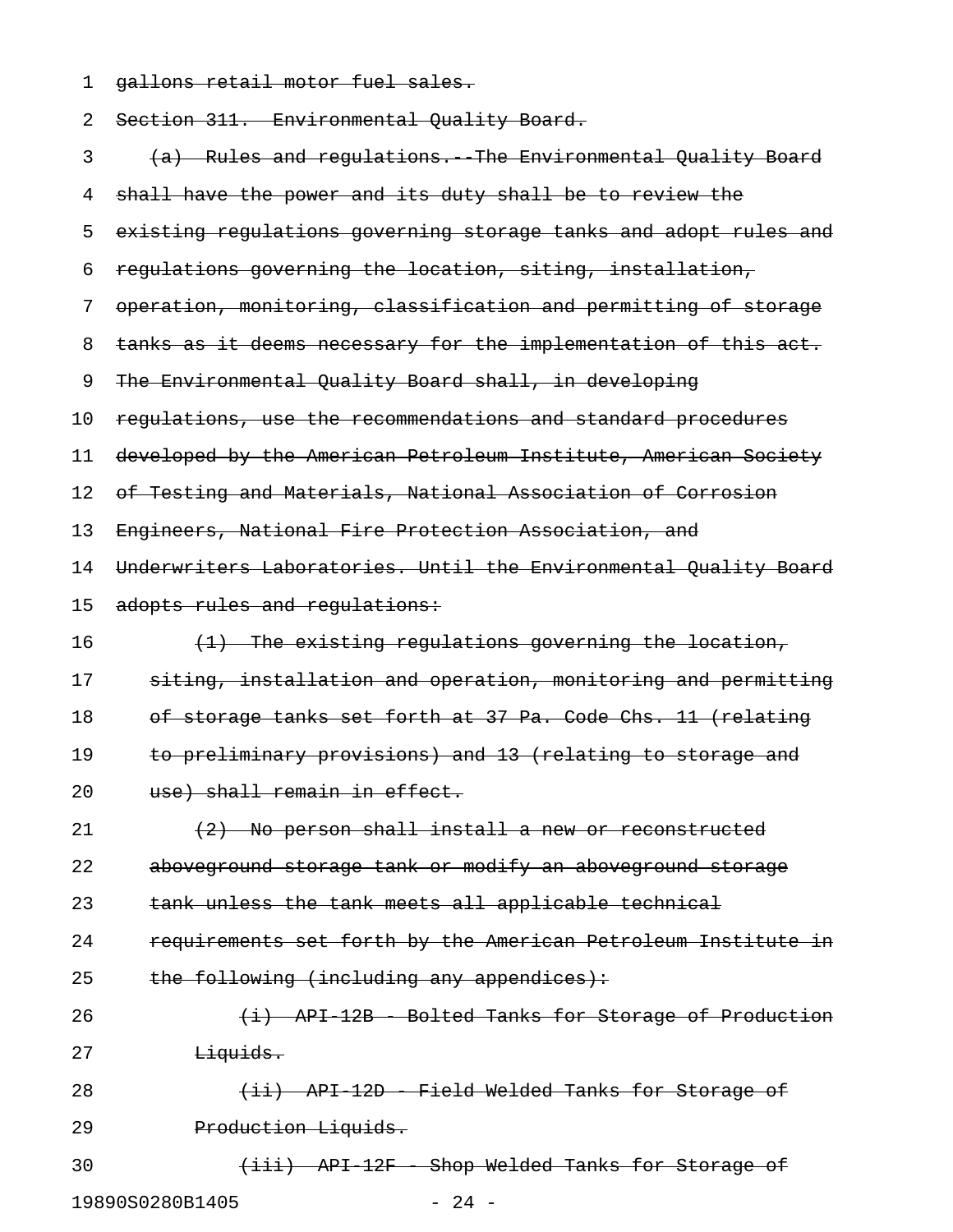| $\mathbf 1$ | Production Liquids.                                           |
|-------------|---------------------------------------------------------------|
| 2           | (iv) API 12H - New Bottoms for Old Tanks.                     |
| 3           | $(v)$ API 12P - Fiberglass Tanks for Storage of               |
| 4           | Production Liquids.                                           |
| 5           | (vi) API 620 Large Welded Low Pressure Storage                |
| 6           | <del>Tanks.</del>                                             |
| 7           | (vii) API 650 Large Welded Storage Tanks                      |
| 8           | (Atmospheric).                                                |
| 9           | (3) Unless modified by the rules and regulations of the       |
| 10          | department, the owner shall, along with the registration form |
| 11          | required by this act, submit a certification by a registered  |
| 12          | professional engineer that the requirements of paragraph (2)  |
| 13          | have been met.                                                |
| 14          | (4) For underground tanks, no person shall install an         |
| 15          | underground storage tank unless the underground storage tank  |
| 16          | meets the standards promulgated by the Administrator of the   |
| 17          | Environmental Protection Agency under section 9003(e) of the  |
| 18          | Solid Waste Disposal Act (Public Law 89 272, 42 U.S.C. §      |
| 19          | 6991b(e)), including the following requirements:              |
| 20          | $(i)$ The tank is designed to prevent releases due to         |
| 21          | corrosion or structural failure for the operational life      |
| 22          | of the tank.                                                  |
| 23          | (ii) The tank is cathodically protected against               |
| 24          | corrosion, constructed of noncorrosive material, steel        |
| 25          | elad with a noncorrosive material, or designed in a           |
| 26          | manner to prevent the release or threatened release of        |
| 27          | any stored substance.                                         |
| 28          | (iii) The material used in the construction or                |
| 29          | lining of the tank is compatible with the substance to be     |
| 30          | stored.                                                       |

19890S0280B1405 - 25 -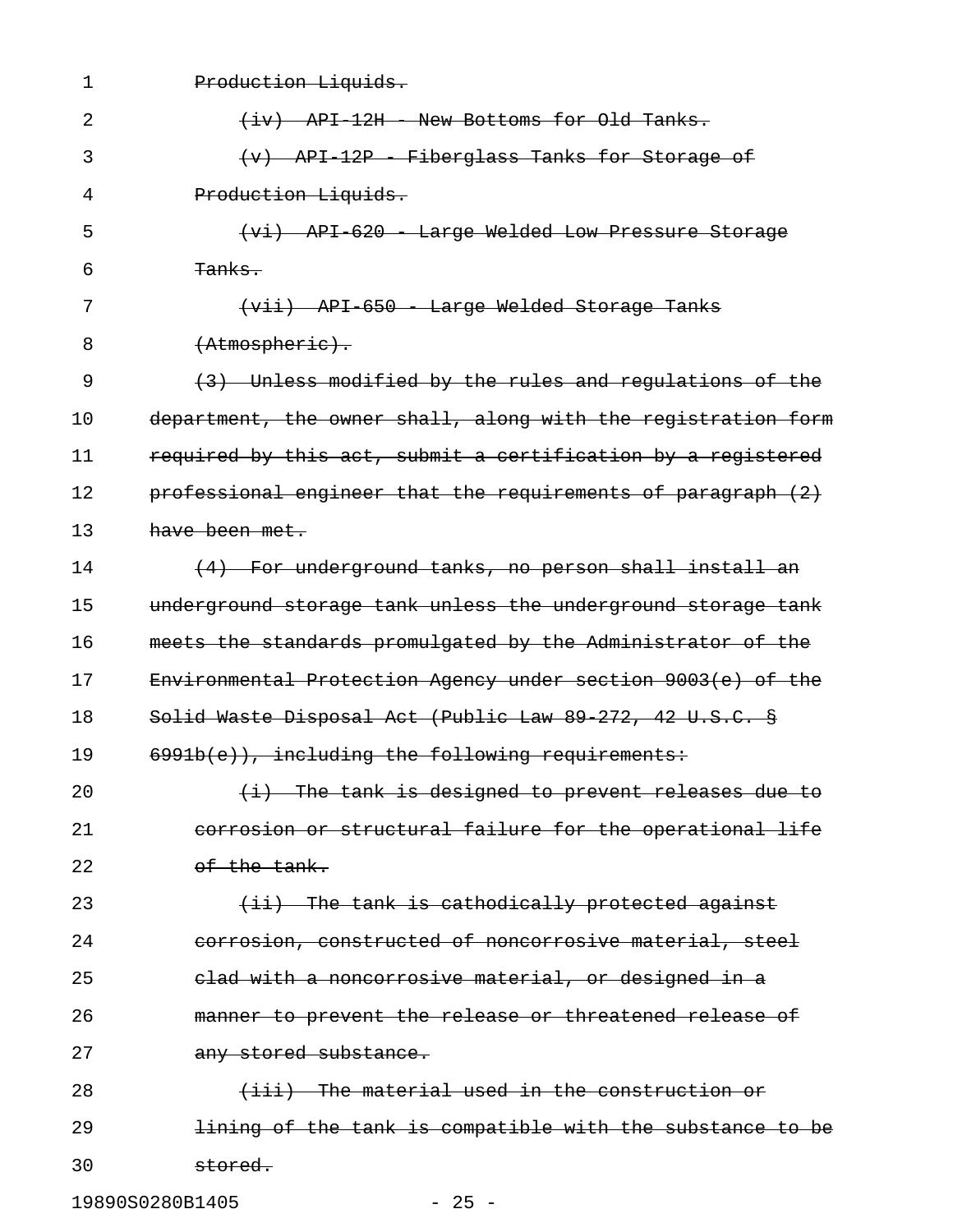| 2  |                                                                 |
|----|-----------------------------------------------------------------|
|    | (iii), if soil tests conducted in accordance with ASTM          |
| 3  | Standard G57 78, or another standard approved by the            |
| 4  | Administrator of the Environmental Protection Agency,           |
| 5  | show that soil resistivity in an installation location is       |
| 6  | 12,000 ohm/cm or more (unless a more stringent standard         |
| 7  | is prescribed by the Administrator of the Environmental         |
| 8  | Protection Agency by rule), a storage tank without              |
| 9  | corrosion protection may be installed in that location          |
| 10 | during the period referred to above.                            |
| 11 | (b) Requirements for aboveground storage tanks. The             |
| 12 | Environmental Quality Board shall, by regulation, adopt         |
| 13 | aboveground storage tank standards, excluding a small           |
| 14 | aboveground storage tank, which shall include, but shall not be |
| 15 | limited to:                                                     |
| 16 | $(1)$ Dike integrity.                                           |
| 17 | (2) Liner requirements.                                         |
| 18 | (3) Steel thickness based on storage capacity.                  |
| 19 | (4) Testing requirements for new and substantially              |
| 20 | modified aboveground storage tanks.                             |
| 21 | (5) Closure requirements.                                       |
| 22 | (6) Corrosion control features.                                 |
| 23 | (7) Monitoring standards.                                       |
| 24 | (8) Recordkeeping requirements.                                 |
| 25 | (9) Performance and design standards for new and                |
| 26 | substantially modified aboveground storage tanks.               |
| 27 | (10) Inspection requirements for existing aboveground           |
| 28 | storage tanks.                                                  |
| 29 | (11) Standards to protect against fire and explosion            |
| 30 | hazards.                                                        |

19890S0280B1405 - 26 -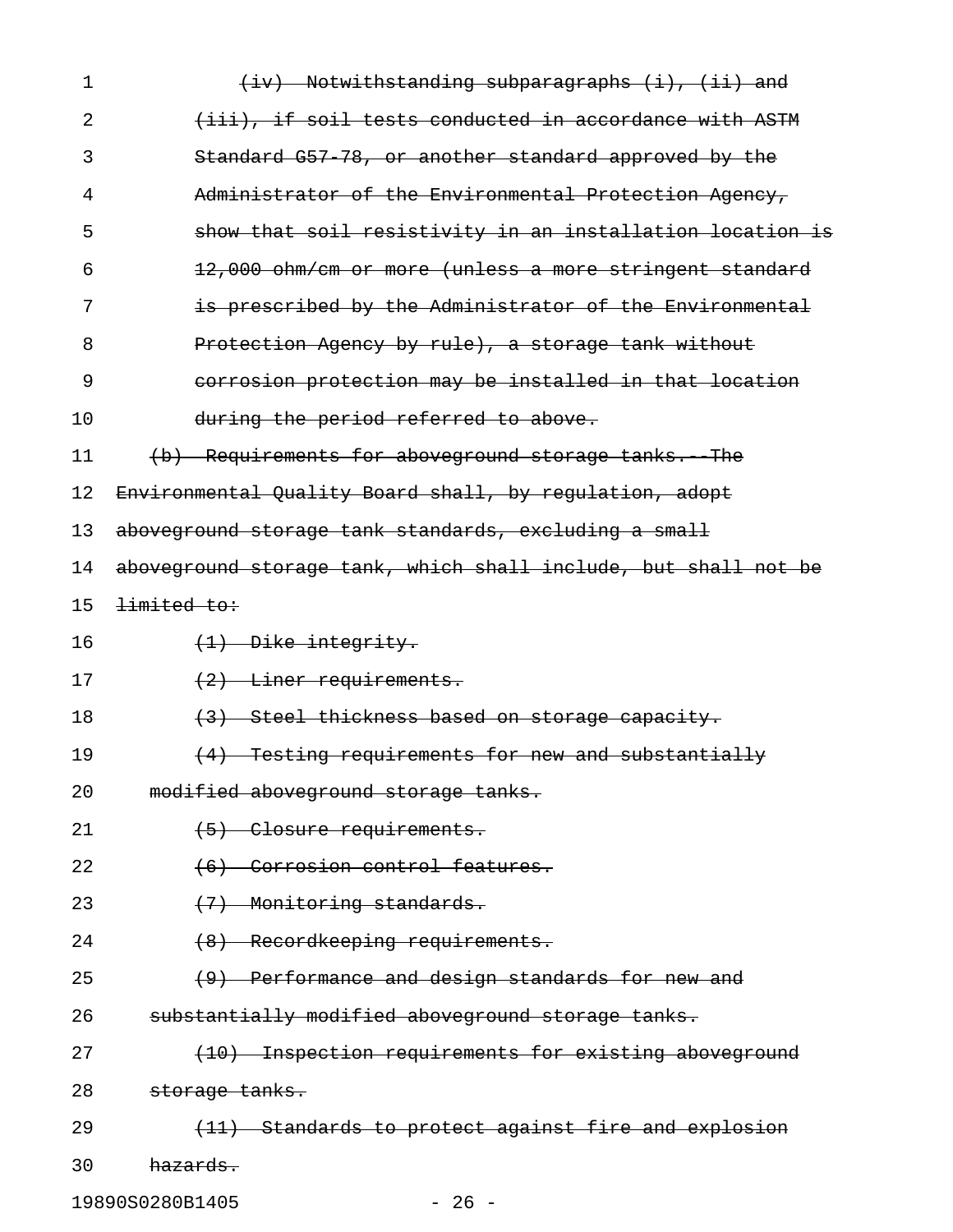| 1  | (c) Requirements for small aboveground storage tanks. The        |
|----|------------------------------------------------------------------|
| 2  | board shall, by regulation, adopt small aboveground storage tank |
| 3  | standards which shall include, but not be limited to:            |
| 4  | (1) Testing requirements for new and substantially               |
| 5  | modified small aboveground storage tanks.                        |
| 6  | (2) Performance and design standards consistent with the         |
| 7  | manufacturer's specifications for the small aboveground          |
| 8  | storage tank model.                                              |
| 9  | (3) Monitoring standards consistent with the                     |
| 10 | manufacturer's specifications for the small aboveground          |
| 11 | storage tank model.                                              |
| 12 | (4) Requirements for closure.                                    |
| 13 | Recordkeeping requirements.<br>$\left( -5 \right)$               |
| 14 | (6) Inspection requirements for existing small                   |
| 15 | aboveground storage tanks.                                       |
| 16 | (7) Standards to protect against fire and explosion              |
| 17 | hazards.                                                         |
| 18 | (d) Fees. The board shall establish separate fees for            |
| 19 | aboveground storage tanks, small aboveground storage tanks and   |
| 20 | underground storage tanks for:                                   |
| 21 | (1) Permit applications and amendments.                          |
| 22 | (2) Registration applications and transfers.                     |
| 23 | $(3)$ Inspections.                                               |
| 24 | (4) Certification fees for tank installers and private           |
| 25 | tank inspectors.                                                 |
| 26 | (e) Regulations governing underground storage tanks. The         |
| 27 | board shall, by regulation, adopt underground storage tank       |
| 28 | design and safety standards which shall be consistent with, and  |
| 29 | not more stringent than, the Federal regulations governing       |
| 30 | underground storage tanks. The regulations shall include:        |
|    | 19890S0280B1405<br>$-27 -$                                       |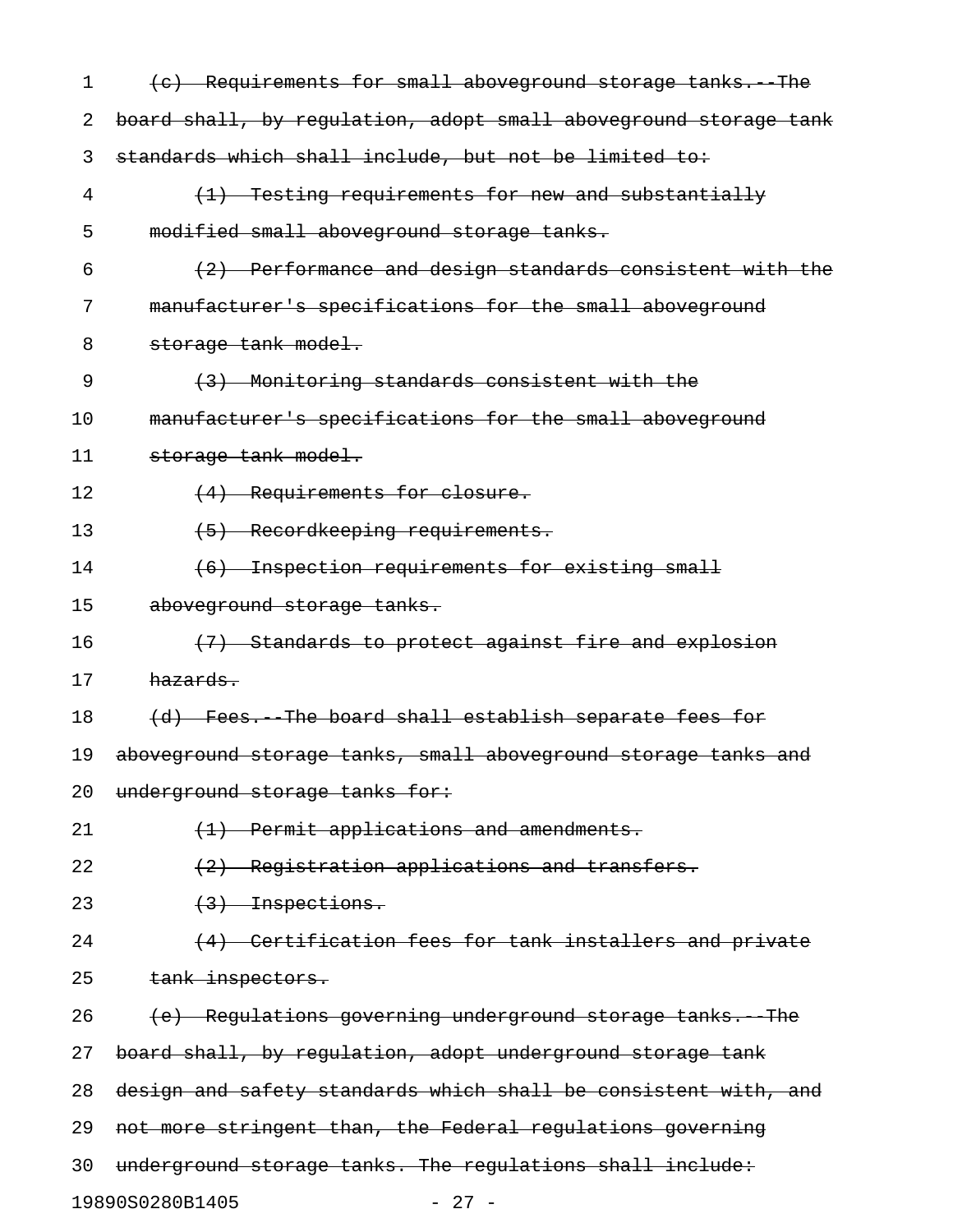1 (1) Corrosion control features, including cathodic

2 protection.

3 (2) Monitoring standards and monitoring systems 4 including electric or mechanical devices, monitoring wells, 5 tank testing or other methods of monitoring approved by the 6 department.

7 (3) Recordkeeping requirements of any monitoring or leak 8 detection systems, inventory control system or underground 9 storage tank testing system.

10  $(4)$  Tank testing requirements pursuant to paragraph  $(2)$ 11 for underground storage tanks which considers such factors as 12 the regulated substance stored, proximity of the underground 13 storage tank to potable water supplies and soil conditions. 14 (5) Testing schedule requirements for the periodic

15 testing of structural integrity of the underground storage 16 tank without a monitoring system.

17 (6) Procedures for reporting of any release and the 18 corrective action taken in response to a discharge from an 19 underground storage tank.

20  $(7)$  Requirements for corrective action in response to a 21 release from an underground storage tank by the owner or 22 operator of the underground storage tank.

23 (8) Performance standards for new and substantially 24 modified existing underground storage tanks including design 25 construction, installation and release detection standards.  $26$  (9) Standards to protect against fire and explosion

27 hazards.

28 Section 312. Industry Technical Advisory Board.

29  $(a)$  Establishment. There shall be created as an

30 administrative board within the department the Industry

19890S0280B1405 - 28 -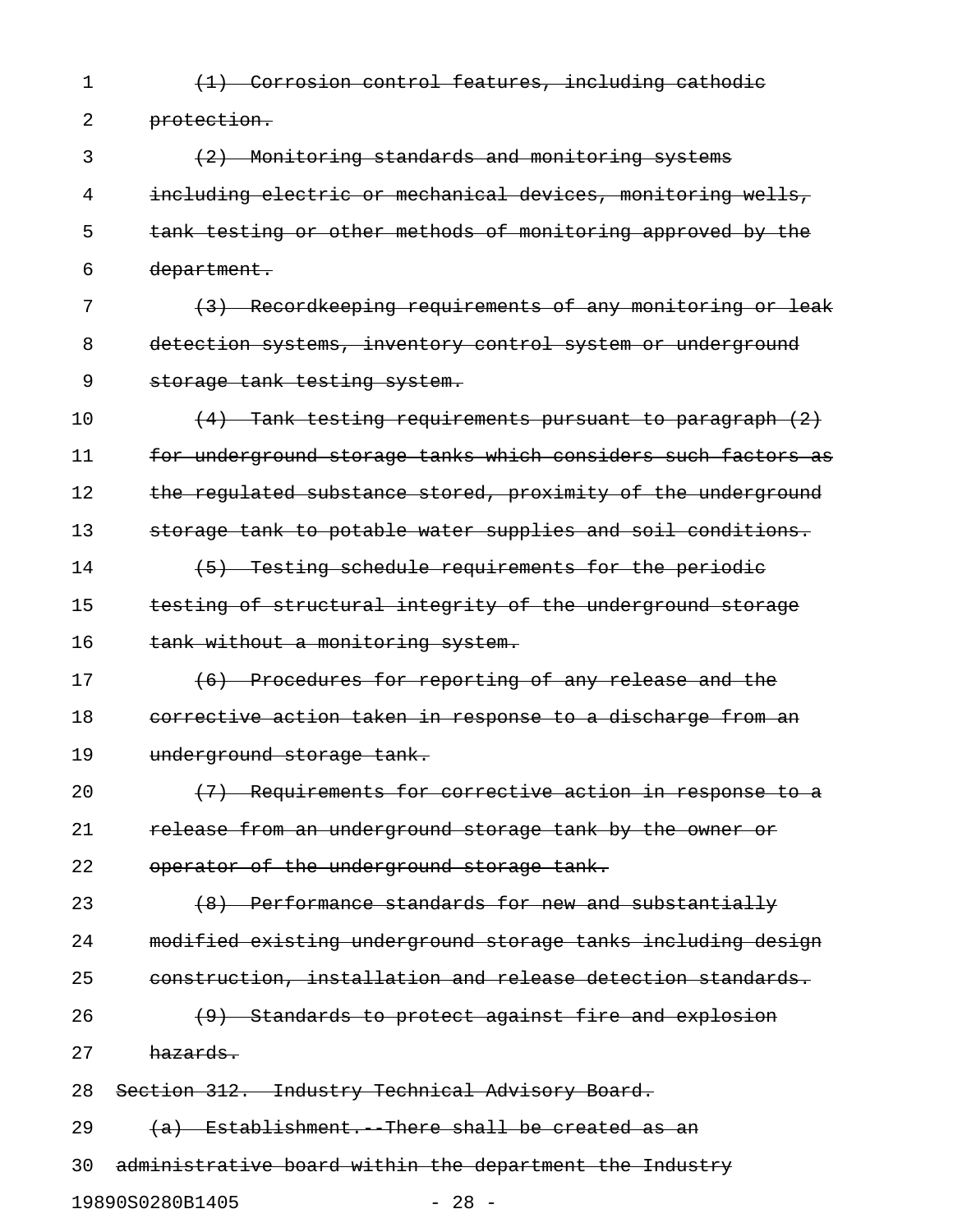| 1  | Technical Advisory Board. The board shall consist of nine        |
|----|------------------------------------------------------------------|
| 2  | members, all of whom shall be chosen by the Governor and shall   |
| 3  | be residents of this Commonwealth. Three members shall be        |
| 4  | qualified persons experienced in storage tank design and         |
| 5  | installation with three years of experience in this              |
| 6  | Commonwealth. One member shall be an owner or operator of an     |
| 7  | aboveground storage tank. One member shall be an owner or        |
| 8  | operator of an underground storage tank. One member shall be a   |
| 9  | registered professional engineer with three years of experience  |
| 10 | in this Commonwealth. One member shall be an engineer with three |
| 11 | years of experience in design and installation of aboveground    |
| 12 | storage tanks in this Commonwealth, who shall be chosen from a   |
| 13 | list of three names submitted by the Citizens Advisory Council   |
| 14 | to the Governor and who shall sit as a representative of the     |
| 15 | public interest. One member shall be a representative of local   |
| 16 | government. One member shall be a representative of county       |
| 17 | government.                                                      |
| 18 | (b) Expenses. Advisory board members shall not receive a         |
| 19 | salary but shall be reimbursed for all necessary expenses        |
| 20 | incurred in the performance of their duties.                     |
| 21 | (c) Procedure. All actions of the advisory board shall be        |
| 22 | by majority vote. The advisory board shall meet upon the call of |
| 23 | the secretary, but not less than semiannually, to carry out its  |
| 24 | duties under this act. The board shall select a chairman and     |
| 25 | such other officers as it deems appropriate.                     |
| 26 | (d) Consultation. The department shall consult with the          |
| 27 | advisory board in the formulation, drafting and presentation     |
| 28 | stages of all regulations of a technical nature promulgated      |
| 29 | under this act. The advisory board shall be given a reasonable   |
| 30 | opportunity to review and comment on all regulations of a        |
|    | 19890S0280B1405<br>$-29 -$                                       |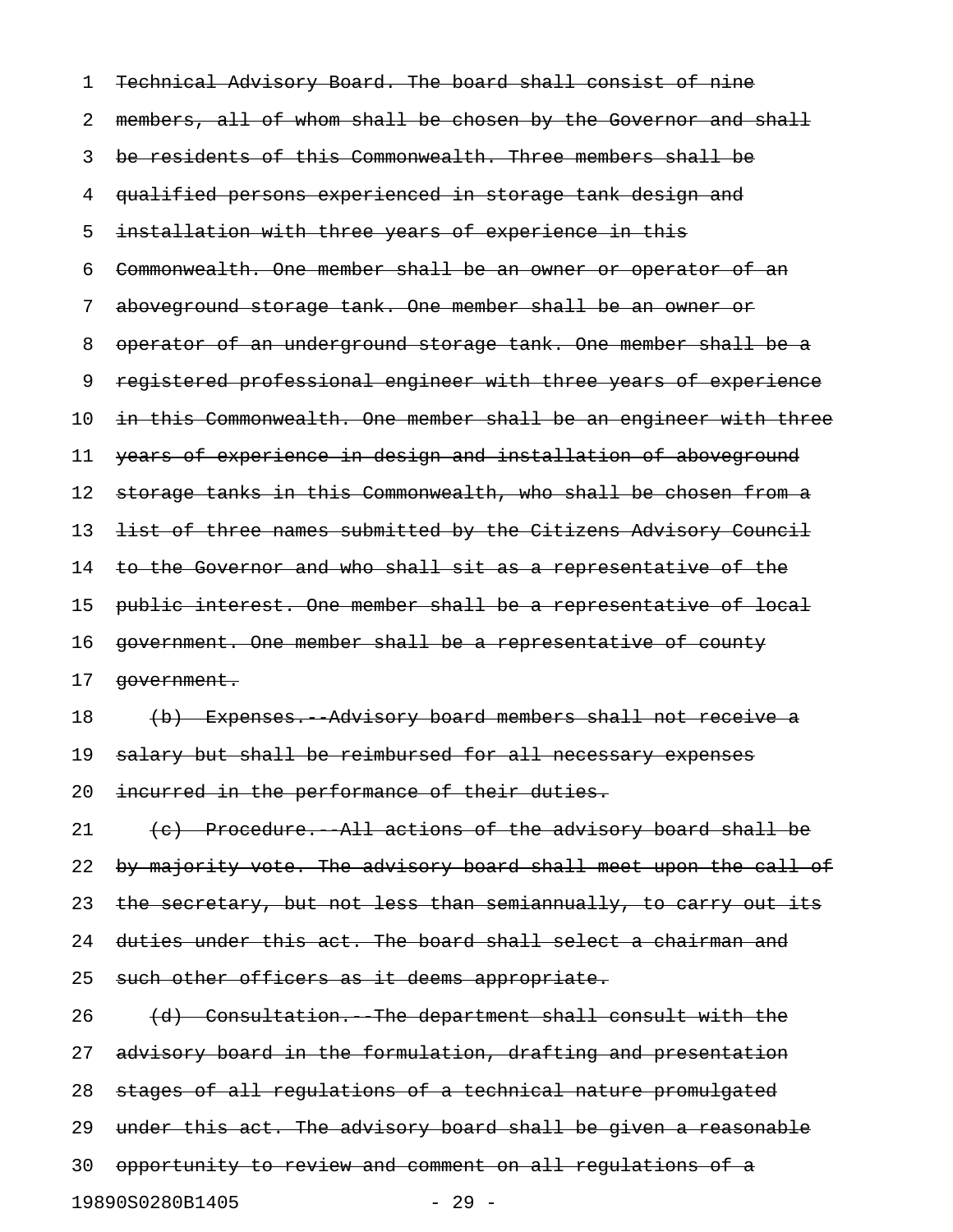| 1  | technical nature prior to submission to the Environmental        |
|----|------------------------------------------------------------------|
| 2  | Quality Board for initial consideration. The written report of   |
| 3  | the board shall be presented to the Environmental Quality Board  |
| 4  | with any regulatory proposal. The chairman of the advisory board |
| 5  | shall be invited to participate in the presentation of all       |
| 6  | requlations of a technical nature before the Environmental       |
| 7  | Quality Board to the extent allowed by procedures of the         |
| 8  | Environmental Quality Board. Nothing herein shall preclude any   |
| 9  | member of the advisory board from filing a petition for          |
| 10 | rulemaking with the Environmental Quality Board in accordance    |
| 11 | with procedures established by the Environmental Quality Board.  |
| 12 | CHAPTER 5                                                        |
| 13 | SPILL PREVENTION RESPONSE PLAN                                   |
| 14 | Section 501. Submission of spill prevention response plan.       |
| 15 | (a) Schedule. Accompanying the registration form as set          |
| 16 | forth in section 306, each owner of an aboveground storage tank  |
| 17 | or tank facility shall submit to the department within one year  |
| 18 | of the effective date of this act a plan for each aboveground    |
| 19 | storage tank or tank facility. Each plan shall be site specific  |
| 20 | and be consistent with the requirements of this act. This        |
| 21 | chapter shall not apply to small aboveground storage tanks.      |
| 22 | (b) Plan revisions. Each owner of an aboveground storage         |
| 23 | tank or tank facility with an approved spill prevention response |
| 24 | plan shall submit a revised plan or addendum to the plan to the  |
| 25 | department in accordance with the requirements of this act if    |
| 26 | any of the following occur:                                      |
| 27 | (1) Substantial changes in design, construction,                 |
| 28 | operation, maintenance of the storage tank or tank facility      |
| 29 | or other circumstances that increase the potential for fires,    |
| 30 | explosions or releases of regulated substances.                  |

19890S0280B1405 - 30 -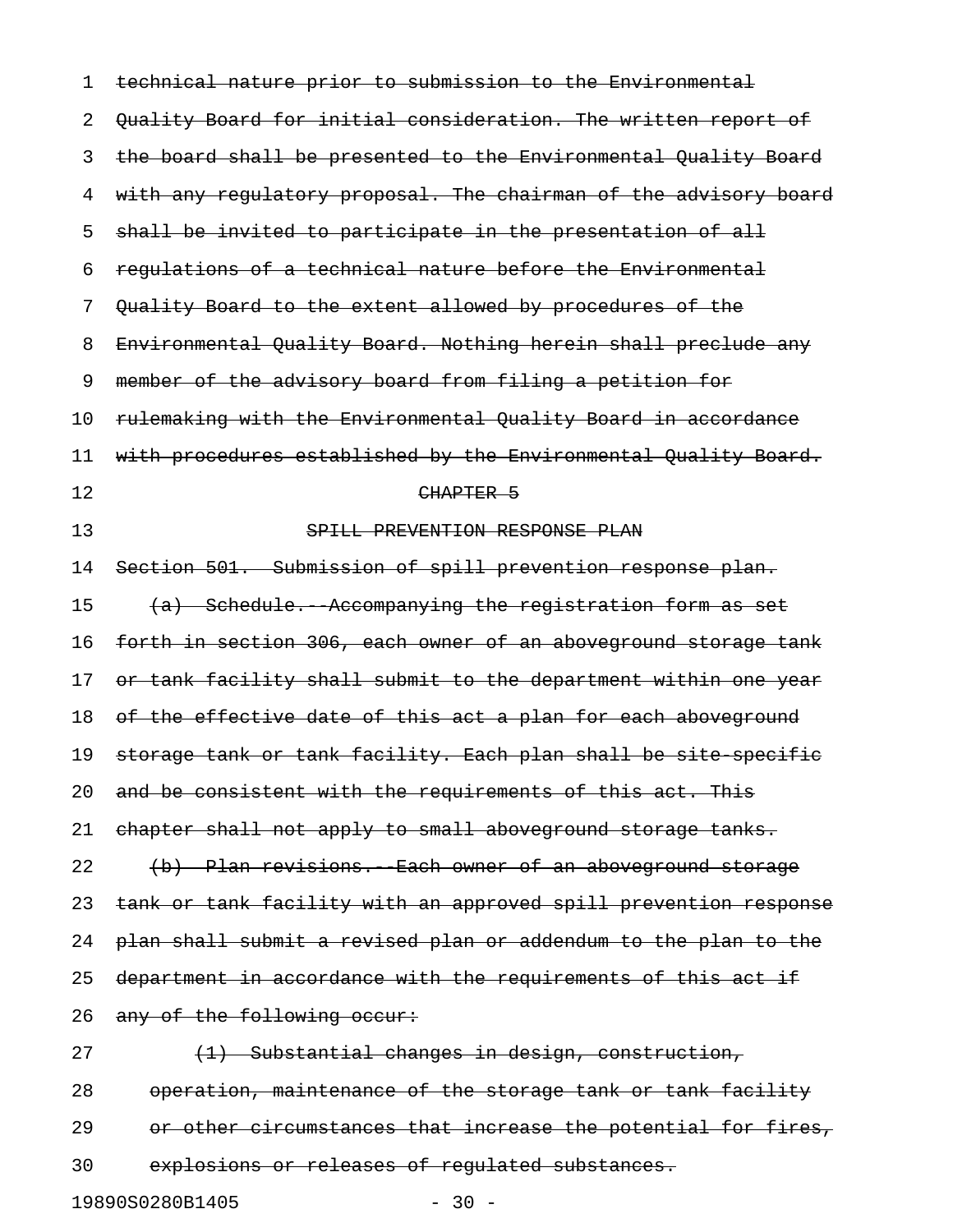1 (2) Substantial changes in emergency equipment at the 2 facility. 3 (3) Substantial changes in tank facility emergency 4 organization. 5 (4) Revision of applicable department regulations.  $(5)$  Failure of the plan in an emergency. 7 (6) The removal or the addition of any storage tank or 8 storage tanks. 9 (7) Otherwise deemed necessary by the department. 10 (c) Existing plans. All existing plans covering storage 11 tanks approved by the department pursuant to the act of June 22, 12 1937 (P.L.1987, No.394), known as The Clean Streams Law, and 13 known as preparedness, prevention and contingency plans must be 14 revised within one year of the effective date of this act. 15 Section 502. Content of spill prevention response plan. 16  $(a)$  Description of facility. The plan shall identify and 17 describe the industrial or commercial activity which occurs at 18 the site, including a specific listing and inventory of all 19 types of products stored, amount of products stored and wastes 20 generated which are stored at the aboveground storage tank or 21 tank facility. The plan shall include drawings of the 22 aboveground storage tank facility, including location of all 23 drainage pipes and water outlets. 24 (b) Plan implementation at facility, including emergency 25 response contractors. The plan shall identify all individuals 26 and their duties and responsibilities for developing, 27 implementing and maintaining the plan. The plan shall describe 28 in detail the chain of command at the aboveground storage tank 29 or storage tank facility and list and describe how the owner or 30 operator will notify and coordinate spill response with off-site

19890S0280B1405 - 31 -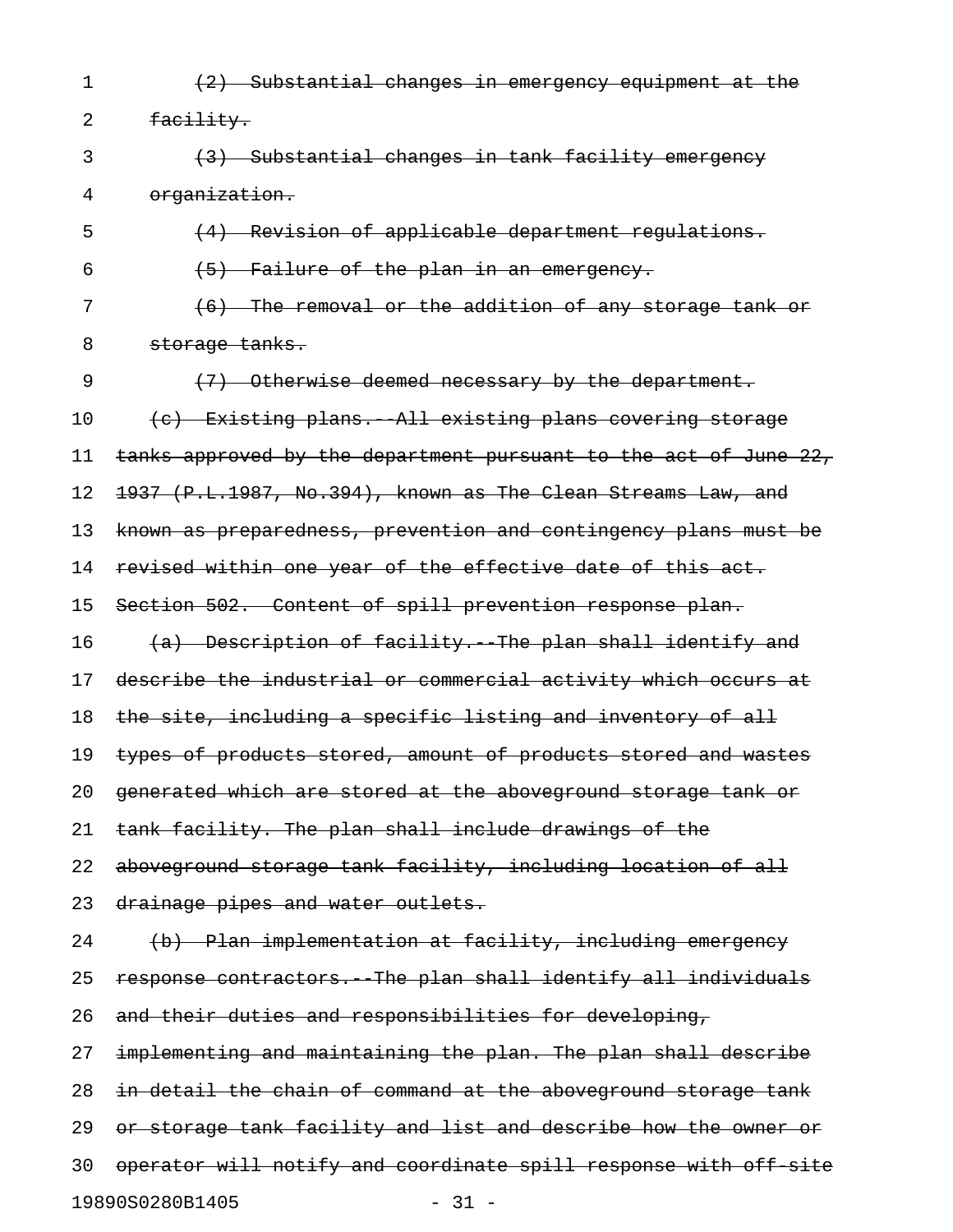1 spill response agencies and the local emergency response

2 agencies.

3 (c) Spill leak prevention and response. The plan shall 4 provide a preventive maintenance program that includes 5 monitoring and inspection procedures, including identification 6 of stress points, employee training program and security system. 7 (d) Countermeasure. The plan shall explain in detail the 8 specific response that emergency personnel shall take upon the 9 occurrence of any release at the facility. 10 (e) Emergency spill control network. The plan shall include 11 information obtained by the owner of the aboveground storage 12 tank facility from the county and municipal emergency management 13 agencies.  $14$  (f) Other information. The owner shall provide the 15 department with all other information required by the department 16 to carry out its duties under this act. 17 Section 503. Review of spill prevention response plan. 18 (a) Written notice. The owner of the aboveground storage 19 tank facility located adjacent to surface waters shall provide 20 public notice to all downstream municipalities, downstream water 21 companies and downstream industrial users within 20 miles of the 22 aboveground storage tank facility site and the local 23 municipality and county in which the facility is located upon 24 submission of the plan to the department. All comments must be 25 submitted to the department within 30 days. 26 (b) Review and comment. Upon receipt of the plan, the 27 department shall forward copies to the Pennsylvania Emergency 28 Management Agency, the Pennsylvania Fish Commission and the 29 <del>local and county emergency management agencies for review and</del> 30 comment. All comments must be submitted within 90 days. 19890S0280B1405 - 32 -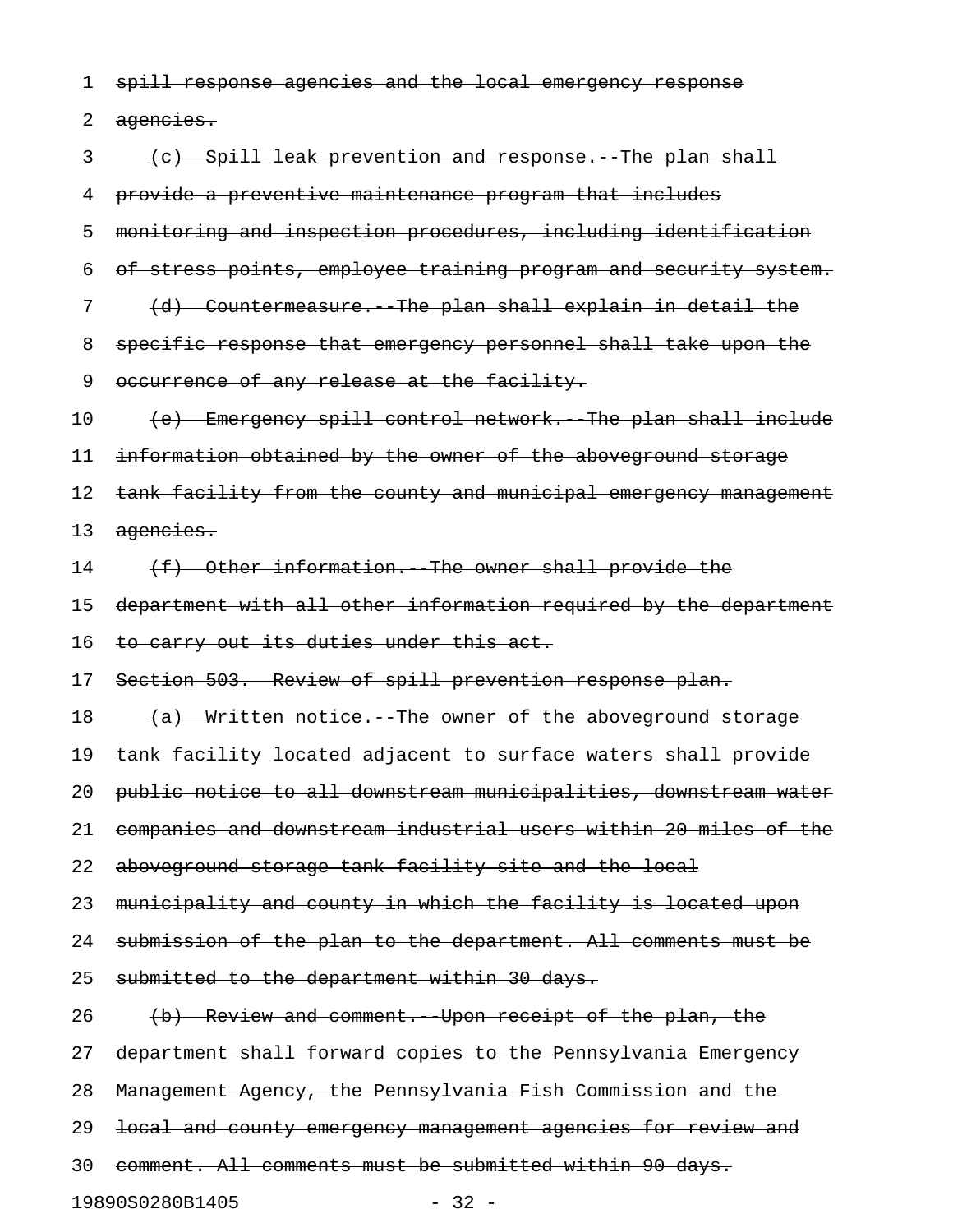1 (c) Department action. Within 30 days after completion of 2 the comment period, the department shall approve the plan or 3 disapprove the plan and provide the owner of the storage tank or 4 tank facility with specific reasons for the disapproval. The 5 owner of the storage tank or tank facility shall submit a 6 revised plan to the department which the department shall act 7 upon within 30 days.

8 Section 504. Notification.

9 (a) Procedure. Upon the occurrence of a release at the 10 aboveground storage tank, the owner or operator of a storage 11 tank shall immediately notify the department, the Pennsylvania 12 Emergency Management Agency and the local emergency management 13 agency. All downstream water companies, downstream 14 municipalities and downstream industrial users within 20 miles 15 of the aboveground storage tank located adjacent to surface 16 waters shall be notified on a priority basis based on the 17 proximity of the release by the owner or operator or the agent 18 of the owner or operator of the aboveground storage tank within 19 two hours of any release which enters a water supply or which 20 threatens the water supply of downstream users. 21 (b) Notification list. The owner of the aboveground storage 22 tank or tank facility located adjacent to surface waters shall 23 annually obtain and annually update a list from the local 24 emergency management agency of all downstream municipal water 25 users, water companies and industrial users within 20 miles of 26 the tank facility. 27 (c) State agency. Notwithstanding any Federal law to the 28 contrary, the department is hereby designated as the State 29 agency empowered to direct emergency cleanup efforts at a

30 release site upon the occurrence of a release.

19890S0280B1405 - 33 -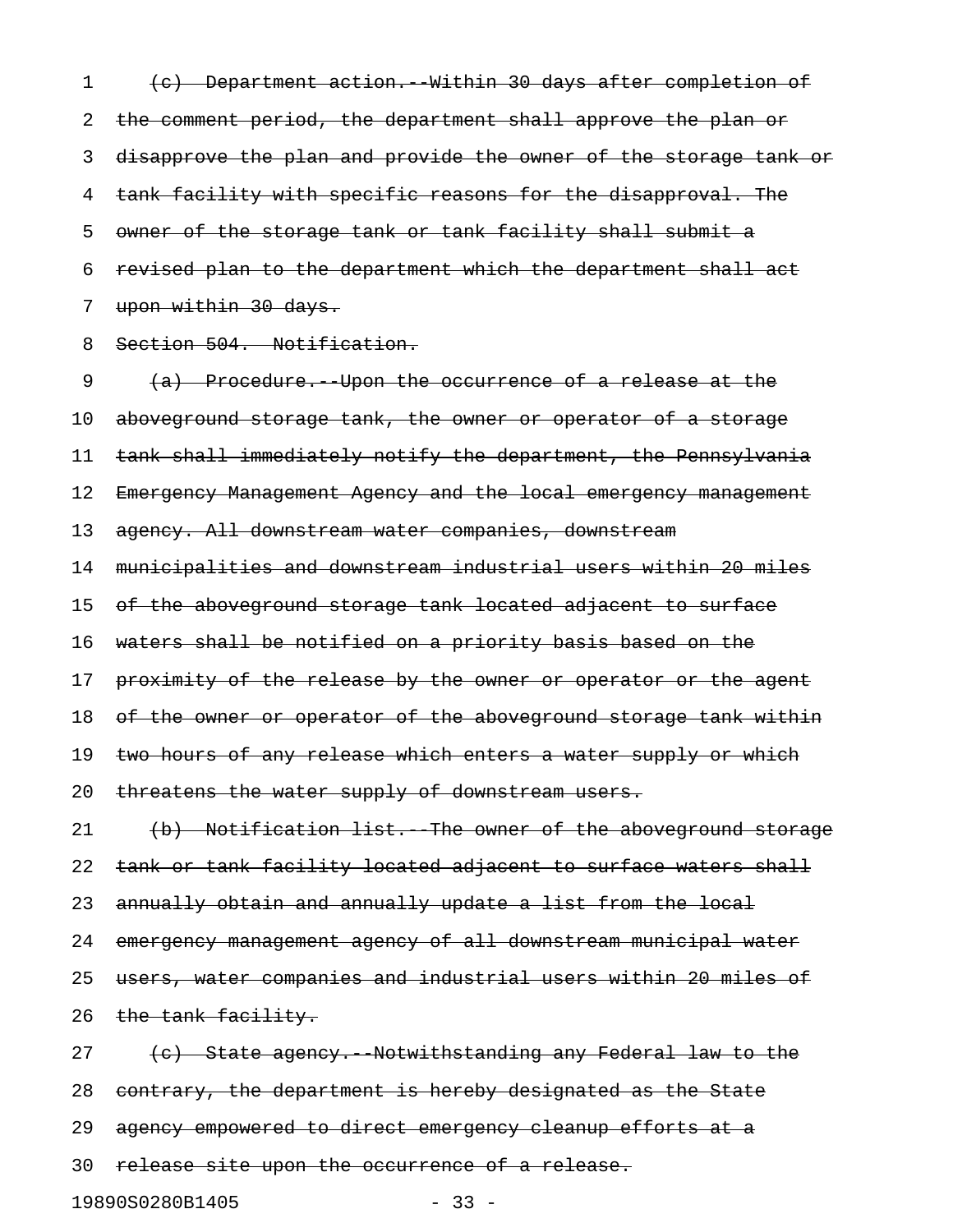| 1  | (d) Other emergency response plans. Notwithstanding Chapter      |
|----|------------------------------------------------------------------|
| 2  | 5 to the contrary, the spill prevention response plan shall be   |
| 3  | developed by the owner of the aboveground storage tank and       |
| 4  | approved by the department consistent with the emergency         |
| 5  | management plans developed by local emergency management         |
| 6  | agencies under Title III of the Superfund Amendments and         |
| 7  | Reauthorization Act of 1986 (Public Law 99 499, 100 Stat. 1613). |
| 8  | CHAPTER 7                                                        |
| 9  | FINANCIAL PROVISIONS                                             |
| 10 | Section 701. Financial responsibility.                           |
| 11 | (a) Regulations of department. The department is authorized      |
| 12 | to establish, by regulation, requirements for maintaining        |
| 13 | evidence of financial responsibility as deemed necessary and     |
| 14 | desirable, for taking corrective action and for compensating     |
| 15 | third parties for bodily injury and property damage caused by    |
| 16 | sudden and nonsudden releases arising from operation of a        |
| 17 | storage tank. Standards for underground storage tanks shall be   |
| 18 | identical to the coverage provided by the Underground Storage    |
| 19 | Tank Indemnification Fund in sections 704, 705 and 706. Every    |
| 20 | owner or operator shall meet the financial responsibility        |
| 21 | requirements established by the department.                      |
| 22 | (b) Methods of obtaining financial responsibility.               |
| 23 | Financial responsibility required by this section may be         |
| 24 | established in accordance with regulations promulgated by the    |
| 25 | department by any one, or any combination of the following:      |
| 26 | insurance, guarantee, surety bond, letter of credit,             |
| 27 | qualification as a self insurer, indemnity contract, risk        |
| 28 | retention coverage, or any other method deemed satisfactory by   |
| 29 | the department. Owners of underground tanks must meet these      |
| 30 | requirements by complying with sections 704, 705 and 706. In     |
|    | 19890S0280B1405<br>$-34 -$                                       |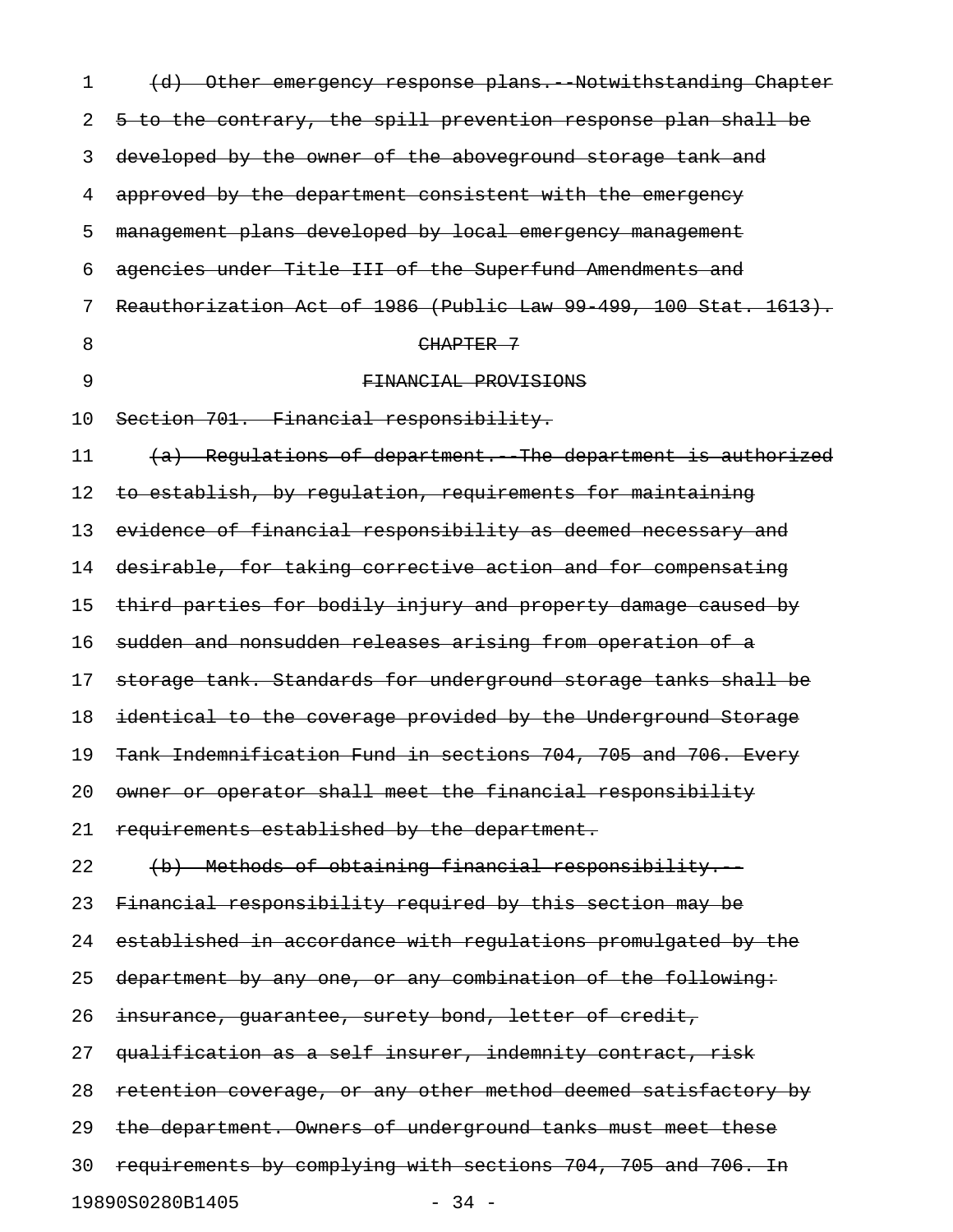1 regulations or policy under this section, the department is 2 authorized to specify policy or other contractual terms, 3 conditions, or defenses which are necessary or acceptable in 4 establishing such evidence of financial responsibility. 5 (c) Bankruptcy of owner or operator. In any case where the 6 owner or operator is in bankruptcy, reorganization, or 7 arrangement pursuant to the Federal Bankruptcy Code or where 8 with reasonable diligence jurisdiction in any State court or the 9 Federal courts cannot be obtained over an owner or operator 10 likely to be insolvent at the time of judgment, any claim 11 arising from conduct for which evidence of financial 12 responsibility must be provided under this subsection may be 13 asserted directly against the guarantor providing such evidence 14 of financial responsibility. In the case of any action pursuant 15 to this subsection, such guarantor shall be entitled to invoke 16 all rights and defenses which would have been available to the 17 owner or operator if any action had been brought against the 18 owner or operator by the claimant and which would have been 19 available to the quarantor if an action had been brought against 20 the guarantor by the owner or operator. 21 (d) Guarantor liability. The total liability of any 22 guarantor shall be limited to the aggregate amount which the 23 guarantor has provided as evidence of financial responsibility 24 to the owner or operator under this section. Nothing in this 25 subsection shall be construed to limit any other State or 26 Federal statutory, contractual or common law liability of a 27 quarantor to its owner or operator, including, but not limited 28 to, the liability of such guarantor for bad faith either in 29 negotiating or in failing to negotiate the settlement of any 30 claim. Nothing in this subsection shall be construed to diminish

19890S0280B1405 - 35 -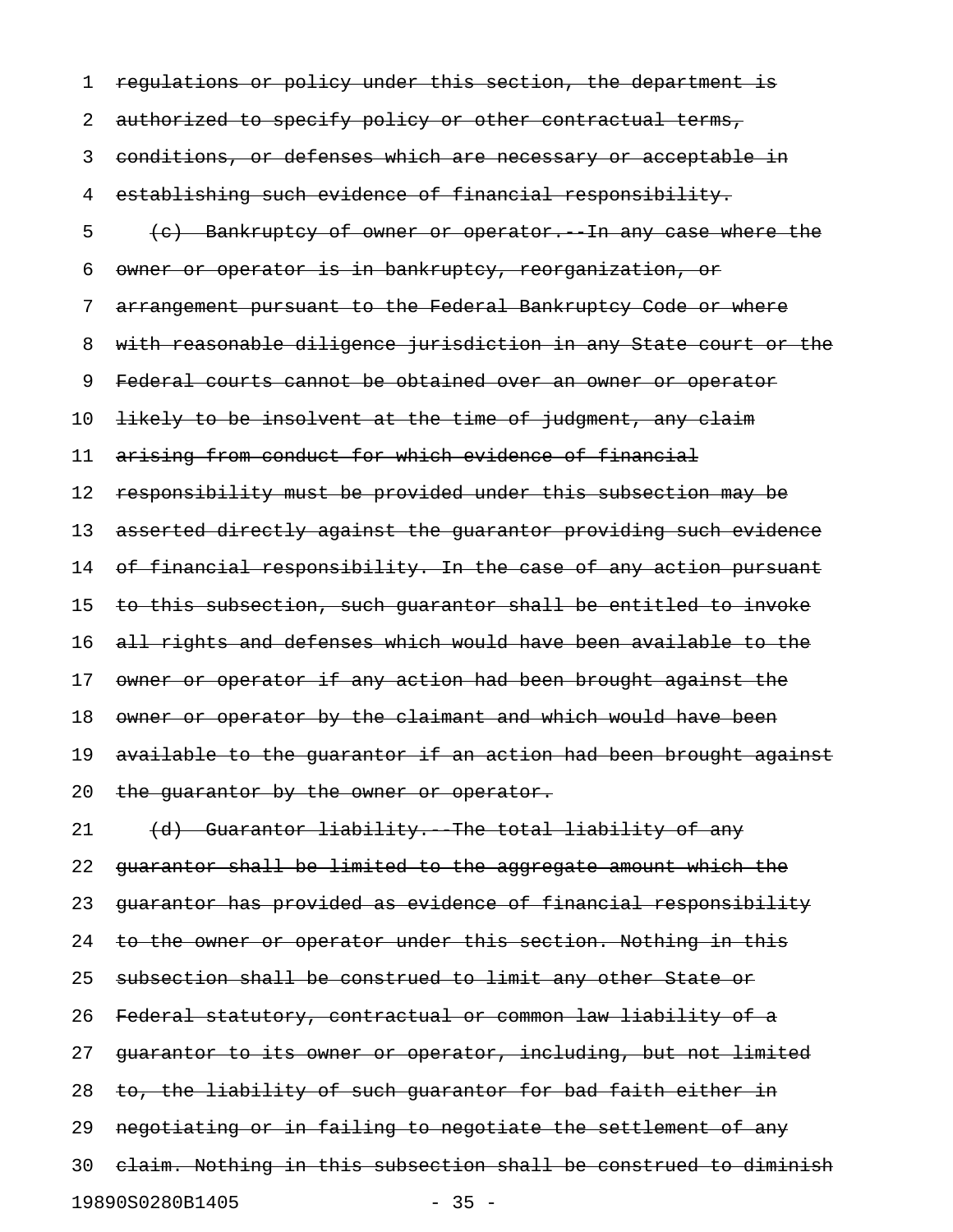1 the liability of any person under section 107 or 111 of the 2 Comprehensive Environmental Response, Compensation and Liability 3 Act of 1980 or other applicable statutes.

4 (e) Definition. As used in this subsection, the term 5 "guarantor" means any person, other than the owner or operator, 6 who provides evidence of financial responsibility for an owner 7 or operator under this subsection.

8 Section 702. Storage Tank Fund.

9 (a) Establishment of fund. There is hereby created a 10 special nonlapsing fund in the State Treasury to be known as the 11 Storage Tank Fund. All fees, fines, judgments, bond forfeitures 12 and recovered costs collected by the department under this act 13 shall be paid into the Storage Tank Fund. All moneys placed in 14 the Storage Tank Fund are hereby appropriated to the department 15 for the costs of operating the aboveground and underground 16 storage tank programs, including activities necessary for the 17 elimination of releases from storage tanks and any other 18 activities necessary to meet the requirements of this act. The 19 fund shall also be available to pay third party claims as 20 required under section  $701(a)$  where the owner or operator of an 21 aboveground tank has not complied with the requirements of 22 section 701. No more than 75% of the fund shall be available for 23 departmental administration costs for this act. 24 (b) Supplements to fund. The Storage Tank Fund may be 25 supplemented by appropriations from the General Assembly, the 26 Federal, State or local government or from any private source. 27 (c) Liability for costs. Whenever costs have been incurred 28 by the Commonwealth for taking corrective action or paying 29 damages pursuant to section 701(a) with respect to a storage 30 tank regulated by this act, any person who has caused a release 19890S0280B1405 - 36 -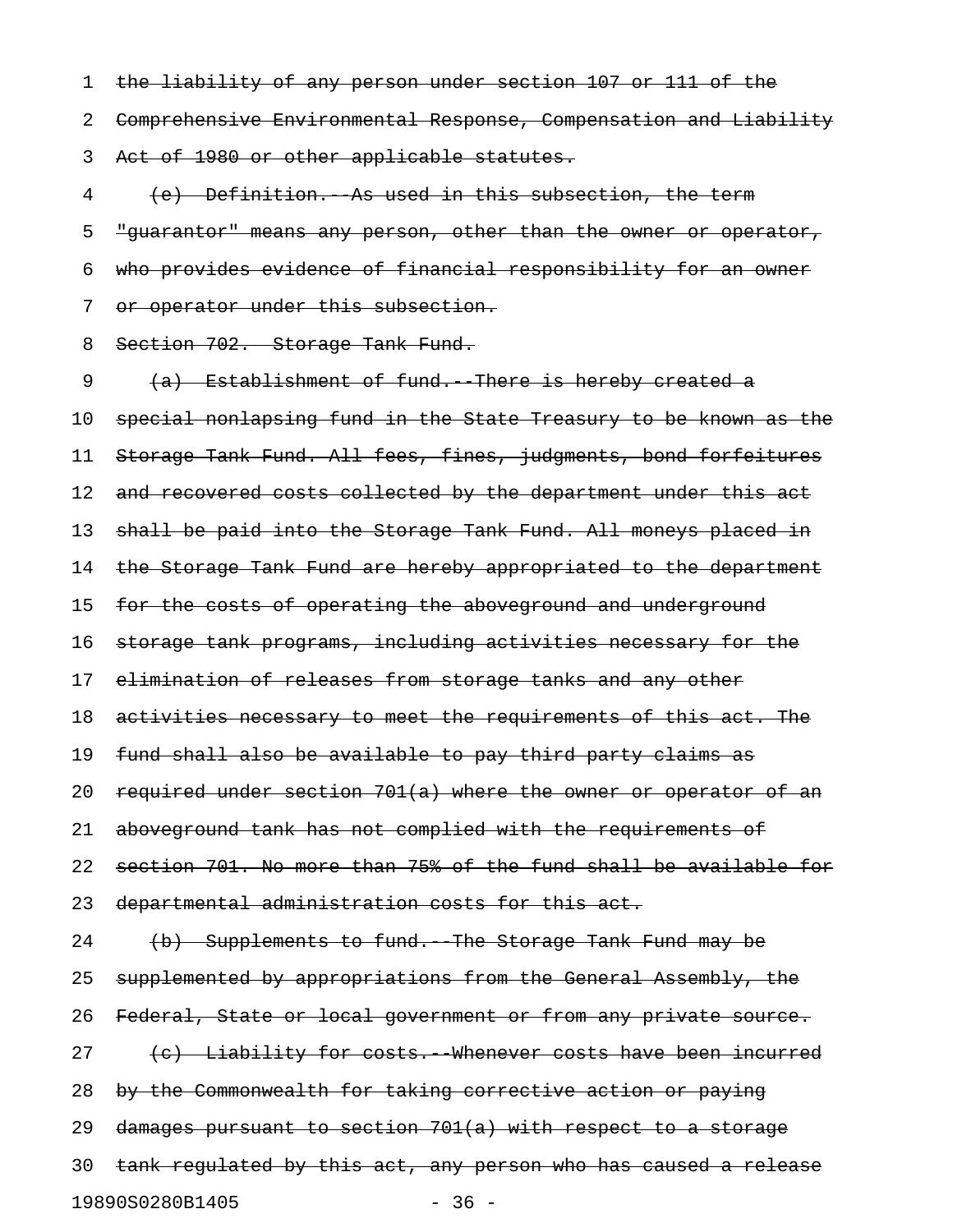1 of a regulated substance from such tank shall be strictly

2 <del>liable, without fault, to the Commonwealth for such costs,</del>

3 subject to the defenses set forth as follows:

4 (1) An act or omission caused by war.

 $\frac{1}{2}$  An act or omission caused by sabotage.

6  $(3)$  An act of God.

7 (d) Effect of liability on property. Any costs incurred by 8 the Commonwealth for taking corrective action or paying damages 9 pursuant to section 701(a) with respect to a release from a 10 storage tank regulated under this act shall constitute in each 11 instance a debt of the owner or operator, as may be appropriate, 12 to the Storage Tank Fund. The debt shall constitute a lien on 13 all property owned by said owner or operator when a notice of 14 <del>lien incorporating a description of the property of the owner or</del> 15 operator subject to the action and an identification of the 16 amount of expenditure from the fund is duly filed with the 17 prothonotary of the court of common pleas where the property is 18 located. The prothonotary shall promptly enter upon the civil 19 judgment or order docket the name and address of the owner or 20 operator, as may be appropriate, and the amount of the lien as 21 set forth in the notice of lien. Upon entry by the prothonotary, 22 the lien shall attach to the revenues and all real and personal 23 property of the owner or operator, whether or not the owner or 24 operator is solvent. The notice of lien filed pursuant to this 25 subsection which affects the property of the owner or operator 26 shall create a lien with priority over all subsequent claims or 27 <del>liens which are filed against the owner or operator.</del>  $28$  (e) Third party claims against the fund. 29  $(1)$  Claims shall be filed with the department not later

30 than two years after the date of discovery of damages or not 19890S0280B1405 - 37 -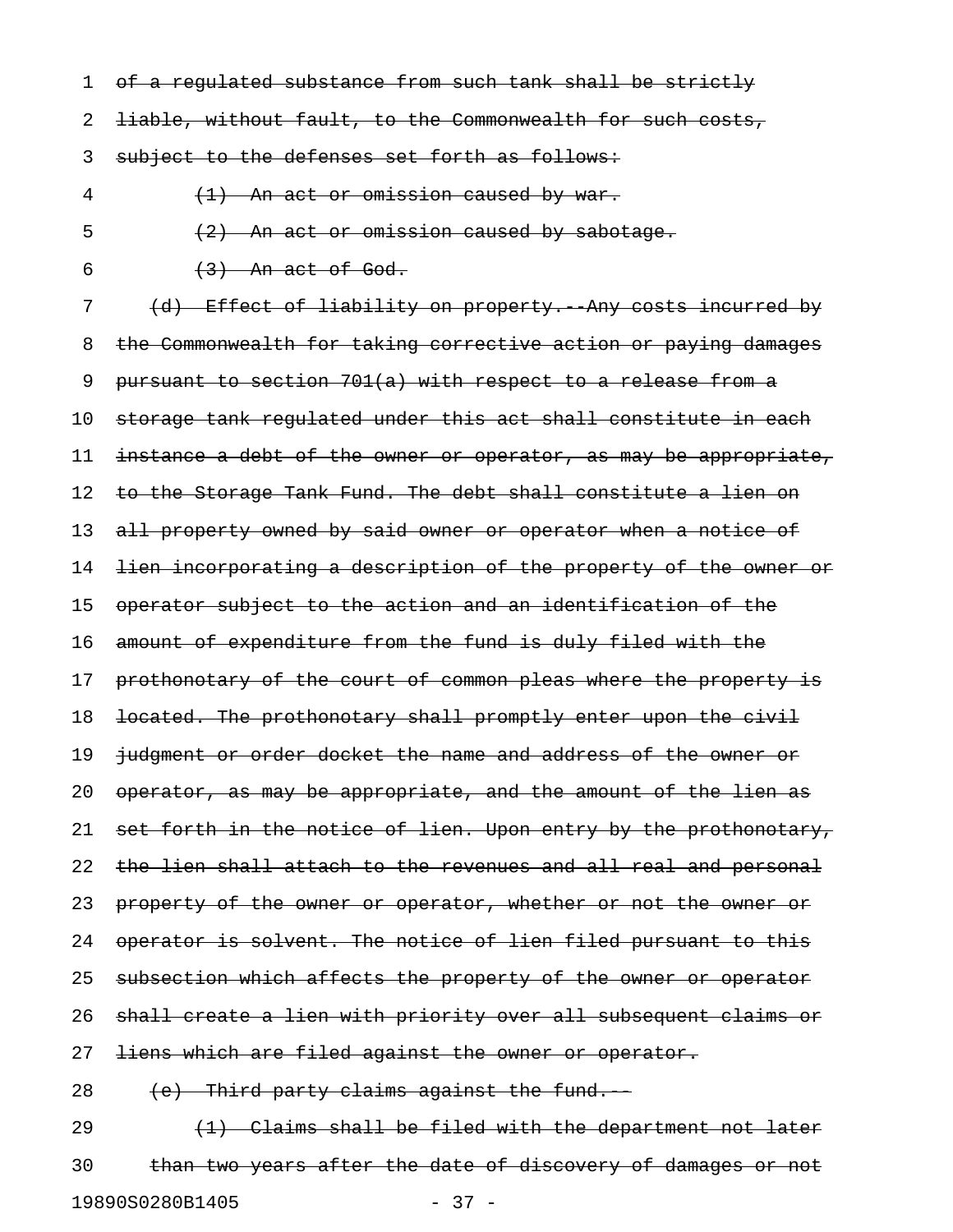1 later than five years after the date of the incident which 2 caused the damage. The department shall develop forms and 3 procedures for such claims. 4 (2) The department shall inform all affected parties 5 within ten days of receipt of the claim.  $(3)$  Any person who knowingly gives false information as 7 part of a claim, in addition to other penalties in this act, 8 commits a misdemeanor of the third degree, punishable by a 9 fine not to exceed \$10,000. 10  $(4)$  The department shall attempt to promote and arrange 11 settlement between the claimant and the person responsible 12 for the release. If the parties fail to agree upon a 13 settlement then the claim shall be resolved by binding 14 arbitration with a three member panel chosen by the 15 department and based on the information filed by both 16 parties. 17 (f) Status of fund. The Storage Tank Fund shall not be 18 subject to 42 Pa.C.S. Ch. 37 Subch. C (relating to Judicial 19 Computer System). 20 Section 703. Underground Storage Tank Indemnification Board.  $21$   $(a)$  Establishment of board, appointment and terms. There is 22 hereby created the Underground Storage Tank Indemnification 23 Board which shall consist of seven members. The Insurance 24 Commissioner and the Secretary of the Department of 25 Environmental Resources shall be ex officio members. Five 26 members shall be appointed by the Governor, as follows: 27  $(1)$  Three members who shall be persons with particular 28 expertise in the management of underground petroleum storage 29 tanks. Two of these members shall be appointed for terms of 30 four years and one shall be appointed for a term of three

19890S0280B1405 - 38 -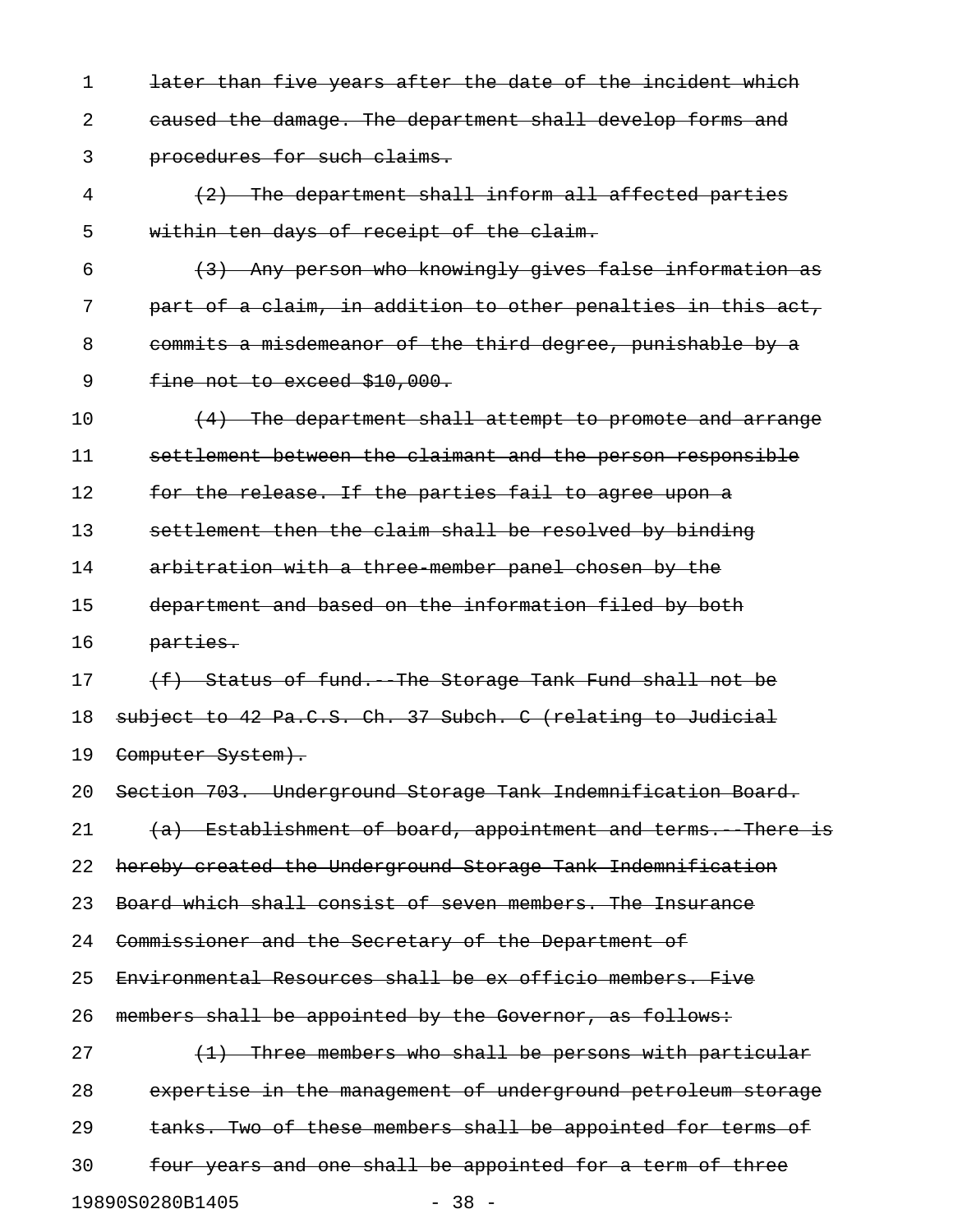1 years. The Governor shall appoint the members, one each from 2 a list of nominees provided by each of the following: 3 (i) The Associated Petroleum Industries of 4 Pennsylvania. 5 (ii) The Pennsylvania Petroleum Association. 6 (iii) The Service Station Dealers and Automotive 7 Repair Association of Pennsylvania and Delaware and the 8 Petroleum Retailers and Auto Repair Association, Inc. 9 The Governor may reject any or all of the nominees contained 10 on the lists provided above, and may request that additional 11 lists of nominees be provided to him. 12 (2) One local government member who shall have knowledge 13 and expertise in underground storage tanks. The local 14 government member shall be appointed for a term of two years. 15 (3) One public member who shall not be an owner or 16 operator of storage tanks nor affiliated in any way with any 17 person regulated under this act. The public member shall be 18 appointed for a term of three years. 19 (b) Chairman. The board shall select a chairman from its 20 members annually. 21 (c) Vacancies. Vacancies in appointed positions shall be 22 filled by the Governor in the same manner as the original 23 appointment. Members shall serve until their successors are 24 appointed and qualified. 25 (d) Compensation. Members shall receive no compensation for 26 their service other than reimbursement for necessary expenses in 27 accordance with Commonwealth requlations. 28 (e) Conflicts. No member shall participate in making any 29 decision in a matter involving any payment from which he or his 30 employer may benefit or which may benefit a member of his

19890S0280B1405 - 39 -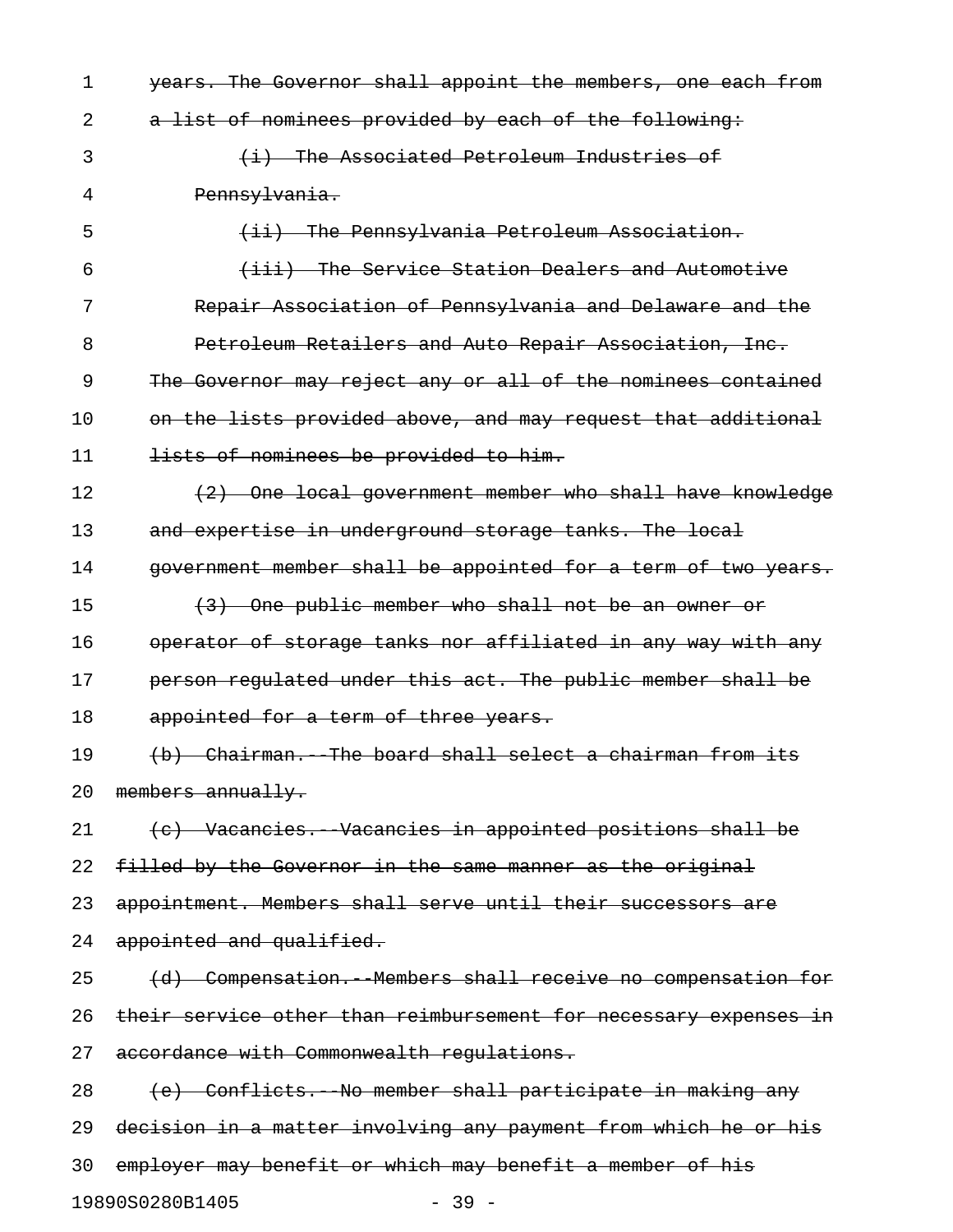1 immediate family.

2 (f) Meetings and quorum. The board shall meet at least 3 quarterly. Additional meetings may be held upon reasonable 4 notice at times and locations selected by the board. The board 5 shall meet at the call of the chairman or upon written request 6 of three members of the board. Four members shall constitute a 7 quorum and a quorum may act for the board in all matters. 8 Section 704. Underground Storage Tank Indemnification Fund. 9 (a) Establishment of fund. There is hereby created a 10 special fund in the State Treasury to be known as the 11 Underground Storage Tank Indemnification Fund. This fund shall 12 consist of the fees assessed by the board under section 705(d), 13 amounts recovered by the board due to fraudulent or improper 14 claims or as penalties for failure to pay fees when due, and 15 funds earned by the investment and reinvestment of the moneys 16 collected. Moneys in the fund are hereby appropriated to the 17 board for the purpose of making payments to owners and operators 18 of underground petroleum storage tanks who incur liability for 19 taking corrective action or for bodily injury or property damage 20 caused by an accidental release from underground petroleum 21 storage tanks. The fund shall be the sole source of payments 22 under this act, and the Commonwealth shall have no liability 23 beyond the amount of the fund. 24 (b) Limit of payments. Payments to eligible owners or 25 operators shall be limited to the actual costs of corrective 26 action and the amount of an award of damages by a court of 27 competent jurisdiction for bodily injury, property damage, or 28 both, not to exceed a total of \$1,000,000 per tank per 29 occurrence. Payments of claims against the fund shall be subject 30 to a deductible as provided in section 705. 19890S0280B1405 - 40 -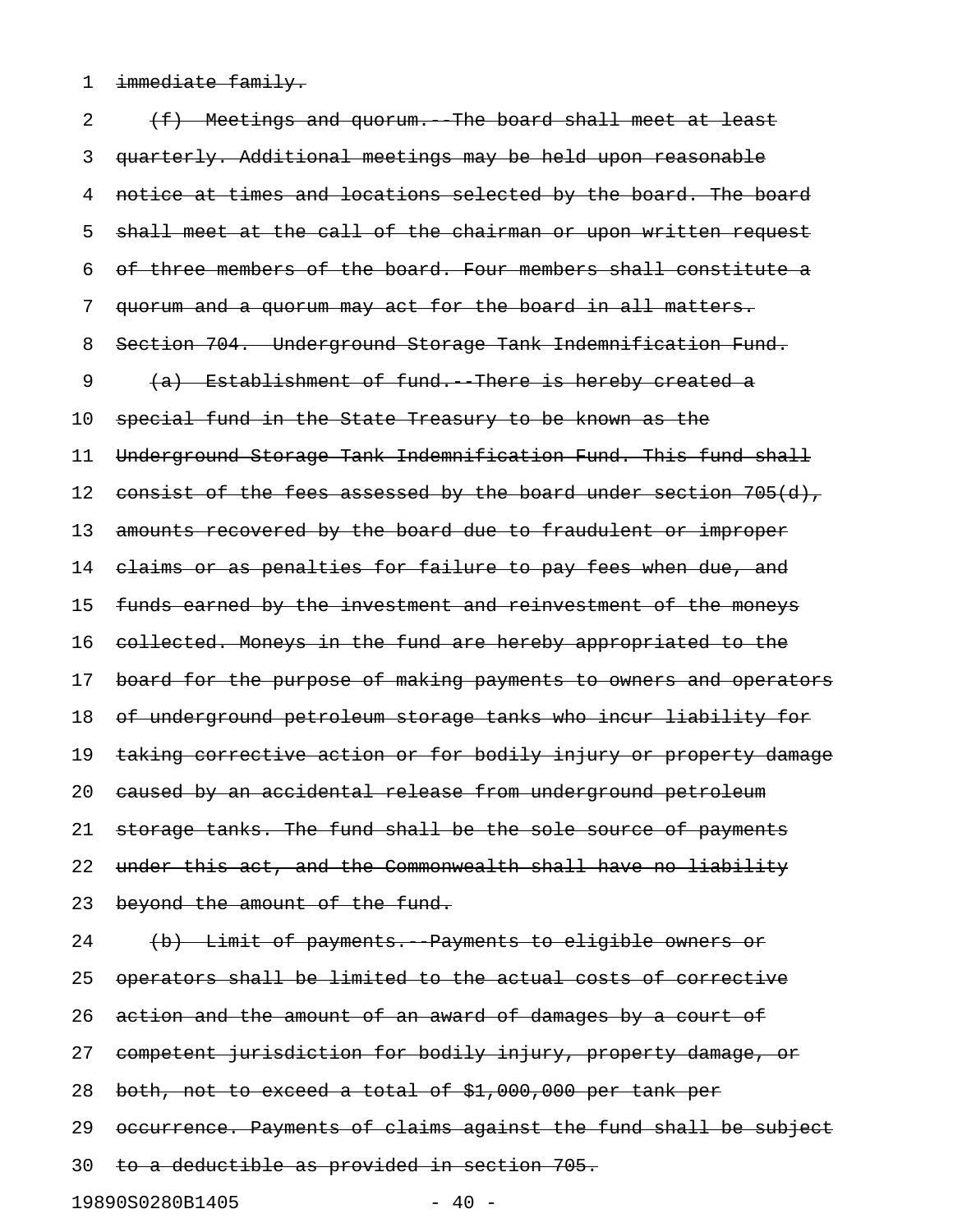1 (c) Prohibited uses. Moneys in the fund shall not be used 2 for the repair, replacement or maintenance of underground 3 petroleum storage tanks or improvement of property on which the 4 tanks are located.

5 (d) Expenses.--All costs and expenses of the board shall be 6 paid from the fund, including, but not limited to, compensation 7 of employees and any independent contractors or consultants.

8 (e) Status of fund. The Underground Storage Tank

9 Indemnification Fund shall not be subject to 42 Pa.C.S. Ch. 37

10 Subch. C (relating to Judicial Computer System).

11 Section 705. Powers and duties of Underground Storage Tank 12 **Indemnification Board.** 

13 (a) Support. The board may employ the personnel necessary 14 to process fee payments to administer claims made against the 15 Underground Storage Tank Indemnification Fund and to carry out 16 the purposes of the board. The board may also contract for the 17 services of attorneys, consultants and actuaries necessary to 18 advise the board in establishing fees under subsection (d) and 19 deductible amounts under subsection (c).

20 (b) Claims. The board shall establish procedures by which 21 owners and operators may make claims for costs estimated or

22 incurred in taking corrective action and for liability due to

23 bodily injury and property damage caused by an accidental

24 release from underground petroleum storage tanks. Claims

25 determined to be eligible shall be paid upon receipt of

26 information required under regulations which the board shall

27 promulgate. The board, by requlation, may establish a system for

28 prioritizing claims.

 $29 \t(e)$  Deductible.

 $30$   $(1)$  Claims shall be subject to a deductible amount which 19890S0280B1405 - 41 -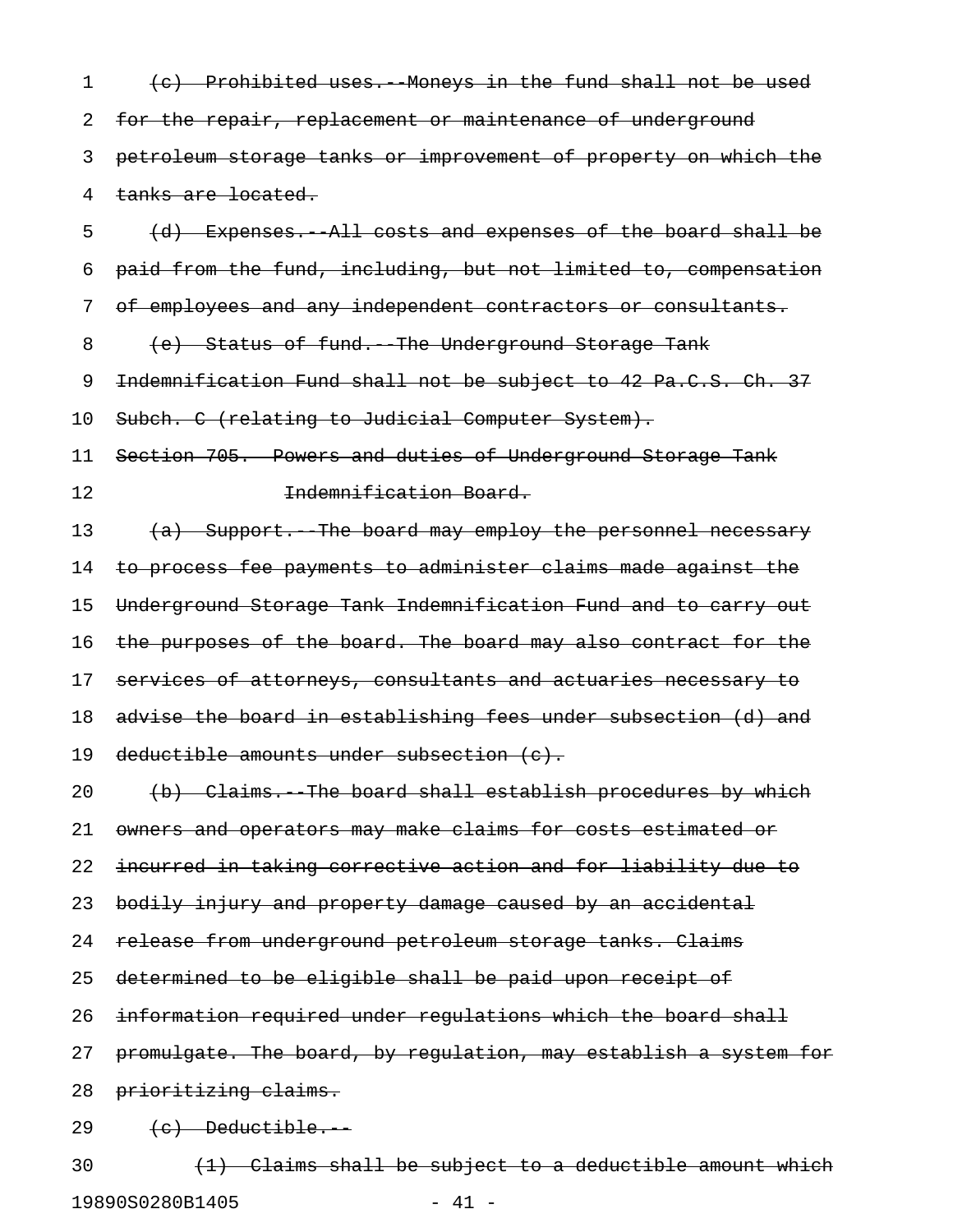1 the board shall set annually. The board shall give at least 2 30 days' notice of a proposed change in deductible amounts by 3 publication in the Pennsylvania Bulletin, and the change 4 shall take effect on the date specified in the notice. Each 5 owner or operator shall be responsible for the amount of the 6 deductible as provided in section 705.

7 (2) The board shall set the initial deductible for 8 corrective action claims at \$75,000 per tank per occurrence. 9 Thereafter, the deductible shall be based on an estimate of 10 the average cost of taking corrective action due to an 11 accidental release from underground petroleum storage tanks 12 in this Commonwealth. The board shall not set a deductible in 13 an amount lower than \$50,000 per tank per occurrence.

14 (3) The board shall set the initial deductible for 15 claims due to bodily injury, property damage, or both, at 16 \$150,000 per tank per occurrence. Thereafter, the deductible 17 shall be based on an estimate of the average award for 18 settlement of third-party claims involving bodily injury, 19 **property damage, or both, caused by accidental release from** 20 underground petroleum storage tanks in this Commonwealth. The 21 board shall not set a deductible in an amount lower than 22 \$100,000 per tank per occurrence.

23 (d) Fees. The board, by regulations, shall establish fees 24 to be paid by the owner or operator, as appropriate, of 25 underground petroleum storage tanks. Fees shall be set on an 26 actuarial basis in order to provide an amount sufficient to pay 27 outstanding and anticipated claims against the Underground 28 Storage Tank Indemnification Fund in a timely manner. Fees shall 29 also include an amount sufficient to meet all other financial 30 requirements of the board. Fees shall be adjusted as deemed 19890S0280B1405 - 42 -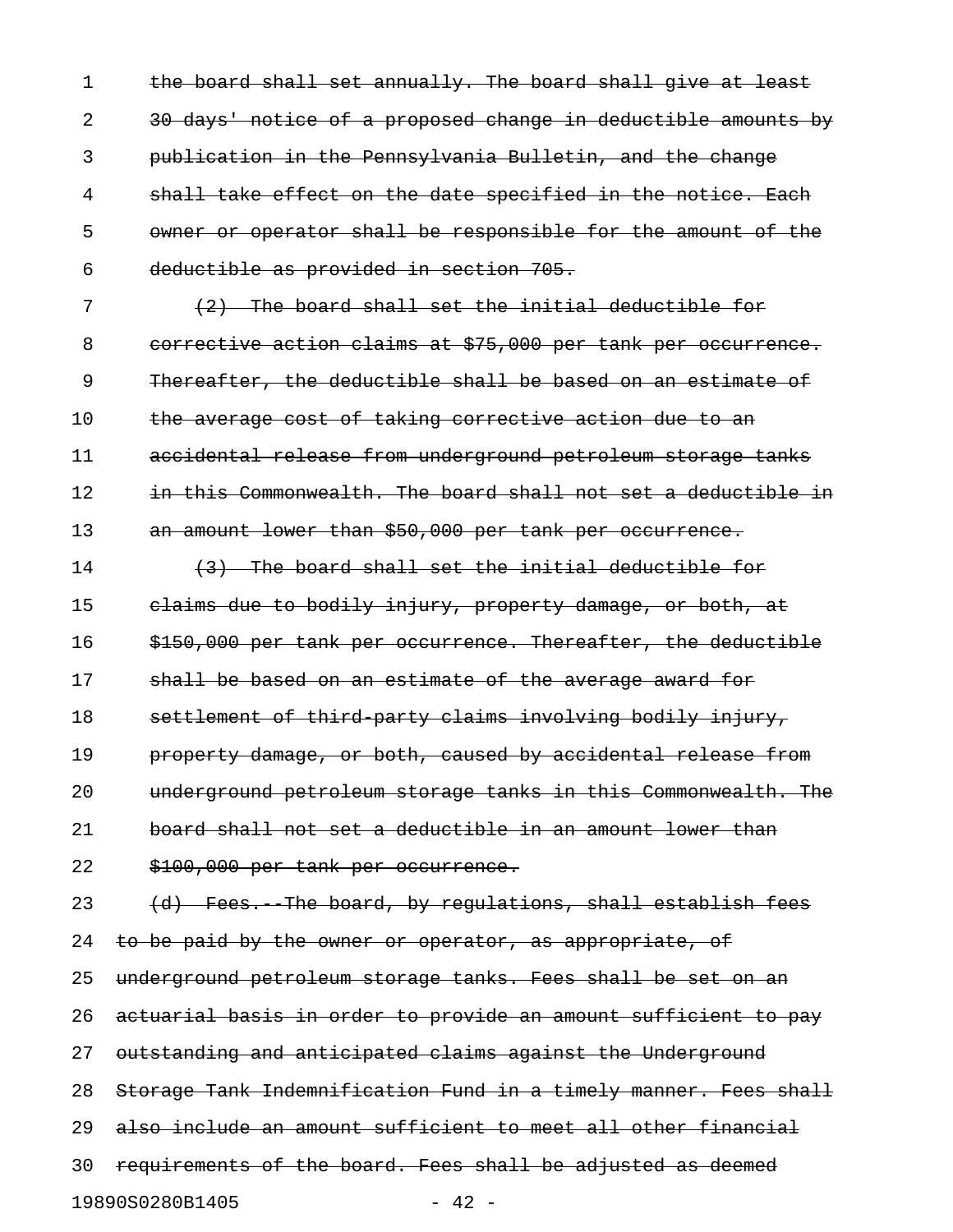| 1  | necessary by the board, but no more than once a year.            |
|----|------------------------------------------------------------------|
| 2  | (e) Payment of fees. Fees established under subsection (d)       |
| 3  | shall be paid by the owner of the tank unless a written          |
| 4  | agreement between the owner and the operator provides otherwise. |
| 5  | A person who fails or refuses to pay the fee or a part of the    |
| 6  | fee by the date established by the board shall be assessed a     |
| 7  | penalty of 5% of the amount due which shall accrue on the first  |
| 8  | day of delinquency and be added thereto. Thereafter, on the last |
| 9  | day of each month during which any part of any fee or any prior  |
| 10 | accrued penalty remains unpaid, an additional 5% of the then     |
| 11 | unpaid balance shall accrue and be added thereto.                |
| 12 | (f) Additional powers. The board shall have additional           |
| 13 | powers as may be necessary to carry out its duties under this    |
| 14 | act, including, but not limited to, the following:               |
| 15 | $(1)$ To make contracts and execute all instruments              |
|    |                                                                  |
| 16 | necessary or convenient for carrying on of its business.         |
| 17 | (2) To make bylaws for the management and regulation of          |
| 18 | its affairs and to adopt, amend and repeal rules, regulations    |
| 19 | and guidelines governing the administrative procedures and       |
| 20 | business of the board and operation and administration of the    |
| 21 | fund. Regulations of the board shall be subject to review        |
| 22 | under the act of June $25, 1982$ (P.L.633, No.181), known as     |
| 23 | the Regulatory Review Act.                                       |
| 24 | $(3)$ To sue or be sued concerning claims arising as a           |
| 25 | result of a release from an underground petroleum storage        |
| 26 | tank and to implead and be impleaded, complain and defend in     |
| 27 | all courts.                                                      |
| 28 | (4) To conduct examinations and investigations and take          |
| 29 | testimony under oath or affirmation on any matter necessary      |

19890S0280B1405 - 43 -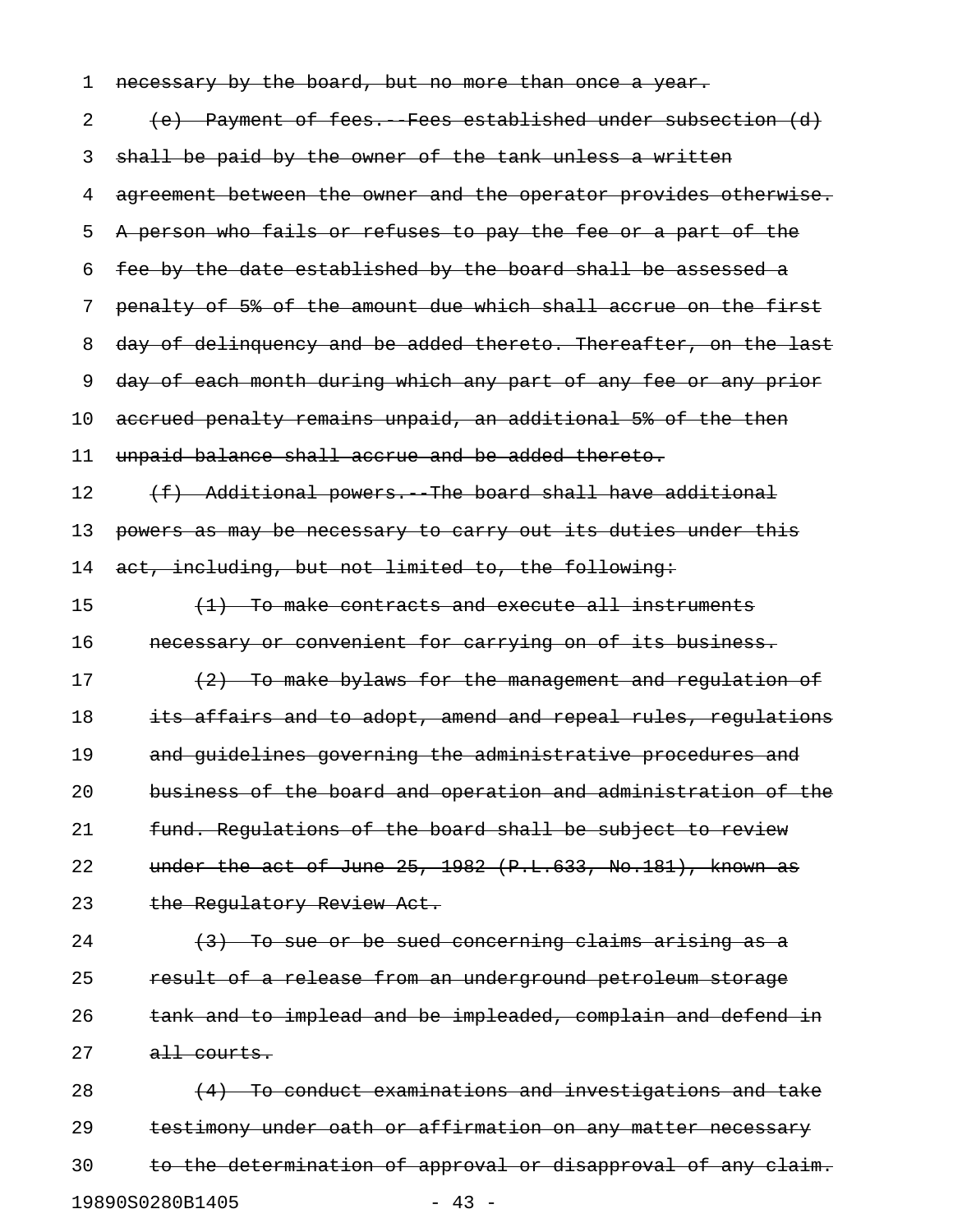| 1  | Section 706. Eligibility of claimants.                           |
|----|------------------------------------------------------------------|
| 2  | In order to receive a payment from the Underground Storage       |
| 3  | Tank Indemnification Fund, a claimant shall meet the following   |
| 4  | eligibility requirements:                                        |
| 5  | (1) The claimant is the owner or operator of the                 |
| 6  | underground tank which is the subject of the claim.              |
| 7  | (2) The fee required under section 705 has been paid.            |
| 8  | (3) The tank has been registered in accordance with the          |
| 9  | requirements of section 306.                                     |
| 10 | $(4)$ The owner or operator has obtained a permit, if            |
| 11 | required under sections 304 and 305.                             |
| 12 | (5) The claimant demonstrates to the satisfaction of the         |
| 13 | board that the release that is the subject of the claim          |
| 14 | occurred after the date established by the board for payment     |
| 15 | of the fee required by section 705(d).                           |
| 16 | (6) Additional eligibility requirements which the board          |
| 17 | may adopt by regulation.                                         |
| 18 | Section 707. Audit.                                              |
| 19 | The board shall contract for an annual independent audit of      |
| 20 | the Underground Storage Tank Indemnification Fund.               |
| 21 | Section 708. Sunset review.                                      |
| 22 | The Underground Storage Tank Indemnification Fund and the        |
| 23 | board shall be subject to periodic evaluation, review and        |
| 24 | termination or continuation under the act of December 22, 1981   |
| 25 | (P.L.508, No.142), known as the Sunset Act, every five years     |
| 26 | commencing with an initial termination date of December 31,      |
| 27 | 1993. Nothing in the Sunset Act or this section shall be         |
| 28 | construed to invalidate any claim submitted prior to the date of |
| 29 | <del>termination.</del>                                          |
| 30 | CHAPTER 9                                                        |

19890S0280B1405 - 44 -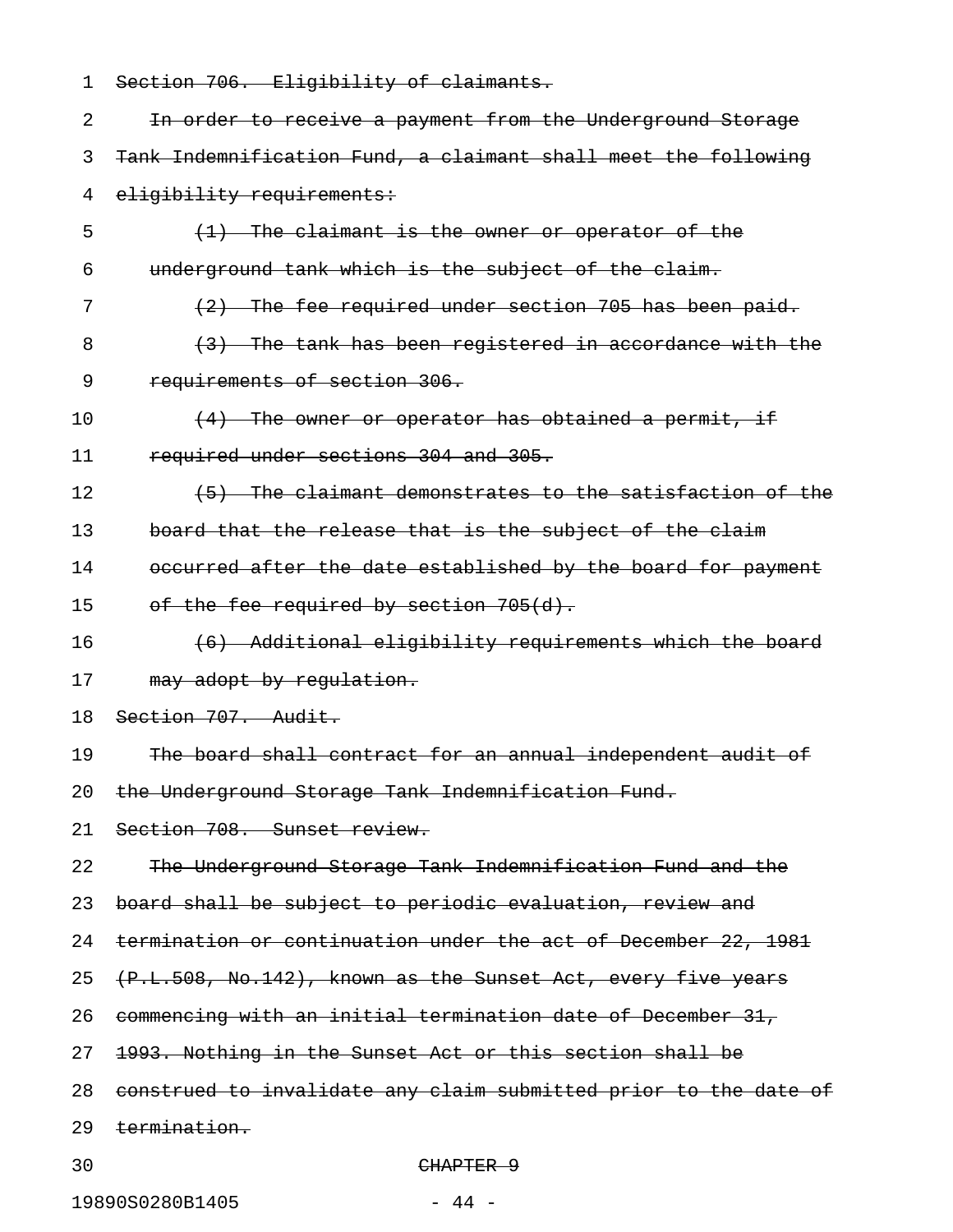## 1 SHTING OF NEW ABOVEGROUND STORAGE TANK FACILITIES

2 Section 901. Siting of new aboveground storage tank facilities. 3 (a) Procedure. The owner or operator of an existing or 4 proposed aboveground tank facility shall provide written 5 notification to the local municipality and county in which the 6 aboveground tank facility is situated or to be located prior to 7 submitting an application for an aboveground storage permit to 8 construct or reconstruct an additional aboveground storage tank 9 at the aboveground storage tank facility or construct a new 10 aboveground storage tank facility. This chapter shall not apply 11 to small aboveground storage tanks. For purposes of this 12 chapter, the term "tank facility" means an area in which two or 13 more aboveground storage tanks are located. 14 (b) Public hearings. Upon submission to the department of 15 the permit application to construct any new aboveground tank 16 facility, the department may hold a public hearing in the 17 municipality or county in which the aboveground tank facility is 18 proposed to be located. The department shall publish the permit 19 application in the Pennsylvania Bulletin upon receipt of the 20 permit application and provide not more than a 60-day comment

21 period.

 $22$  (c) Public comment on aboveground storage tank permit. The 23 department shall publish the aboveground storage tank permit 24 application in the Pennsylvania Bulletin upon receipt of the 25 permit application and provide a 30 day comment period for new 26 aboveground storage tank facilities consistent with section 311. 27 Section 902. Siting criteria for aboveground tank facilities. 28 The Environmental Quality Board shall promulgate siting 29 regulations for new aboveground storage tank facilities 30 consistent with section 311 which shall contain detailed site 19890S0280B1405 - 45 -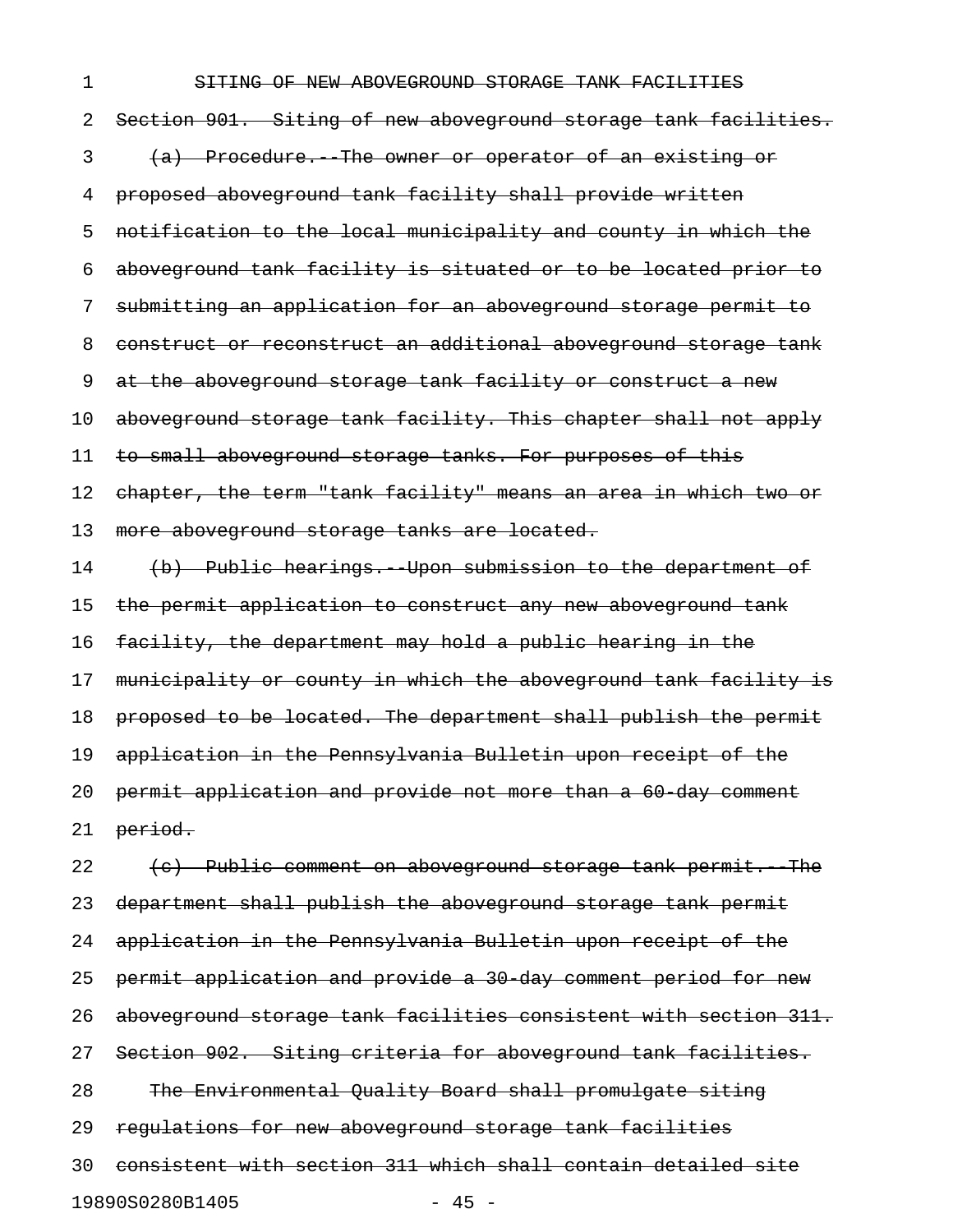| 1  | specific provisions which an applicant shall use to evaluate a  |
|----|-----------------------------------------------------------------|
| 2  | potential site. The regulations shall include, but not be       |
| 3  | limited to, consideration for public health and safety,         |
| 4  | protection of water supply sources, water quality, air quality, |
| 5  | flooding, topography, soil conditions and hydrogeology. The     |
| 6  | Environmental Quality Board shall hold at least one public      |
| 7  | hearing on the siting regulations and shall solicit and take    |
| 8  | into consideration written public comments, prior to final      |
| 9  | adoption.                                                       |
| 10 | CHAPTER 11                                                      |
| 11 | ENFORCEMENT AND REMEDIES                                        |
| 12 | Section 1101. Unlawful conduct.                                 |
| 13 | (a) Offenses defined. It shall be unlawful for any person       |
| 14 | $t\circ t$                                                      |
| 15 | (1) Sell, distribute, provide or fill any storage tank          |
| 16 | with a regulated substance unless the storage tank has a        |
| 17 | valid registration issued under this act and the regulations    |
| 18 | promulgated hereunder.                                          |
| 19 | (2) Violate, or cause or assist in the violation of, any        |
| 20 | provision of this act, any regulation promulgated hereunder,    |
| 21 | any order issued hereunder, or the terms or conditions of any   |
| 22 | spill prevention and response plan approved by the department   |
| 23 | under this act.                                                 |
| 24 | (3) Fail to adhere to the schedule set forth in, or             |
| 25 | pursuant to, this act for developing or submitting to the       |
| 26 | department a spill prevention and response plan.                |
| 27 | (4) Hinder, obstruct, prevent or interfere with the             |
| 28 | department or its personnel in the performance of any duty      |
| 29 | under this act.                                                 |
| 30 | (5) Violate the provisions of 18 Pa.C.S. § 4903                 |
|    | 19890S0280B1405<br>$-46 -$                                      |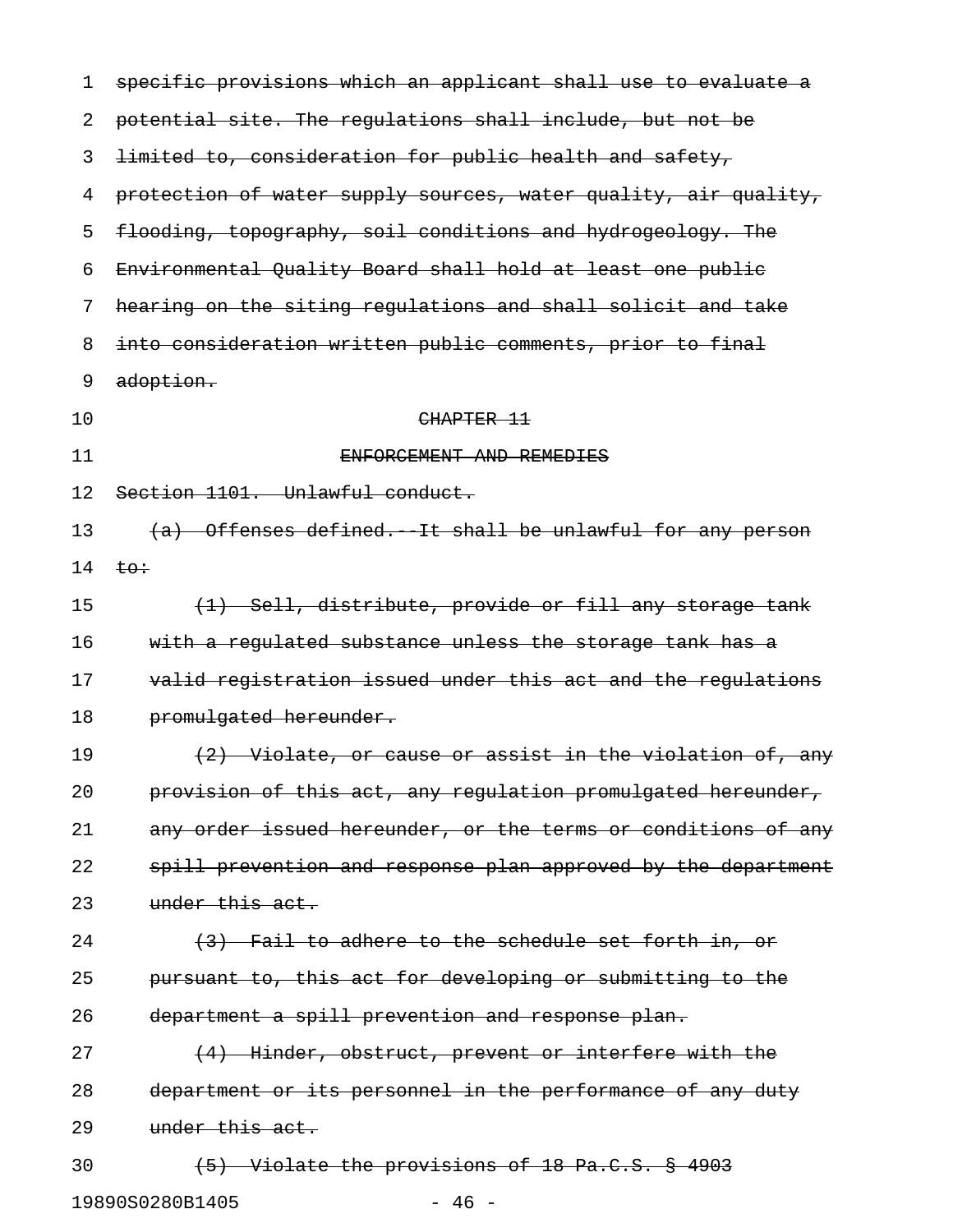1 (relating to false swearing) or 4904 (relating to unsworn 2 falsification to authorities) in complying with any provision 3 of this act, including, but not limited to, providing or 4 preparing any information required by this act. 5 (b) Public nuisance.--All unlawful conduct set forth in 6 subsection (a) shall also constitute a public nuisance. 7 Section 1102. Enforcement orders. 8 (a) Issuance. The department may issue such orders to 9 persons as it deems necessary to aid in the enforcement of the 10 provisions of this act. The orders may include, but shall not be 11 limited to, orders requiring compliance with the provisions of 12 this act and the regulations promulgated pursuant thereto. Any 13 order issued under this act shall take effect upon notice, 14 unless the order specifies otherwise. The power of the 15 department to issue an order under this act is in addition to 16 any other remedy which may be afforded to the department 17 pursuant to this act or any other act. 18 (b) Compliance. It shall be the duty of any person to 19 proceed diligently to comply with any order issued pursuant to 20 subsection (a). If such person fails to proceed diligently or 21 fails to comply with the order within such time, if any, as may 22 be specified, such person shall be guilty of contempt and shall 23 be punished by the court in an appropriate manner, and for this 24 purpose, application may be made by the department to the 25 Commonwealth Court, which is hereby granted jurisdiction. 26 Section 1103. Civil penalties.  $27$  (a) Assessment. In addition to proceeding under any other 28 remedy available at law or in equity for a violation of any 29 provision of this act, the regulations promulgated hereunder or 30 any order of the department issued hereunder, the department may

19890S0280B1405 - 47 -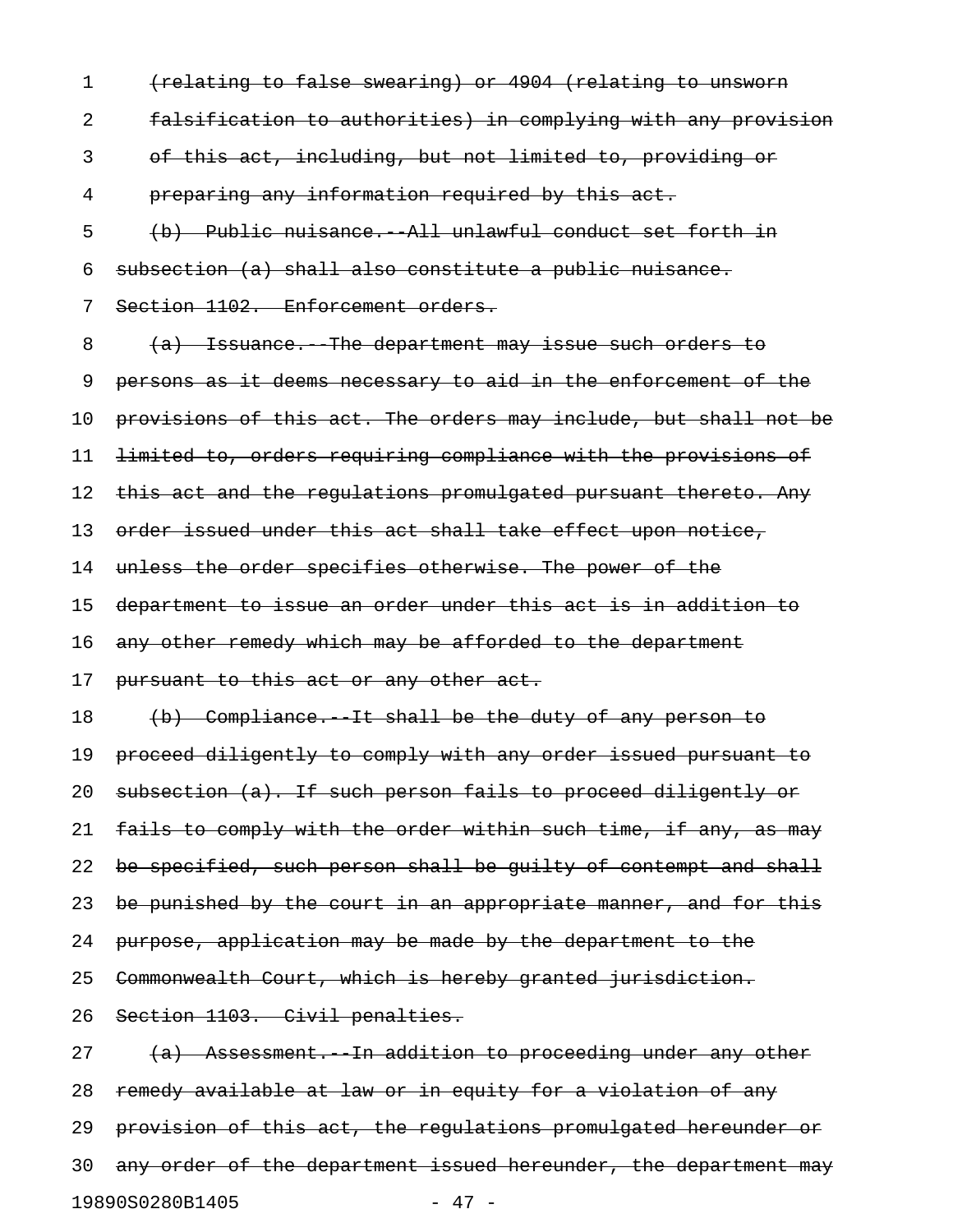1 assess a civil penalty upon a person for the violation. The 2 penalty may be assessed whether or not the violation was willful 3 or negligent. In determining the amount of the penalty, the 4 department shall consider the willfulness of the violation; 5 damage to air, water, land or other natural resources of this 6 Commonwealth or their uses; cost of restoration and abatement; 7 savings resulting to the person in consequence of the violation; 8 deterrence of future violations; and other relevant factors. If 9 the violation leads to issuance of a cessation order, a civil 10 penalty shall be assessed.

11 (b) Escrow. When the department assesses a civil penalty, 12 it shall inform the person of the amount of the penalty. The 13 person charged with the penalty shall then have 30 days to pay 14 the penalty in full or, if the person wishes to contest either 15 the amount of the penalty or the fact of the violation, either 16 to forward the proposed amount to the department for placement 17 in an escrow account with the State Treasurer or with a bank in 18 this Commonwealth or to post an appeal bond in the amount of the 19 penalty. The bond must be executed by a surety licensed to do 20 business in this Commonwealth and must be satisfactory to the 21 department. If, through administrative or judicial review of the 22 proposed penalty, it is determined that no violation occurred or 23 that the amount of the penalty shall be reduced, the department 24 shall, within 30 days, remit the appropriate amount to the 25 person, with an interest accumulated by the escrow deposit. 26 Failure to forward the money or the appeal bond to the 27 department within 30 days shall result in a waiver of all legal 28 rights to contest the violation or the amount of the penalty.  $29$  (c) Amount. The maximum civil penalty which may be assessed 30 pursuant to this section is \$10,000 per violation. Each 19890S0280B1405 - 48 -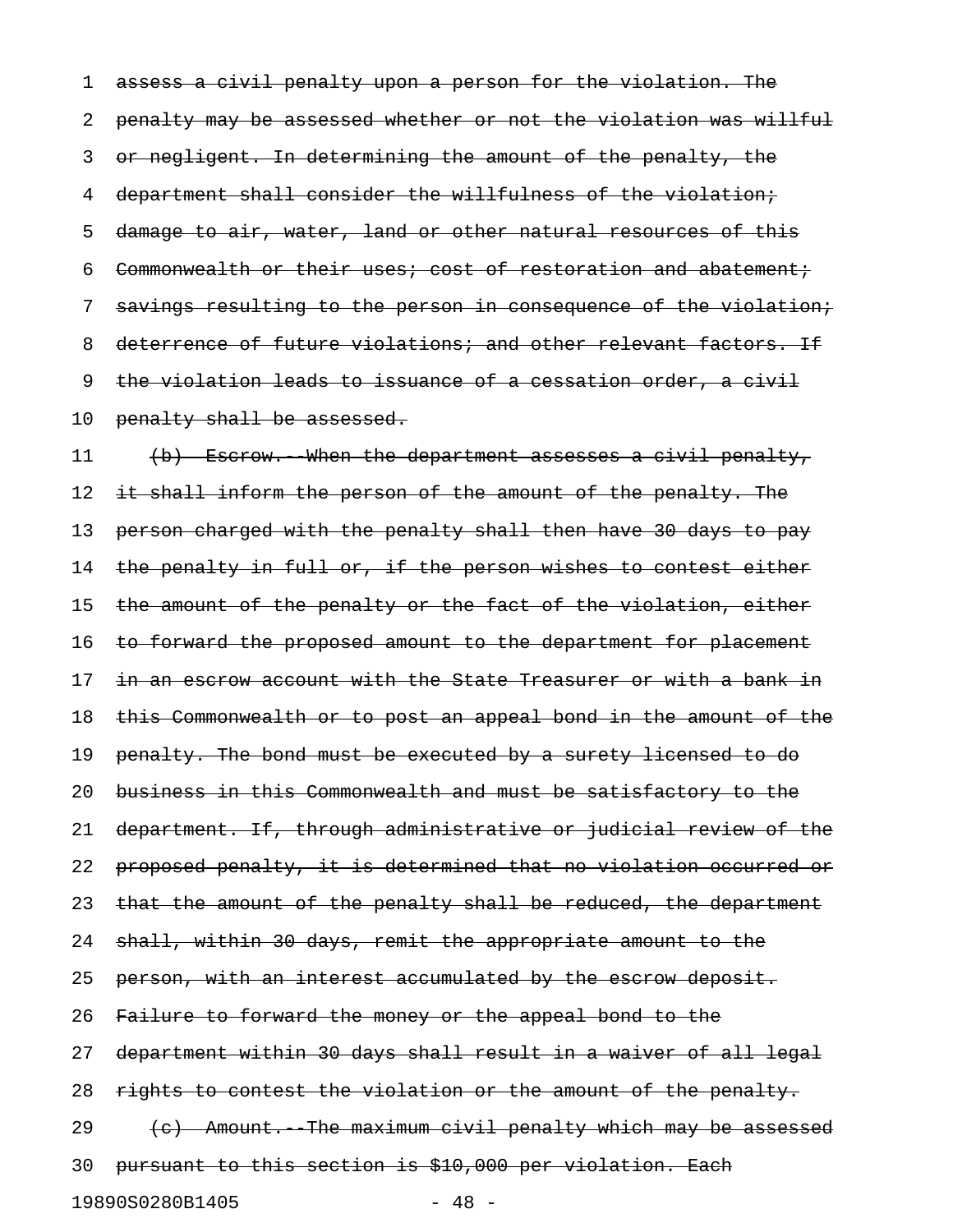1 violation for each separate day and each violation of any 2 provision of this act, any regulation promulgated hereunder or 3 any order issued hereunder shall constitute a separate offense 4 under this section.

5 (d) Statute of limitations. Notwithstanding any other 6 provision of law to the contrary, there shall be a statute of 7 limitations of seven years upon actions brought by the 8 Commonwealth under this section.

9 Section 1104. Criminal penalties.

10 (a) Summary offense. Any person who initially violates any 11 provision of Chapter 3, any regulation promulgated thereunder, 12 any order issued thereunder or the terms or conditions of any 13 permit shall, upon conviction thereof in a summary proceeding, 14 be sentenced to pay a fine of not less than \$100 nor more than 15 \$1,000 and costs and, in default of the payment of such fine and 16 costs, to imprisonment for not more than 30 days. 17 (b) Misdemeanor offense. Any person who willfully violates 18 any other provision of this act, any regulation promulgated 19 hereunder, any order issued hereunder or the terms or conditions 20 of any permit commits a misdemeanor of the third degree and 21 shall, upon conviction, be sentenced to pay a fine of not less 22 than \$1,000 nor more than \$10,000 per day for each violation or 23 to imprisonment for a period of not more than one year, or both.  $24$  (c) Second or subsequent offense. Any person who, within 25 two years after a conviction of a misdemeanor for any willful 26 violation of this act, willfully violates the same provision of 27 this act at the same facility, any regulation promulgated 28 hereunder, any order issued hereunder or the terms or conditions 29 of any permit commits a misdemeanor of the second degree and 30 shall, upon conviction, be sentenced to pay a fine of not less 19890S0280B1405 - 49 -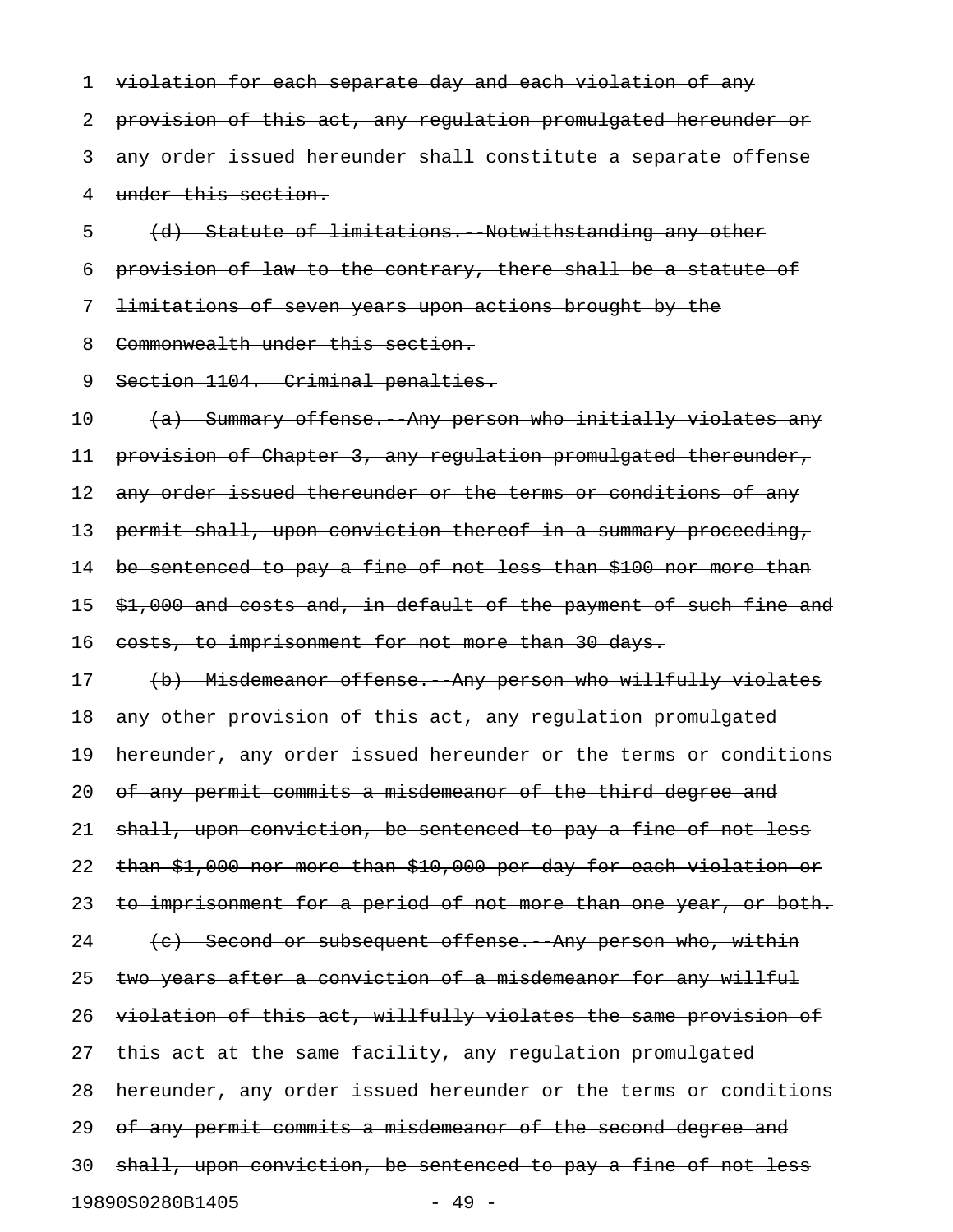| 1  | than \$2,500 nor more than \$25,000 for each violation or to     |
|----|------------------------------------------------------------------|
| 2  | imprisonment for a period of not more than two years, or both.   |
| 3  | (d) Violations to be separate offenses. Each violation of        |
| 4  | any provision of this act, any regulation promulgated hereunder, |
| 5  | any order issued hereunder or the terms or conditions of any     |
| 6  | permit shall constitute a separate offense under subsections     |
| 7  | $(a), (b)$ and $(e).$                                            |
| 8  | Section 1105. Production of materials; recordkeeping             |
| 9  | requirements.                                                    |
| 10 | (a) Authority of department. The department and its agents       |
| 11 | and employees shall:                                             |
| 12 | (1) Have access to, and require the production of, books         |
| 13 | and papers, documents and physical evidence pertinent to any     |
| 14 | matter under investigation.                                      |
| 15 | (2) Require any person holding a permit to establish and         |
| 16 | maintain such records and make such reports and furnish such     |
| 17 | information as the department may prescribe.                     |
| 18 | (3) Have the authority to enter any building, property,          |
| 19 | premises or place where a storage tank is located for the        |
| 20 | purposes of making an investigation or inspection necessary      |
| 21 | to ascertain the compliance or noncompliance by any person       |
| 22 | with the provisions of this act and the regulations              |
| 23 | promulgated under this act. In connection with the inspection    |
| 24 | or investigation, samples may be taken for analysis. If          |
| 25 | analysis is made of the samples, a copy of the results of the    |
| 26 | analysis shall be furnished within five business days after      |
| 27 | receiving the analysis to the person having apparent             |
| 28 | authority over the building, property, premises or place.        |
| 29 | (b) Warrants. An agent or employee of the department may         |
| 30 | apply for a search warrant to any Commonwealth official          |
|    | 19890S0280B1405<br>$-50 -$                                       |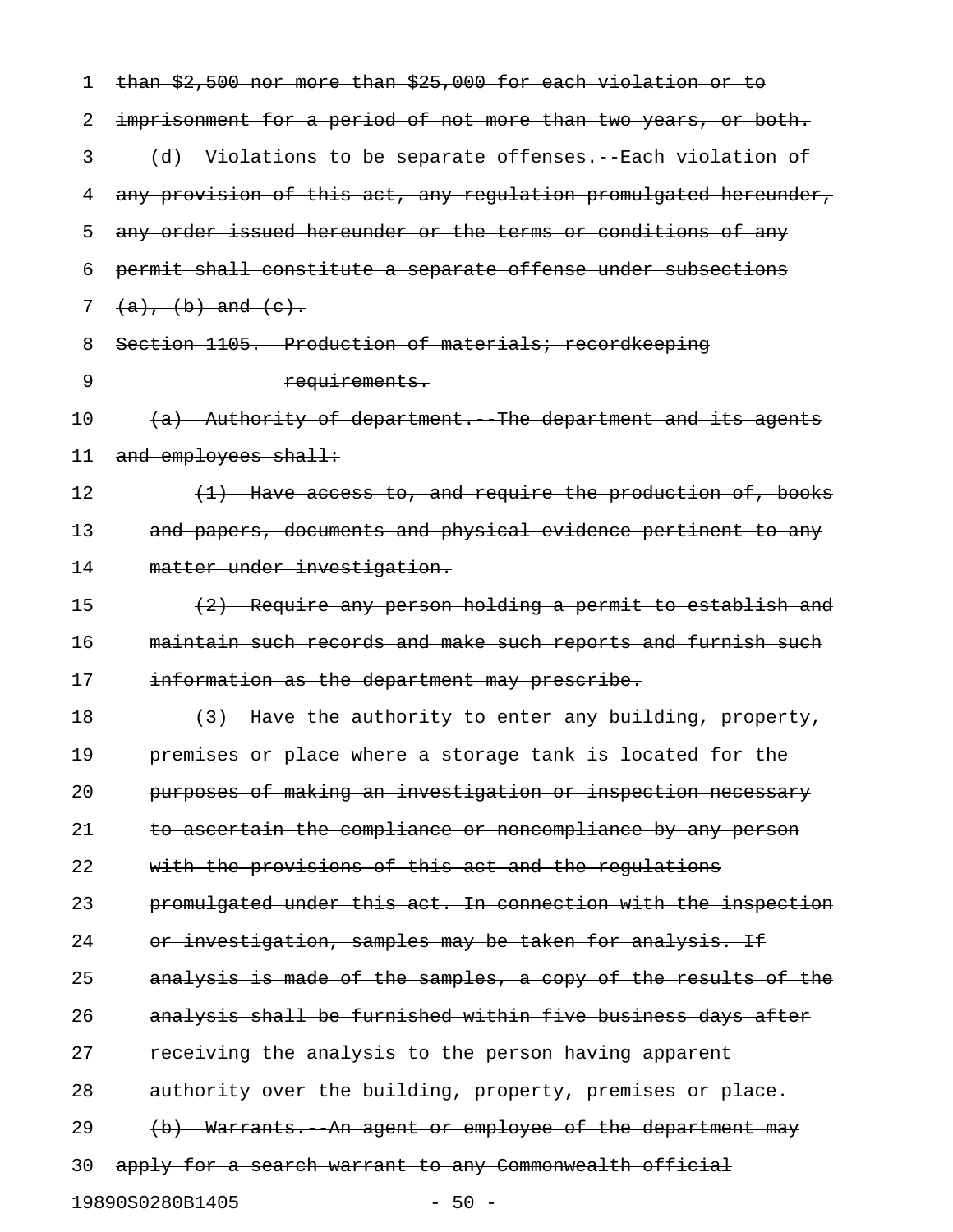| 1  | authorized to issue a search warrant for the purposes of         |
|----|------------------------------------------------------------------|
| 2  | inspecting or examining any property, building, premises, place, |
| 3  | book, record or other physical evidence; of conducting tests; or |
| 4  | of taking samples. The warrant shall be issued upon probable     |
| 5  | cause. It shall be sufficient probable cause to show any of the  |
| 6  | following:                                                       |
| 7  | <del>(1) The inspection, examination, test or sampling is</del>  |
| 8  | pursuant to a general administrative plan to determine           |
| 9  | compliance with this act.                                        |
| 10 | $(2)$ The agent or employee has reason to believe that a         |
| 11 | violation of this act has occurred or may occur.                 |
| 12 | (3) The agent or employee has been refused access to the         |
| 13 | property, building, premises, place, book, record or physical    |
| 14 | evidence or has been prevented from conducting tests or          |
| 15 | taking samples.                                                  |
| 16 | Section 1106. Collection of fines, fees, etc.                    |
| 17 | (a) Lien. All fines, fees, interest and penalties and any        |
| 18 | other assessments shall be collectible in any manner provided by |
| 19 | law for the collection of debts. If the person liable to pay any |
| 20 | such amount neglects or refuses to pay the same after demand,    |
| 21 | the amount, together with interest and any costs that may        |
| 22 | accrue, shall be a judgment in favor of the Commonwealth upon    |
| 23 | the property of such person, but only after same has been        |
| 24 | entered and docketed of record by the prothonotary of the county |
| 25 | where the property is situated. The Commonwealth may at any time |
| 26 | transmit to the prothonotaries of the respective counties        |
| 27 | certified copies of all such judgments, and it shall be the duty |
| 28 | of each prothonotary to enter and docket the same of record in   |
| 29 | his office, and to index the same as judgments are indexed,      |
| 30 | without requiring the payment of costs as a condition precedent  |
|    | 19890S0280B1405<br>$-51 -$                                       |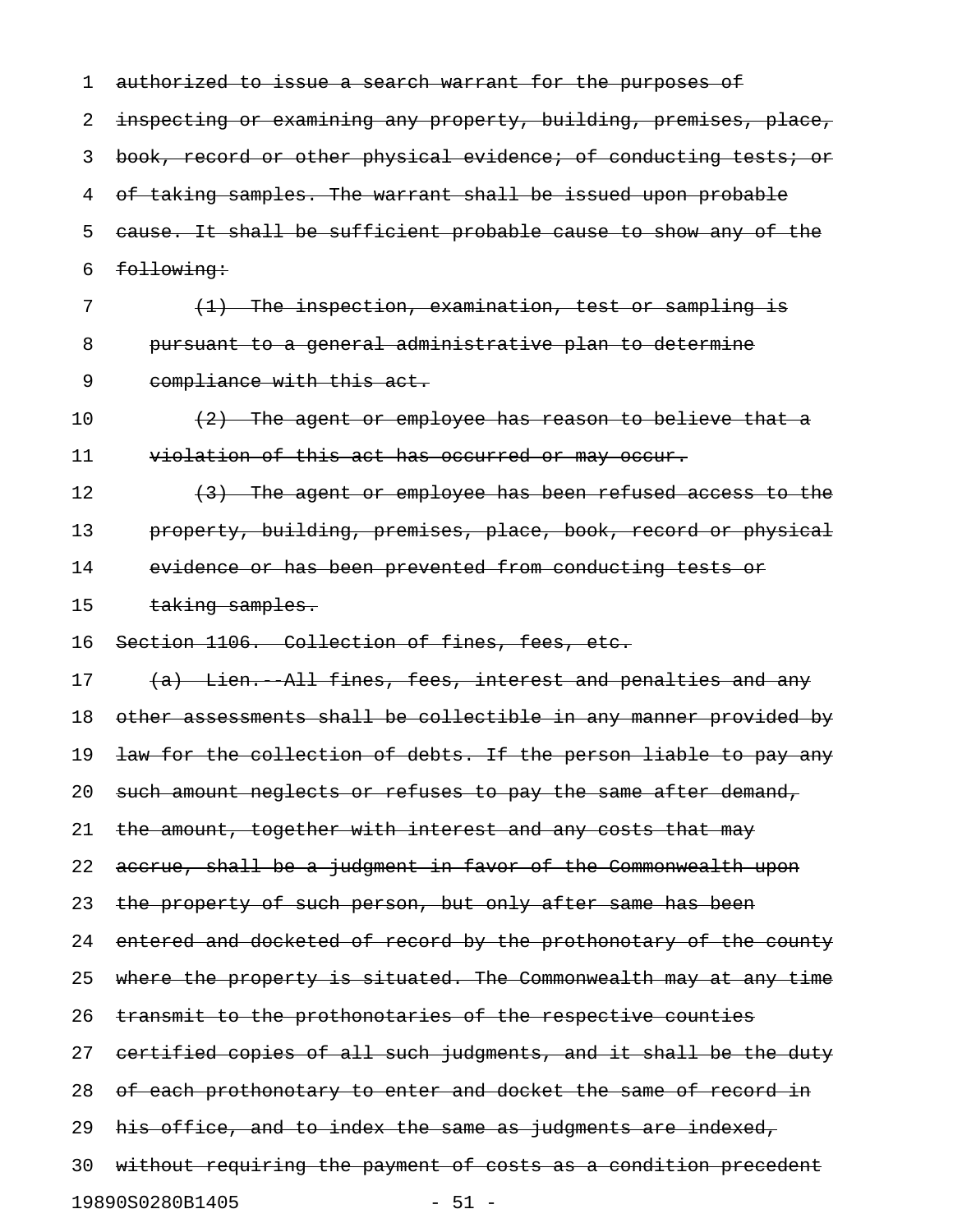| 1  | to the entry thereof.                                            |
|----|------------------------------------------------------------------|
| 2  | (b) Deposit of fines. All fines collected pursuant to            |
| 3  | sections 1103 and 1104 shall be paid into the Underground        |
| 4  | Storage Tank Indemnification Fund.                               |
| 5  | Section 1107. Public information.                                |
| 6  | $(a)$ General rule. Except as provided in subsection $(b)$ ,     |
| 7  | records, reports or other information obtained by the department |
| 8  | under this act shall be available to the public for inspection   |
| 9  | or copying during regular business hours.                        |
| 10 | (b) Confidentiality. The department may, upon request,           |
| 11 | designate records, reports or information as confidential when   |
| 12 | the person providing the information demonstrates all of the     |
| 13 | following:                                                       |
| 14 | (1) The information contains the trade secrets,                  |
| 15 | processes, operations, style of work or apparatus of a person    |
| 16 | or is otherwise confidential business information.               |
| 17 | $(2)$ The information does not relate to public health,          |
| 18 | safety or welfare, or the environment.                           |
| 19 | (c) Separation of information. When submitting information       |
| 20 | under this act, a person shall designate the information which   |
| 21 | the person believes is confidential or shall submit that         |
| 22 | information separately from other information being submitted.   |
| 23 | Section 1108. Relationship to other laws.                        |
| 24 | The department shall take enforcement actions and actions to     |
| 25 | recover the Commonwealth's costs for undertaking corrective      |
| 26 | actions under this act before taking actions pursuant to the act |
| 27 | of October 18, 1988 (P.L.756, No.108), known as the Hazardous    |
| 28 | Sites Cleanup Act.                                               |
| 29 | CHAPTER 21                                                       |
| 30 | MISCELLANEOUS PROVISIONS                                         |
|    |                                                                  |

19890S0280B1405 - 52 -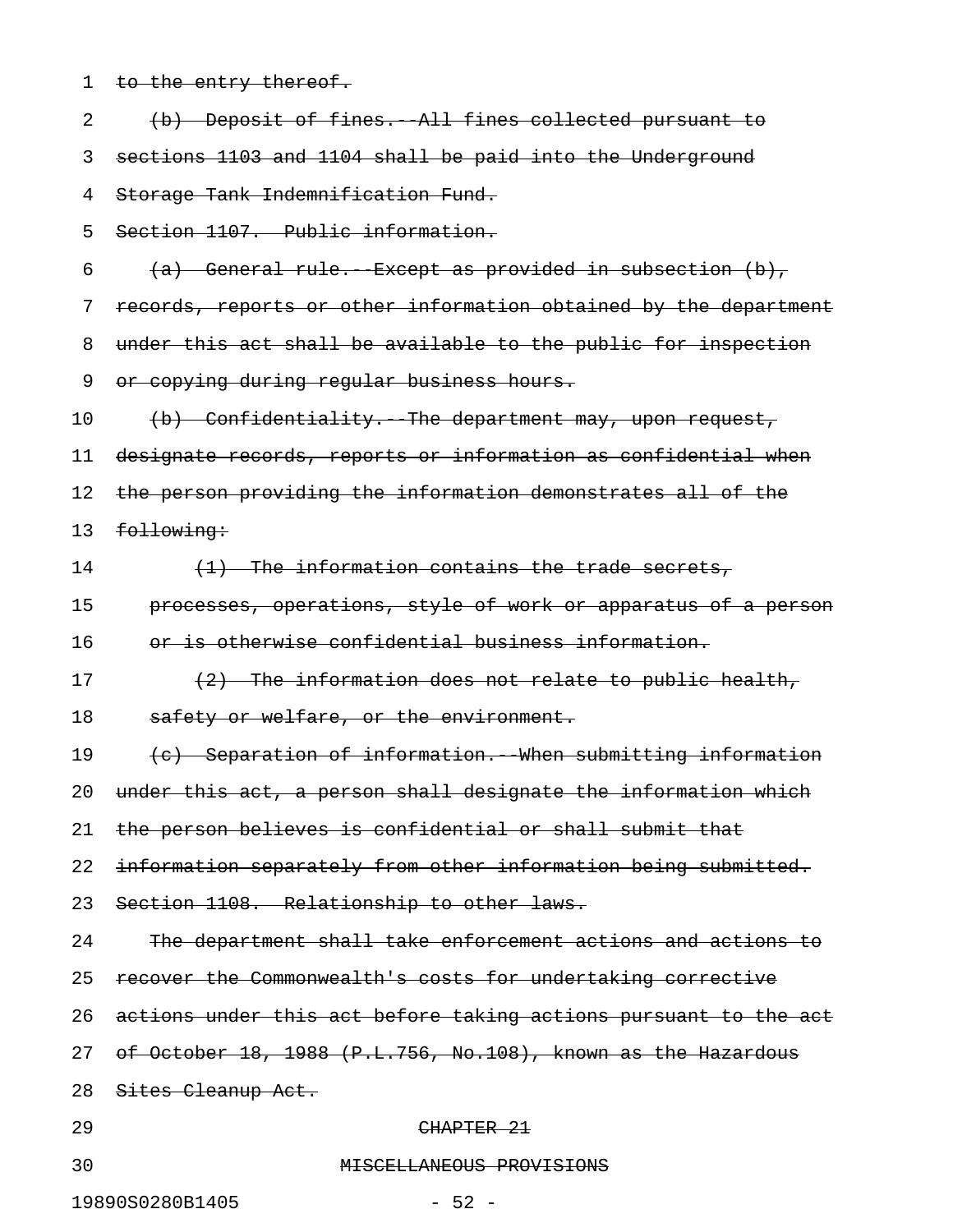1 Section 2101. Appropriations.

2  $(a)$  Storage Tank Fund. The sum of  $$700,000,$  or as much 3 thereof as may be necessary, is hereby appropriated to the 4 Storage Tank Fund for the fiscal year July 1, 1988, to June 30, 5 1989. 6 (b) Underground Storage Tank Indemnification Fund.--The sum 7 of \$300,000, or as much thereof as may be necessary, is hereby 8 appropriated to the Underground Storage Tank Indemnification 9 Fund for the fiscal year July 1, 1988, to June 30, 1989. 10 Section 2102. Severability. 11 The provisions of this act are severable. If any provision of 12 this act or its application to any person or circumstance is 13 held invalid, the invalidity shall not affect other provisions 14 or applications of this act which can be given effect without 15 the invalid provision or application. 16 Section 2103. Repeals. 17 The following acts and parts of acts are repealed to the 18 extent specified: 19 Act of June 8, 1911 (P.L.705, No.281), entitled "An act 20 creating the office of Fire Marshal, to be attached to the 21 Department of Public Safety in cities of the first class; 22 prescribing his duties and powers; and providing penalties for 23 violations of the provisions of the act; and providing for the 24 method of appointment, compensation, and for the maintenance of 25 his office," insofar as it is inconsistent with this act, only 26 to the extent that this act provides coverage over the same 27 elass of storage tanks and materials. 28 Act of April 27, 1927 (P.L.450, No.291), referred to as the 29 State Fire Marshal Law, insofar as the authority of the State 30 Fire Marshal and the Pennsylvania State Police are to adopt and 19890S0280B1405 - 53 -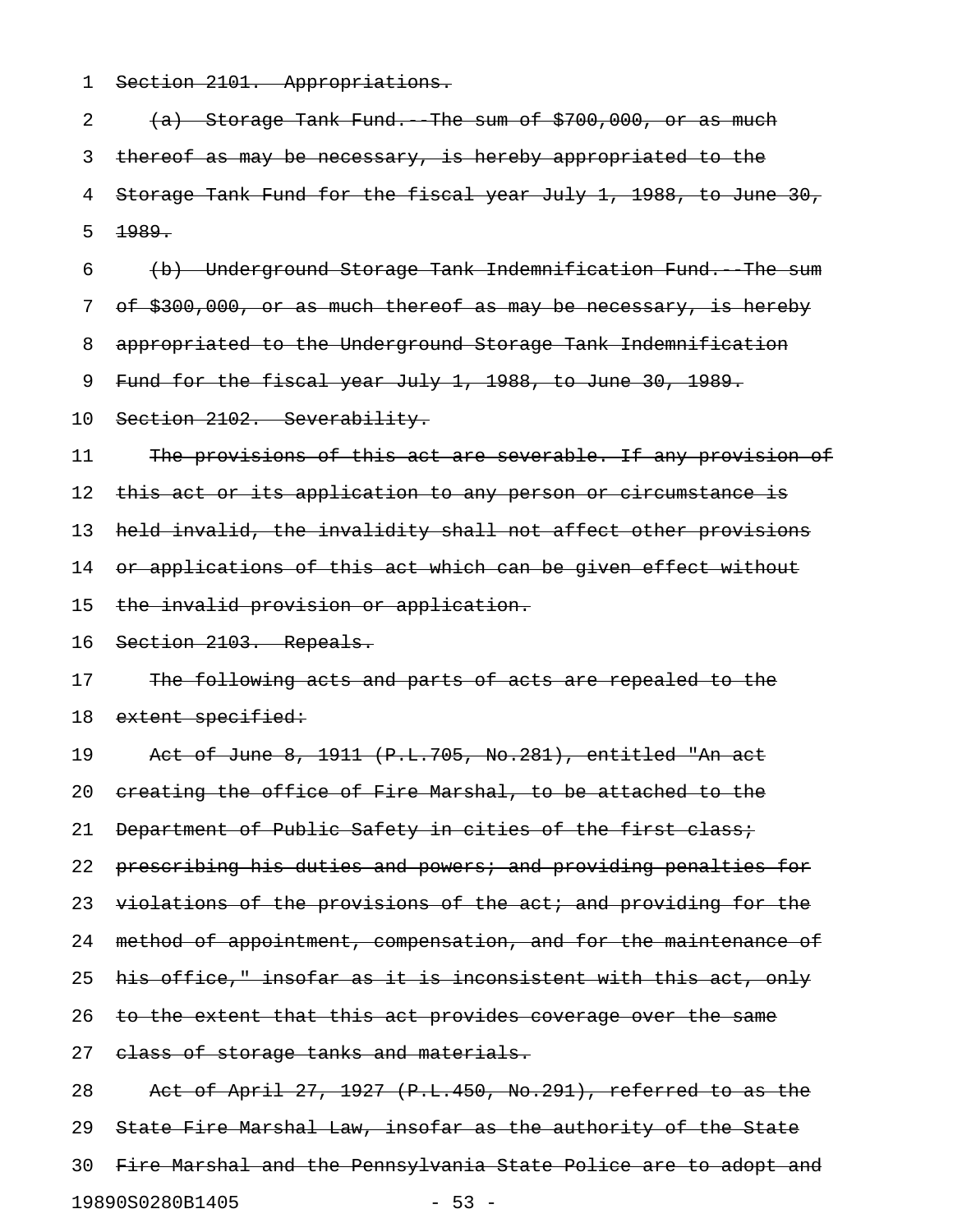1 enforce rules and regulations governing the use, storage and 2 sale and retention of gasoline, naphthalene, kerosene, fuel oil 3 or other substances of like character, only to the extent that 4 this act provides coverage over the same class of storage tanks 5 and materials. 6 Act of July 28, 1953  $(P.L.723, No.230)$ , known as the Second 7 Class County Code, insofar as it is inconsistent with this act, 8 only to the extent that this act provides coverage over the same 9 class of storage tanks and materials. 10 Act of November 26, 1978 (P.L.1300, No.314), known as the 11 Underground Storage Act, insofar as it is inconsistent with this  $12$  act. 13 Section 2104. Effective date. 14 This act shall take effect in 30 days. 15 CHAPTER 1 < 16 GENERAL PROVISIONS 17 SECTION 101. SHORT TITLE. 18 THIS ACT SHALL BE KNOWN AND MAY BE CITED AS THE STORAGE TANK 19 AND SPILL PREVENTION ACT. 20 SECTION 102. LEGISLATIVE FINDINGS. 21 (A) FINDINGS ENUMERATED.--THE GENERAL ASSEMBLY OF THE 22 COMMONWEALTH FINDS AND DECLARES THAT: 23 (1) THE LANDS AND WATERS OF THIS COMMONWEALTH CONSTITUTE 24 A UNIQUE AND IRREPLACEABLE RESOURCE FROM WHICH THE WELL-BEING 25 OF THE PUBLIC HEALTH AND ECONOMIC VITALITY OF THIS 26 COMMONWEALTH IS ASSURED. 27 (2) THESE RESOURCES HAVE BEEN CONTAMINATED BY RELEASES 28 AND RUPTURES OF REGULATED SUBSTANCES FROM BOTH ACTIVE AND 29 ABANDONED STORAGE TANKS. 30 (3) ONCE CONTAMINATED, THE QUALITY OF THE AFFECTED

19890S0280B1405 - 54 -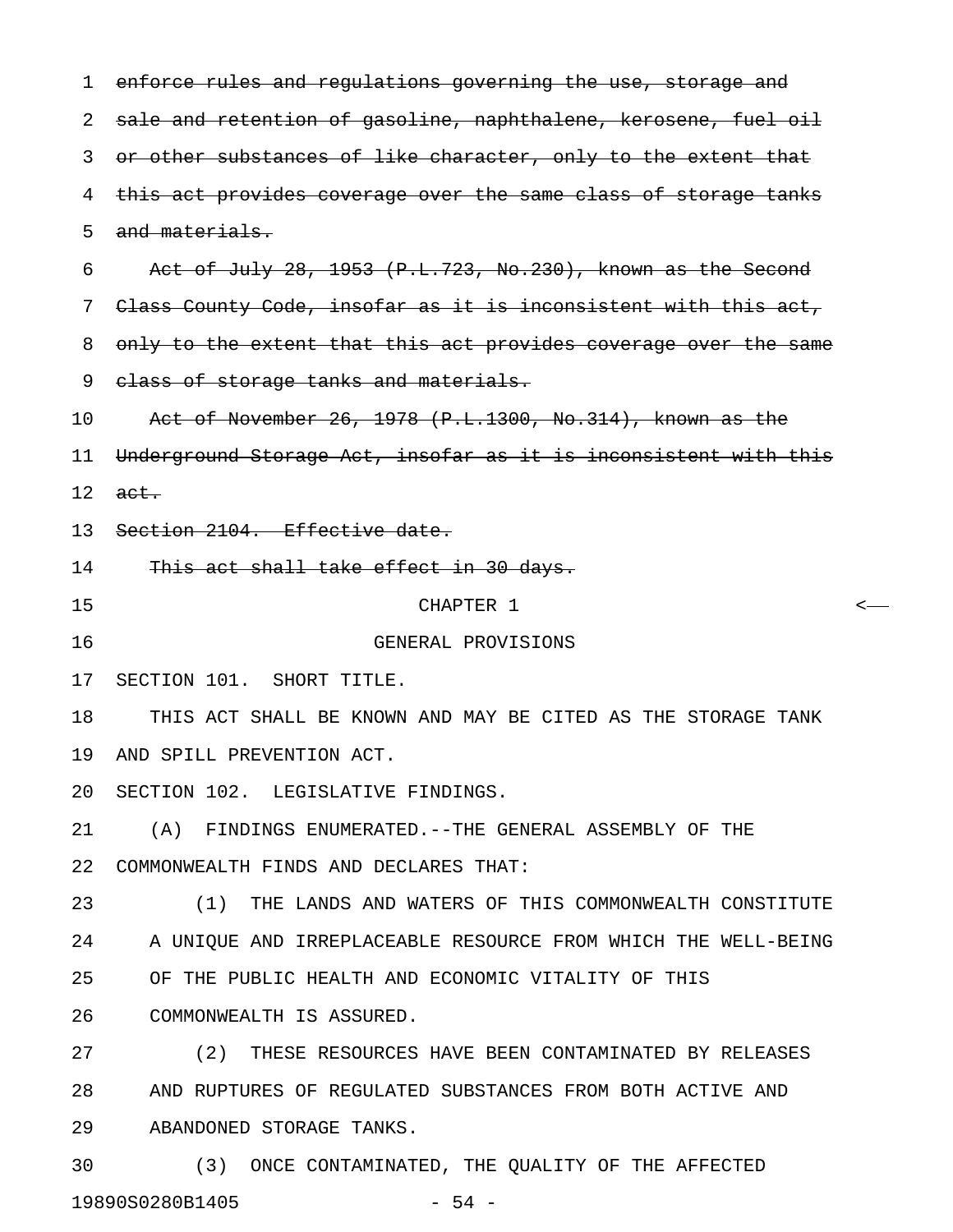1 RESOURCES MAY NOT BE COMPLETELY RESTORED TO THEIR ORIGINAL 2 STATE.

3 (4) WHEN REMEDIAL ACTION IS REQUIRED OR UNDERTAKEN, THE 4 COST IS EXTREMELY HIGH.

5 (5) CONTAMINATION OF GROUNDWATER SUPPLIES CAUSED BY 6 RELEASES FROM STORAGE TANKS CONSTITUTES A GRAVE THREAT TO THE 7 HEALTH OF AFFECTED RESIDENTS.

8 (6) CONTAMINATION OF THESE RESOURCES MUST BE PREVENTED 9 THROUGH IMPROVED SAFEGUARDS ON THE INSTALLATION AND 10 CONSTRUCTION OF STORAGE TANKS.

11 (B) DECLARATION.--THE GENERAL ASSEMBLY DECLARES THESE 12 STORAGE TANK <del>DISCHARGES</del> RELEASES TO BE A THREAT TO THE PUBLIC  $\sim$ -13 HEALTH AND SAFETY OF THIS COMMONWEALTH AND HEREBY EXERCISES THE 14 POWER OF THE COMMONWEALTH TO PREVENT THE OCCURRENCE OF THESE 15 DISCHARGES RELEASES THROUGH THE ESTABLISHMENT OF A REGULATORY  $\sim$ 16 SCHEME FOR THE STORAGE OF REGULATED SUBSTANCES IN NEW AND 17 EXISTING STORAGE TANKS AND TO PROVIDE LIABILITY FOR DAMAGES 18 SUSTAINED WITHIN THIS COMMONWEALTH AS A RESULT OF A <del>DISCHARGE</del> <-19 RELEASE AND TO REQUIRE PROMPT CLEANUP AND REMOVAL OF SUCH < 20 POLLUTION AND <del>DISCHARGED</del> RELEASED REGULATED SUBSTANCE.  $\leftarrow$ 

21 SECTION 103. DEFINITIONS.

22 THE FOLLOWING WORDS AND PHRASES WHEN USED IN THIS ACT SHALL 23 HAVE THE MEANINGS GIVEN TO THEM IN THIS SECTION UNLESS THE 24 CONTEXT CLEARLY INDICATES OTHERWISE:

25 "ABOVEGROUND STORAGE TANK." ANY ONE OR COMBINATION OF TANKS <-26 STATIONARY TANKS WITH A CAPACITY IN EXCESS OF 250 GALLONS, < 27 INCLUDING UNDERGROUND PIPES AND DISPENSING SYSTEMS CONNECTED 28 THERETO WITHIN THE STORAGE TANK FACILITY, WHICH IS OR WAS USED < 29 TO CONTAIN AN ACCUMULATION OF REGULATED SUBSTANCES, AND THE 30 VOLUME OF WHICH, INCLUDING THE VOLUME OF ALL PIPING CONNECTED  $\leftarrow$ 19890S0280B1405 - 55 -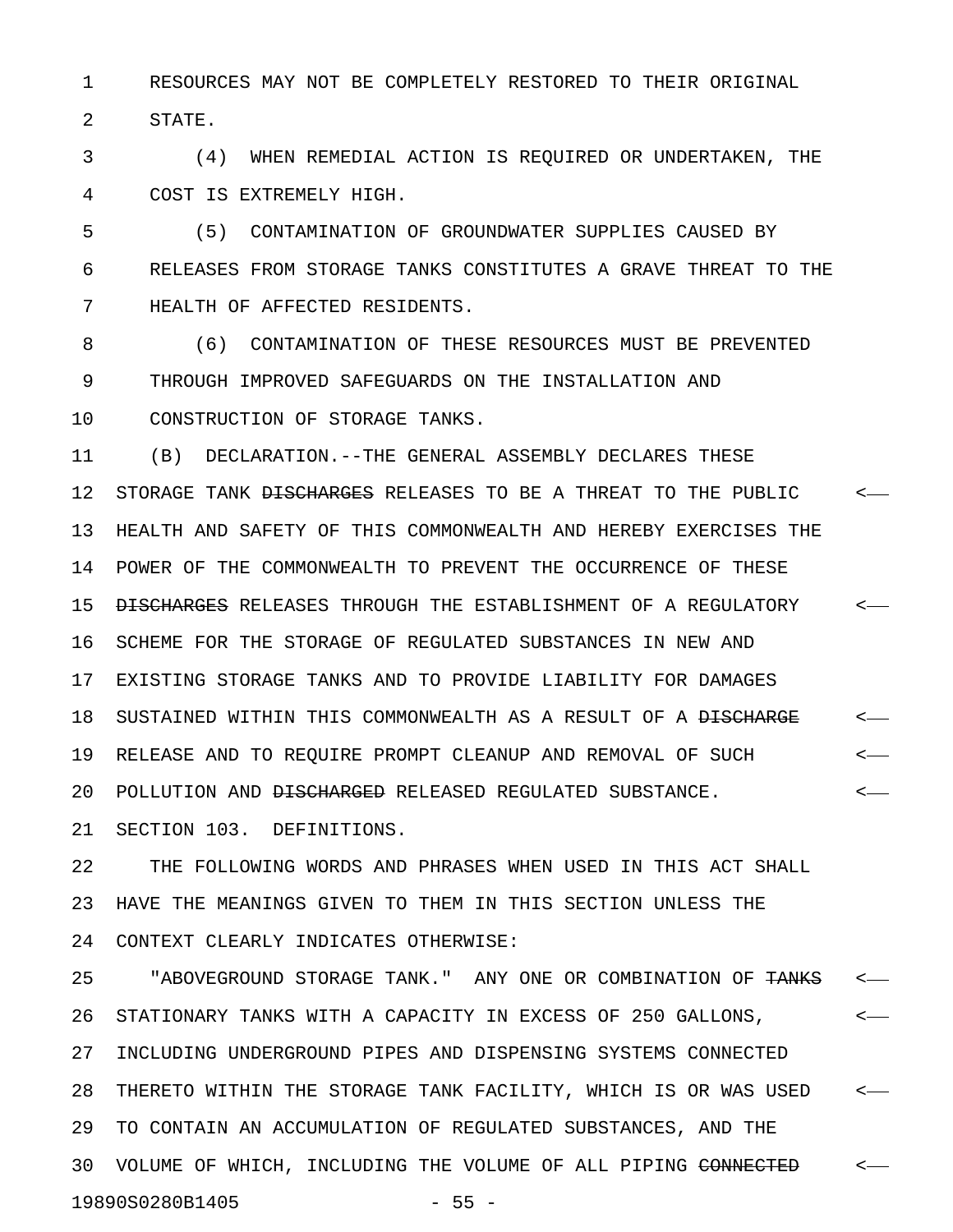1 THERETO WITHIN THE STORAGE TANK FACILITY, IS GREATER THAN 90% <-2 ABOVE THE SURFACE OF THE GROUND. THE TERM INCLUDES ANY TANK 3 WHICH CAN BE VISUALLY INSPECTED, FROM THE EXTERIOR, IN AN 4 UNDERGROUND AREA. THE TERM SHALL NOT INCLUDE ANY OF THE 5 FOLLOWING:

6 (1) A FARM, MUNICIPAL OR RESIDENTIAL TANK OF 1,100 < 7 GALLONS OR LESS CAPACITY USED FOR STORING MOTOR FUEL FOR 8 NONCOMMERCIAL PURPOSES.

9 (2) A TANK OF 1,100 GALLONS OR LESS CAPACITY USED FOR  $\sim$ 10 STORING RESIDENTIAL HEATING OIL FOR CONSUMPTIVE USE ON THE  $\sim$ 11 PREMISES WHERE STORED.

12 (3) A PIPELINE FACILITY, INCLUDING GATHERING LINES, 13 REGULATED UNDER:

14 (I) THE NATURAL GAS PIPELINE SAFETY ACT OF 1968 15 (PUBLIC LAW 90-481, 82 STAT. 720, 49 U.S.C. APP. § 1671 16 ET SEQ.).

17 (II) THE HAZARDOUS LIQUID PIPELINE SAFETY ACT OF 18 1979 (PUBLIC LAW 96-129, 93 STAT. 989, 49 U.S.C. § 2001 19 ET SEQ.); OR

20 (III) AN INTERSTATE OR INTRASTATE PIPELINE FACILITY < 21 REGULATED UNDER STATE LAWS COMPARABLE TO THE PROVISIONS 22 OF LAW REFERRED TO IN SUBPARAGRAPH (I) OR (II).

23 (4) A SURFACE IMPOUNDMENT, PIT, POND OR LAGOON.

24 (5) A STORM WATER OR WASTEWATER COLLECTION SYSTEM.

25 (6) A FLOW-THROUGH PROCESS TANK, INCLUDING BUT NOT 26 LIMITED TO, A PRESSURE VESSEL OR PROCESS VESSEL AND OIL AND 27 WATER SEPARATORS.

28 (7) A NONSTATIONARY TANK LIQUID TRAP OR ASSOCIATED 29 GATHERING LINES DIRECTLY RELATED TO OIL AND GAS PRODUCTION OR 30 GATHERING OPERATIONS.

19890S0280B1405 - 56 -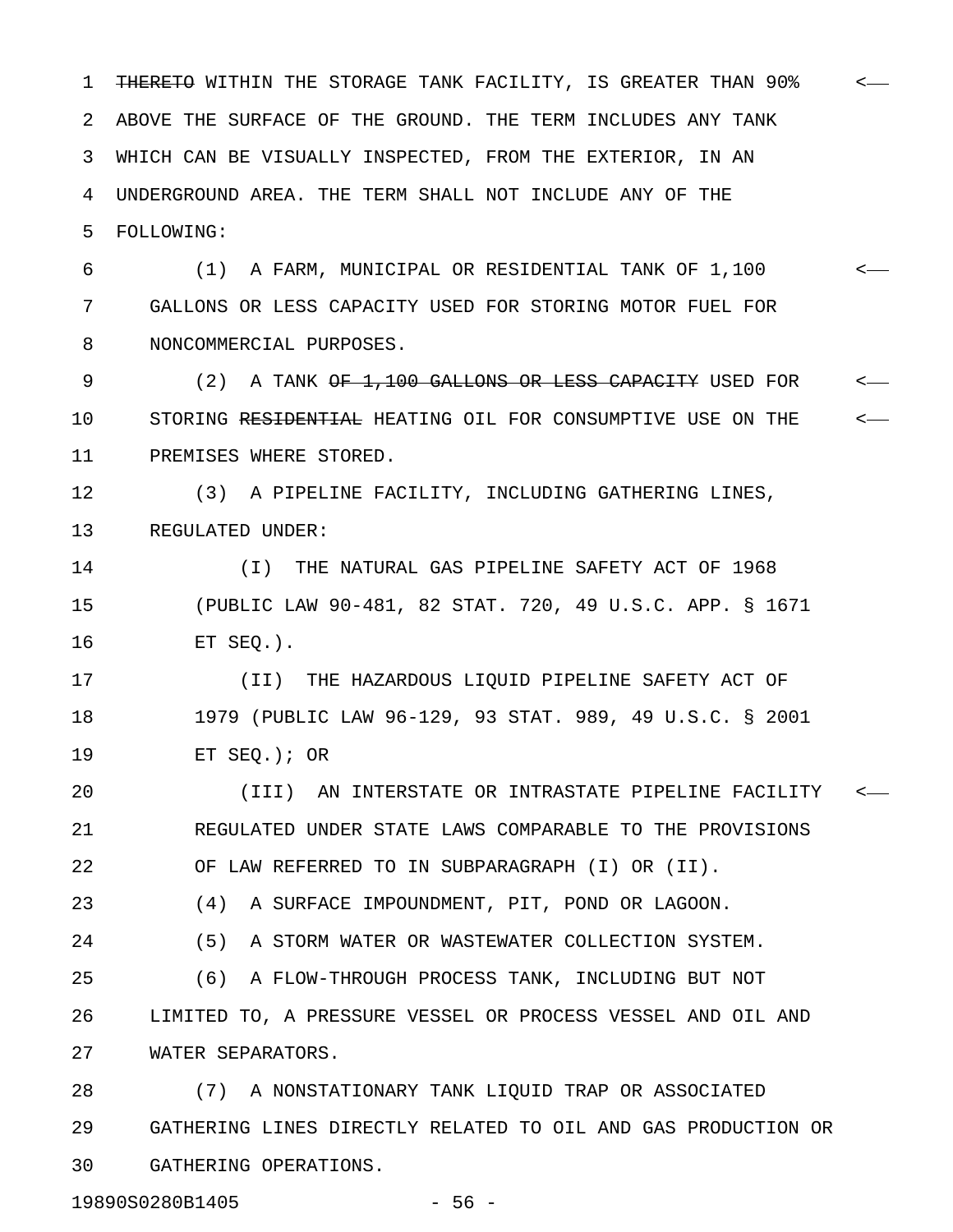1 (8) TANKS WHICH ARE USED TO STORE BRINES, CRUDE OIL, 2 DRILLING OR FRAC FLUIDS AND SIMILAR SUBSTANCES OR MATERIALS 3 AND ARE DIRECTLY RELATED TO THE EXPLORATION, DEVELOPMENT OR < 4 PRODUCTION OF CRUDE OIL OR NATURAL GAS REGULATED UNDER THE 5 ACT OF DECEMBER 19, 1984 (P.L.1140, NO.223), KNOWN AS THE OIL 6 AND GAS ACT.

7 (9) TANKS REGULATED UNDER THE ACT OF MAY 31, 1945 8 (P.L.1198, NO.418), KNOWN AS THE SURFACE MINING CONSERVATION 9 AND RECLAMATION ACT.

10 (10) TANKS USED FOR THE STORAGE OF PRODUCTS WHICH ARE 11 REGULATED PURSUANT TO THE FEDERAL FOOD, DRUG, AND COSMETIC 12 ACT (52 STAT. 1040, 21 U.S.C. § 301 ET SEQ.).

13 (11) TANKS PERMITTED PURSUANT TO THE ACT OF JULY 7, 1980 14 (P.L.380, NO.97), KNOWN AS THE SOLID WASTE MANAGEMENT ACT, 15 INCLUDING, BUT NOT LIMITED TO, PIPING, TANKS, COLLECTION AND 16 TREATMENT SYSTEMS USED FOR LEACHATE, METHANE GAS AND METHANE 17 GAS CONDENSATE MANAGEMENT.

18 (12) A TANK OF 1,100 GALLONS OR LESS IN CAPACITY LOCATED < 19 ON A FARM USED SOLELY TO STORE OR CONTAIN SUBSTANCES THAT ARE 20 USED TO FACILITATE THE PRODUCTION OF CROPS, LIVESTOCK AND 21 LIVESTOCK PRODUCTS ON SUCH FARM.

22 (13) TANKS WHICH ARE USED TO STORE PROPANE GAS. < 23  $(14)$  ANY OTHER TANK EXCLUDED BY <del>POLICY OR</del> <-24 REGULATIONS PROMULGATED PURSUANT TO THIS ACT. 25 THE TERM SHALL NOT INCLUDE ANY PIPES CONNECTED TO ANY TANK 26 DESCRIBED IN PARAGRAPHS (1) THROUGH <del>(11)</del> (13). <-27 **"ABOVEGROUND STORAGE TANK FACILITY EMERGENCY RESPONSE PLAN."** <-

28 EMERGENCY PLANS AND PROCEDURES DEVELOPED BY THE LOCAL AND COUNTY 29 EMERGENCY MANAGEMENT AGENCY FOR COUNTY-MUNICIPAL GOVERNMENT AND 30 COMMUNITY RESPONSE TO AN ACCIDENT OR SPILL AT AN ABOVEGROUND 19890S0280B1405 - 57 -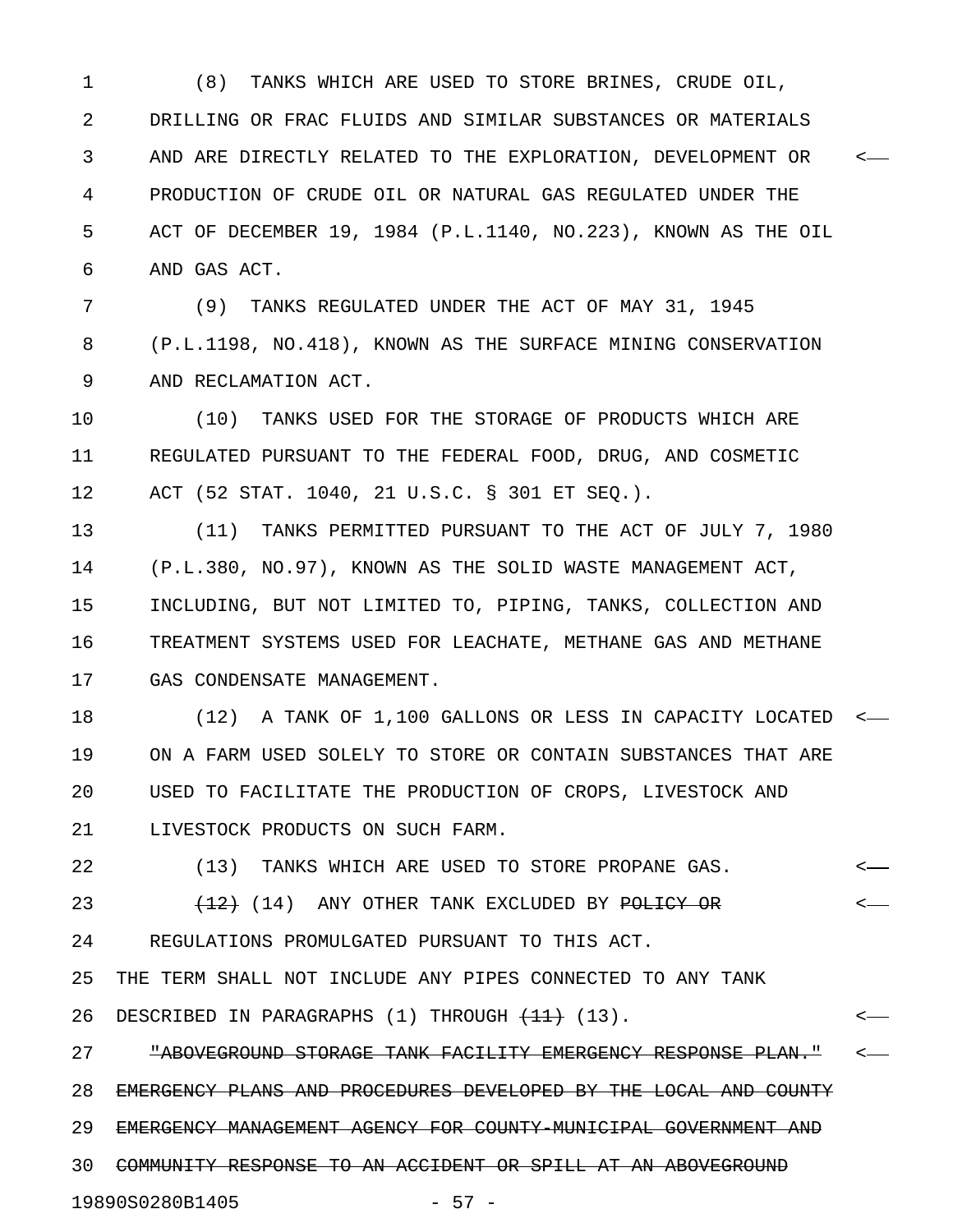## 1 STORAGE TANK FACILITY.

2 "CATHODIC PROTECTION." A TECHNIQUE TO PREVENT CORROSION OF A 3 METAL SURFACE BY MAKING THAT SURFACE THE CATHODE OF AN 4 ELECTROCHEMICAL CELL.

5 "CERTIFIED INSPECTOR." A PERSON CERTIFIED BY THE DEPARTMENT 6 TO CONDUCT ENVIRONMENTAL AUDITS AND INSPECTIONS OF TANKS OR TANK 7 FACILITIES. A CERTIFIED INSPECTOR SHALL NOT BE AN EMPLOYEE OF A 8 TANK OWNER.

9 "CERTIFIED INSTALLER." A PERSON CERTIFIED BY THE DEPARTMENT 10 TO INSTALL, ERECT, CONSTRUCT, MODIFY OR REMOVE STORAGE TANKS. A 11 CERTIFIED INSTALLER MAY BE AN EMPLOYEE OF A TANK OWNER.

12 "COMMERCIAL HEATING OIL STORAGE TANK." UNDERGROUND STORAGE 13 TANK IN EXCESS OF 3,000 GALLONS USED FOR STORAGE OF HEATING OIL 14 FOR THE CONSUMPTIVE USE OF THE PREMISES WHERE STORED.

15 "COMPREHENSIVE ENVIRONMENTAL RESPONSE, COMPENSATION AND 16 LIABILITY ACT OF 1980." PUBLIC LAW 96-510, 94 STAT. 2767.

17 "CORRECTIVE ACTION." THE TERM SHALL INCLUDE THE FOLLOWING: 18 (1) CONTAINING, ASSESSING OR INVESTIGATING A RELEASE. 19 (2) REMOVING A RELEASE OR ANY MATERIAL AFFECTED BY A

20 RELEASE.

21 (3) TAKING MEASURES TO PREVENT, MITIGATE, ABATE OR 22 REMEDY RELEASES, POLLUTION AND POTENTIAL FOR POLLUTION, 23 NUISANCES AND DAMAGES TO THE PUBLIC HEALTH, SAFETY OR 24 WELFARE, INCLUDING, BUT NOT LIMITED TO, WATERS OF THIS 25 COMMONWEALTH, INCLUDING SURFACE WATER AND GROUNDWATER, PUBLIC 26 AND PRIVATE PROPERTY, SHORELINES, BEACHES, WATER COLUMNS AND 27 BOTTOM SEDIMENTS, SOILS AND OTHER AFFECTED PROPERTY, 28 INCLUDING WILDLIFE AND OTHER NATURAL RESOURCES.

29 (4) TAKING ACTIONS TO PREVENT, ABATE, MITIGATE OR 30 RESPOND TO A VIOLATION OF THIS ACT.

19890S0280B1405 - 58 -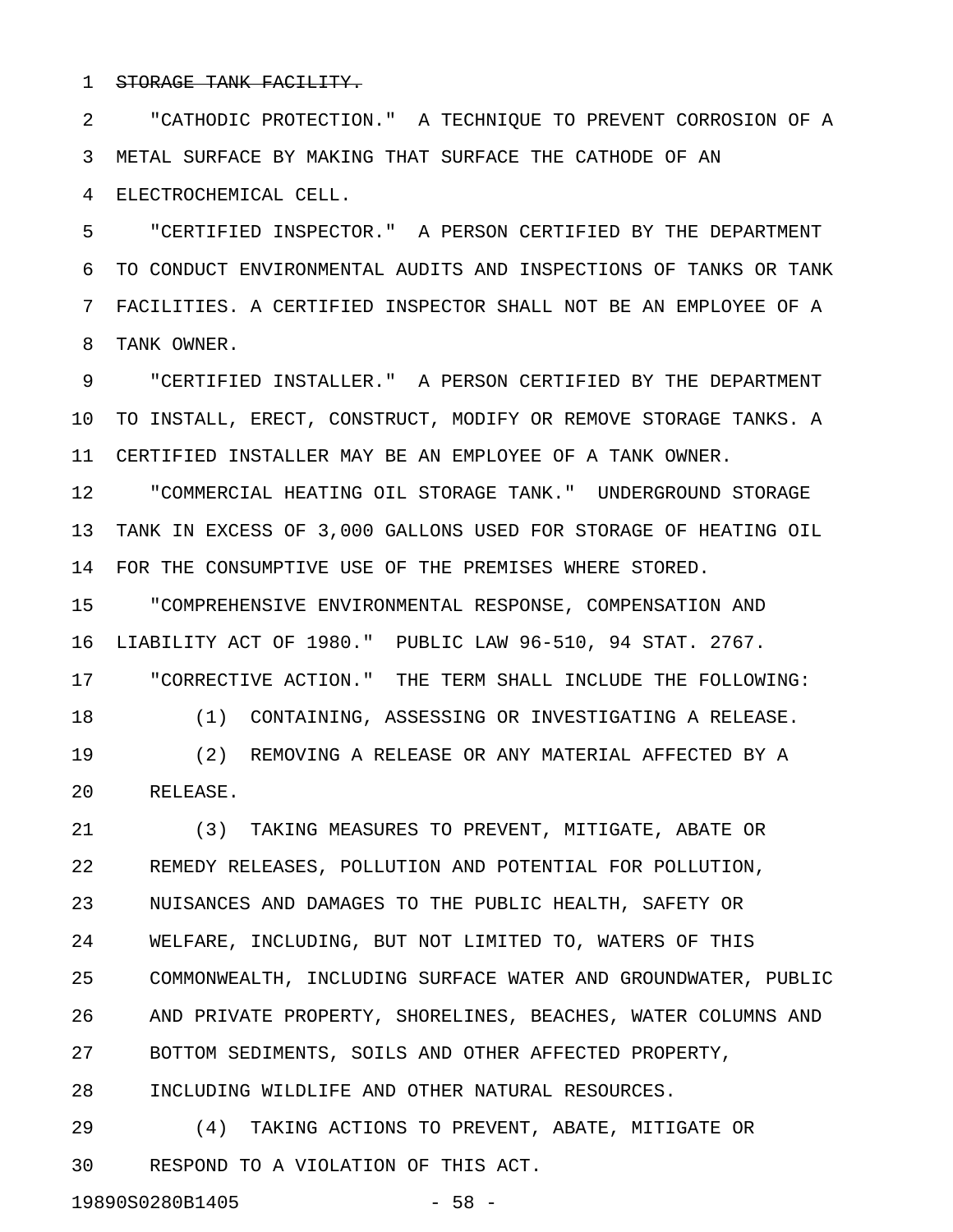1 (5) TEMPORARILY OR PERMANENTLY RELOCATING RESIDENTS,

2 PROVIDING ALTERNATIVE WATER SUPPLIES OR UNDERTAKING AN < 3 EXPOSURE ASSESSMENT.

4 (6) DOES NOT INCLUDE THE COST OF ROUTINE INSPECTIONS, < 5 ROUTINE INVESTIGATIONS AND PERMIT ACTIVITIES NOT ASSOCIATED 6 WITH A RELEASE.

7 "DEPARTMENT." THE DEPARTMENT OF ENVIRONMENTAL RESOURCES OF 8 THE COMMONWEALTH.

9 "ENVIRONMENTAL HEARING BOARD." THE BOARD ESTABLISHED 10 PURSUANT TO THE ACT OF JULY 13, 1988 (P.L.530, NO.94), KNOWN AS 11 THE ENVIRONMENTAL HEARING BOARD ACT.

12 "ENVIRONMENTAL QUALITY BOARD." THE BOARD ESTABLISHED 13 PURSUANT TO SECTION 1920-A OF THE ACT OF APRIL 9, 1929 (P.L.177, 14 NO.175), KNOWN AS THE ADMINISTRATIVE CODE OF 1929, FOR THE 15 PURPOSES SET FORTH IN THAT SECTION.

16 "EXPOSURE ASSESSMENT." AN ASSESSMENT TO DETERMINE THE EXTENT 17 OF EXPOSURE OF, OR POTENTIAL FOR EXPOSURE OF, INDIVIDUALS, THE 18 BIOLOGICAL COMMUNITY AND ALL OTHER NATURAL RESOURCES TO RELEASES 19 FROM A STORAGE TANK BASED ON, BUT NOT LIMITED TO, SUCH FACTORS 20 AS THE NATURE AND EXTENT OF CONTAMINATION AND THE EXISTENCE OF 21 OR POTENTIAL FOR PATHWAYS OF HUMAN EXPOSURE (INCLUDING 22 GROUNDWATER OR SURFACE WATER CONTAMINATION, AIR EMISSIONS, SOIL 23 CONTAMINATION AND FOOD CHAIN CONTAMINATION), THE SIZE OF THE 24 COMMUNITY WITHIN THE LIKELY PATHWAYS OF EXPOSURE AND THE 25 COMPARISON OF EXPECTED HUMAN EXPOSURE LEVELS TO THE SHORT-TERM 26 AND LONG-TERM HEALTH EFFECTS ASSOCIATED WITH IDENTIFIED 27 CONTAMINANTS.

28 "FARM." LAND USED FOR THE PRODUCTION FOR COMMERCIAL PURPOSES 29 OF CROPS, LIVESTOCK AND LIVESTOCK PRODUCTS, INCLUDING THE 30 PROCESSING OF RETAIL MARKETING OF SUCH CROPS, LIVESTOCK OR 19890S0280B1405 - 59 -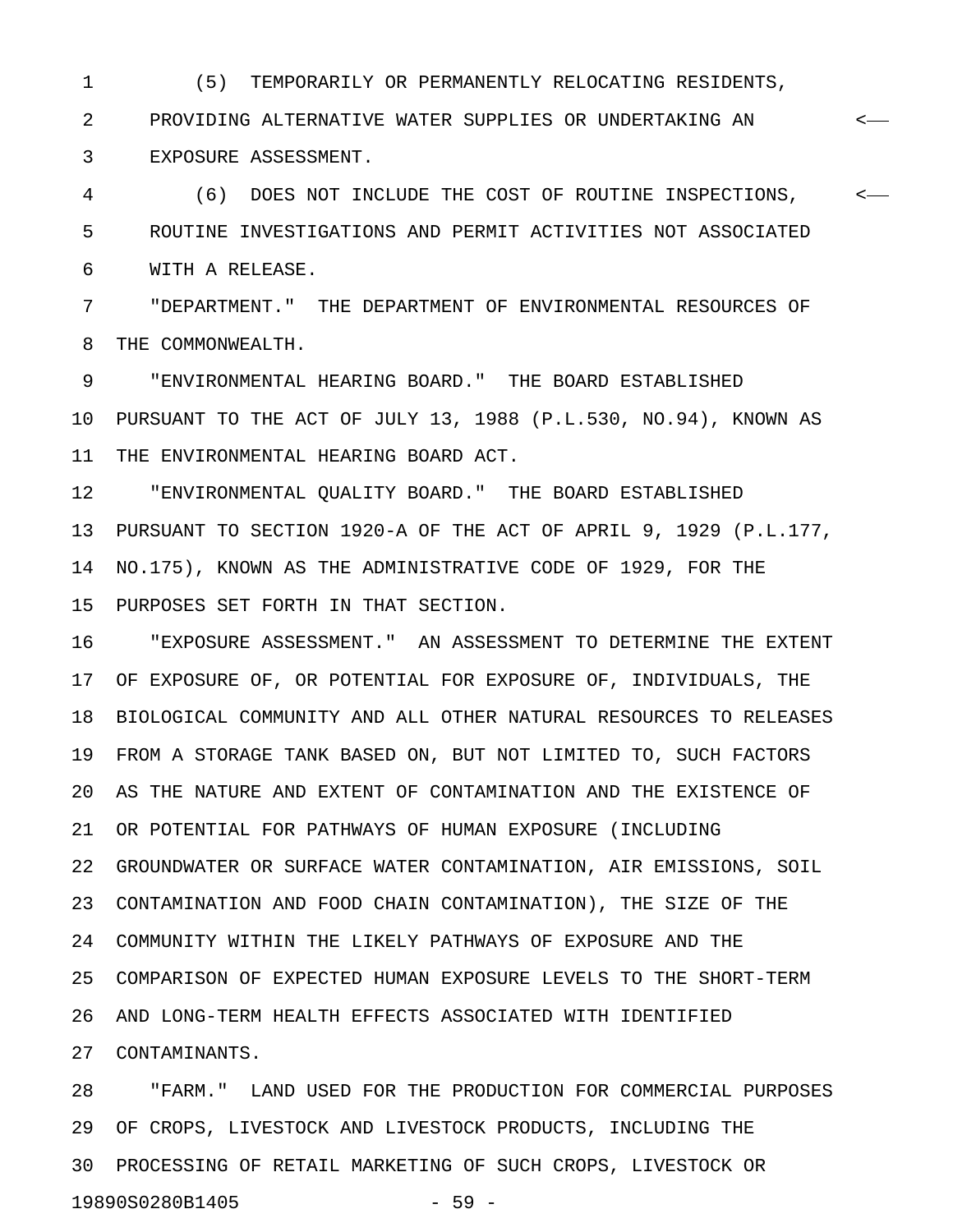2 MERCHANDISED PRODUCTS ARE PRODUCED BY THE FARM OPERATOR. "CROPS, 3 LIVESTOCK AND LIVESTOCK PRODUCTS" INCLUDE, BUT ARE NOT LIMITED 4 TO:

5 (1) FIELD CROPS, INCLUDING CORN, WHEAT, OATS, RYE, 6 BARLEY, HAY, POTATOES AND DRY BEANS.

1 LIVESTOCK PRODUCTS IF MORE THAN 50% OF SUCH PROCESSED OR

7 (2) FRUITS, INCLUDING APPLES, PEACHES, GRAPES, CHERRIES 8 AND BERRIES.

9 (3) VEGETABLES, INCLUDING TOMATOES, SNAP BEANS, CABBAGE, 10 CARROTS, BEATS, ONIONS AND MUSHROOMS.

11 (4) HORTICULTURAL SPECIALTIES, INCLUDING NURSERY STOCK, 12 ORNAMENTAL SHRUBS, ORNAMENTAL TREES AND FLOWERS.

13 (5) LIVESTOCK AND LIVESTOCK PRODUCTS, INCLUDING CATTLE, 14 SHEEP, HOGS, GOATS, HORSES, POULTRY, FURBEARING ANIMALS, 15 MILK, EGGS AND FURS.

16 (6) AQUATIC PLANTS AND ANIMALS AND THEIR BY-PRODUCTS. 17 "HAZARDOUS LIQUID PIPELINE SAFETY ACT OF 1979." PUBLIC LAW 18 96-129, 93 STAT. 989, 49 U.S.C. § 2001 ET SEQ.

19 "MONITORING SYSTEM." A SYSTEM CAPABLE OF DETECTING RELEASES 20 IN CONNECTION WITH AN ABOVEGROUND OR UNDERGROUND STORAGE TANK. 21 "NATURAL GAS PIPELINE SAFETY ACT OF 1968." PUBLIC LAW 90- 22 481, 82 STAT. 720, 49 U.S.C. APP. § 1671 ET SEQ.

23 "OPERATOR." ANY PERSON WHO MANAGES, SUPERVISES, ALTERS, 24 CONTROLS, OR HAS RESPONSIBILITY FOR THE OPERATION OF A STORAGE 25 TANK.

26 "OWNER."

27 (1) IN THE CASE OF A STORAGE TANK IN USE ON THE 28 EFFECTIVE DATE OF THIS ACT, OR BROUGHT INTO USE AFTER THAT 29 DATE, ANY PERSON WHO OWNS OR HAS AN OWNERSHIP INTEREST-30 EITHER LEGAL OR EQUITABLE, IN A STORAGE TANK USED FOR THE 19890S0280B1405 - 60 -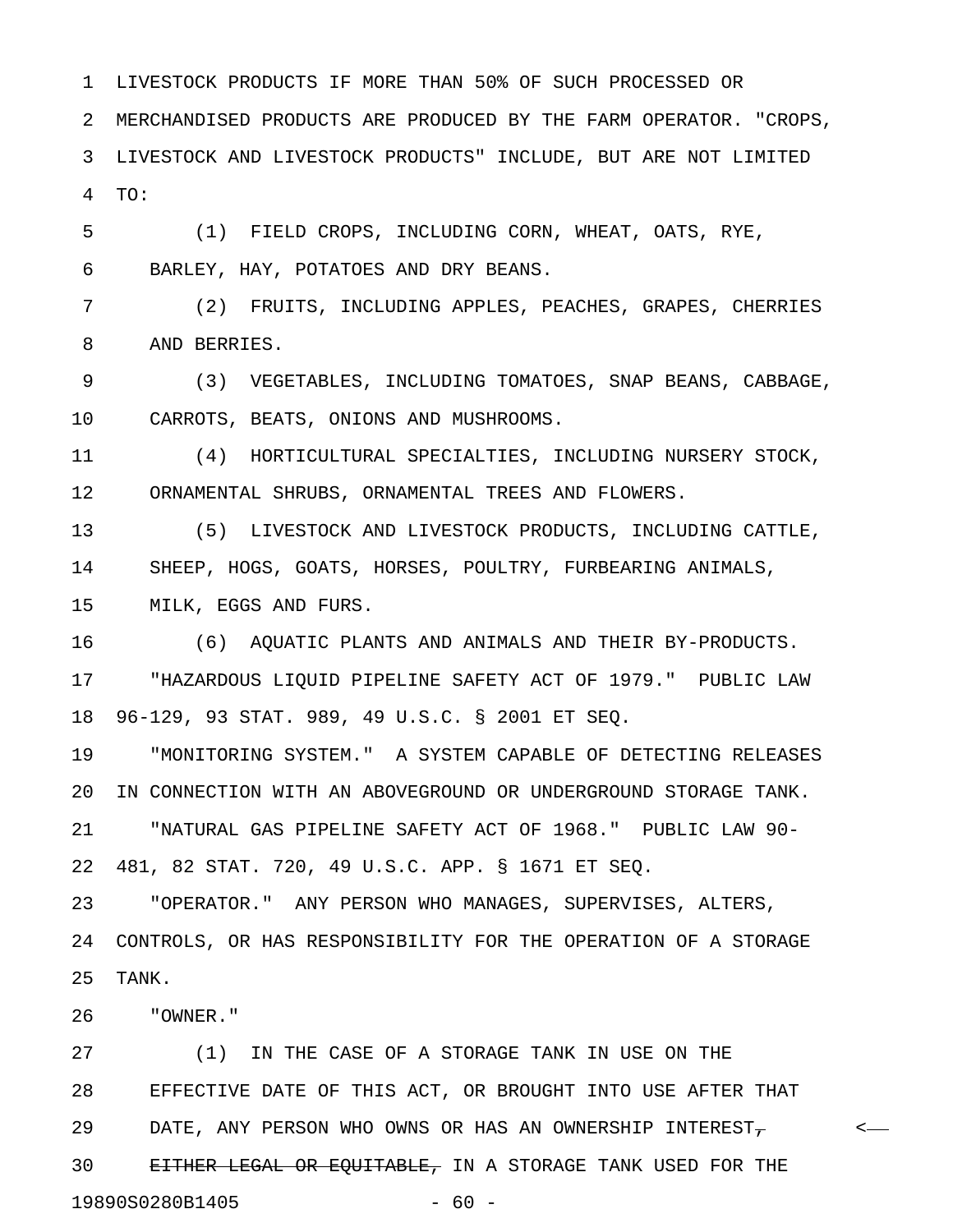1 STORAGE, CONTAINMENT, USE OR DISPENSING OF REGULATED 2 SUBSTANCES.

3 (2) IN THE CASE OF A AN ABOVEGROUND STORAGE TANK IN USE < 4 BEFORE THE EFFECTIVE DATE OF THIS ACT, BUT NO LONGER IN USE 5 ON THE EFFECTIVE DATE OF THIS ACT, ANY PERSON WHO OWNED THE 6 ABOVEGROUND TANK, IMMEDIATELY BEFORE THE DISCONTINUANCE OF < 7 ITS USE, AS WELL AS ANY PERSON WHO MEETS THE DEFINITION OF 8 OWNER IN PARAGRAPH (1).

9 (3) IN THE CASE OF AN UNDERGROUND STORAGE TANK, THE < 10 OWNER OF AN UNDERGROUND STORAGE TANK HOLDING REGULATED 11 SUBSTANCES ON OR AFTER NOVEMBER 8, 1984, AND THE OWNER OF AN 12 UNDERGROUND STORAGE TANK AT THE TIME ALL REGULATED SUBSTANCES 13 WERE REMOVED WHEN REMOVAL OCCURRED PRIOR TO NOVEMBER 8, 1984. 14 "PERSON." ANY INDIVIDUAL, PARTNERSHIP, CORPORATION, 15 ASSOCIATION, JOINT VENTURE, CONSORTIUM, INSTITUTION, TRUST, 16 FIRM, JOINT-STOCK COMPANY, COOPERATIVE ENTERPRISE, MUNICIPALITY, 17 MUNICIPAL AUTHORITY, FEDERAL GOVERNMENT OR AGENCY, COMMONWEALTH 18 DEPARTMENT, AGENCY, BOARD, COMMISSION, OR AUTHORITY, OR ANY 19 OTHER LEGAL ENTITY WHATSOEVER WHICH IS RECOGNIZED BY LAW AS THE 20 SUBJECT OF RIGHTS AND DUTIES. IN ANY PROVISIONS OF THIS ACT 21 PRESCRIBING A FINE, IMPRISONMENT OR PENALTY, OR ANY COMBINATION 22 OF THE FOREGOING, THE TERM "PERSON" SHALL INCLUDE THE OFFICERS 23 AND DIRECTORS OF ANY CORPORATION OR OTHER LEGAL ENTITY HAVING 24 OFFICERS AND DIRECTORS.

25 "PRESSURE VESSEL." A VESSEL USED IN INDUSTRIAL PROCESSES 26 DESIGNED TO WITHSTAND PRESSURES ABOVE 15 PSIG.

27 "PROCESS VESSEL." A VESSEL IN INDUSTRIAL OR COMMERCIAL 28 OPERATION IN WHICH, DURING USE, THERE IS A MECHANICAL, PHYSICAL 29 OR CHEMICAL CHANGE OF THE CONTAINED SUBSTANCES TAKING PLACE. THE 30 INDUSTRIAL OR COMMERCIAL PROCESS MAY INCLUDE, BUT IS NOT LIMITED 19890S0280B1405 - 61 -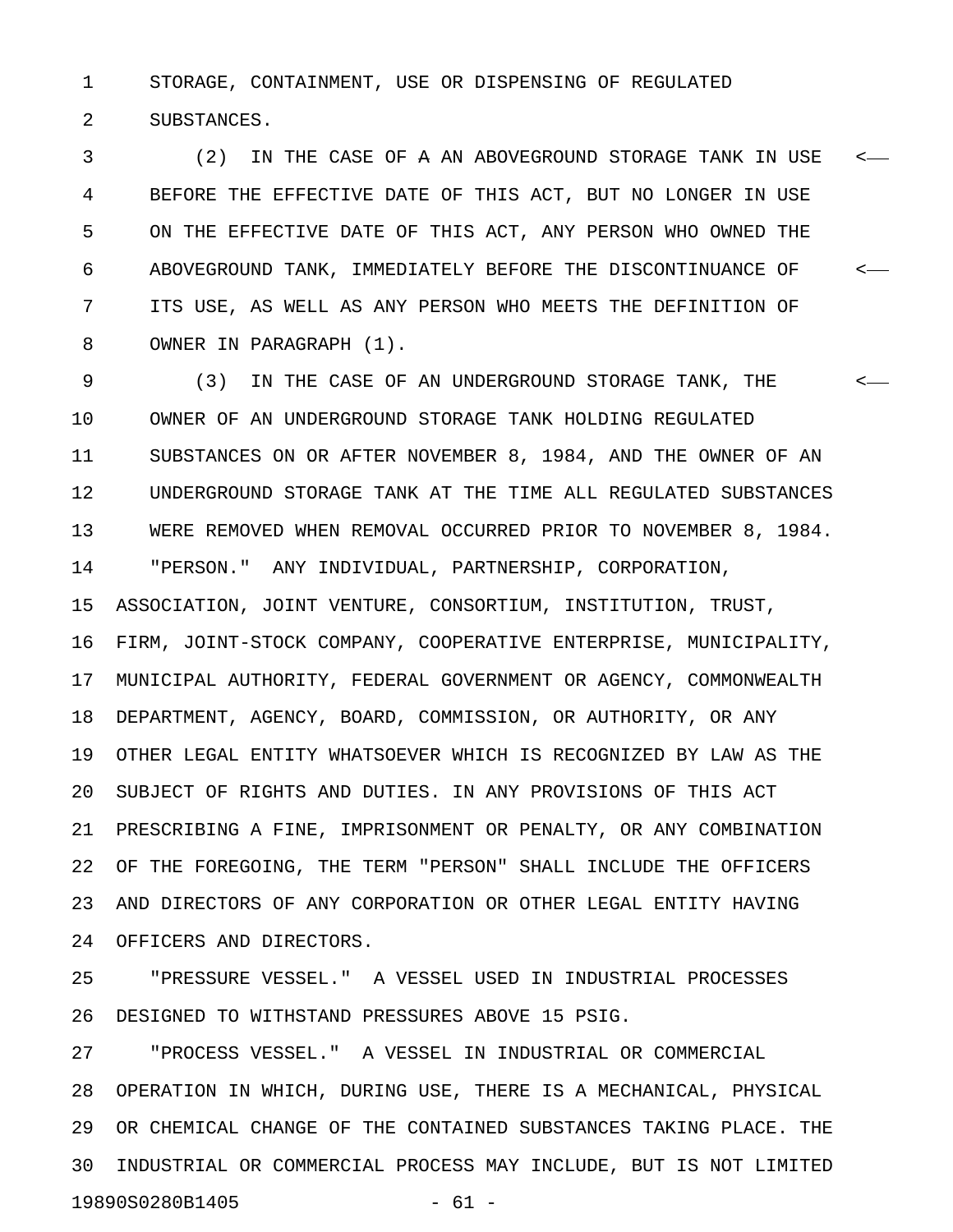1 TO, MIXING, SEPARATING, CHEMICALLY ALTERING, DEHYDRATING,

2 EXTRACTING, REFINING OR POLISHING OF THE SUBSTANCES IN THE TANK.

3 THE TERM DOES NOT INCLUDE TANKS USED ONLY TO STORE SUBSTANCES

4 PRIOR TO SALE OR TO STORE FEEDSTOCK PRIOR TO ADDITIONAL

5 PROCESSING.

6 "REGULATED SUBSTANCE." AN ELEMENT, COMPOUND, MIXTURE,

7 SOLUTION OR SUBSTANCE THAT, WHEN RELEASED INTO THE ENVIRONMENT, 8 MAY PRESENT SUBSTANTIAL DANGER TO THE PUBLIC HEALTH, WELFARE OR 9 THE ENVIRONMENT<del>. THE TERM INCLUDES:</del> WHICH IS:  $\leq$ 

10 (1) ANY ANY SUBSTANCE DEFINED AS A HAZARDOUS SUBSTANCE  $\sim$ 11 IN SECTION 101(14) OF THE COMPREHENSIVE ENVIRONMENTAL 12 RESPONSE, COMPENSATION, AND LIABILITY ACT OF 1980 (PUBLIC LAW 13 96-510, 94 STAT. 2767), BUT NOT INCLUDING ANY SUBSTANCE 14 REGULATED AS A HAZARDOUS WASTE UNDER SUBTITLE C OF THE 15 RESOURCE CONSERVATION AND RECOVERY ACT OF 1976 (PUBLIC LAW 16 94–580, 42 U.S.C. § 6901 ET SEQ.) -;

17 (2) <del>PETROLEUM</del> PETROLEUM, INCLUDING CRUDE OIL OR ANY  $\longleftarrow$ 18 FRACTION THEREOF AND HYDROCARBONS WHICH ARE LIQUID AT 19 STANDARD CONDITIONS OF TEMPERATURE AND PRESSURE (60 DEGREES 20 FAHRENHEIT AND 14.7 POUNDS PER SQUARE INCH ABSOLUTE), 21 INCLUDING, BUT NOT LIMITED TO, OIL, PETROLEUM, FUEL OIL, OIL 22 SLUDGE, OIL REFUSE, OIL MIXED WITH OTHER NONHAZARDOUS WASTES 23 AND CRUDE OILS, GASOLINE AND KEROSENE-; AND

24 (3) ANY ANY OTHER SUBSTANCE DETERMINED BY THE DEPARTMENT <-25 BY REGULATION WHOSE CONTAINMENT, STORAGE, USE OR DISPENSING 26 MAY PRESENT A HAZARD TO THE PUBLIC HEALTH AND SAFETY OR THE 27 ENVIRONMENT, BUT NOT INCLUDING GASEOUS SUBSTANCES USED < 28 EXCLUSIVELY FOR THE ADMINISTRATION OF MEDICAL CARE. 29 THE TERM DOES NOT INCLUDE THE STORAGE OR USE OF ANIMAL WASTE IN 30 NORMAL AGRICULTURAL PRACTICES.

19890S0280B1405 - 62 -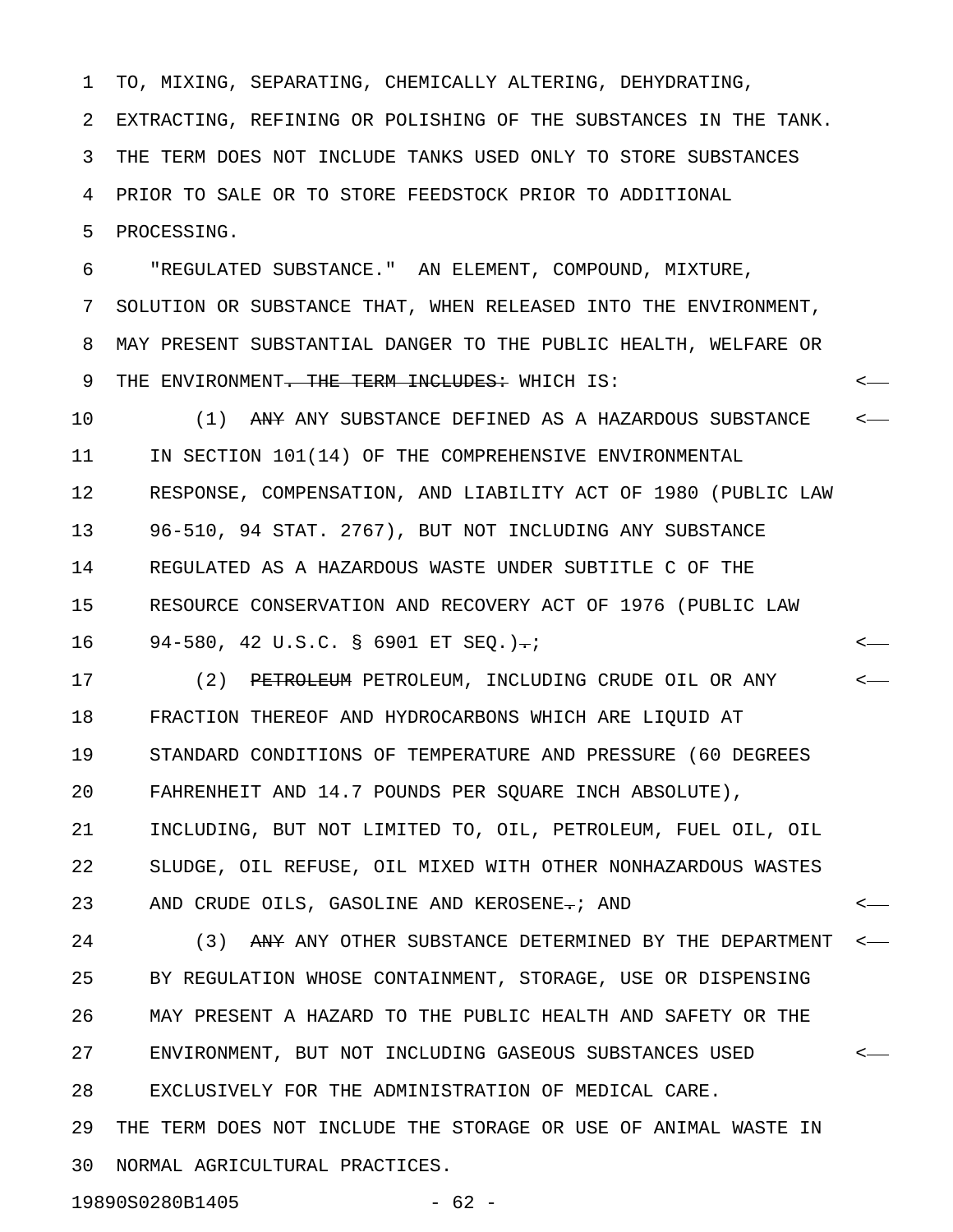1 "RELEASE." ANY SPILLING, LEAKING, EMITTING, DISCHARGING, 2 ESCAPING, LEACHING OR DISPOSING FROM A STORAGE TANK INTO SURFACE 3 WATERS AND GROUNDWATERS OF THIS COMMONWEALTH OR SOILS OR 4 SUBSURFACE SOILS OR CONTAINMENT STRUCTURES OR FACILITIES IN AN <-5 AMOUNT EQUAL TO OR GREATER THAN THE REPORTABLE RELEASED QUANTITY 6 DETERMINED UNDER SECTION 102 OF THE COMPREHENSIVE ENVIRONMENTAL 7 RESPONSE, COMPENSATION AND LIABILITY ACT OF 1980, AND 8 REGULATIONS PROMULGATED THEREUNDER, OR AN AMOUNT EQUAL TO OR 9 GREATER THAN A DISCHARGE AS DEFINED IN SECTION 311 OF THE 10 FEDERAL WATER POLLUTION CONTROL ACT (62 STAT. 1155, 33 U.S.C. § 11 1321) AND REGULATIONS PROMULGATED THEREUNDER. THE TERM SHALL < 12 ALSO INCLUDE SPILLING, LEAKING, EMITTING, DISCHARGING, ESCAPING, 13 LEACHING OR DISPOSING FROM A STORAGE TANK INTO A CONTAINMENT 14 STRUCTURE OR FACILITY THAT POSES AN IMMEDIATE THREAT OF 15 CONTAMINATION OF THE SOILS, SUBSURFACE SOILS, SURFACEWATER OR 16 GROUNDWATER.

17 "RESOURCE CONSERVATION AND RECOVERY ACT OF 1976." PUBLIC LAW 18 94-580, 42 U.S.C. § 6901 ET SEQ.

19 "SECONDARY CONTAINMENT." AN ADDITIONAL LAYER OF IMPERVIOUS 20 MATERIAL CREATING A SPACE IN WHICH A RELEASE OF A REGULATED 21 SUBSTANCE FROM A STORAGE TANK MAY BE DETECTED BEFORE IT ENTERS 22 THE ENVIRONMENT.

23 "SECRETARY." THE SECRETARY OF ENVIRONMENTAL RESOURCES OF THE 24 COMMONWEALTH.

25 "SMALL ABOVEGROUND STORAGE TANK." ANY ABOVEGROUND STORAGE < 26 TANK HAVING A CAPACITY EQUAL TO OR LESS THAN 21,000 GALLONS. 27 "SPILL PREVENTION RESPONSE PLAN." EMERGENCY PLANS AND 28 PROCEDURES DEVELOPED BY AN ABOVEGROUND STORAGE TANK OR TANK 29 FACILITY OWNER AND/OR OPERATOR FOR RESPONSE TO AN ACCIDENT OR 30 SPILL ON THE FACILITY BY FACILITY PERSONNEL OR CONTRACTORS. 19890S0280B1405 - 63 -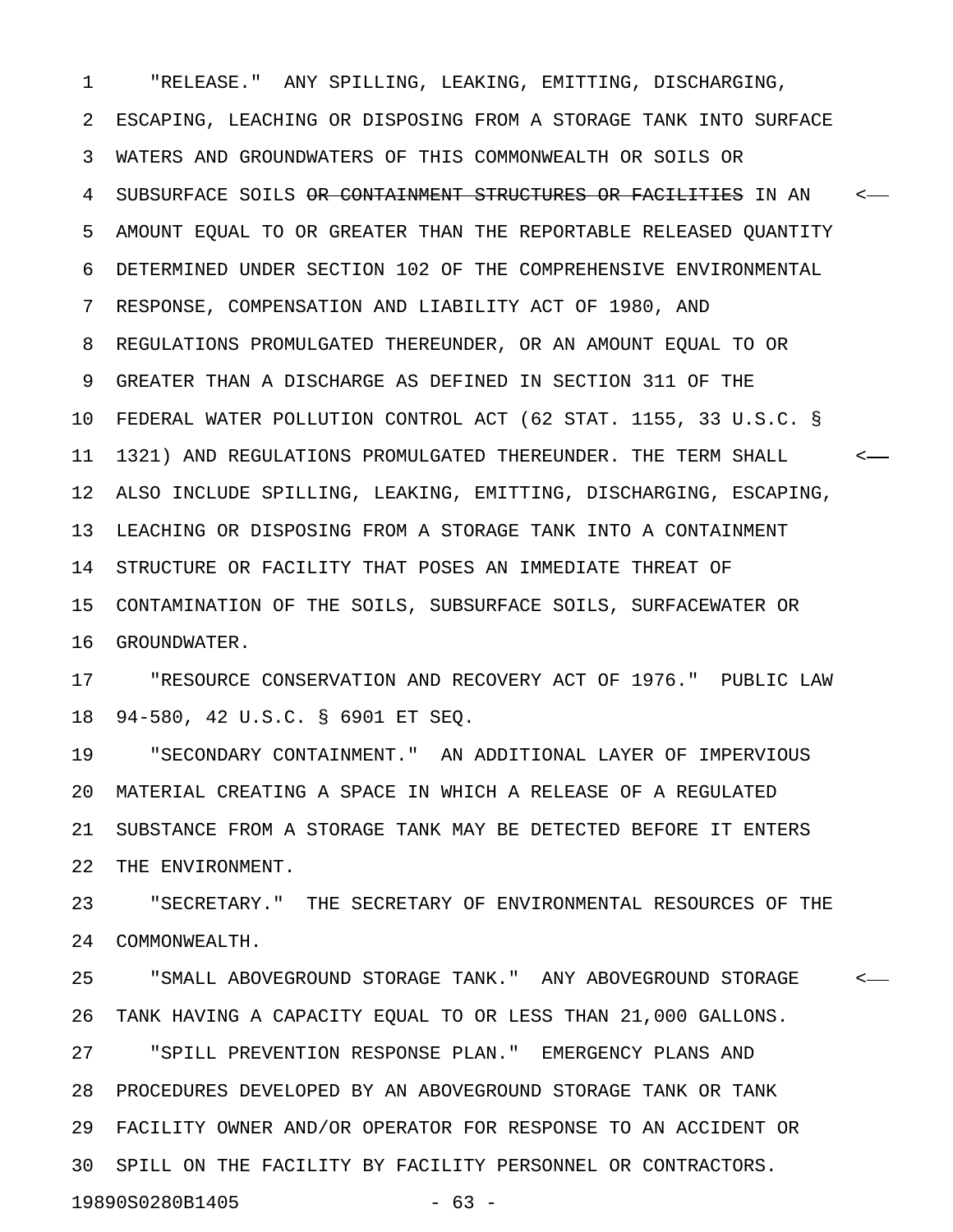1 "STATIONARY TANK." ANY ABOVEGROUND STORAGE TANK THAT IS < 2 PERMANENTLY AFFIXED TO THE REAL PROPERTY ON WHICH SUCH TANK IS 3 LOCATED.

4 "STORAGE TANK." ANY ABOVEGROUND OR UNDERGROUND STORAGE TANK, < 5 VESSEL OR CONTAINMENT STRUCTURE MADE OF NONEARTHEN MATERIALS 6 WHICH IS USED FOR THE STORAGE OF ANY REGULATED SUBSTANCE. 7 "STORAGE TANK FACILITY." ONE OR MORE STATIONARY TANKS, 8 INCLUDING ANY ASSOCIATED INTRAFACILITY PIPELINES, FIXTURES, 9 MONITORING DEVICES AND OTHER EQUIPMENT. A FACILITY MAY INCLUDE 10 ABOVEGROUND TANKS, UNDERGROUND TANKS, OR A COMBINATION OF BOTH. 11 "SUBSTANTIAL MODIFICATION." AN ACTIVITY TO CONSTRUCT, 12 REFURBISH, RESTORE OR REMOVE FROM SERVICE AN EXISTING STORAGE 13 TANK PIPING OR STORAGE TANK FACILITY WHICH ALTERS THE PHYSICAL 14 CONSTRUCTION AND OR INTEGRITY OF THE TANK OR TANK FACILITY OR  $\sim$ 15 <del>ITS OPERATION</del>.

16 "UNDERGROUND STORAGE TANK." ANY ONE OR COMBINATION OF TANKS 17 (INCLUDING UNDERGROUND PIPES CONNECTED THERETO) WHICH ARE USED 18 TO CONTAIN AN ACCUMULATION OF REGULATED SUBSTANCES, AND THE 19 VOLUME OF WHICH (INCLUDING THE VOLUME OF THE UNDERGROUND PIPES 20 CONNECTED THERETO) IS 10% OR MORE BENEATH THE SURFACE OF THE 21 GROUND. THE TERM SHALL NOT INCLUDE:

22 (1) FARM OR RESIDENTIAL TANKS OF 1,100 GALLONS OR LESS 23 CAPACITY USED FOR STORING MOTOR FUEL FOR NONCOMMERCIAL 24 PURPOSES.

25 (2) TANKS OF 3,000 GALLONS OR LESS USED FOR STORING 26 HEATING OIL FOR CONSUMPTIVE USE ON THE PREMISES WHERE STORED. 27 (3) A SEPTIC OR OTHER SUBSURFACE SEWAGE TREATMENT TANK. 28 (4) A PIPELINE FACILITY (INCLUDING GATHERING LINES) 29 REGULATED UNDER:

30 (I) THE NATURAL GAS PIPELINE SAFETY ACT OF 1968 19890S0280B1405 - 64 -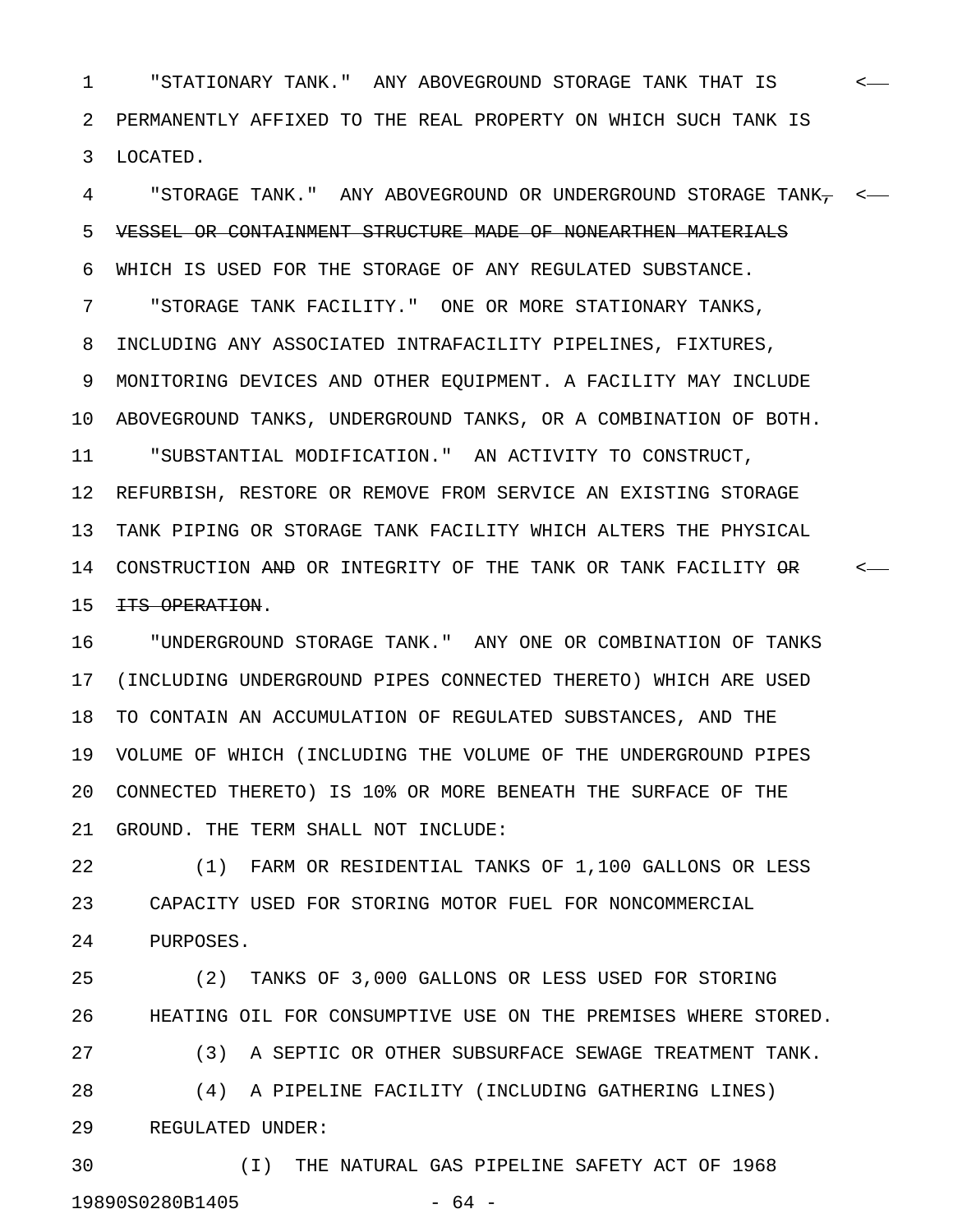1 (PUBLIC LAW 90-481, 82 STAT. 720, 49 U.S.C. APP. § 1671 2 ET SEQ.).

3 (II) THE HAZARDOUS LIQUID PIPELINE SAFETY ACT OF 4 1979 (PUBLIC LAW 96-129, 93 STAT. 989, 49 U.S.C. § 2001 5 ET SEQ.).

6 (5) AN INTERSTATE OR INTRASTATE PIPELINE FACILITY 7 REGULATED UNDER STATE LAWS COMPARABLE TO THE PROVISIONS OF 8 LAW IN PARAGRAPH (4).

9 (6) SURFACE IMPOUNDMENTS, PITS, PONDS OR LAGOONS.

10 (7) STORM WATER OR WASTEWATER COLLECTION SYSTEMS.

11 (8) FLOW-THROUGH PROCESS TANKS.

12 (9) LIQUID TRAPS OR ASSOCIATED GATHERING LINES DIRECTLY 13 RELATED TO OIL OR GAS PRODUCTION AND GATHERING OPERATIONS.

14 (10) STORAGE TANKS SITUATED IN AN UNDERGROUND AREA 15 (SUCH AS A BASEMENT, CELLAR, MINE WORKING, DRIFT, SHAFT OR 16 TUNNEL) IF THE TANK IS SITUATED UPON OR ABOVE THE SURFACE OF 17 THE FLOOR.

18 (11) TANKS PERMITTED PURSUANT TO THE ACT OF JULY 7, 1980 19 (P.L.380, NO.97), KNOWN AS THE SOLID WASTE MANAGEMENT ACT, 20 INCLUDING, BUT NOT LIMITED TO, PIPING, TANKS, COLLECTION AND 21 TREATMENT SYSTEMS USED FOR LEACHATE, METHANE GAS AND METHANE GAS 22 CONDENSATE MANAGEMENT.

23 (12) ANY UNDERGROUND STORAGE TANK SYSTEM WHOSE CAPACITY < 24 IS 110 GALLONS OR LESS.

25  $(13)$  ANY OTHER TANK EXCLUDED BY POLICY OR  $\leftarrow$ 26 REGULATIONS PROMULGATED PURSUANT TO THIS ACT.

27 SECTION 104. API.

28 A REFERENCE IN THIS ACT TO A DOCUMENT PUBLISHED BY "API" IS A 29 REFERENCE TO THE APPROPRIATE TECHNICAL PUBLICATION, INCLUDING 30 APPENDICES, OF THE AMERICAN PETROLEUM INSTITUTE.

19890S0280B1405 - 65 -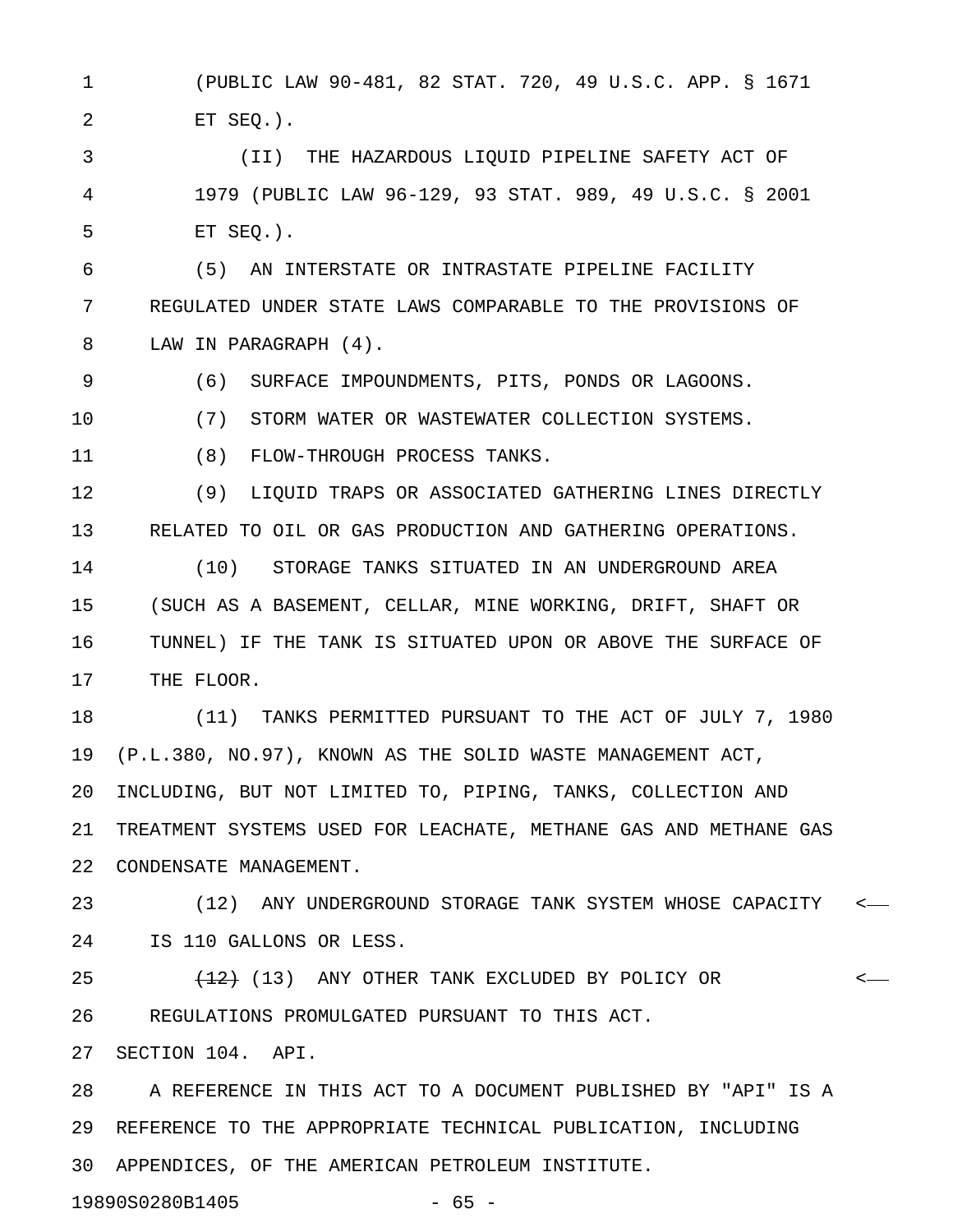1 SECTION 105. ADVISORY COMMITTEE.

2 (A) APPOINTMENT, COMPOSITION, ETC.--A STORAGE TANK ADVISORY 3 COMMITTEE SHALL BE APPOINTED BY THE SECRETARY WITHIN 30 DAYS 4 AFTER THE EFFECTIVE DATE OF THIS ACT. THE COMMITTEE SHALL 5 CONSIST OF NO MORE THAN 11 MEMBERS. FOUR MEMBERS SHALL BE 6 REPRESENTATIVES OF LOCAL GOVERNMENT, THREE MEMBERS SHALL BE 7 REPRESENTATIVES OF THE REGULATED COMMUNITY, ONE MEMBER SHALL BE 8 A REGISTERED PROFESSIONAL ENGINEER WITH THREE YEARS OF 9 EXPERIENCE IN THIS COMMONWEALTH AND THREE MEMBERS SHALL BE 10 REPRESENTATIVES OF THE PUBLIC AT LARGE. MEMBERS SHALL SERVE 11 WITHOUT COMPENSATION OTHER THAN REIMBURSEMENT FOR REASONABLE AND 12 NECESSARY EXPENSES IN ACCORDANCE WITH COMMONWEALTH POLICY OR 13 REGULATIONS AND SHALL SERVE FOR TERMS FIXED BY THE SECRETARY. 14 THE THREE REPRESENTATIVES FROM THE REGULATED COMMUNITY SHALL BE 15 APPOINTED BY THE SECRETARY, ONE EACH FROM A LIST OF THREE 16 NOMINEES PROVIDED BY THE FOLLOWING:

17 (1) THE ASSOCIATED PETROLEUM INDUSTRIES OF PENNSYLVANIA.

18 (2) THE PENNSYLVANIA PETROLEUM ASSOCIATION.

19 (3) THE SERVICE STATION DEALERS AND AUTOMOTIVE REPAIR 20 ASSOCIATION OF PENNSYLVANIA AND DELAWARE AND THE PETROLEUM 21 RETAILERS AND AUTO REPAIR ASSOCIATION, INC.

22 (B) COMMENT ON PROPOSED REGULATIONS.

23 **(1) THE COMMITTEE SHALL BE PROVIDED WITH THE OPPORTUNITY** 24 TO COMMENT DURING THE DEVELOPMENT OF ALL PROPOSED TECHNICAL 25 REGULATIONS OF THE DEPARTMENT PROMULGATED PURSUANT TO THIS 26 ACT.

27 (2) PRIOR TO SUBMISSION OF ANY PROPOSED TECHNICAL 28 REGULATION TO THE ENVIRONMENTAL QUALITY BOARD, THE COMMITTEE 29 SHALL HAVE THE OPPORTUNITY TO SUBMIT, IN A TIMELY FASHION, 30 **ITS RECOMMENDATIONS TO THE SECRETARY FOR HIS CONSIDERATION.** 

19890S0280B1405 - 66 -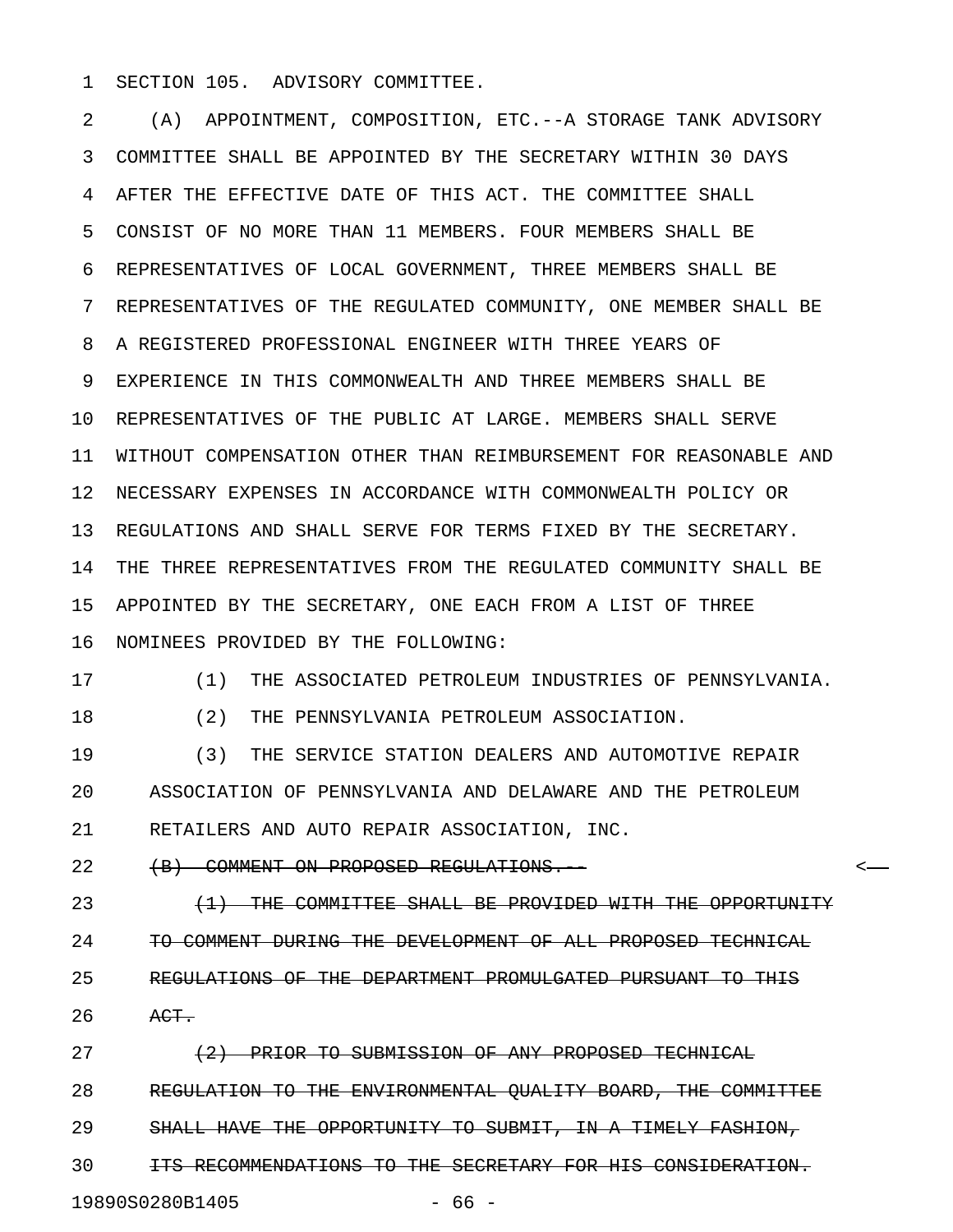1 FAILURE BY THE COMMITTEE TO ACT WITHIN 30 DAYS FROM RECEIPT 2 OF ANY REGULATION PROPOSED BY THE DEPARTMENT SHALL BE DEEMED 3 A FAVORABLE RECOMMENDATION CONCERNING SAID REGULATION BY THE 4 COMMITTEE.

5 (B) REVIEW OF REGULATIONS.--THE DEPARTMENT SHALL CONSULT < 6 WITH THE ADVISORY COMMITTEE IN THE FORMULATION, DRAFTING AND 7 PRESENTATION OF ALL REGULATIONS PROMULGATED UNDER THIS ACT. THE 8 ADVISORY COMMITTEE SHALL BE GIVEN A REASONABLE OPPORTUNITY TO 9 REVIEW AND COMMENT ON ALL REGULATIONS PRIOR TO THEIR SUBMISSION 10 TO THE ENVIRONMENTAL QUALITY BOARD FOR CONSIDERATION. THE 11 WRITTEN REPORT OF THE COMMITTEE SHALL BE PRESENTED TO THE 12 ENVIRONMENTAL QUALITY BOARD WITH ANY REGULATORY PROPOSAL. THE 13 CHAIRMAN OF THE COMMITTEE SHALL BE INVITED TO PARTICIPATE IN THE 14 PRESENTATION OF ALL REGULATIONS BEFORE THE ENVIRONMENTAL QUALITY 15 BOARD. NOTHING HEREIN SHALL PRECLUDE ANY MEMBER OF THE COMMITTEE 16 FROM FILING A PETITION FOR RULEMAKING WITH THE ENVIRONMENTAL 17 QUALITY BOARD IN ACCORDANCE WITH PROCEDURES ESTABLISHED BY THE 18 ENVIRONMENTAL QUALITY BOARD.

19 SECTION 106. POWERS AND DUTIES OF ENVIRONMENTAL QUALITY BOARD. 20 THE ENVIRONMENTAL QUALITY BOARD SHALL HAVE THE POWER AND ITS 21 DUTY SHALL BE TO ADOPT RULES AND REGULATIONS OF THE DEPARTMENT 22 GOVERNING ABOVEGROUND AND UNDERGROUND STORAGE TANKS TO 23 ACCOMPLISH THE PURPOSES AND CARRY OUT THE PROVISIONS OF THIS 24 ACT.

25 SECTION 107. POWERS AND DUTIES OF DEPARTMENT.

26 (A) COOPERATIVE AGREEMENTS.--THE DEPARTMENT IS AUTHORIZED TO 27 ENTER INTO AGREEMENTS, CONTRACTS OR COOPERATIVE ARRANGEMENTS 28 UNDER SUCH TERMS AND CONDITIONS AS MAY BE DEEMED APPROPRIATE, 29 WITH OTHER STATE AGENCIES, FEDERAL AGENCIES, <del>COUNTIES, JOINT</del> <-30 COUNTY AUTHORITIES OR MULTIMUNICIPAL AUTHORITIES AND CITIES AND < 19890S0280B1405 - 67 -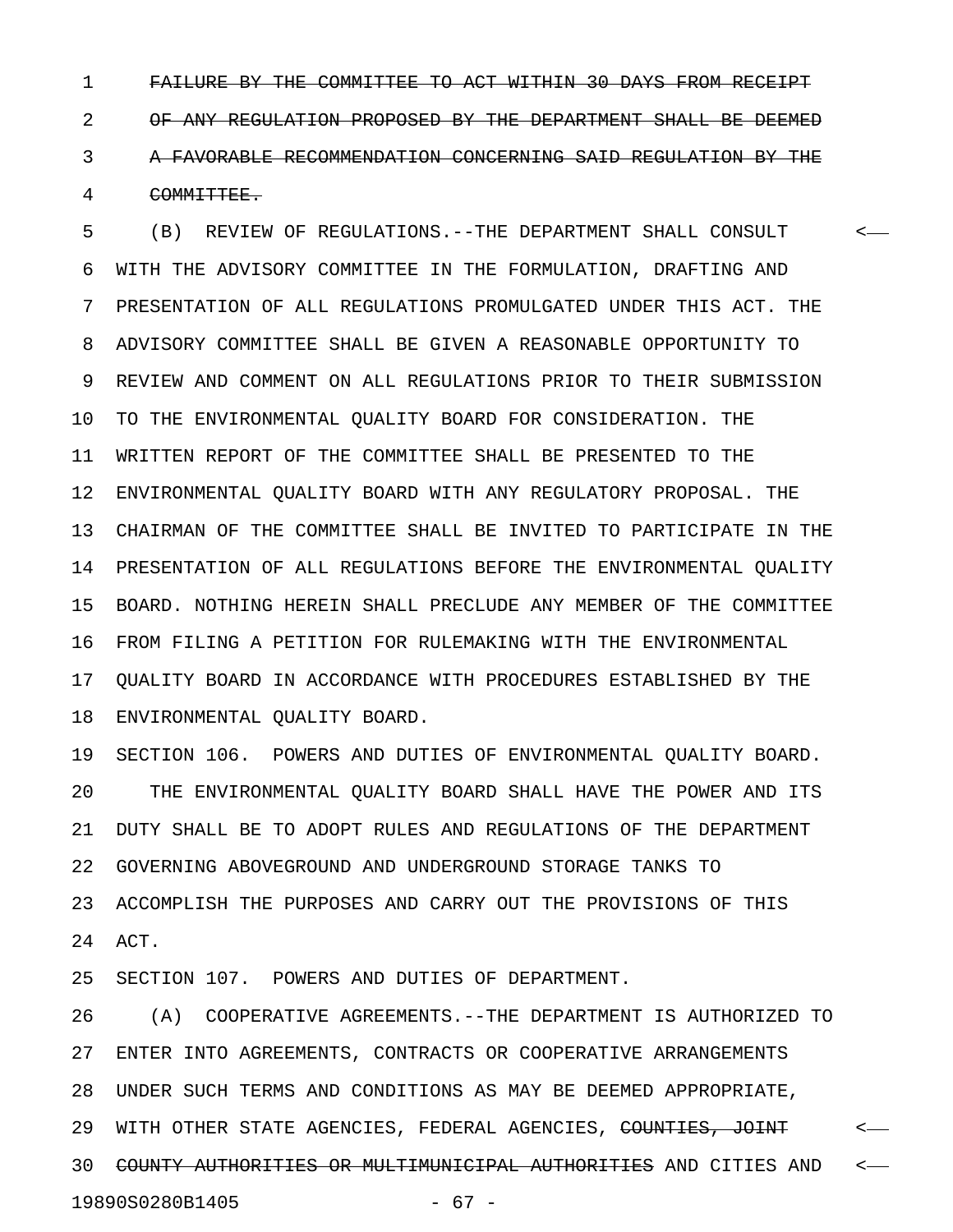1 COUNTIES OF THE FIRST AND SECOND CLASS TO DELEGATE ANY OR ALL OF 2 ITS REGULATORY AUTHORITY TO PERMIT, INSPECT, MONITOR AND ENFORCE 3 THIS ACT AND THE UNDERGROUND AND ABOVEGROUND STORAGE TANK 4 PROGRAMS, PROVIDED THAT THE COUNTIES AND CITIES OF THE FIRST AND < 5 SECOND CLASS HAVE A STORAGE TANK PROGRAM IN EFFECT THAT IS AT 6 LEAST AS STRINGENT AS THIS ACT.

7 (B) COMPLIANCE POLICY AND PROCEDURE.--THE DEPARTMENT SHALL 8 DEVELOP AND IMPLEMENT POLICIES, PROCEDURES AND FORMS AS MAY BE 9 NECESSARY AND APPROPRIATE IN ORDER TO ADMINISTER AND OBTAIN 10 COMPLIANCE WITH THIS ACT, OR THE RULES AND REGULATIONS 11 PROMULGATED PURSUANT TO THIS ACT, AND PERMITS ISSUED HEREUNDER. 12 (C) PRODUCTION OF MATERIALS, RECORDKEEPING REQUIREMENTS AND 13 RIGHTS OF ENTRY.--

14 (1) THE DEPARTMENT, ITS AGENTS AND EMPLOYEES ARE 15 AUTHORIZED TO REQUIRE ANY PERSON REGULATED BY THIS ACT TO 16 ESTABLISH AND MAINTAIN SUCH RECORDS AND MAKE SUCH REPORTS AND 17 FURNISH SUCH INFORMATION AS THE DEPARTMENT MAY PRESCRIBE 18 REGARDING ANY MATTER REGULATED BY THIS ACT.

19 (2) THE DEPARTMENT IS AUTHORIZED TO MAKE SUCH 20 INSPECTIONS, CONDUCT SUCH TESTS OR SAMPLING, OR EXAMINE OR 21 REQUIRE PRODUCTION OF BOOKS, PAPERS AND RECORDS, AND PHYSICAL 22 EVIDENCE PERTINENT TO ANY MATTER UNDER INVESTIGATION PURSUANT 23 TO THIS ACT AS IT DEEMS NECESSARY TO DETERMINE COMPLIANCE 24 WITH THIS ACT AND, FOR THIS PURPOSE, THE DULY AUTHORIZED 25 AGENTS AND EMPLOYEES OF THE DEPARTMENT ARE AUTHORIZED TO 26 ENTER AND EXAMINE ANY PROPERTY, FACILITY, OPERATION OR 27 ACTIVITY GOVERNED BY THIS ACT, UPON PRESENTATION OF 28 APPROPRIATE CREDENTIALS, WITHOUT PRIOR NOTICE AT ALL 29 REASONABLE TIMES, DURING REGULAR BUSINESS HOURS OF THE 30 OPERATION AND TIMES WHEN ACTIVITY IS BEING CONDUCTED AT THE 19890S0280B1405 - 68 -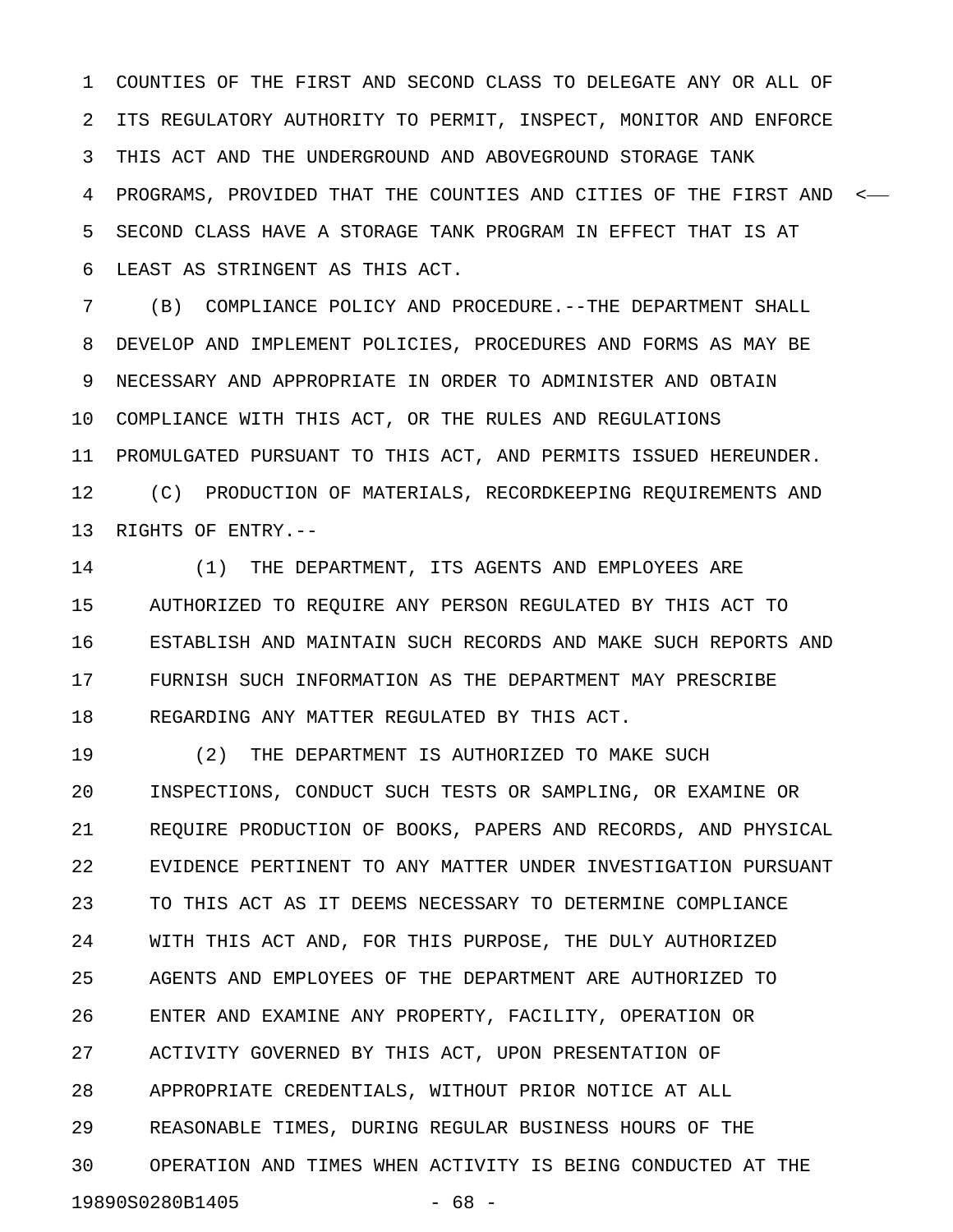1 SITE.

2 (3) THE OWNER, OPERATOR OR OTHER PERSON IN CHARGE OF 3 SUCH PROPERTY, FACILITY, OPERATION OR ACTIVITY, UPON 4 PRESENTATION OF PROPER IDENTIFICATION AND PURPOSE FOR 5 INSPECTION BY THE AGENTS OR EMPLOYEES OF THE DEPARTMENT, 6 SHALL GIVE SUCH AGENTS AND EMPLOYEES FREE AND UNRESTRICTED 7 ENTRY AND ACCESS AND, UPON REFUSAL TO GRANT SUCH ENTRY OR 8 ACCESS, THE AGENT OR EMPLOYEE MAY OBTAIN A SEARCH WARRANT OR 9 OTHER SUITABLE ORDER FOR THE PURPOSES OF INSPECTING, 10 EXAMINING AND SEIZING ANY PROPERTY, BUILDING, PREMISES, 11 PLACE, BOOK, RECORD OR OTHER PHYSICAL EVIDENCE, AND FOR THE 12 PURPOSES OF CONDUCTING TESTS AND TAKING SAMPLES. SUCH 13 WARRANTS SHALL BE ISSUED UPON PROBABLE CAUSE. IT SHALL BE 14 SUFFICIENT PROBABLE CAUSE TO SHOW ANY ONE OF THE FOLLOWING:

15 (I) THE INSPECTION, EXAMINATION, TEST OR SAMPLING IS 16 PURSUANT TO A GENERAL ADMINISTRATIVE PLAN TO DETERMINE 17 COMPLIANCE WITH THIS ACT.

18 **18 18 (II)** THE AGENT OR EMPLOYEE HAS REASON TO BELIEVE 19 THAT A VIOLATION OF THIS ACT HAS OCCURRED OR IS LIKELY TO 20 OCCUR.

21 (III) THE AGENT OR EMPLOYEE HAS BEEN REFUSED ACCESS 22 TO THE PROPERTY, BUILDING, PREMISES, PLACE, BOOK, RECORD 23 OR OTHER PHYSICAL EVIDENCE ON SITES OR PERTAINING TO 24 MATTERS GOVERNED BY THIS ACT OR HAS BEEN PREVENTED FROM 25 CONDUCTING TESTS OR OBTAINING PHYSICAL EVIDENCE WHICH 26 ACTIVITIES ARE NECESSARY TO DETERMINE COMPLIANCE OR TO 27 RESPOND TO A VIOLATION OF THIS ACT.

28 (IV) THE OBJECT OF THE INVESTIGATION IS SUBJECT TO 29 REGULATION UNDER THIS ACT AND ACCESS, EXAMINATION, 30 INSPECTION OR TESTING IS NECESSARY TO ENFORCE THE

19890S0280B1405 - 69 -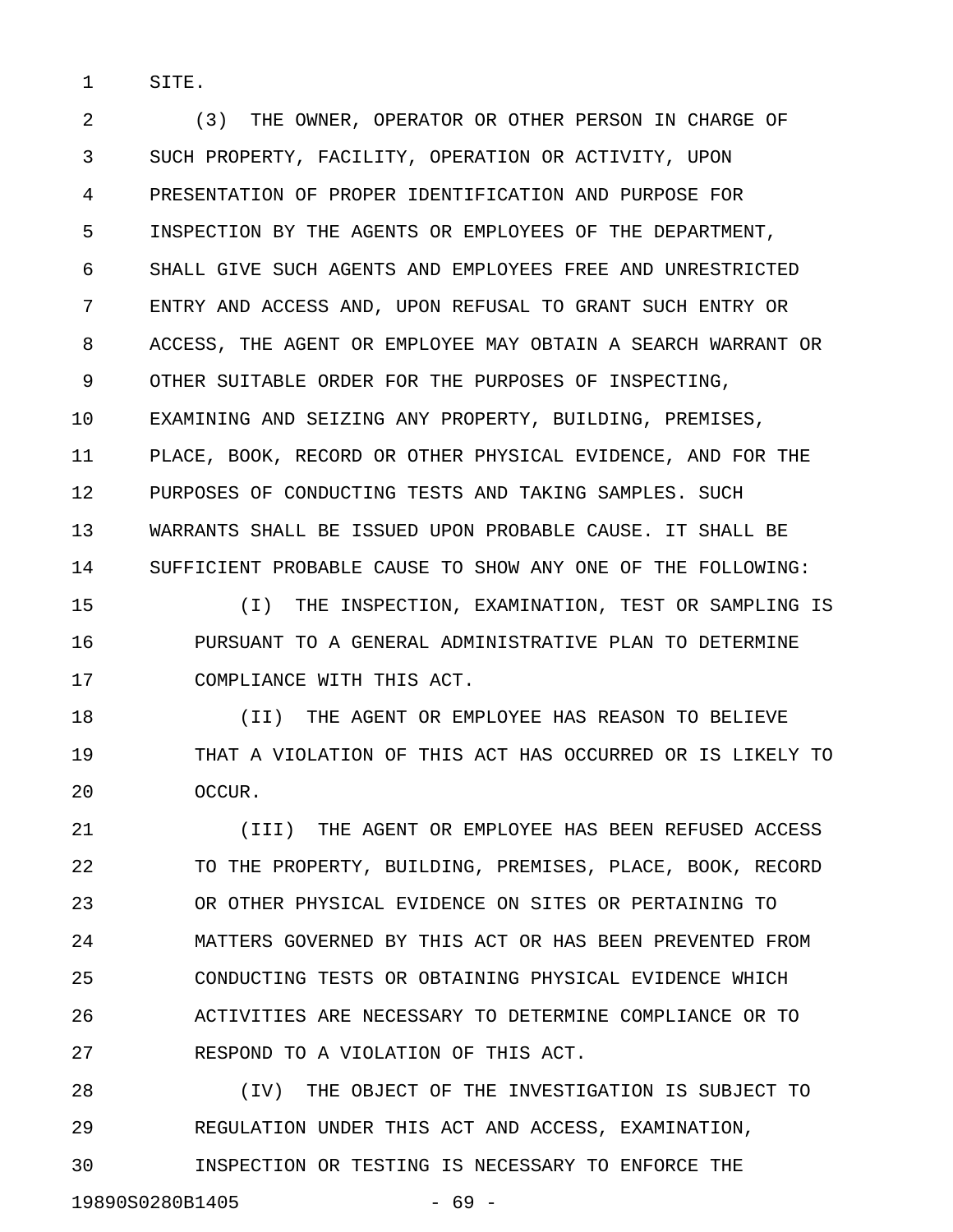1 PROVISIONS OF THIS ACT.

2 (D) CERTIFICATION PROGRAM.--THE DEPARTMENT SHALL HAVE THE 3 AUTHORITY TO ESTABLISH, BY REGULATION, A CERTIFICATION AND 4 LICENSING PROGRAM FOR INSTALLERS AND INSPECTORS OF STORAGE TANKS 5 AND STORAGE TANK FACILITIES, INCLUDING PROCEDURES FOR THE 6 SUSPENSION AND REVOCATION OF CERTIFICATIONS.

7 (E) REVOCATION.--THE DEPARTMENT SHALL HAVE THE POWER TO 8 REVOKE ANY PERMIT, CERTIFICATION OR REGISTRATION PROVIDED FOR IN 9 THIS ACT FOR ANY VIOLATION OF THIS ACT OR THE REGULATIONS 10 PROMULGATED HEREUNDER.

11 (F) ENFORCEMENT.--THE DEPARTMENT SHALL HAVE THE AUTHORITY TO 12 ISSUE ORDERS, ASSESS CIVIL PENALTIES, INSTITUTE ENFORCEMENT 13 PROCEEDINGS AND PROSECUTE VIOLATIONS OF THIS ACT AS DEEMED BY 14 THE DEPARTMENT TO BE NECESSARY AND APPROPRIATE.

15 (G) CORRECTIVE ACTION.--THE DEPARTMENT SHALL HAVE THE 16 AUTHORITY TO ORDER CORRECTIVE ACTION TO BE UNDERTAKEN, TO TAKE 17 CORRECTIVE ACTION OR TO AUTHORIZE A THIRD PARTY TO TAKE 18 CORRECTIVE ACTION.

19 (H) COST RECOVERY.--THE DEPARTMENT SHALL HAVE THE AUTHORITY 20 TO RECOVER THE COSTS OF TAKING OR AUTHORIZING THIRD PARTIES TO 21 TAKE CORRECTIVE ACTION. COST RECOVERY SHALL NOT INCLUDE THE COST 22 OF ROUTINE INSPECTION AND PERMITTING ACTIVITIES NOT ASSOCIATED 23 WITH A RELEASE.

24 SECTION 108. INTERIM CERTIFICATION OF INSTALLERS AND

25 INSPECTORS.

26 (A) CERTIFICATION.--UNTIL SUCH TIME AS THE DEPARTMENT ADOPTS 27 REGULATIONS FOR THE CERTIFICATION OF INSTALLERS AND INSPECTORS 28 OF STORAGE TANKS, ANY PERSON MAY BE CERTIFIED BY THE DEPARTMENT 29 ON AN INTERIM BASIS BY COMPLYING WITH ALL OF THE FOLLOWING: 30 (1) THE PERSON MUST FILE A COMPLETE APPLICATION FOR AN

19890S0280B1405 - 70 -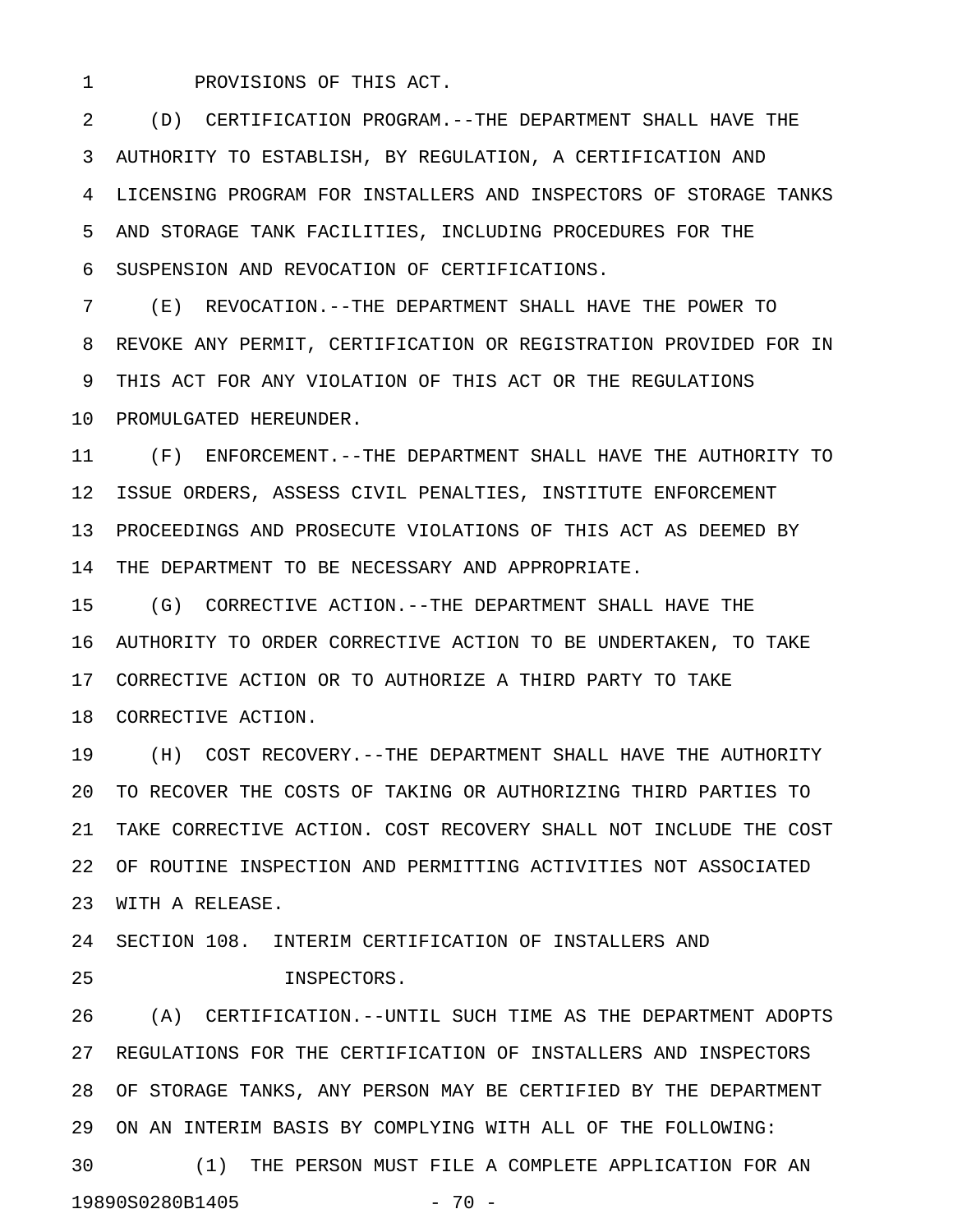1 INTERIM CERTIFICATION WITH THE DEPARTMENT, WITH THE

2 APPROPRIATE REQUIRED INFORMATION.

3 (2) THE PERSON MUST DEMONSTRATE THAT HE OR SHE HAS BEEN 4 SUCCESSFULLY TRAINED BY THE MANUFACTURER IN THE INSTALLATION 5 OF ALL THE EQUIPMENT, DEVICES AND OTHER RELATED PRODUCTS USED 6 IN THE INSTALLATION OF A STORAGE TANK FACILITY AND/OR HAS 7 EQUIVALENT EXPERTISE THROUGH EDUCATION.

8 (3) THE PERSON HAS SUCCESSFULLY COMPLETED A FORMALIZED 9 TRAINING PROGRAM CONDUCTED BY THE MANUFACTURER FOR ALL 10 INSTALLERS AND INSPECTORS.

11 (4) THE PERSON DEMONSTRATES THAT ALL INSTALLATIONS OF 12 STORAGE TANKS AND RELATED EQUIPMENT ARE INSTALLED ACCORDING 13 TO THE MANUFACTURER'S TECHNICAL SPECIFICATIONS AND MANUALS.

14 (5) THE PERSON MAINTAINS ALL APPLICABLE TECHNICAL 15 SPECIFICATIONS AND MANUALS WHICH GOVERN THE INSTALLATION AND 16 OPERATION OF TANK FACILITIES. THE PERSON SHALL MAKE THIS 17 INFORMATION AVAILABLE TO THE DEPARTMENT UPON REQUEST.

18 (6) THE PERSON FILES COMPLETED DOCUMENTATION WITH THE 19 DEPARTMENT FOR ALL CERTIFIED INSTALLATIONS AND INSPECTIONS OF 20 TANK FACILITIES ATTESTING TO COMPLIANCE WITH REQUIREMENTS OF 21 THE ACT.

22 (7) THE PERSON REPORTS TO THE DEPARTMENT THE EXTENT OF 23 VISIBLE CONTAMINATION FROM REGULATED SUBSTANCES AT THE SITE 24 OF THE TANK INSTALLATION, ON A FORM PROVIDED BY THE 25 DEPARTMENT.

26 (B) REVOCATION, SUSPENSION, ETC.--THE DEPARTMENT MAY REVOKE 27 OR SUSPEND INTERIM INSTALLER OR INSPECTOR CERTIFICATION FOR GOOD 28 CAUSE, WHICH SHALL INCLUDE, BUT NOT BE LIMITED TO:

29 (1) THE INSTALLATION OF A TANK AND RELATED EQUIPMENT IS 30 NOT IN ACCORDANCE WITH ALL APPLICABLE TECHNICAL

19890S0280B1405 - 71 -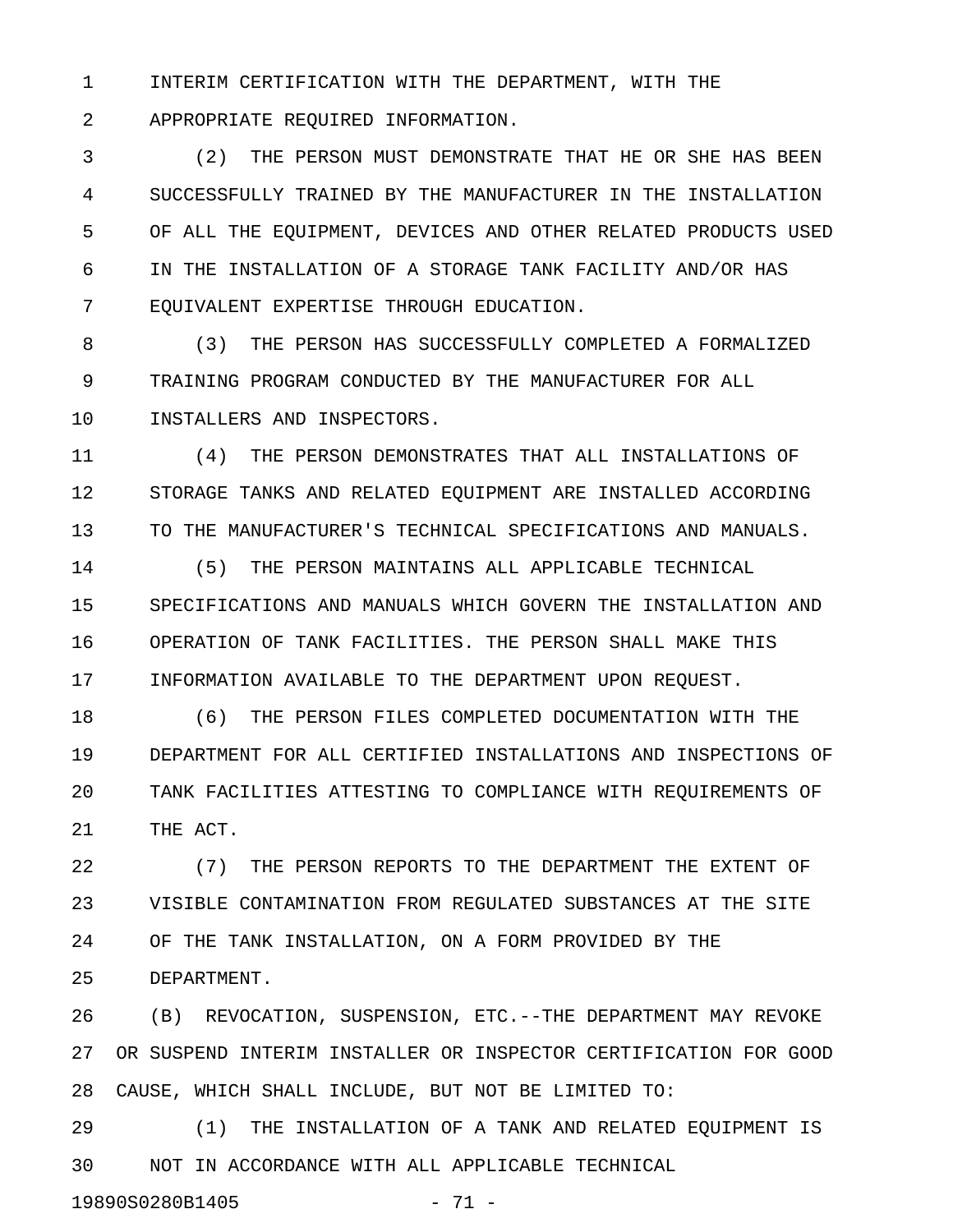1 SPECIFICATIONS AND PROCEDURES OF THE MANUFACTURER.

2 (2) THE INSTALLATION HAS PRESENTED OR DOES PRESENT A 3 FIRE SAFETY HAZARD, POLLUTION, THREAT OF POLLUTION, OR HAZARD 4 TO THE PUBLIC HEALTH, SAFETY AND WELFARE.

5 (3) THE CERTIFIED INSTALLER OR INSPECTOR HAS FALSIFIED 6 INFORMATION IN SUBSECTION (A) OR HAS FAILED TO COMPLY WITH 7 THE REQUIREMENTS OF SUBSECTION (A).

8 (4) THE CERTIFIED INSPECTOR HAS FAILED TO IDENTIFY OR 9 REPORT ANY CONDITION OR PROCEDURE:

10 (I) THAT IS NOT IN ACCORDANCE WITH THE

11 MANUFACTURER'S TECHNICAL AND PROCEDURAL SPECIFICATIONS 12 FOR THE INSTALLATION, CONSTRUCTION OR OPERATION OF A TANK 13 OR TANK FACILITY.

14 (II) THAT IS NOT IN ACCORDANCE WITH THE PROVISIONS 15 OF THIS ACT AND ANY REGULATIONS ADOPTED PURSUANT TO THIS 16 ACT.

17 (III) THAT PRESENTS A POLLUTION, THREAT OF 18 POLLUTION, OR HARM TO THE PUBLIC HEALTH, SAFETY AND 19 WELFARE.

20 (C) GUIDELINES.--THE DEPARTMENT SHALL DEVELOP THE INTERIM < 21 CERTIFICATION PROGRAM WHICH SHALL EXPIRE 24 MONTHS AFTER THE 22 EFFECTIVE DATE OF THIS ACT.

23 SECTION 109. CONSTRUCTION.

24 THIS ACT AND THE REGULATIONS PROMULGATED UNDER THIS ACT SHALL 25 BE LIBERALLY CONSTRUED IN ORDER TO FULLY PROTECT THE PUBLIC 26 HEALTH, WELFARE AND SAFETY OF THE RESIDENTS OF THIS

27 COMMONWEALTH.

28 SECTION 110. APPLICABILITY OF CERTAIN PROVISIONS TO THE < 29 COMMONWEALTH.

30 A COMMONWEALTH DEPARTMENT, AGENCY, BOARD, COMMISSION OR 19890S0280B1405 - 72 -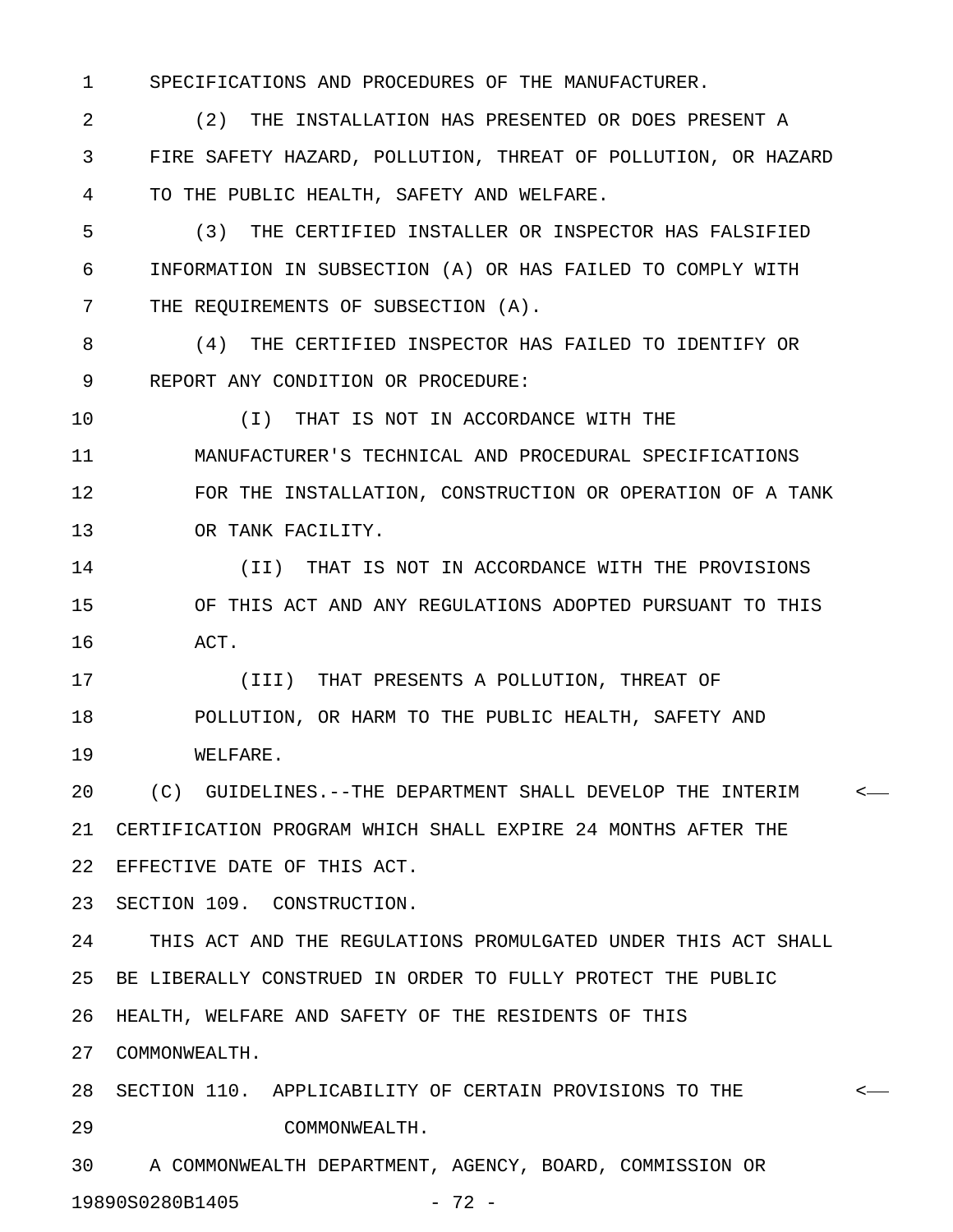1 AUTHORITY SHALL NOT BE REQUIRED TO PARTICIPATE IN THE 2 UNDERGROUND STORAGE TANK INDEMNIFICATION FUND OR TO PAY 3 REGISTRATION OR PERMIT FEES REQUIRED UNDER THIS ACT, UNTIL AND 4 UNLESS REGULATIONS ARE PROMULGATED THAT DIRECT OTHERWISE. 5 CHAPTER 3 6 ABOVEGROUND STORAGE TANKS 7 SECTION 301. ABOVEGROUND STORAGE TANK REQUIREMENTS. 8 (A) MINIMUM PROGRAM REQUIREMENTS.--THE DEPARTMENT SHALL, BY 9 REGULATION, ADOPT AND IMPLEMENT AN ABOVEGROUND STORAGE TANK 10 PROGRAM THAT, AT A MINIMUM, REQUIRES ALL OF THE FOLLOWING: 11 (1) THE PAYMENT OF AN ANNUAL REGISTRATION FEE TO THE 12 DEPARTMENT BY ABOVEGROUND STORAGE TANK OWNERS. 13 (2) METHODS AND PROCEDURES FOR THE OPERATION OF 14 ABOVEGROUND STORAGE TANKS AND THE EARLY DETECTION, BY OWNERS, 15 OF RELEASES OR POTENTIAL RELEASES, INCLUDING TESTING ON NEW 16 OR SUBSTANTIALLY MODIFIED ABOVEGROUND STORAGE TANKS AND OUT-17 OF-SERVICE INSPECTION AT LEAST ONCE EVERY TEN YEARS FOR 18 EXISTING AND NEW ABOVEGROUND STORAGE TANKS. TESTING OF 19 ABOVEGROUND STORAGE TANKS AFTER INITIAL INSTALLATION MAY BE 20 BY HYDROSTATIC MEANS OR, IN INSTANCES WHERE WASTEWATER WOULD 21 BE GENERATED OR MATERIALS STORED IN THE TANK MIGHT BE WATER 22 REACTIVE, OTHER METHODS OF TESTING SUCH AS THE RADIOACTIVE 23 METHOD, THE MAGNETIC PARTICLE METHOD, THE ULTRASONIC METHOD 24 OR THE LIQUID PENETRANT METHOD, IN ACCORDANCE WITH "API" 25 STANDARDS, MAY BE USED. A NEW ABOVEGROUND STORAGE TANK NOT 26 EXCEEDING 21,000 GALLON CAPACITY MAY MEET THE INITIAL TESTING 27 REQUIREMENTS IF THE TANK IS FULLY ASSEMBLED, INSPECTED AND 28 TESTED AT THE PLANT WHERE IT IS MANUFACTURED. 29 (3) METHODS AND PROCEDURES FOR INVENTORY CONTROL

30 MEASURES BY OWNERS AND OPERATORS, IF APPROPRIATE. <

19890S0280B1405 - 73 -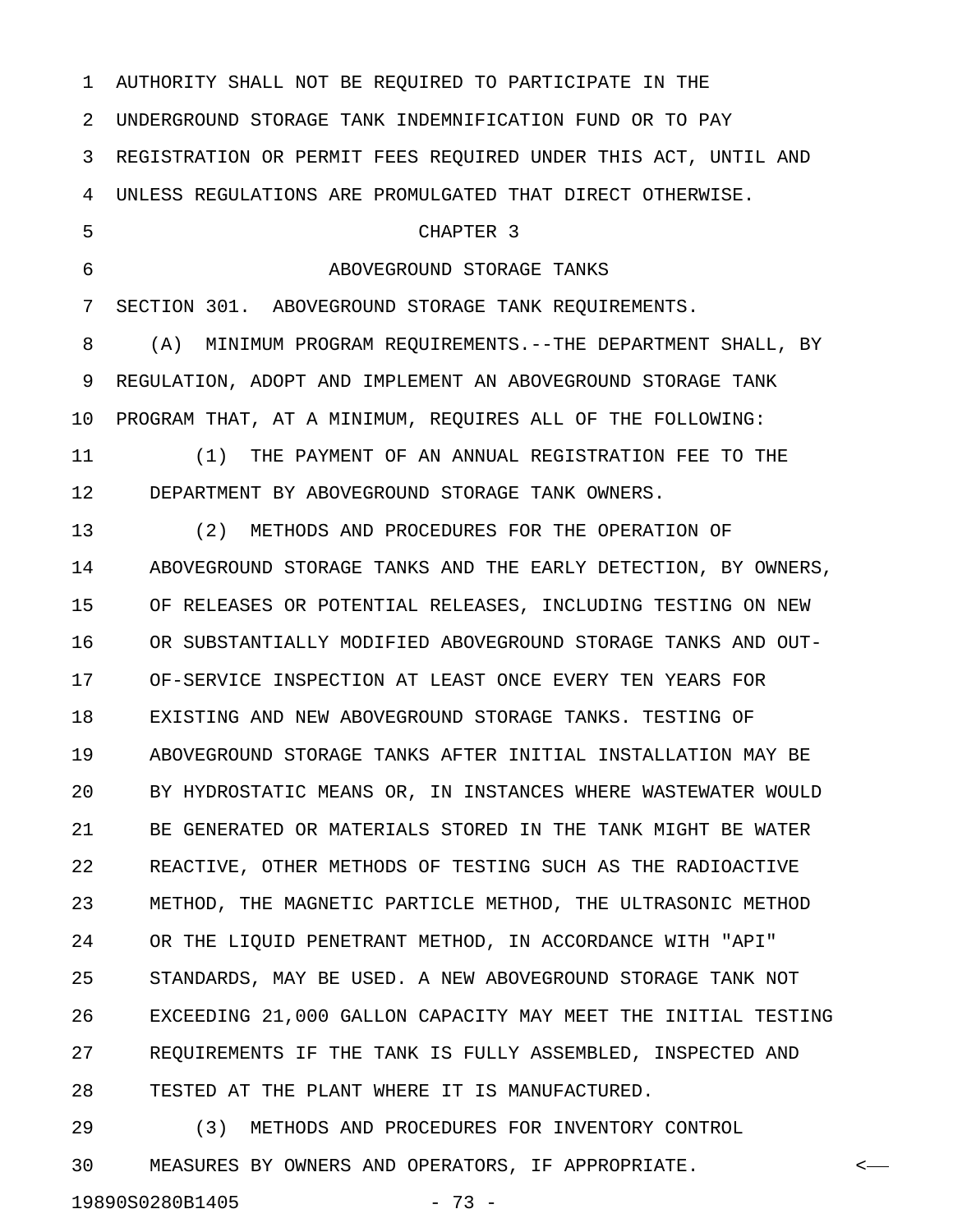1 (4) THE PERIODIC INSPECTION OF THE LEAK DETECTION 2 SYSTEMS, THE STRUCTURAL INTEGRITY OF THE ABOVEGROUND STORAGE 3 TANK AND ASSOCIATED EQUIPMENT, AND RELEASE PREVENTION 4 MEASURES.

5 (5) CORRECTIVE ACTIONS, BY OWNERS, OPERATORS, LANDOWNERS 6 AND OCCUPIERS, OR OTHER RESPONSIBLE PARTIES, ON AN EMERGENCY 7 BASIS IF NECESSARY, IN RESPONSE TO A RELEASE FROM AN 8 ABOVEGROUND STORAGE TANK.

9 (6) THE REPORTING, BY THE OWNER OR OPERATOR, OF ANY 10 RELEASE AND CORRECTIVE ACTION TAKEN IN RESPONSE TO A RELEASE 11 FROM AN ABOVEGROUND STORAGE TANK.

12 (7) THE MAINTENANCE OF RECORDS, BY OWNERS AND OPERATORS, 13 OF PERIODIC INSPECTIONS OF THE LEAK DETECTION SYSTEMS, 14 INSPECTIONS OF STRUCTURAL INTEGRITY OF THE ABOVEGROUND 15 STORAGE TANK AND ASSOCIATED EQUIPMENT, AND ALL RELEASE 16 PREVENTION MEASURES.

17 (8) MINIMUM STANDARDS FOR THE CONSTRUCTION, TESTING, 18 CORROSION PROTECTION, OPERATION, RELEASE PREVENTION, AND 19 REPAIR AND REUSE OF ABOVEGROUND STORAGE TANKS.

20 (9) A PERMIT, BY RULE, FOR CERTAIN CLASSIFICATIONS OF 21 ABOVEGROUND STORAGE TANKS, INCLUDING SMALL ABOVEGROUND 22 STORAGE TANKS.

23 (10) METHODS AND PROCEDURES FOR THE REMOVAL OF 24 ABOVEGROUND STORAGE TANKS FROM SERVICE BY THE OWNER AND 25 OPERATOR.

26 (11) REQUIREMENTS FOR REPORTING, BY THE OWNER OR 27 OPERATOR, OF THE INTENDED AND COMPLETED CLOSURE OF ANY 28 ABOVEGROUND STORAGE TANK.

29 (B) TANK CLASSIFICATION.--THE DEPARTMENT SHALL HAVE THE 30 AUTHORITY TO ESTABLISH CLASSES AND CATEGORIES OF ABOVEGROUND 19890S0280B1405 - 74 -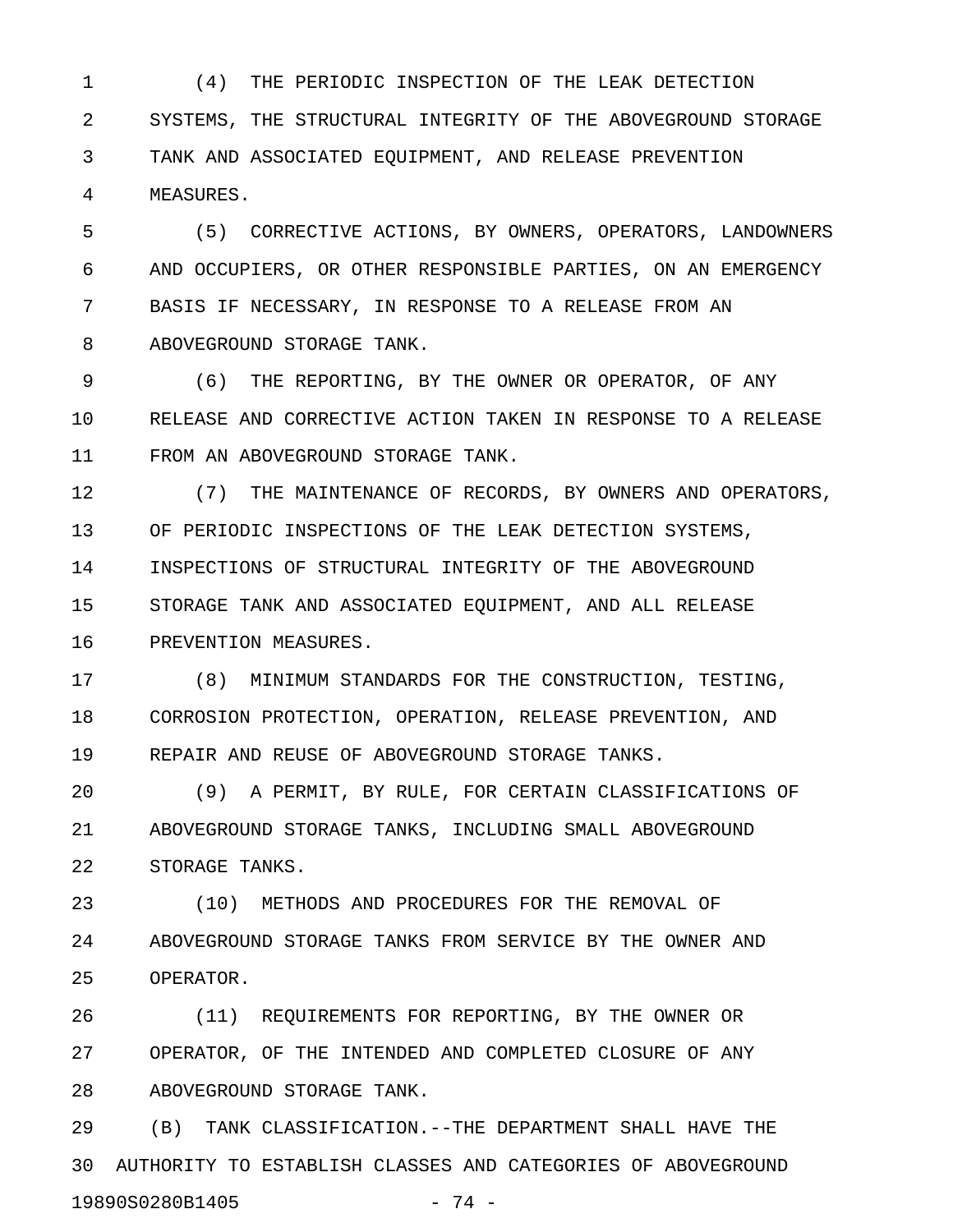1 STORAGE TANKS BY REGULATION, WHICH CLASSES MAY BE REGULATED IN 2 CONSIDERATION OF, AMONG OTHER FACTORS, SIZE, INTENDED USE, 3 CONTENTS AND POTENTIAL RISK OF HARM TO PUBLIC HEALTH AND THE 4 ENVIRONMENT.

5 (C) CERTIFIED INSTALLER AND INSPECTOR PROGRAM.--

6 (1) THE DEPARTMENT SHALL ESTABLISH, BY REGULATION, A 7 CERTIFICATION PROGRAM FOR INSTALLERS AND INSPECTORS OF 8 ABOVEGROUND STORAGE TANKS, INCLUDING QUALIFICATION STANDARDS, 9 PROCEDURES FOR TRAINING AND TESTING, AND PROCEDURES FOR 10 REVOCATION AND SUSPENSION OF SUCH CERTIFICATES. ALL 11 DEPARTMENT EMPLOYEES ADMINISTERING THIS PROGRAM SHALL BE 12 DEEMED CERTIFIED WHILE IN THE EMPLOYMENT OF THE DEPARTMENT.

13 (2) ABOVEGROUND STORAGE TANKS SHALL ONLY BE INSTALLED BY 14 A CERTIFIED INSTALLER AS PROVIDED BY REGULATIONS OF THE 15 DEPARTMENT.

16 (3) ABOVEGROUND STORAGE TANKS, AS DEEMED NECESSARY BY 17 THE DEPARTMENT, SHALL BE INSPECTED BY A CERTIFIED INSPECTOR 18 PRIOR TO PERMITTING AND FACILITY OPERATION AND AT A FREQUENCY 19 THEREAFTER ESTABLISHED BY THE DEPARTMENT.

20 (D) REQUIREMENTS FOR SMALL ABOVEGROUND STORAGE TANKS.--THE < 21 DEPARTMENT SHALL DEVELOP A SIMPLIFIED PROGRAM TO REGULATE SMALL 22 ABOVEGROUND STORAGE TANKS. THE PROGRAM SHALL INCLUDE, BUT NOT BE 23 LIMITED TO:

24 (1) TESTING REQUIREMENTS FOR NEW AND SUBSTANTIALLY 25 MODIFIED SMALL ABOVEGROUND STORAGE TANKS, EXCEPT AS PROVIDED 26 IN SECTION 301(A)(2).

27 (2) PERFORMANCE AND DESIGN STANDARDS CONSISTENT WITH THE 28 MANUFACTURER'S SPECIFICATIONS FOR SMALL ABOVEGROUND STORAGE 29 TANKS.

30 (3) MONITORING STANDARDS CONSISTENT WITH THE 19890S0280B1405 - 75 -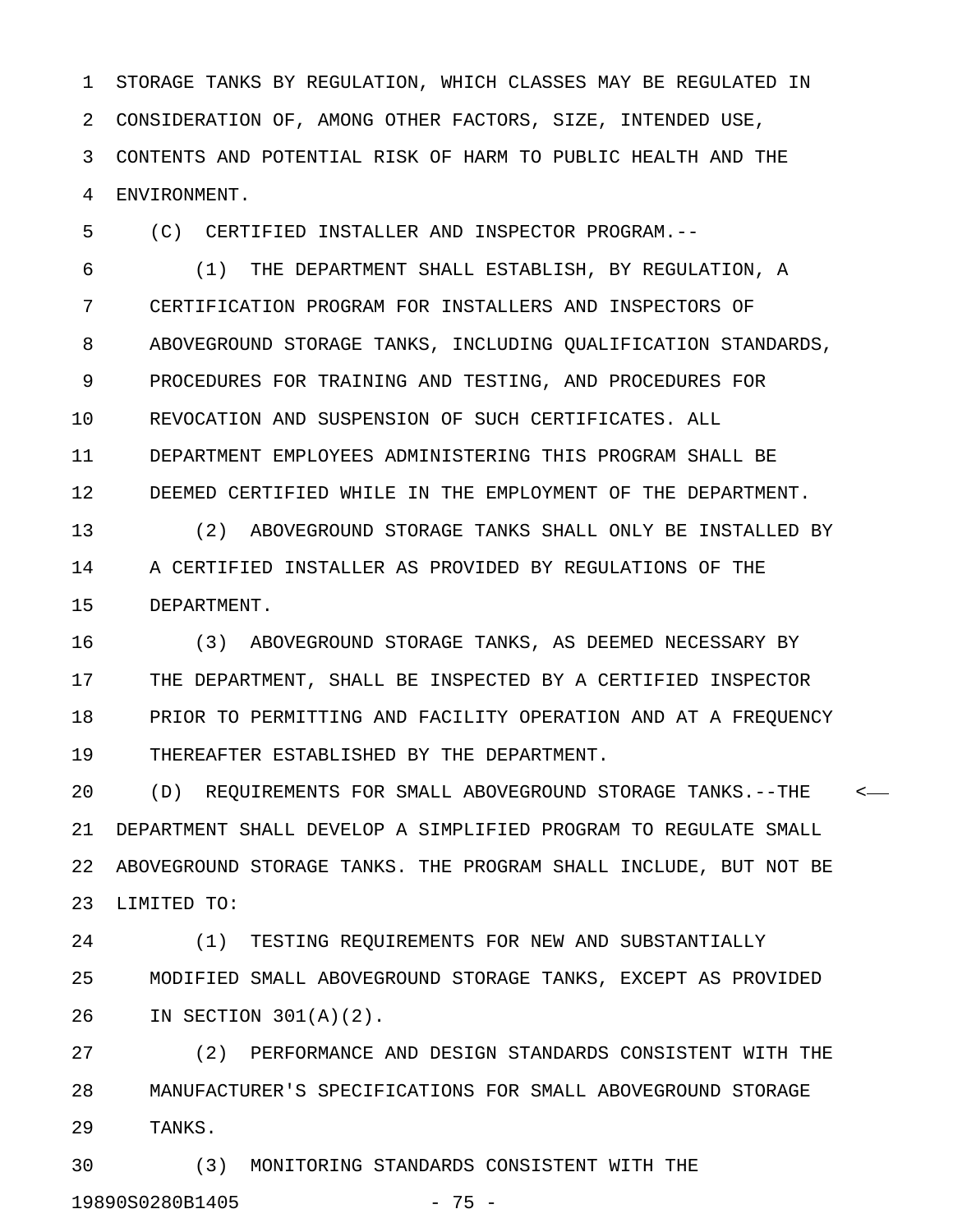1 MANUFACTURER'S SPECIFICATIONS FOR A SMALL ABOVEGROUND STORAGE

2 TANK.

- 3 (4) REQUIREMENTS FOR CLOSURE.
- 4 (5) RECORDKEEPING REQUIREMENTS.
- 5 (6) INSPECTION REQUIREMENTS FOR EXISTING SMALL 6 ABOVEGROUND STORAGE TANKS.
- 7 SECTION 302. INTERIM REQUIREMENTS.

8 (A) REGISTRATION FEES AND REQUIREMENTS.--

9 (1) UNTIL ALTERNATIVE FEES ARE ESTABLISHED BY THE 10 DEPARTMENT BY REGULATION, ANNUAL REGISTRATION FEES TO BE PAID 11 BY OWNERS OF ABOVEGROUND STORAGE TANKS ARE HEREBY ESTABLISHED 12 AS FOLLOWS:

- 13 (I) THREE HUNDRED DOLLARS FOR EACH ABOVEGROUND 14 STORAGE TANK WITH A CAPACITY OF MORE THAN 50,000 GALLONS.
- 15 (II) ONE HUNDRED TWENTY-FIVE DOLLARS FOR EACH 16 ABOVEGROUND STORAGE TANK WITH A CAPACITY OF MORE THAN 17 5,000 GALLONS AND LESS THAN OR EQUAL TO 50,000 GALLONS.

18 (III) FIFTY DOLLARS FOR EACH ABOVEGROUND STORAGE 19 TANK WITH A CAPACITY OF UP TO OR EQUAL TO 5,000 GALLONS. 20 (2) THE OWNER OF ANY ABOVEGROUND STORAGE TANK WITH A 21 CAPACITY GREATER THAN 5,000 GALLONS SHALL, ALONG WITH THE 22 REGISTRATION FEE, SUBMIT TO THE DEPARTMENT ALL INFORMATION 23 REQUIRED ON THE DATA PLATE REQUIRED BY SECTION 8.1 OF API 650 24 LARGE WELDED STORAGE TANKS (ATMOSPHERIC) AND SUCH OTHER 25 INFORMATION AS IS REQUIRED BY THE DEPARTMENT.

26 (B) INTERIM INSTALLATION REQUIREMENTS.--

27 (1) UNTIL SUCH TIME AS THE DEPARTMENT ADOPTS 28 INSTALLATION REQUIREMENTS BY REGULATION, NO PERSON SHALL 29 INSTALL A NEW OR RECONSTRUCTED ABOVEGROUND STORAGE TANK OR 30 MAKE A SUBSTANTIAL MODIFICATION TO AN ABOVEGROUND STORAGE 19890S0280B1405 - 76 -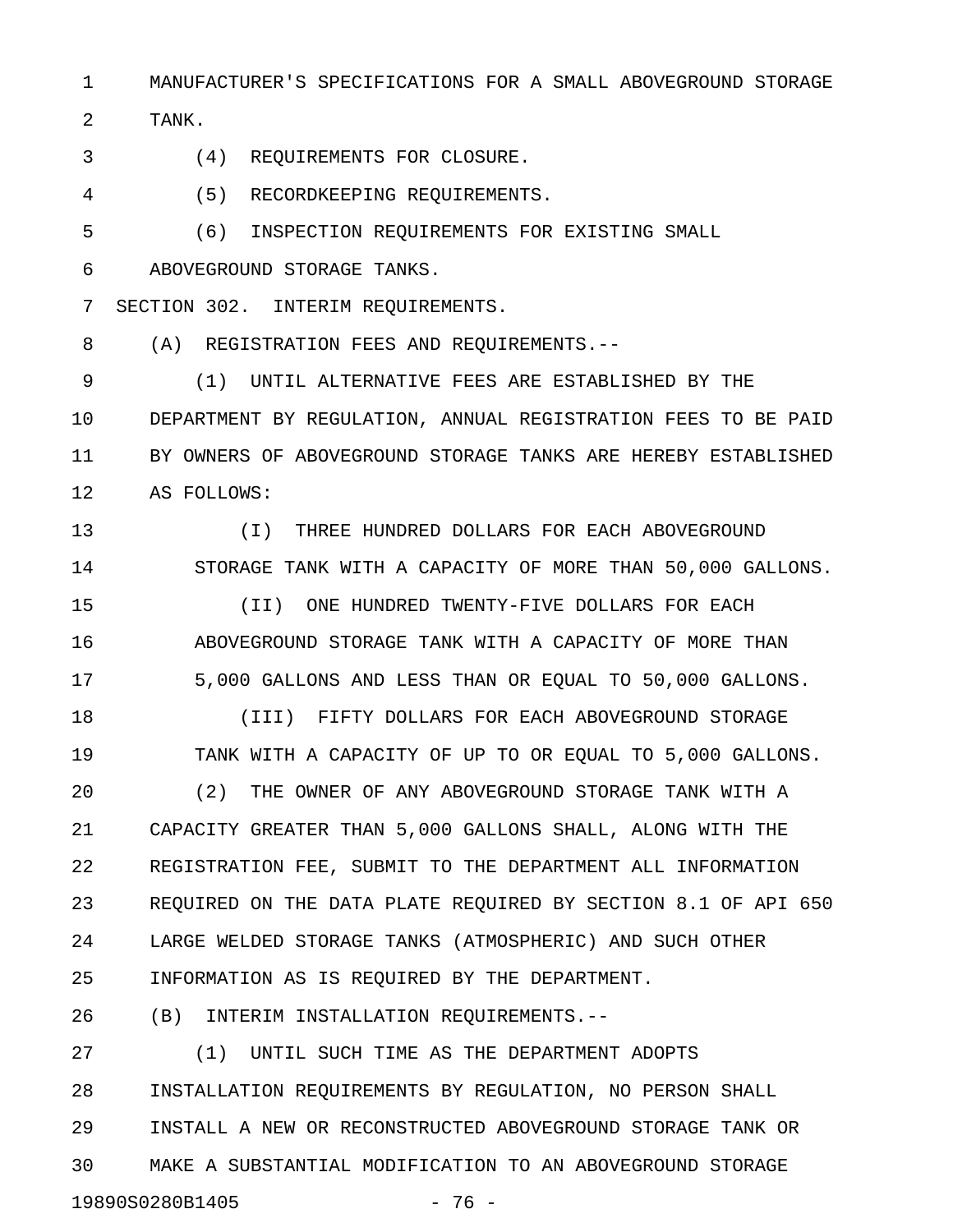1 TANK UNLESS THE TANK MEETS THE APPLICABLE TECHNICAL STANDARDS 2 FOR THE SPECIFIC TYPE AND CLASS OF TANK AS SET FORTH IN THE 3 APPLICABLE UNDERWRITERS LABORATORY STANDARDS NO. 142 AND BY 4 THE AMERICAN PETROLEUM INSTITUTE IN EACH OF THE FOLLOWING 5 (INCLUDING ANY APPENDICES): 6 (I) API-12B - BOLTED TANKS FOR STORAGE OF PRODUCTION 7 LIQUIDS. 8 (II) API-12D - FIELD WELDED TANKS FOR STORAGE OF 9 PRODUCTION LIQUIDS. 10 (III) API-12F - SHOP WELDED TANKS FOR STORAGE OF 11 PRODUCTION LIQUIDS. 12 (IV) API-12H - NEW BOTTOMS FOR OLD TANKS. 13 (V) API-12P - FIBERGLASS TANKS FOR STORAGE OF 14 PRODUCTION LIQUIDS. 15 (VI) API-620 - LARGE WELDED LOW PRESSURE STORAGE 16 TANKS. 17 (VII) API-650 - LARGE WELDED STORAGE TANKS 18 (ATMOSPHERIC). 19 (VIII) API-RP 2000 - GUIDE FOR VENTING ATMOSPHERIC < 20 AND LOW PRESSURE STORAGE TANKS. 21 (2) UNLESS MODIFIED BY THE RULES AND REGULATIONS OF THE 22 DEPARTMENT, THE OWNER, SUBJECT TO PARAGRAPH (1), SHALL, ALONG 23 WITH THE REGISTRATION FORM REQUIRED BY THIS ACT, SUBMIT A 24 CERTIFICATION BY A REGISTERED PROFESSIONAL ENGINEER QUALIFIED 25 IN TANK CONSTRUCTION THAT THE REQUIREMENTS OF PARAGRAPH (1) 26 HAVE BEEN MET. 27 SECTION 303. REGISTRATION. 28 (A) REGISTRATION REQUIREMENTS.--EVERY OWNER OF AN

29 ABOVEGROUND STORAGE TANK, EXCEPT AS SPECIFICALLY EXCLUDED BY 30 POLICY OR REGULATION OF THE DEPARTMENT, SHALL REGISTER EACH 19890S0280B1405 - 77 -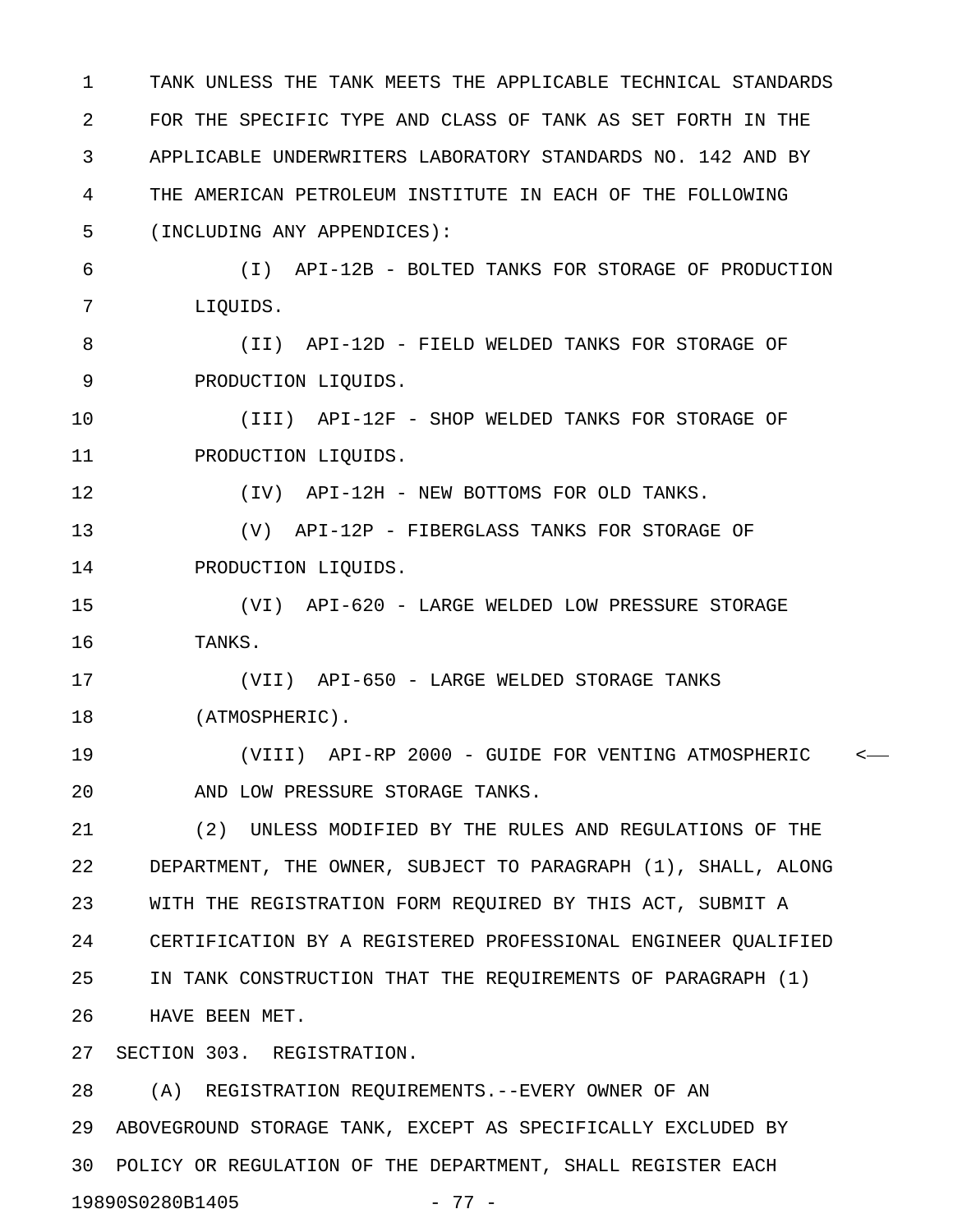1 ABOVEGROUND STORAGE TANK BY COMPLETING AND SUBMITTING THE FORM 2 PROVIDED BY THE DEPARTMENT, AND BY PAYING THE YEARLY 3 REGISTRATION FEE PRESCRIBED BY THE DEPARTMENT FOR EACH 4 ABOVEGROUND STORAGE TANK. IT SHALL BE UNLAWFUL FOR ANY OWNER OR 5 OPERATOR TO OPERATE OR USE, IN ANY WAY, ANY ABOVEGROUND STORAGE 6 TANK THAT HAS NOT BEEN CURRENTLY REGISTERED AS REQUIRED BY THIS 7 SECTION.

8 (B) PROHIBITIONS. AFTER 12 MONTHS FROM THE EFFECTIVE DATE <-9 OF THIS ACT, IT SHALL BE UNLAWFUL TO SELL, DISTRIBUTE, DEPOSIT 10 OR OTHERWISE SUPPLY ANY REGULATED SUBSTANCE FOR STORAGE IN AN 11 ABOVEGROUND STORAGE TANK UNLESS SAID ABOVEGROUND STORAGE TANK 12 HAS BEEN CURRENTLY REGISTERED AS REQUIRED BY THIS SECTION. ANY 13 PERSON WHO KNOWINGLY SELLS, DISTRIBUTES, DEPOSITS OR OTHERWISE 14 SUPPLIES ANY REGULATED SUBSTANCE IN VIOLATION OF THIS SUBSECTION 15 SHALL BE LIABLE FOR ANY RELEASE FROM THE ABOVEGROUND STORAGE 16 TANK.

17 (B) PROHIBITIONS.--AFTER 12 MONTHS FROM THE EFFECTIVE DATE < 18 OF THIS ACT, IT SHALL BE UNLAWFUL TO SELL, DISTRIBUTE, DEPOSIT 19 OR FILL AN ABOVEGROUND STORAGE TANK WITH ANY REGULATED SUBSTANCE 20 UNLESS THE ABOVEGROUND STORAGE TANK IS REGISTERED AS REQUIRED BY 21 THIS SECTION. ANY PERSON WHO, ON OR AFTER THE EFFECTIVE DATE OF 22 THIS SUBSECTION, KNOWINGLY SELLS, DISTRIBUTES, DEPOSITS OR FILLS 23 ANY ABOVEGROUND STORAGE TANK IN VIOLATION OF THIS SUBSECTION 24 PRIOR TO THE DISCOVERY OF A RELEASE SHALL BE LIABLE FOR ANY 25 RELEASE FROM THE ABOVEGROUND STORAGE TANK, IN ADDITION TO THE 26 REMEDIES PROVIDED IN SECTION 1302. WITHIN 12 MONTHS OF THE 27 EFFECTIVE DATE OF THIS ACT, THE DEPARTMENT SHALL HAVE AVAILABLE 28 FOR THE GENERAL PUBLIC AN EASILY DISTINGUISHABLE VISUAL SYSTEM, 29 SUCH AS A STICKER, TO IDENTIFY TANKS WITH A CURRENT REGISTRATION 30 AS PART OF ENFORCEMENT BY THE DEPARTMENT.

19890S0280B1405 - 78 -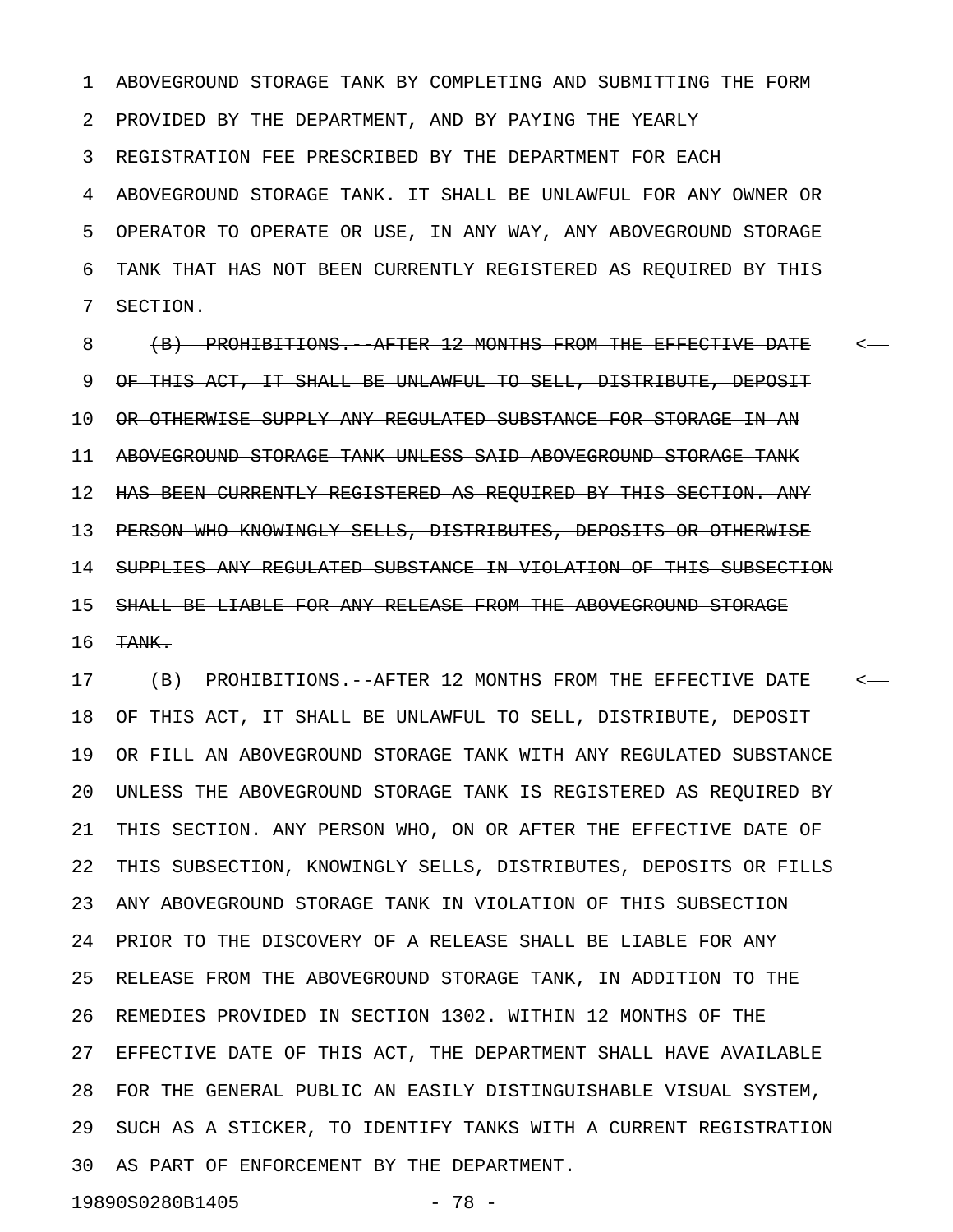1 (C) USE OF REGISTRATION FEES.--REGISTRATION FEES COLLECTED 2 BY THE DEPARTMENT SHALL BE USED <del>IN PART</del> TO FUND THE DEVELOPMENT <-3 AND OPERATION OF THE STORAGE TANK PROGRAMS ESTABLISHED BY THIS 4 ACT.

5 (D) INITIAL REGISTRATION.-- WITHIN SIX MONTHS OF THE 6 EFFECTIVE DATE OF THIS ACT, ALL OWNERS OF ABOVEGROUND STORAGE 7 TANKS SHALL MEET THE REGISTRATION REQUIREMENTS AND PAY THE 8 REGISTRATION FEE REQUIRED BY THIS ACT.

9 SECTION 304. PERMITS AND PLANS.

10 (A) PERMIT REQUIREMENTS.--NO PERSON SHALL INSTALL, 11 CONSTRUCT, ERECT, MODIFY, OPERATE OR REMOVE FROM SERVICE ALL OR 12 PART OF AN ABOVEGROUND STORAGE TANK FACILITY UNLESS SUCH 13 INSTALLATION, CONSTRUCTION, MODIFICATION, OPERATION OR REMOVAL 14 FROM SERVICE IS AUTHORIZED BY RULES AND REGULATIONS OF THE 15 DEPARTMENT OR THE PERSON HAS FIRST OBTAINED A PERMIT FROM THE 16 DEPARTMENT USING THE PRESCRIBED FORMS AND PROCEDURES OF THE 17 DEPARTMENT.

18 (B) APPLICATION.--APPLICATIONS FOR PERMITS SHALL BE 19 SUBMITTED IN WRITING TO THE DEPARTMENT IN SUCH FORM AND WITH 20 SUCH ACCOMPANYING DATA AS SHALL BE PRESCRIBED BY THE DEPARTMENT.

21 (C) FEE.--EACH APPLICATION FOR A NEWLY INSTALLED, < 22 CONSTRUCTED OR ERECTED ABOVEGROUND TANK SHALL BE ACCOMPANIED BY 23 A FEE OF \$20 PER WHOLE 10,000 GALLON UNITS OF STORAGE CAPACITY. 24 THIS FEE MAY BE MODIFIED BY REGULATION. THE DEPARTMENT SHALL < 25 DEVELOP BY REGULATION A SCHEDULE OF FEES FOR PERMIT AMENDMENTS 26 AND MODIFICATIONS AND FOR THOSE ABOVEGROUND TANKS BEING

27 REPERMITTED.

28 (D) PRIOR PERMITS.--ANY PERSON WHO HAS OBTAINED A PERMIT FOR 29 THE ABOVEGROUND STORAGE TANK FACILITY, PRIOR TO THE EFFECTIVE 30 DATE OF THIS ACT, PURSUANT TO THE ACT OF JUNE 8, 1911 (P.L.705, 19890S0280B1405 - 79 -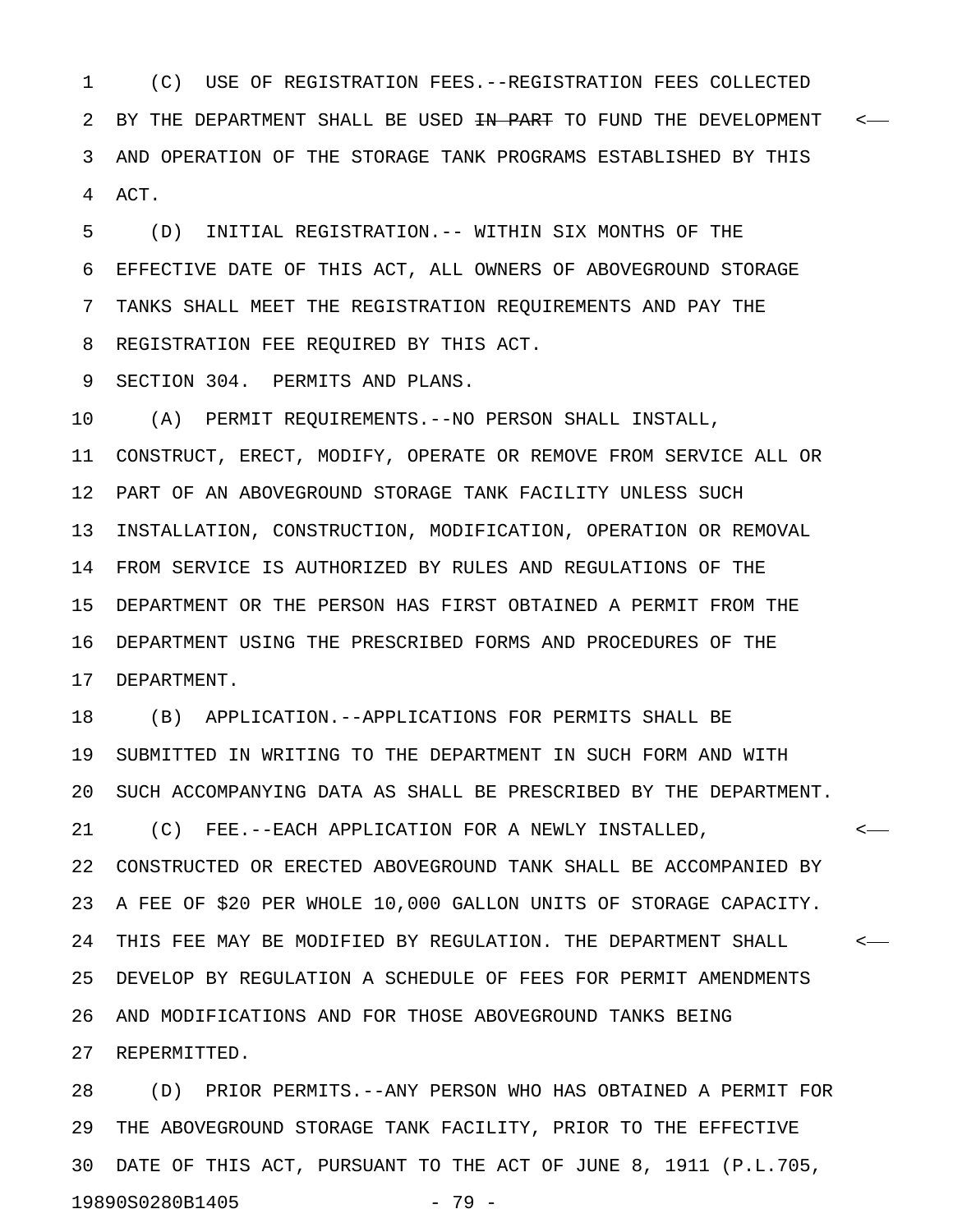1 NO.281), ENTITLED "AN ACT CREATING THE OFFICE OF FIRE MARSHAL, 2 TO BE ATTACHED TO THE DEPARTMENT OF PUBLIC SAFETY IN CITIES OF 3 THE FIRST CLASS; PRESCRIBING HIS DUTIES AND POWERS; AND 4 PROVIDING PENALTIES FOR VIOLATIONS OF THE PROVISIONS OF THE ACT; 5 AND PROVIDING FOR THE METHOD OF APPOINTMENT, COMPENSATION, AND 6 FOR THE MAINTENANCE OF HIS OFFICE," THE ACT OF APRIL 27, 1927 7 (P.L.450, NO.291), REFERRED TO AS THE STATE FIRE MARSHAL LAW, OR 8 THE ACT OF JULY 28, 1953 (P.L.723, NO.230), KNOWN AS THE SECOND 9 CLASS COUNTY CODE, SHALL BE DEEMED TO HAVE AN OPERATING PERMIT 10 UNDER THIS ACT SO LONG AS THAT PERSON COMPLIES WITH SUBSECTION < 11 (E) AND WITH THE REGISTRATION PROVISIONS AND OPERATIONAL 12 STANDARDS AND REQUIREMENTS FOR REMOVAL FROM SERVICE ESTABLISHED 13 THROUGH REGULATION PROMULGATED BY THE DEPARTMENT UNDER THIS ACT 14 AND ALL OTHER APPLICABLE LAWS AND UNTIL THE DEPARTMENT MAKES A < 15 DETERMINATION ON THE APPLICATION FOR REPERMITTING.

16 (E) REPERMITTING.-- <

17 (1) WITHIN TWO YEARS OF THE EFFECTIVE DATE OF THIS ACT 18 EVERY PERSON CONSIDERED TO HAVE A PERMIT UNDER SUBSECTION (D) 19 FOR ANY ABOVEGROUND STORAGE TANK WHICH IS CERTIFIED BY THAT 20 PERSON TO BE TEN YEARS OF AGE OR OLDER SHALL APPLY TO THE 21 DEPARTMENT FOR A PERMIT.

22 (2) WITHIN THREE YEARS OF THE EFFECTIVE DATE OF THIS 23 ACT, EVERY PERSON CONSIDERED TO HAVE A PERMIT UNDER 24 SUBSECTION (D) FOR ANY ABOVEGROUND STORAGE TANK WHICH IS 25 CERTIFIED BY THAT PERSON TO BE LESS THAN TEN YEARS OF AGE 26 SHALL APPLY TO THE DEPARTMENT FOR A NEW PERMIT.

27 (3) THE PROVISIONS OF CHAPTER 11 SHALL NOT APPLY TO THE 28 REPERMITTING OF ABOVEGROUND STORAGE TANKS.

29  $\overline{E}$  (F) INTERIM PERMIT REQUIREMENTS.--PRIOR TO THE EFFECTIVE <-30 DATE OF A REGULATION OF THE DEPARTMENT CONCERNING INSTALLATION, 19890S0280B1405 - 80 -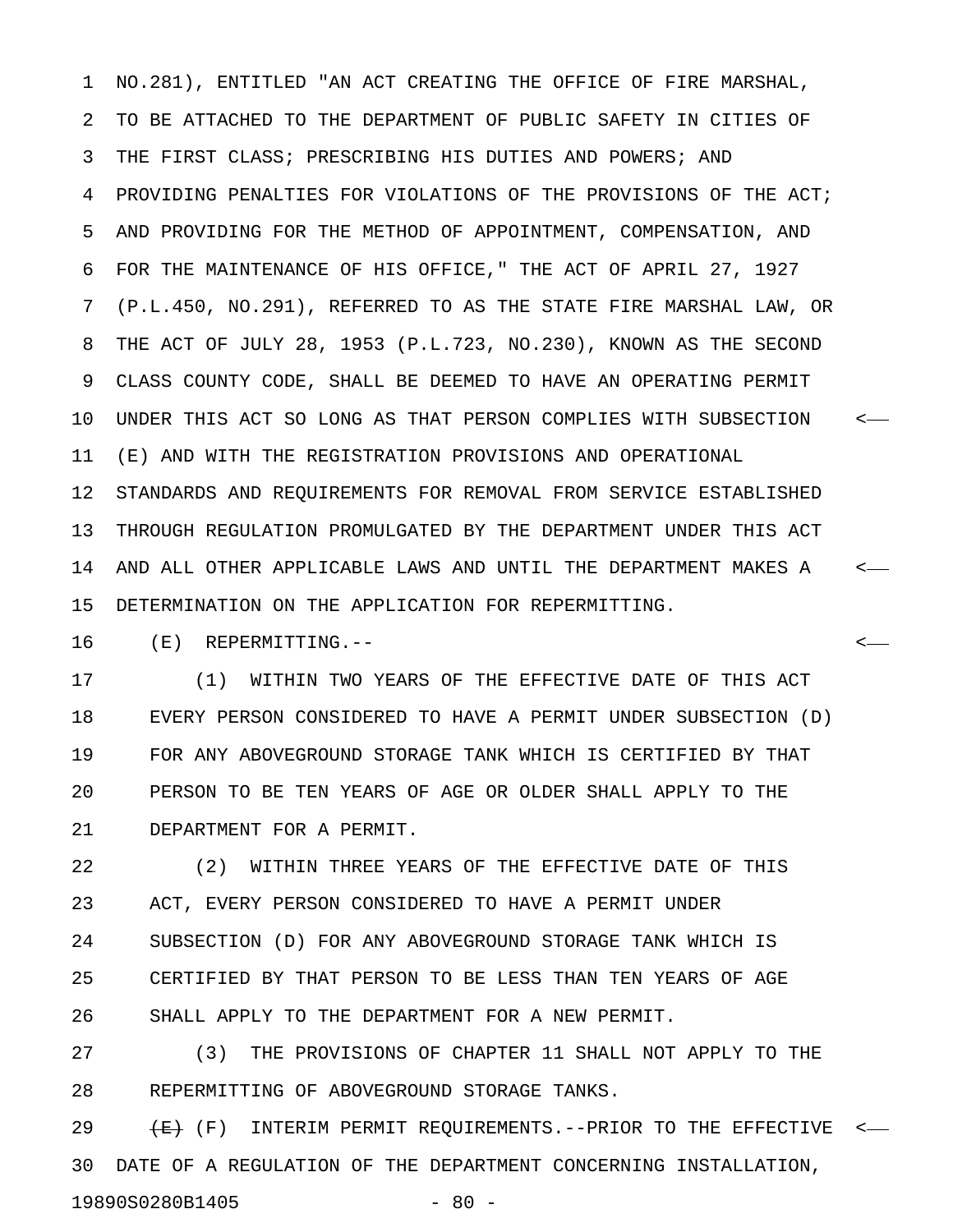1 CONSTRUCTION, ERECTION, MODIFICATION, OPERATION OR REMOVAL FROM 2 SERVICE OF AN ABOVEGROUND STORAGE TANK FACILITY, ANY OWNER OR 3 OPERATOR WHO MEETS THE INTERIM INSTALLATION REQUIREMENTS OF 4 SECTION 302(B) OF THIS ACT AND OTHER APPLICABLE PROVISIONS SHALL 5 BE DEEMED TO MEET THE PERMIT REQUIREMENTS FOR INSTALLATION AND 6 OPERATION OF AN ABOVEGROUND STORAGE TANK FACILITY.

7  $\overline{F}$  (G) REVIEW OF APPLICATIONS.--THE DEPARTMENT SHALL MAKE A  $\overline{F}$ 8 DETERMINATION REGARDING WHETHER AN APPLICATION IS REASONABLY 9 COMPLETE WITHIN 45 DAYS OF THE FILING OF AN APPLICATION WITH THE 10 DEPARTMENT AND SHALL IDENTIFY ALL AREAS IN WHICH AN APPLICATION 11 IS INCOMPLETE WHEN ISSUING A NOTICE OF DEFICIENCY. THE 12 DEPARTMENT SHALL REVIEW ANY AMENDED APPLICATION FILED IN 13 RESPONSE TO A NOTICE OF DEFICIENCY WITHIN 45 DAYS OF THE FILING 14 OF THE AMENDED APPLICATION WITH THE DEPARTMENT. NOTHING IN THIS 15 SECTION SHALL PROHIBIT THE DEPARTMENT AND THE APPLICANT FROM 16 AGREEING TO EXTEND ANY DEADLINE FOR ACTION PROVIDED BY THIS 17 SECTION. NOTHING IN THIS SECTION SHALL PROHIBIT THE DEPARTMENT 18 FROM REQUESTING AND ACCEPTING SUPPLEMENTAL INFORMATION, 19 EXPLANATIONS AND CLARIFICATIONS REGARDING THE CONTENT OF AN 20 APPLICATION PRIOR TO THE DEADLINE FOR DEPARTMENT ACTION. 21 (G) (H) RENEWAL OF PERMIT.-- IN ORDER TO CONTINUE TO OPERATE <-22 AN ABOVEGROUND STORAGE TANK FACILITY, THE OWNER OR OPERATOR MUST 23 OBTAIN A NEW PERMIT OR A RENEWED PERMIT AT LEAST EVERY TEN

24 YEARS.

25  $(H)$  (I) UNLAWFUL CONDUCT.--IT SHALL BE UNLAWFUL TO INSTALL,  $\leftarrow$ 26 CONSTRUCT, ERECT, MODIFY, OPERATE OR REMOVE FROM SERVICE AN 27 ABOVEGROUND STORAGE TANK FACILITY UNLESS AUTHORIZED BY THE 28 POLICIES, RULES OR REGULATIONS OF THE DEPARTMENT OR UNLESS THE 29 OWNER OR OPERATOR HAS FIRST OBTAINED A PERMIT FROM THE 30 DEPARTMENT. HOWEVER, ANY PERSON WHO HAS INSTALLED, CONSTRUCTED 19890S0280B1405 - 81 -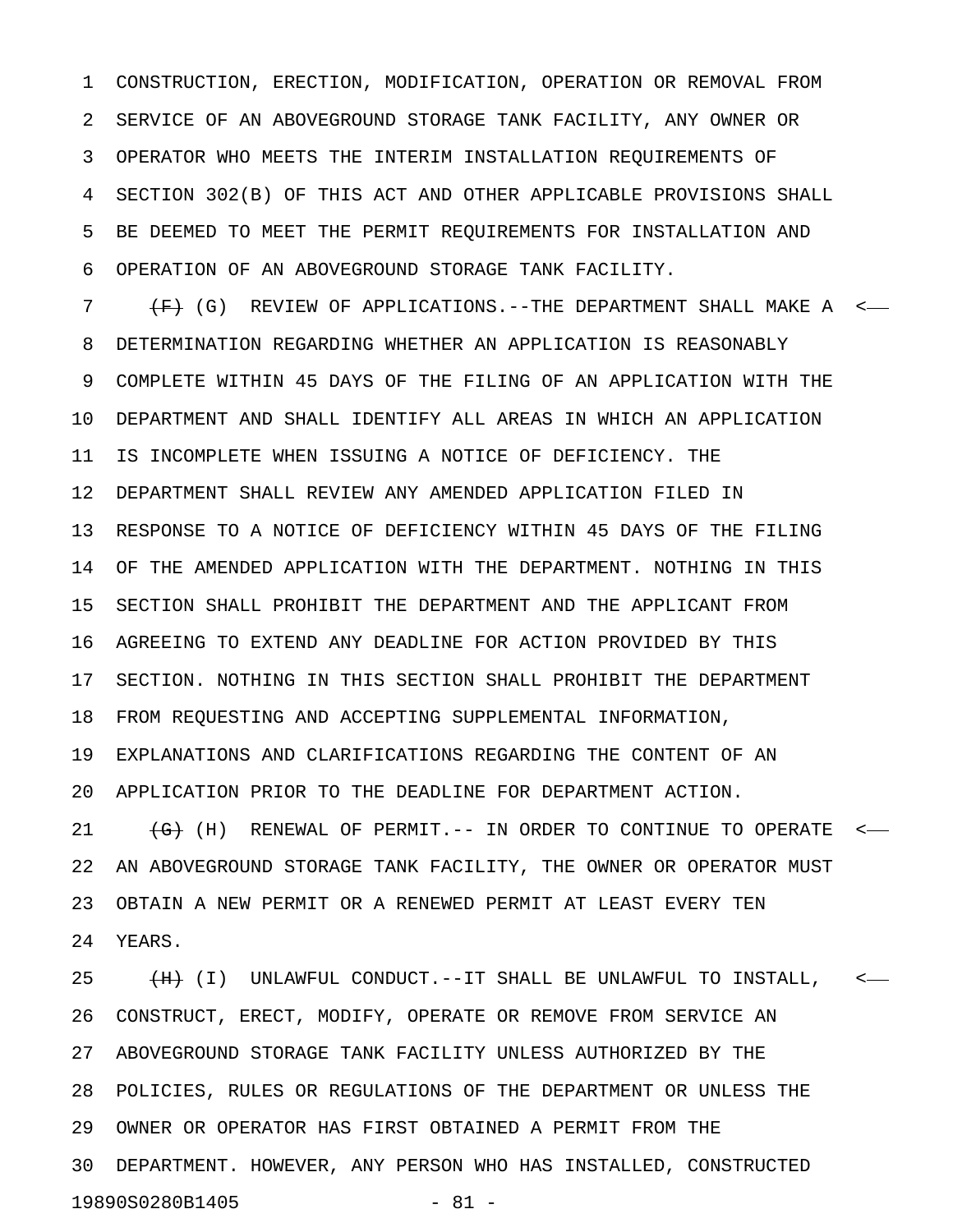1 OR ERECTED AN ABOVEGROUND STORAGE TANK PRIOR TO THE EFFECTIVE 2 DATE OF THIS ACT WHO WAS NOT REQUIRED TO OBTAIN A PERMIT UNDER 3 ONE OF THE AUTHORITIES LISTED IN SUBSECTION (D) SHALL HAVE 12 4 MONTHS FROM THE EFFECTIVE DATE OF THIS ACT TO OBTAIN AN 5 OPERATING PERMIT FROM THE DEPARTMENT. 6 CHAPTER 5 7 UNDERGROUND STORAGE TANKS 8 SECTION 501. UNDERGROUND STORAGE TANK REQUIREMENTS. 9 (A) PROGRAM REQUIREMENTS.--THE DEPARTMENT SHALL ADOPT 10 REGULATIONS AND IMPLEMENT AN UNDERGROUND STORAGE TANK PROGRAM 11 THAT, AT A MINIMUM, REQUIRES ALL OF THE FOLLOWING: 12 (1) THE PAYMENT OF AN ANNUAL REGISTRATION FEE TO THE 13 DEPARTMENT BY OWNERS OF UNDERGROUND STORAGE TANKS AND 14 COMMERCIAL HEATING OIL STORAGE TANKS. 15 (2) METHODS AND PROCEDURES FOR THE OPERATION OF 16 UNDERGROUND STORAGE TANK FACILITIES AND FOR THE OPERATOR'S 17 AND OWNER'S MAINTENANCE OF A LEAK DETECTION SYSTEM, AN 18 INVENTORY CONTROL SYSTEM TOGETHER WITH TANK TESTING OR A 19 COMPARABLE SYSTEM OR METHOD DESIGNED TO IDENTIFY RELEASES OR 20 POTENTIAL RELEASES IN A MANNER CONSISTENT WITH THE PROTECTION 21 OF HUMAN HEALTH AND THE ENVIRONMENT. 22 (3) THE MAINTENANCE OF RECORDS BY THE OWNER OR OPERATOR 23 OF ANY MONITORING OR LEAK DETECTION SYSTEM OR INVENTORY 24 CONTROL SYSTEM OR TANK TESTING SYSTEM. 25 (4) THE REPORTING BY THE OWNER OR OPERATOR OF ANY

26 RELEASES AND CORRECTIVE ACTION TAKEN IN RESPONSE TO A RELEASE 27 FROM AN UNDERGROUND STORAGE TANK.

28 (5) CORRECTIVE ACTIONS BY OWNERS, OPERATORS, LANDOWNERS 29 AND OCCUPIERS, OR OTHER RESPONSIBLE PARTIES, ON AN EMERGENCY 30 BASIS IF NECESSARY, IN RESPONSE TO A RELEASE FROM AN 19890S0280B1405 - 82 -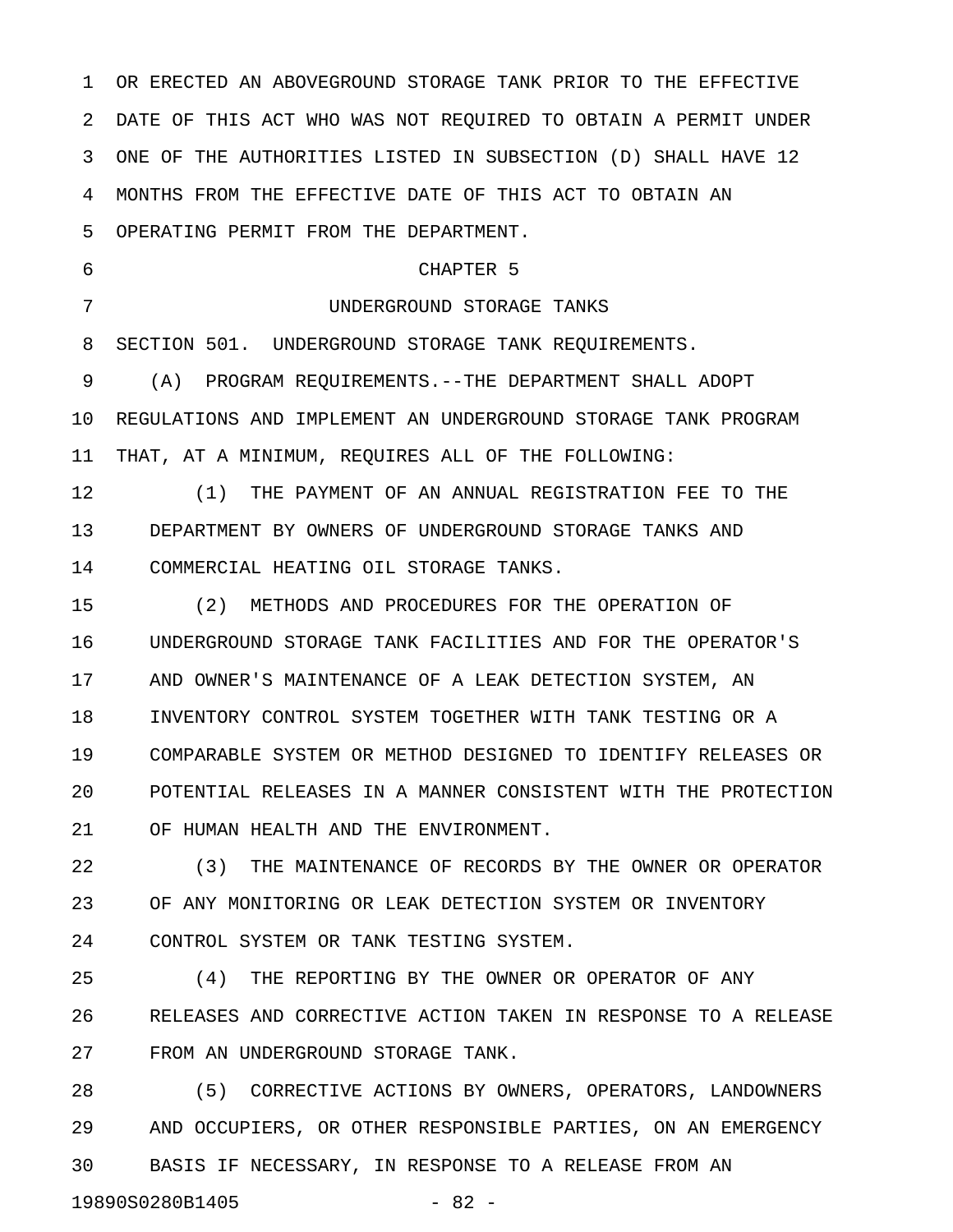1 UNDERGROUND STORAGE TANK.

2 (6) REQUIREMENTS FOR CLOSURE OF TANKS BY OWNERS AND 3 OPERATORS TO PREVENT FUTURE RELEASES OF REGULATED SUBSTANCES 4 INTO THE ENVIRONMENT.

5 (7) STANDARDS FOR INSTALLATION AND PERFORMANCE FOR NEW 6 AND EXISTING UNDERGROUND STORAGE TANKS, INCLUDING MINIMUM 7 STANDARDS FOR THE CONSTRUCTION, TESTING, CORROSION, 8 PROTECTION, OPERATION, RELEASE PREVENTION AND REPAIR AND 9 REUSE OF UNDERGROUND STORAGE TANKS.

10 (8) STANDARDS AND PROCEDURES FOR PERMITTING , 11 INSTALLATION, CONSTRUCTION, MODIFICATION , OPERATION AND 12 REMOVAL OF TANKS AND INTENDED AND COMPLETED CLOSURE OF AN 13 UNDERGROUND STORAGE TANK.

14 (9) METHODS AND PROCEDURES FOR THE REMOVAL OF 15 UNDERGROUND STORAGE TANKS FROM SERVICE BY THE OWNER OR 16 OPERATOR.

17 (10) REQUIREMENTS FOR REPORTING BY THE OWNER OR OPERATOR 18 OF INTENDED AND COMPLETED CLOSURE OF ANY UNDERGROUND STORAGE 19 TANK FACILITIES.

20 (11) THE PERIODIC INSPECTION OF THE LEAK DETECTION 21 SYSTEMS, STRUCTURAL INTEGRITY OF THE UNDERGROUND STORAGE 22 TANKS AND ASSOCIATED EQUIPMENT, AND RELEASE PREVENTION 23 MEASURES.

24 (12) A PERMIT, BY RULE, FOR CERTAIN CLASSIFICATIONS OF 25 UNDERGROUND STORAGE TANKS.

26 (B) TANK CLASSIFICATION.--THE DEPARTMENT SHALL HAVE THE 27 AUTHORITY TO ESTABLISH CLASSES AND CATEGORIES OF UNDERGROUND 28 STORAGE TANKS BY REGULATION, WHICH CLASSES MAY BE REGULATED IN 29 CONSIDERATION OF, AMONG OTHER FACTORS, SIZE, COMPOSITION, 30 INTENDED USE, CONTENTS AND POTENTIAL RISK OF HARM TO PUBLIC 19890S0280B1405 - 83 -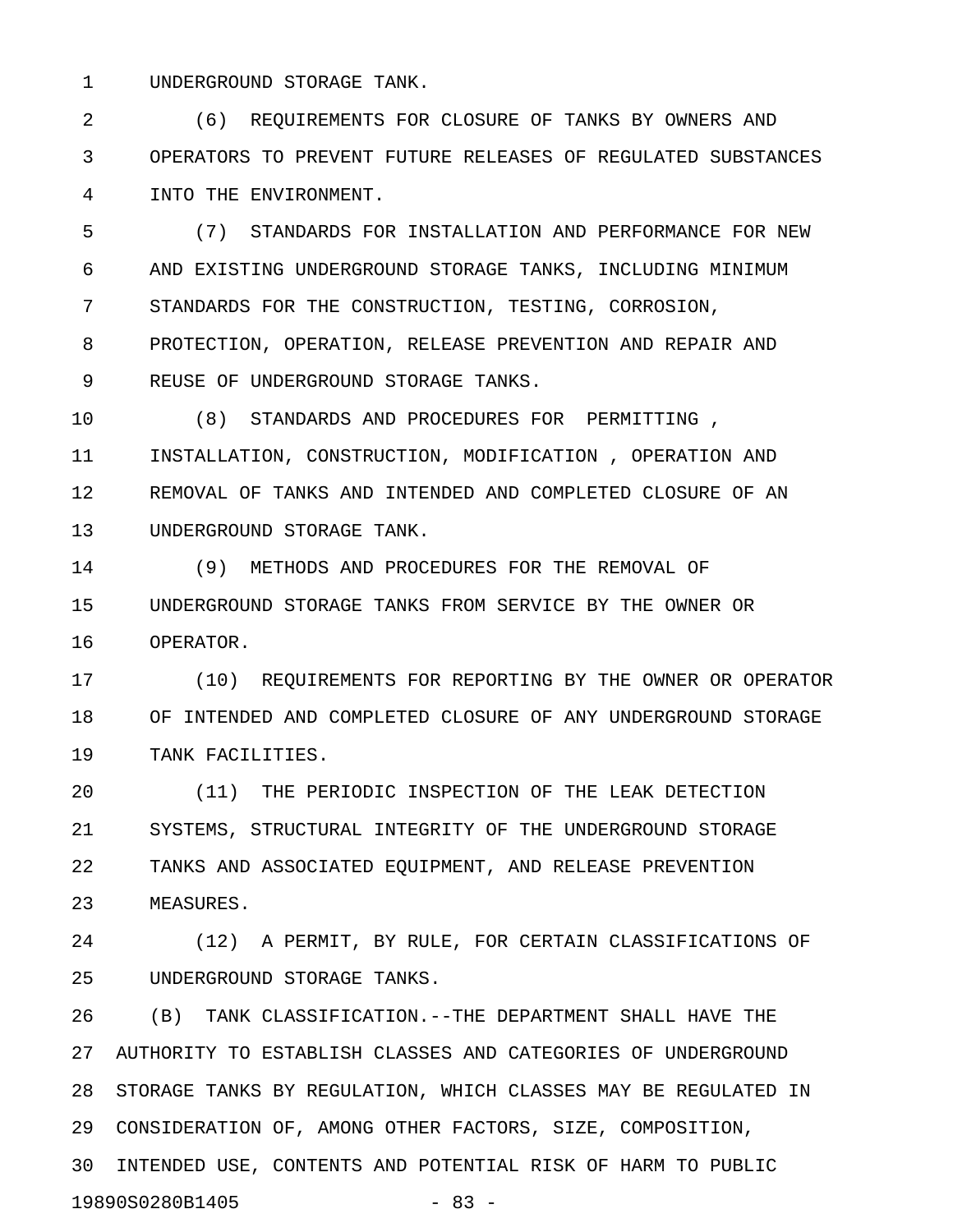1 HEALTH AND THE ENVIRONMENT.

2 (C) CERTIFIED INSTALLER AND INSPECTOR PROGRAM.--

3 (1) THE DEPARTMENT SHALL ESTABLISH, BY REGULATION, A 4 CERTIFICATION PROGRAM FOR INSTALLERS AND INSPECTORS OF 5 UNDERGROUND STORAGE TANKS AND FACILITIES. THIS PROGRAM SHALL 6 INCLUDE PROVISIONS FOR QUALIFICATIONS AND STANDARDS, 7 PROCEDURES FOR TRAINING AND TESTING AND FOR THE REVOCATION 8 AND SUSPENSION OF CERTIFICATION. ALL DEPARTMENT EMPLOYEES 9 ADMINISTERING THIS PROGRAM SHALL BE DEEMED CERTIFIED WHILE IN 10 THE EMPLOYMENT OF THE DEPARTMENT.

11 (2) UNDERGROUND STORAGE TANKS SHALL ONLY BE INSTALLED 12 MODIFIED AND REMOVED BY A CERTIFIED INSTALLER AS PROVIDED BY 13 POLICY OR REGULATIONS OF THE DEPARTMENT.

14 (3) UNDERGROUND STORAGE TANKS SHALL BE INSPECTED BY 15 CERTIFIED INSPECTORS PRIOR TO PERMITTING AND AT A FREQUENCY 16 THEREAFTER ESTABLISHED BY THE DEPARTMENT AS PROVIDED BY 17 REGULATIONS OF THE DEPARTMENT.

18 SECTION 502. INTERIM REQUIREMENTS AND DISCONTINUED USE.

19 (A) REGISTRATION FEES AND REQUIREMENTS.--UNTIL ALTERNATIVE 20 FEES ARE ESTABLISHED BY THE DEPARTMENT BY REGULATION, AN ANNUAL 21 FEE OF \$50 FOR EACH UNDERGROUND STORAGE TANK AND EACH COMMERCIAL 22 HEATING OIL STORAGE TANK TO BE PAID BY OWNERS OF THE UNDERGROUND 23 STORAGE TANK IS HEREBY ESTABLISHED.

24 (B) INTERIM INSTALLATION AND OPERATION REQUIREMENTS.--UNTIL 25 SUCH TIME AS THE DEPARTMENT ADOPTS INSTALLATION AND OPERATIONAL 26 REQUIREMENTS BY REGULATION, NO PERSON SHALL INSTALL OR MAKE A 27 SUBSTANTIAL MODIFICATION TO AN UNDERGROUND STORAGE TANK OR 28 FACILITY UNLESS THAT TANK OR FACILITY MEETS ALL OF THE FOLLOWING 29 REQUIREMENTS:

30 (1) THE TANK PREVENTS RELEASES DUE TO CORROSION OR 19890S0280B1405 - 84 -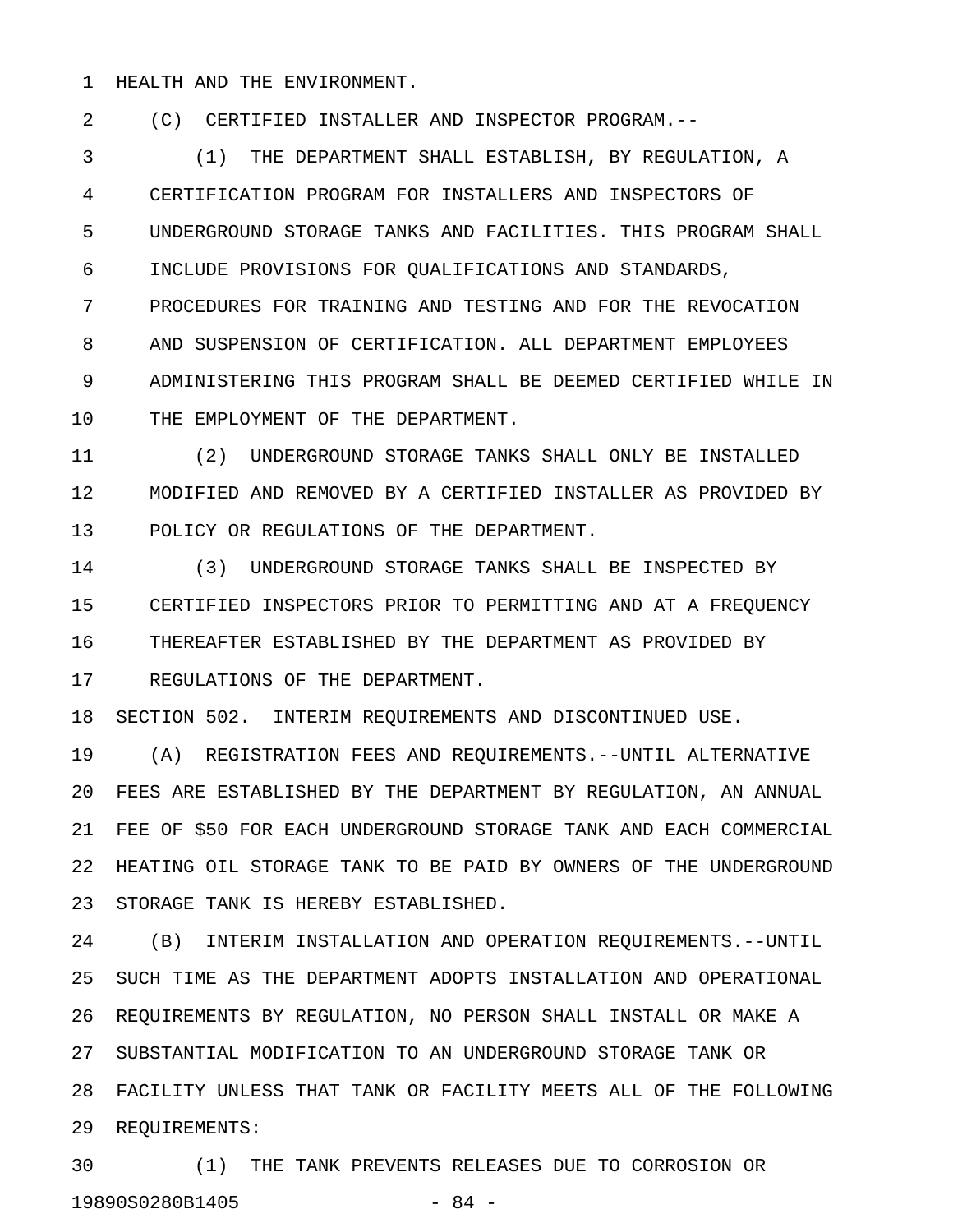1 STRUCTURAL FAILURE FOR THE OPERATIONAL LIFE OF THE TANK.

2 (2) THE TANK IS CATHODICALLY PROTECTED AGAINST 3 CORROSION, CONSTRUCTED OF NONCORROSIVE MATERIAL, STEEL CLAD 4 WITH A NONCORROSIVE MATERIAL, OR DESIGNED IN A MANNER TO 5 PREVENT THE RELEASE OR THREATENED RELEASE OF ANY STORED 6 SUBSTANCE.

7 (3) THE MATERIAL USED IN THE CONSTRUCTION OR LINING OF 8 THE TANK IS COMPATIBLE WITH THE SUBSTANCE TO BE STORED.

9 (4) THE TANK IS EQUIPPED WITH SPILL AND OVERFILL 10 PREVENTION EQUIPMENT.

11 (5) THE TANK IS INSTALLED BY A CERTIFIED INSTALLER. 12 (C) DISCONTINUED USE.--UPON ABANDONMENT OR DISCONTINUANCE OF 13 THE USE OR ACTIVE OPERATION OF AN UNDERGROUND STORAGE TANK, THE 14 OWNER AND OPERATOR SHALL REMOVE THE TANK AND ITS CONTENTS OR 15 SHALL SEAL THE TANK, AND RESTORE THE AREA IN A MANNER THAT 16 PREVENTS ANY FUTURE RELEASE, AND SHALL REMEDY ANY ADVERSE 17 IMPACTS FROM ANY PRIOR RELEASE IN A MANNER DEEMED SATISFACTORY 18 TO THE DEPARTMENT.

19 SECTION 503. REGISTRATION.

20 (A) REQUIREMENTS.--EVERY OWNER OF AN UNDERGROUND STORAGE 21 TANK, EXCEPT AS SPECIFICALLY EXCLUDED BY POLICY OR REGULATION OF 22 THE DEPARTMENT, SHALL REGISTER WITH THE DEPARTMENT EACH 23 UNDERGROUND STORAGE TANK BY COMPLETING AND SUBMITTING THE FORM 24 PROVIDED BY THE DEPARTMENT AND BY PAYING THE REGISTRATION FEE 25 PRESCRIBED BY THE DEPARTMENT FOR EACH UNDERGROUND STORAGE TANK 26 WITHIN THREE MONTHS OF THE EFFECTIVE DATE OF THIS ACT. IT SHALL 27 BE UNLAWFUL FOR ANY OWNER OR OPERATOR TO OPERATE OR USE, IN ANY 28 WAY, ANY UNDERGROUND STORAGE TANK THAT HAS NOT BEEN REGISTERED 29 AS REQUIRED BY THIS SECTION.

30 (B) PROHIBITIONS. AFTER 12 MONTHS FROM THE EFFECTIVE DATE <-19890S0280B1405 - 85 -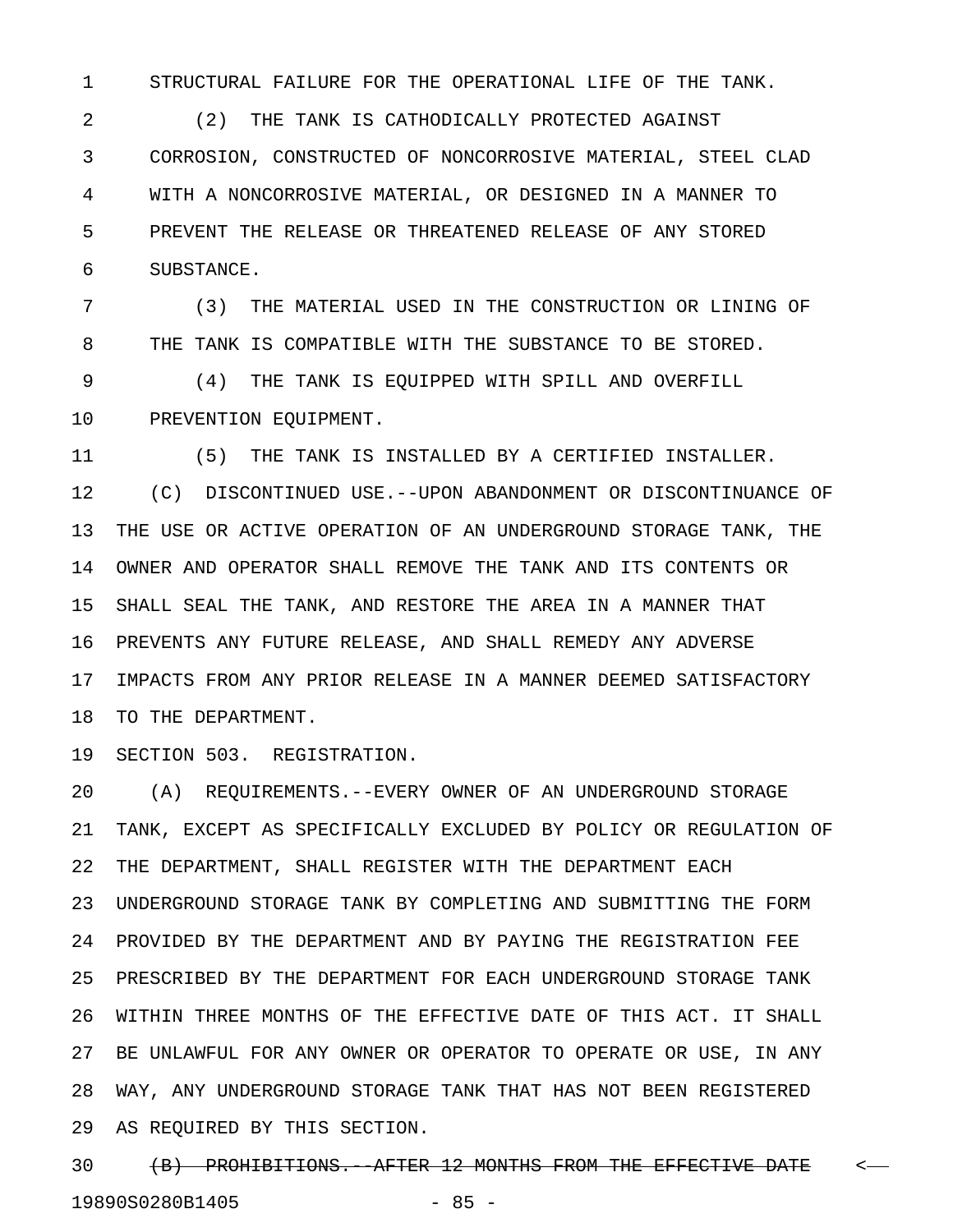1 OF THIS ACT, IT SHALL BE UNLAWFUL TO SELL, DISTRIBUTE, DEPOSIT 2 OR OTHERWISE SUPPLY ANY REGULATED SUBSTANCE FOR STORAGE IN AN 3 UNDERGROUND STORAGE TANK UNLESS THE UNDERGROUND STORAGE TANK HAS 4 BEEN REGISTERED AS REQUIRED BY THIS SECTION. ANY PERSON WHO 5 KNOWINGLY SELLS, DISTRIBUTES, DEPOSITS OR OTHERWISE SUPPLIES ANY 6 REGULATED SUBSTANCE IN VIOLATION OF THIS SECTION SHALL BE LIABLE 7 FOR ANY RELEASE FROM THE UNDERGROUND STORAGE TANK.

8 (B) PROHIBITIONS.--AFTER 12 MONTHS FROM THE EFFECTIVE DATE < 9 OF THIS ACT, IT SHALL BE UNLAWFUL TO SELL, DISTRIBUTE, DEPOSIT 10 OR FILL AN UNDERGROUND STORAGE TANK WITH ANY REGULATED SUBSTANCE 11 UNLESS THE UNDERGROUND STORAGE TANK IS REGISTERED AS REQUIRED BY 12 THIS SECTION. ANY PERSON WHO, ON OR AFTER THE EFFECTIVE DATE OF 13 THIS SUBSECTION, KNOWINGLY SELLS, DISTRIBUTES, DEPOSITS OR FILLS 14 ANY UNDERGROUND STORAGE TANK IN VIOLATION OF THIS SUBSECTION 15 PRIOR TO THE DISCOVERY OF A RELEASE SHALL BE LIABLE FOR ANY 16 RELEASE FROM THE UNDERGROUND STORAGE TANK, IN ADDITION TO THE 17 REMEDIES PROVIDED IN SECTION 1302. WITHIN 12 MONTHS OF THE 18 EFFECTIVE DATE OF THIS ACT, THE DEPARTMENT SHALL HAVE AVAILABLE 19 FOR THE GENERAL PUBLIC AN EASILY DISTINGUISHABLE VISUAL SYSTEM, 20 SUCH AS A STICKER, TO IDENTIFY TANKS WITH A CURRENT STICKER AS 21 PART OF ENFORCEMENT BY THE DEPARTMENT.

22 (C) USE OF REGISTRATION FEES.--REGISTRATION FEES COLLECTED 23 BY THE DEPARTMENT SHALL BE USED <del>IN PART</del> TO FUND THE DEVELOPMENT <-24 AND OPERATION OF THE STORAGE TANK PROGRAMS ESTABLISHED BY THIS 25 ACT.

26 SECTION 504. PERMITS AND PLANS.

27 (A) PERMIT REQUIREMENTS.--NO PERSON SHALL INSTALL, 28 CONSTRUCT, MODIFY, OPERATE OR REMOVE FROM SERVICE ALL OR PART OF 29 AN UNDERGROUND STORAGE TANK FACILITY UNLESS SUCH INSTALLATION, 30 CONSTRUCTION, MODIFICATION, OPERATION OR REMOVAL FROM SERVICE IS 19890S0280B1405 - 86 -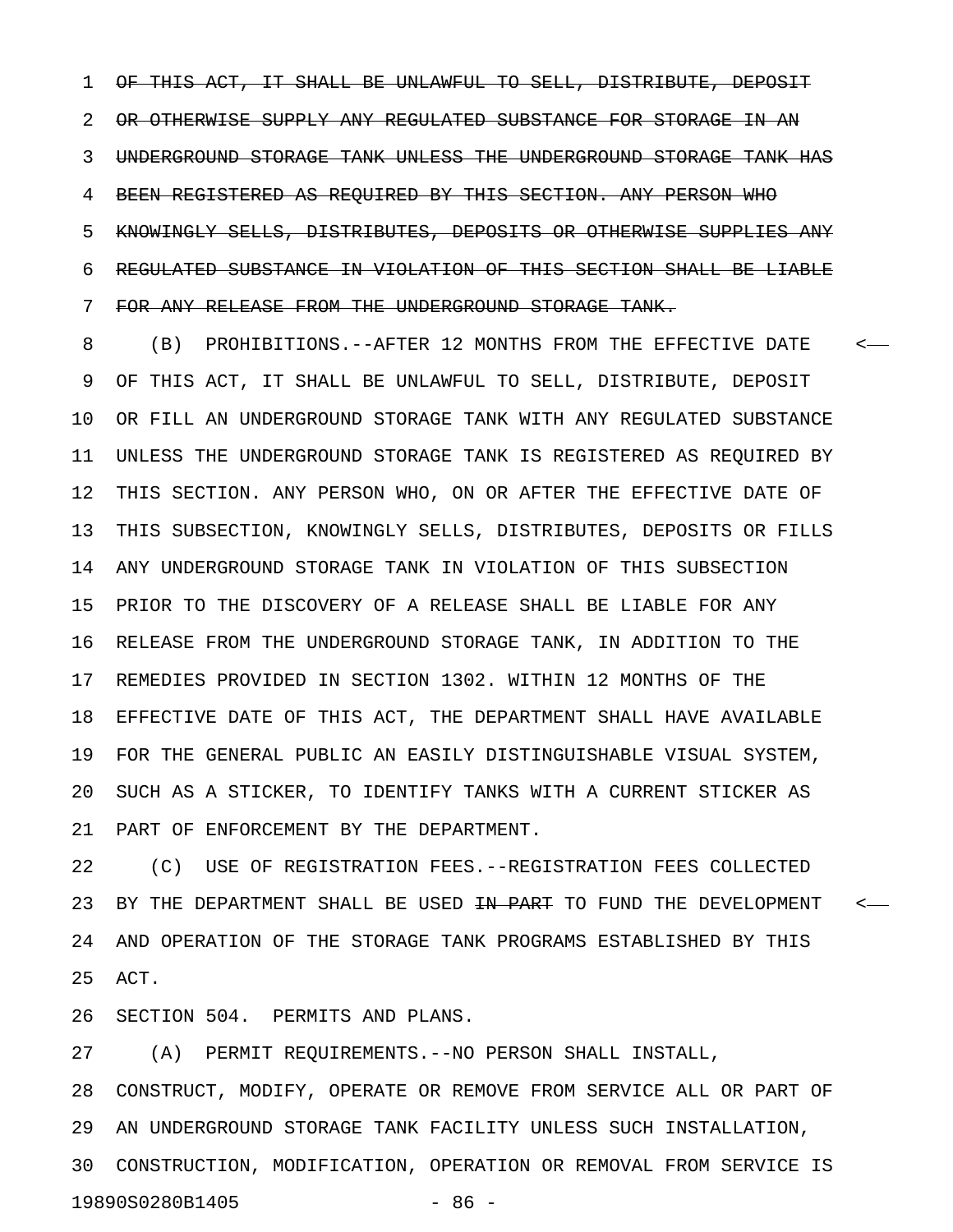1 AUTHORIZED BY THE RULES AND REGULATIONS OF THE DEPARTMENT OR THE 2 PERSON HAS FIRST OBTAINED A PERMIT FROM THE DEPARTMENT.

3 (B) APPLICATION.--APPLICATIONS FOR PERMITS SHALL BE 4 SUBMITTED IN WRITING TO THE DEPARTMENT IN SUCH FORM AND WITH 5 SUCH ACCOMPANYING DATA AS SHALL BE PRESCRIBED BY THE DEPARTMENT. 6 (C) FEE.--EACH APPLICATION SHALL BE ACCOMPANIED BY A PERMIT 7 FEE OF \$20 PER TANK. THIS FEE MAY BE MODIFIED BY REGULATION. 8 (D) PRIOR PERMITS.--ANY PERSON WHO HAS OBTAINED A PERMIT FOR 9 THE UNDERGROUND STORAGE TANK FACILITY, PRIOR TO THE EFFECTIVE 10 DATE OF THIS ACT, PURSUANT TO THE ACT OF JUNE 8, 1911 (P.L.705, 11 NO.281), ENTITLED "AN ACT CREATING THE OFFICE OF FIRE MARSHAL, 12 TO BE ATTACHED TO THE DEPARTMENT OF PUBLIC SAFETY IN CITIES OF 13 THE FIRST CLASS; PRESCRIBING HIS DUTIES AND POWERS; AND 14 PROVIDING PENALTIES FOR VIOLATIONS OF THE PROVISIONS OF THE ACT; 15 AND PROVIDING FOR THE METHOD OF APPOINTMENT, COMPENSATION, AND 16 FOR THE MAINTENANCE OF HIS OFFICE," THE ACT OF APRIL 27, 1927 17 (P.L.450, NO.29), REFERRED TO AS THE STATE FIRE MARSHAL LAW, OR 18 THE ACT OF JULY 28, 1953 (P.L.723, NO.230), KNOWN AS THE SECOND 19 CLASS COUNTY CODE, SHALL BE DEEMED TO HAVE AN OPERATING PERMIT 20 UNDER THIS ACT SO LONG AS THAT PERSON COMPLIES WITH THE 21 OPERATIONAL STANDARDS AND REQUIREMENTS FOR REMOVAL FROM SERVICE 22 ESTABLISHED THROUGH REGULATION PROMULGATED BY THE DEPARTMENT 23 UNDER THIS ACT AND ALL OTHER APPLICABLE LAWS.

24 (E) SUBMISSION OF APPLICATIONS.--THE APPLICANT SHALL PROVIDE 25 A COMPLETED PERMIT APPLICATION WITH ALL REQUESTED INFORMATION 26 USING THE FORMS PROVIDED BY THE DEPARTMENT. APPLICATION FORMS 27 SHALL BE ACCOMPANIED BY THE NECESSARY FEES. NOTHING IN THIS 28 SECTION SHALL PROHIBIT THE DEPARTMENT FROM REQUESTING ADDITIONAL 29 INFORMATION OR CLARIFICATIONS REGARDING THE CONTENT OF THE 30 APPLICATION.

19890S0280B1405 - 87 -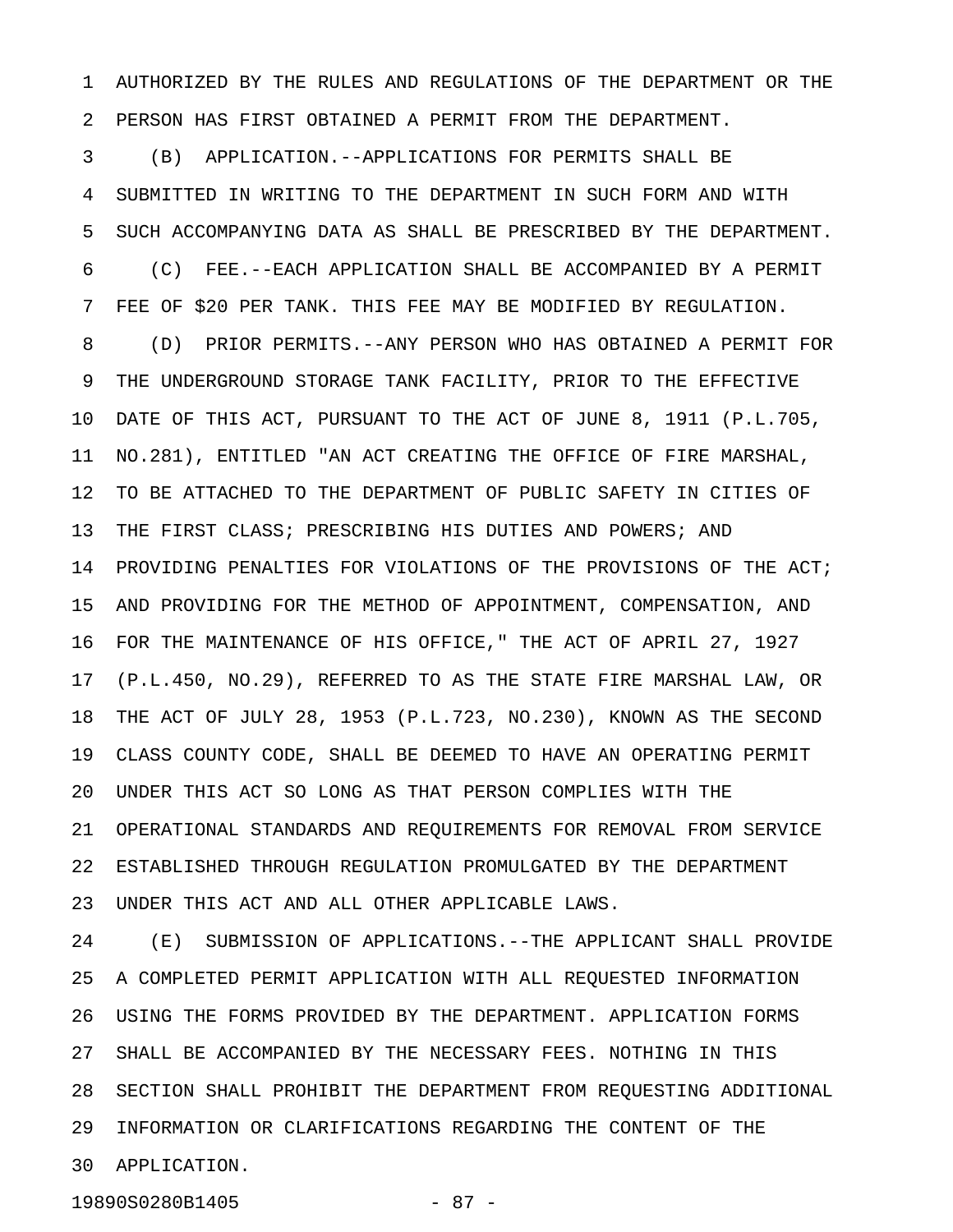1 (F) INTERIM OPERATING PERMIT REQUIREMENTS.--PRIOR TO THE 2 EFFECTIVE DATE OF A REGULATION OF THE DEPARTMENT CONCERNING 3 INSTALLATION, SUBSTANTIAL MODIFICATION OR OPERATION OF 4 UNDERGROUND STORAGE TANKS AT A TANK FACILITY, ANY OWNER OR 5 OPERATOR WHO SUBMITS AN APPLICATION DEMONSTRATING THAT HE MEETS 6 THE INTERIM INSTALLATION AND OPERATION REQUIREMENTS OF SECTIONS 7 502 AND 503 OF THIS ACT SHALL MEET THE OPERATING PERMIT 8 REQUIREMENTS OF THIS SECTION.

9 (G) REVIEW OF APPLICATIONS.--THE DEPARTMENT SHALL MAKE A 10 DETERMINATION REGARDING WHETHER AN APPLICATION IS REASONABLY 11 COMPLETE WITHIN 45 DAYS OF THE FILING OF AN APPLICATION WITH THE 12 DEPARTMENT AND SHALL IDENTIFY ALL AREAS IN WHICH AN APPLICATION 13 IS INCOMPLETE WHEN ISSUING A NOTICE OF DEFICIENCY. THE 14 DEPARTMENT SHALL REVIEW ANY AMENDED APPLICATION FILED IN 15 RESPONSE TO A NOTICE OF DEFICIENCY WITHIN 45 DAYS OF THE FILING 16 OF THE AMENDED APPLICATION WITH THE DEPARTMENT. NOTHING IN THIS 17 SECTION SHALL PROHIBIT THE DEPARTMENT AND THE APPLICANT FROM 18 AGREEING TO EXTEND ANY DEADLINE FOR ACTION PROVIDED BY THIS 19 SECTION. NOTHING IN THIS SECTION SHALL PROHIBIT THE DEPARTMENT 20 FROM REQUESTING AND ACCEPTING SUPPLEMENTAL INFORMATION, 21 EXPLANATIONS AND CLARIFICATIONS REGARDING THE CONTENT OF AN 22 APPLICATION PRIOR TO THE DEADLINE FOR DEPARTMENT ACTION. 23 (H) UNLAWFUL CONDUCT.--IT SHALL BE UNLAWFUL TO INSTALL, 24 CONSTRUCT, MODIFY, OPERATE OR REMOVE FROM SERVICE AN UNDERGROUND 25 STORAGE TANK UNLESS AUTHORIZED BY THE RULES OR REGULATIONS OF 26 THE DEPARTMENT OR UNLESS THE OWNER OR OPERATOR HAS FIRST 27 OBTAINED A PERMIT FROM THE DEPARTMENT. HOWEVER, ANY PERSON WHO 28 HAS INSTALLED, CONSTRUCTED OR ERECTED AN UNDERGROUND STORAGE 29 TANK PRIOR TO THE EFFECTIVE DATE OF THIS ACT WHO WAS NOT 30 REQUIRED TO OBTAIN A PERMIT UNDER ONE OF THE AUTHORITIES LISTED 19890S0280B1405 - 88 -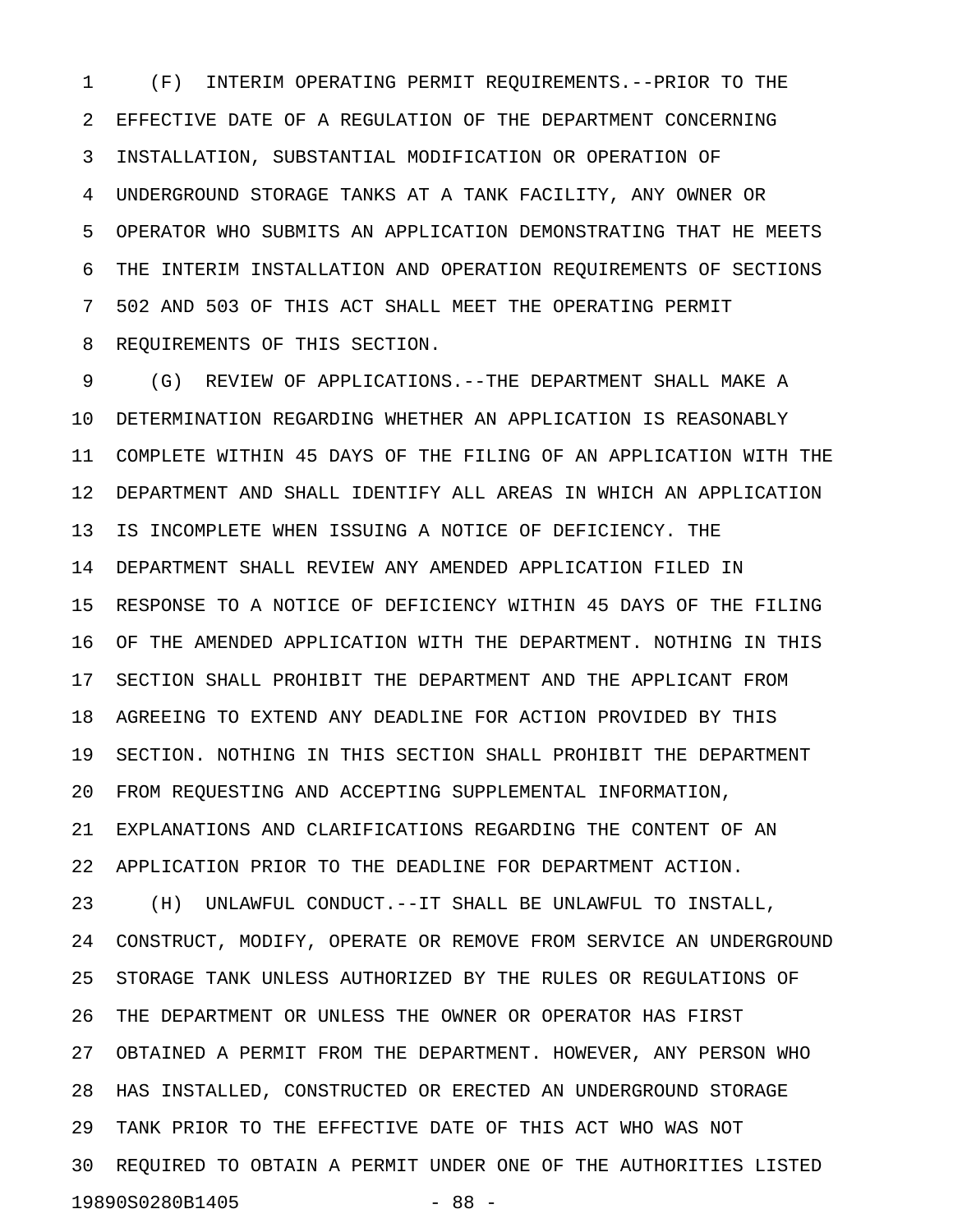1 IN SUBSECTION (D) SHALL HAVE 12 MONTHS FROM THE EFFECTIVE DATE 2 OF THIS ACT TO OBTAIN A PERMIT FROM THE DEPARTMENT. 3 SECTION 505. COMMERCIAL HEATING OIL STORAGE TANKS. 4 THE ENVIRONMENTAL QUALITY BOARD SHALL ESTABLISH, BY 5 REGULATION, SPECIFIC REQUIREMENTS FOR COMMERCIAL HEATING OIL 6 STORAGE TANKS, INCLUDING, BUT NOT LIMITED TO, REQUIREMENTS 7 REGARDING PERMITTING, MONITORING, LEAK DETECTION, CORRECTIVE 8 ACTION AND RELEASE PREVENTION, CLOSURE AND RESTORATION. 9 SECTION 506. SMALL OPERATOR ASSISTANCE PROGRAM FOR UNDERGROUND 10 STORAGE TANKS. 11 THE DEPARTMENT SHALL ESTABLISH, IMPLEMENT AND ADMINISTER A 12 SMALL OPERATOR ASSISTANCE PROGRAM WITHIN 180 DAYS OF THE 13 EFFECTIVE DATE OF THIS ACT. THE SMALL OPERATOR ASSISTANCE 14 PROGRAM SHALL PROVIDE INFORMATION AND ASSISTANCE TO SMALL 15 OPERATORS LOCATED IN RURAL AREAS WHO PUMP, ON A MONTHLY BASIS, 16 LESS THAN 3,000 GALLONS RETAIL MOTOR FUEL SALES. 17 CHAPTER 7 18 FINANCIAL PROVISIONS 19 SECTION 701. FINANCIAL RESPONSIBILITY. 20 (A) REGULATIONS OF THE ENVIRONMENTAL QUALITY BOARD.--THE 21 ENVIRONMENTAL QUALITY BOARD IS AUTHORIZED TO ESTABLISH, BY 22 REGULATION, REQUIREMENTS FOR MAINTAINING EVIDENCE OF FINANCIAL 23 RESPONSIBILITY AS DEEMED NECESSARY AND DESIRABLE, FOR TAKING 24 CORRECTIVE ACTION AND FOR COMPENSATING THIRD PARTIES FOR BODILY 25 INJURY AND PROPERTY DAMAGE CAUSED BY SUDDEN AND NONSUDDEN 26 RELEASES ARISING FROM OPERATION OF A STORAGE TANK. EVERY OWNER 27 OR OPERATOR SHALL MEET THE FINANCIAL RESPONSIBILITY REQUIREMENTS 28 ESTABLISHED BY THE DEPARTMENT. 29 (B) METHODS OF OBTAINING FINANCIAL RESPONSIBILITY.--

30 FINANCIAL RESPONSIBILITY REQUIRED BY THIS SECTION MAY BE 19890S0280B1405 - 89 -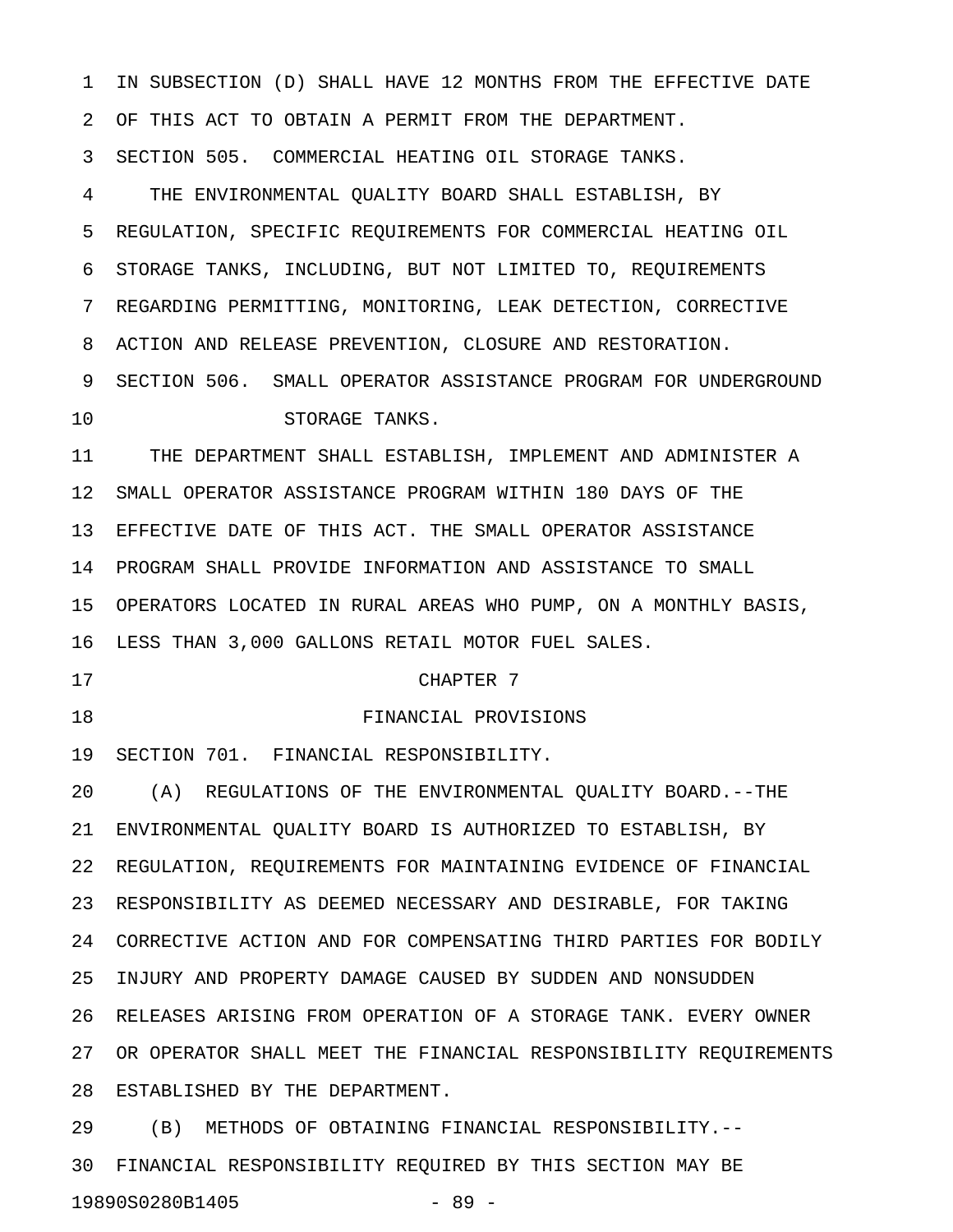1 ESTABLISHED IN ACCORDANCE WITH REGULATIONS PROMULGATED BY THE 2 ENVIRONMENTAL QUALITY BOARD BY ANY ONE OR ANY COMBINATION OF THE 3 FOLLOWING: INSURANCE, GUARANTEE, SURETY, BOND, LETTER OF CREDIT, 4 QUALIFICATION AS A SELF-INSURER, INDEMNITY CONTRACT, RISK 5 RETENTION COVERAGE, OR ANY OTHER METHOD DEEMED SATISFACTORY BY 6 THE DEPARTMENT. OWNERS OF UNDERGROUND STORAGE TANKS MUST MEET 7 THESE REQUIREMENTS BY COMPLYING WITH SECTIONS 703, 704, 705 AND 8 706. IN REGULATIONS UNDER THIS SECTION, THE DEPARTMENT IS 9 AUTHORIZED TO SPECIFY POLICY OR OTHER CONTRACTUAL TERMS, 10 CONDITIONS, OR DEFENSES WHICH ARE NECESSARY OR ACCEPTABLE IN 11 ESTABLISHING SUCH EVIDENCE OF FINANCIAL RESPONSIBILITY. 12 (C) BANKRUPTCY OF OWNER OR OPERATOR.--IN ANY CASE WHERE THE 13 OWNER OR OPERATOR IS IN BANKRUPTCY, REORGANIZATION, OR 14 ARRANGEMENT PURSUANT TO THE FEDERAL BANKRUPTCY CODE OR WHERE 15 WITH REASONABLE DILIGENCE JURISDICTION IN ANY STATE COURT OR THE 16 FEDERAL COURTS CANNOT BE OBTAINED OVER AN OWNER OR OPERATOR 17 LIKELY TO BE SOLVENT AT THE TIME OF JUDGMENT, ANY CLAIM ARISING 18 FROM CONDUCT FOR WHICH EVIDENCE OF FINANCIAL RESPONSIBILITY MUST 19 BE PROVIDED UNDER THIS SUBSECTION MAY BE ASSERTED DIRECTLY 20 AGAINST THE GUARANTOR PROVIDING SUCH EVIDENCE OF FINANCIAL 21 RESPONSIBILITY. IN THE CASE OF ANY ACTION PURSUANT TO THIS 22 SUBSECTION, SUCH GUARANTOR SHALL BE ENTITLED TO INVOKE ALL 23 RIGHTS AND DEFENSES WHICH WOULD HAVE BEEN AVAILABLE TO THE OWNER 24 OR OPERATOR IF ANY ACTION HAD BEEN BROUGHT AGAINST THE OWNER OR 25 OPERATOR BY THE CLAIMANT AND WHICH WOULD HAVE BEEN AVAILABLE TO 26 THE GUARANTOR IF AN ACTION HAD BEEN BROUGHT AGAINST THE 27 GUARANTOR BY THE OWNER OR OPERATOR.

28 (D) GUARANTOR LIABILITY.--THE TOTAL LIABILITY OF ANY 29 GUARANTOR SHALL BE LIMITED TO THE AGGREGATE AMOUNT WHICH THE 30 GUARANTOR HAS PROVIDED AS EVIDENCE OF FINANCIAL RESPONSIBILITY 19890S0280B1405 - 90 -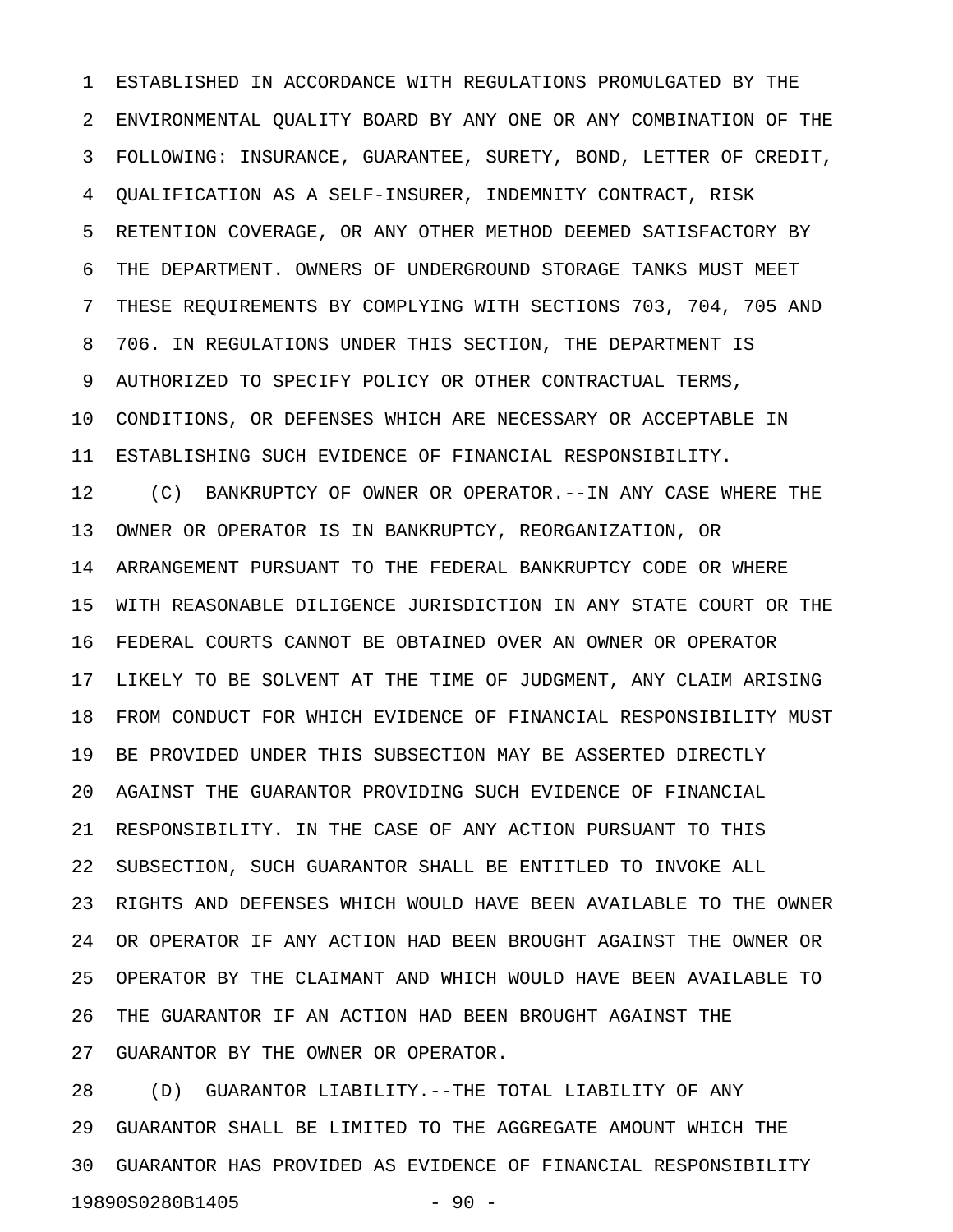1 TO THE OWNER OR OPERATOR UNDER THIS SECTION. NOTHING IN THIS 2 SUBSECTION SHALL BE CONSTRUED TO LIMIT ANY OTHER STATE OR 3 FEDERAL STATUTORY, CONTRACTUAL OR COMMON LAW LIABILITY OF A 4 GUARANTOR TO ITS OWNER OR OPERATOR, INCLUDING, BUT NOT LIMITED 5 TO, THE LIABILITY OF SUCH GUARANTOR FOR BAD FAITH EITHER IN 6 NEGOTIATING OR IN FAILING TO NEGOTIATE THE SETTLEMENT OF ANY 7 CLAIM. NOTHING IN THIS SUBSECTION SHALL BE CONSTRUED TO DIMINISH 8 THE LIABILITY OF ANY PERSON UNDER SECTION 107 OR 111 OF THE 9 COMPREHENSIVE ENVIRONMENTAL RESPONSE, COMPENSATION AND LIABILITY 10 ACT OF 1980 OR OTHER APPLICABLE STATUTES.

11 (E) DEFINITION.--AS USED IN THIS SUBSECTION, THE TERM 12 "GUARANTOR" MEANS ANY PERSON, OTHER THAN THE OWNER OR OPERATOR, 13 WHO PROVIDES EVIDENCE OF FINANCIAL RESPONSIBILITY FOR AN OWNER 14 OR OPERATOR UNDER THIS SUBSECTION.

15 SECTION 702. STORAGE TANK FUND.

16 (A) ESTABLISHMENT OF FUND.--THERE IS HEREBY CREATED A 17 SPECIAL NONLAPSING FUND IN THE STATE TREASURY TO BE KNOWN AS THE 18 STORAGE TANK FUND. ALL FEES, FINES, JUDGMENTS, BOND FORFEITURES, 19 INTEREST AND RECOVERED COSTS COLLECTED BY THE DEPARTMENT UNDER 20 THIS ACT SHALL BE PAID INTO THE STORAGE TANK FUND. ALL MONEYS 21 PLACED IN THE STORAGE TANK FUND AND THE INTEREST IT ACCRUES ARE 22 HEREBY APPROPRIATED, UPON AUTHORIZATION BY THE GOVERNOR, TO THE 23 DEPARTMENT FOR THE COSTS OF OPERATING THE ABOVEGROUND AND 24 UNDERGROUND STORAGE TANK PROGRAMS, INCLUDING ACTIVITIES 25 NECESSARY FOR THE ELIMINATION OF RELEASES FROM STORAGE TANKS AND 26 ANY OTHER ACTIVITIES NECESSARY TO MEET THE REQUIREMENTS OF THIS 27 ACT.

28 (B) SUPPLEMENTS TO FUND.--THE STORAGE TANK FUND MAY BE 29 SUPPLEMENTED BY APPROPRIATIONS FROM THE GENERAL ASSEMBLY, THE 30 FEDERAL, STATE OR LOCAL GOVERNMENT OR FROM ANY PRIVATE SOURCE. 19890S0280B1405 - 91 -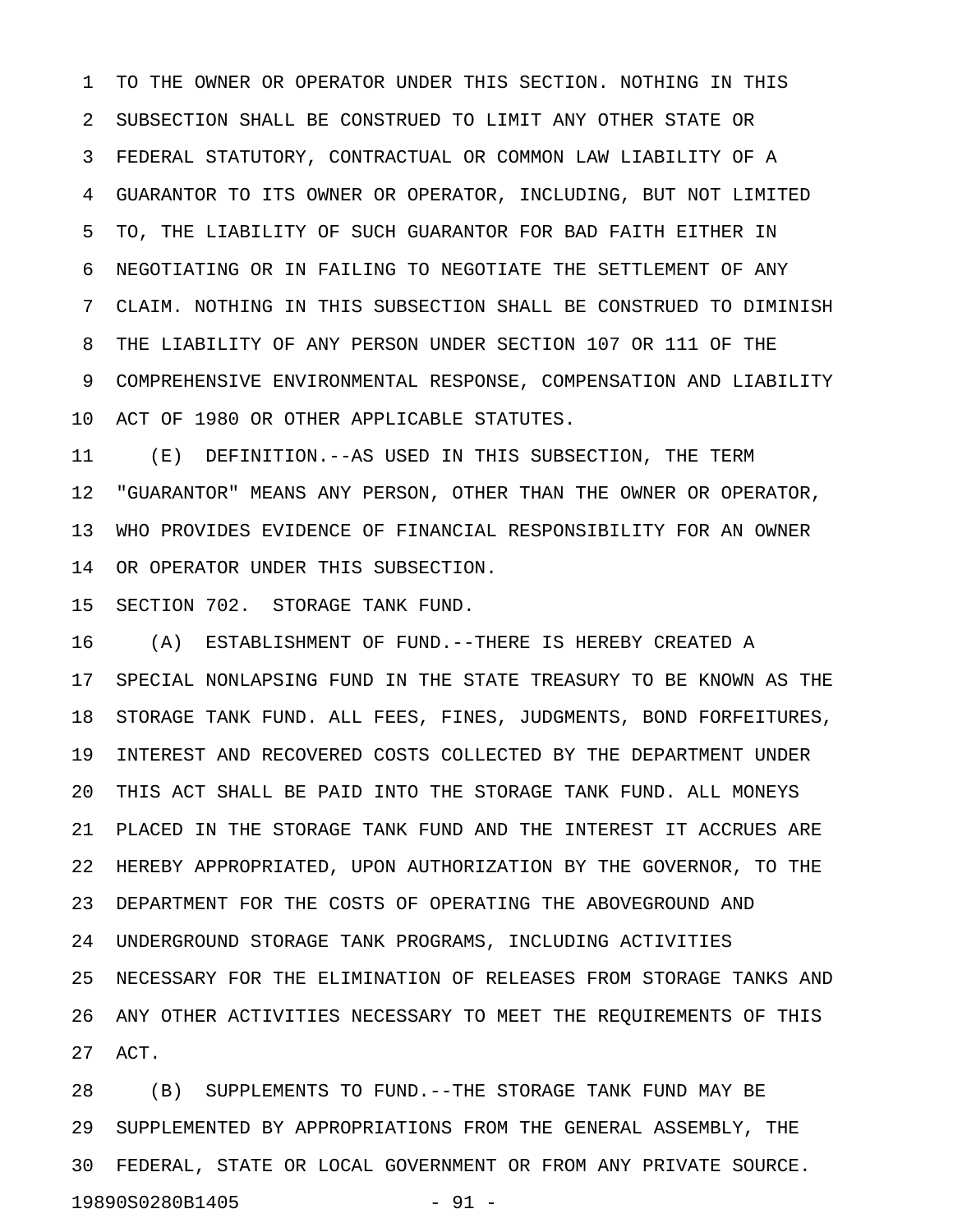1 (C) LIABILITY FOR COSTS.--WHENEVER COSTS HAVE BEEN INCURRED 2 BY THE COMMONWEALTH FOR TAKING CORRECTIVE ACTION OR ENFORCEMENT  $\sim$ -3 ACTION IN RESPONSE TO A RELEASE FROM A STORAGE TANK REGULATED BY 4 THIS ACT, THE OWNER OR OPERATOR, AS MAY BE APPROPRIATE, OF SUCH 5 TANK SHALL BE LIABLE TO THE COMMONWEALTH FOR SUCH COSTS.

6 (D) EFFECT OF LIABILITY ON PROPERTY.--ANY COSTS INCURRED BY 7 THE COMMONWEALTH FOR TAKING CORRECTIVE ACTION <del>OR ENFORCEMENT</del> <-8 ACTION IN RESPONSE TO A RELEASE FROM A STORAGE TANK UNDER THIS 9 ACT SHALL CONSTITUTE IN EACH INSTANCE A DEBT OF THE OWNER OR 10 OPERATOR, AS MAY BE APPROPRIATE, TO THE STORAGE TANK FUND. THE 11 DEBT SHALL CONSTITUTE A LIEN ON ALL PROPERTY OWNED BY SAID OWNER 12 OR OPERATOR WHEN A NOTICE OF LIEN INCORPORATING A DESCRIPTION OF 13 THE PROPERTY OF THE OWNER OR OPERATOR SUBJECT TO THE ACTION AND 14 AN IDENTIFICATION OF THE AMOUNT OF EXPENDITURE FROM THE FUND IS 15 DULY FILED WITH THE PROTHONOTARY OF THE COURT OF COMMON PLEAS 16 WHERE THE PROPERTY IS LOCATED. THE PROTHONOTARY SHALL PROMPTLY 17 ENTER UPON THE CIVIL JUDGMENT OR ORDER DOCKET THE NAME AND 18 ADDRESS OF THE OWNER OR OPERATOR, AS MAY BE APPROPRIATE, AND THE 19 AMOUNT OF THE LIEN AS SET FORTH IN THE NOTICE OF LIEN. UPON 20 ENTRY BY THE PROTHONOTARY, THE LIEN SHALL ATTACH TO THE REVENUES 21 AND ALL REAL AND PERSONAL PROPERTY OF THE OWNER OR OPERATOR, 22 WHETHER OR NOT THE OWNER OR OPERATOR IS SOLVENT. THE NOTICE OF 23 LIEN FILED PURSUANT TO THIS SUBSECTION WHICH AFFECTS THE 24 PROPERTY OF THE OWNER OR OPERATOR SHALL CREATE A LIEN WITH 25 PRIORITY OVER ALL SUBSEQUENT CLAIMS OR LIENS WHICH ARE FILED 26 AGAINST THE OWNER OR OPERATOR.

27 (E) STATUS OF FUND.--THE STORAGE TANK FUND SHALL NOT BE < 28 SUBJECT TO 42 PA.C.S. CH.37 SUBCH. C (RELATING TO JUDICIAL 29 COMPUTER SYSTEM).

30 SECTION 703. UNDERGROUND STORAGE TANK INDEMNIFICATION BOARD. 19890S0280B1405 - 92 -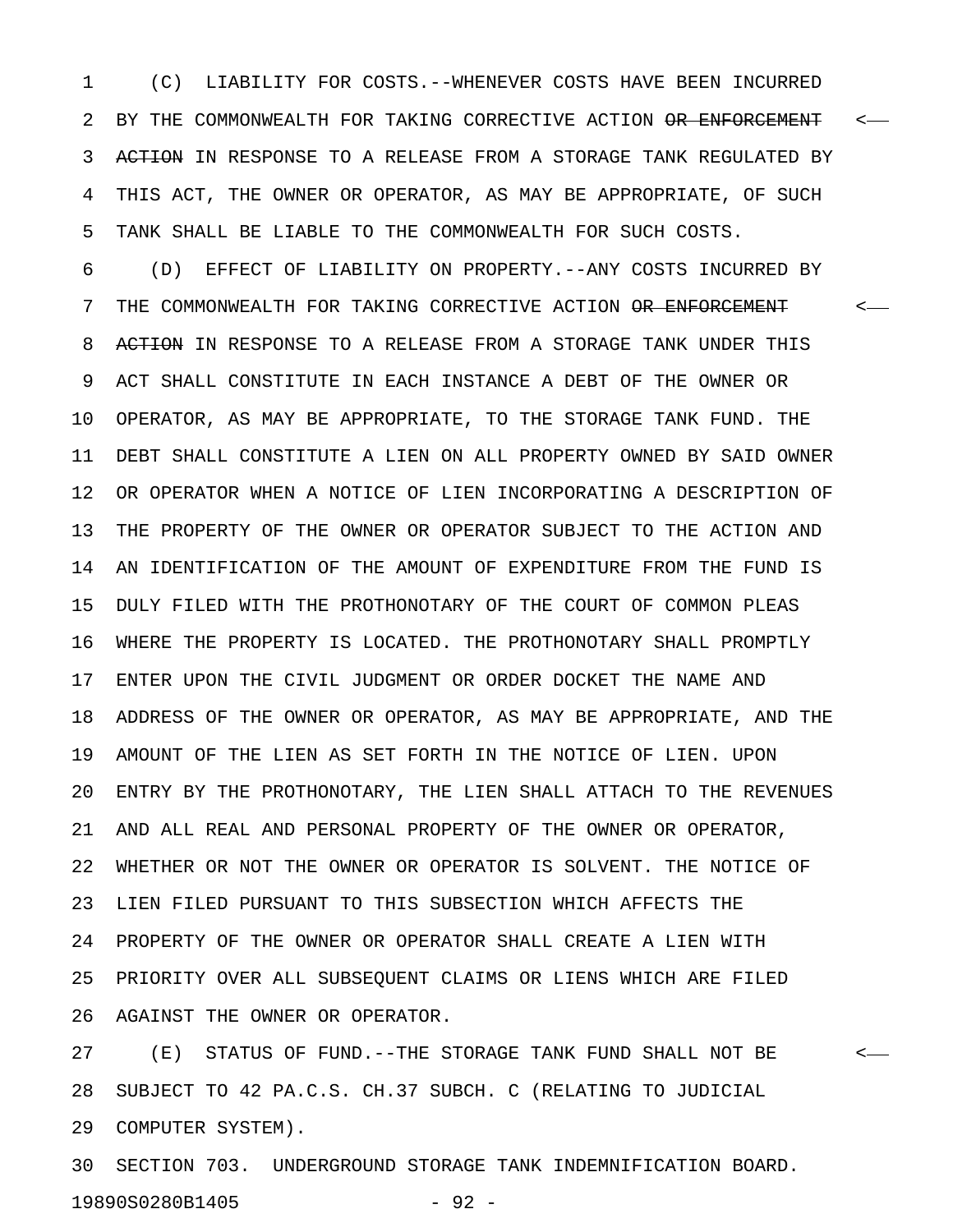1 (A) ESTABLISHMENT OF BOARD, APPOINTMENT AND TERMS.--THERE IS 2 HEREBY CREATED THE UNDERGROUND STORAGE TANK INDEMNIFICATION 3 BOARD WHICH SHALL CONSIST OF SEVEN MEMBERS. THE INSURANCE 4 COMMISSIONER AND THE SECRETARY OF THE DEPARTMENT OF 5 ENVIRONMENTAL RESOURCES SHALL BE EX OFFICIO MEMBERS. FIVE 6 MEMBERS SHALL BE APPOINTED BY THE GOVERNOR, AS FOLLOWS:

7 (1) THREE MEMBERS WHO SHALL BE PERSONS WITH PARTICULAR 8 EXPERTISE IN THE MANAGEMENT OF UNDERGROUND STORAGE TANKS. TWO 9 OF THESE MEMBERS SHALL BE APPOINTED FOR TERMS OF FOUR YEARS 10 AND ONE SHALL BE APPOINTED FOR A TERM OF THREE YEARS. THE 11 GOVERNOR SHALL APPOINT THE MEMBERS, ONE EACH FROM A LIST OF 12 NOMINEES PROVIDED BY EACH OF THE FOLLOWING:

13 (I) THE ASSOCIATED PETROLEUM INDUSTRIES OF 14 PENNSYLVANIA.

15 (II) THE PENNSYLVANIA PETROLEUM ASSOCIATION.

16 (III) THE SERVICE STATION DEALERS AND AUTOMOTIVE 17 REPAIR ASSOCIATION OF PENNSYLVANIA AND DELAWARE AND THE 18 PETROLEUM RETAILERS AND AUTO REPAIR ASSOCIATION, INC.

19 (2) ONE LOCAL GOVERNMENT MEMBER WHO SHALL HAVE KNOWLEDGE 20 AND EXPERTISE IN UNDERGROUND STORAGE TANKS. THE LOCAL 21 GOVERNMENT MEMBER SHALL BE APPOINTED FOR A TERM OF TWO YEARS.

22 (3) ONE PUBLIC MEMBER WHO SHALL NOT BE AN OWNER OR 23 OPERATOR OF STORAGE TANKS NOR AFFILIATED IN ANY WAY WITH ANY 24 PERSON REGULATED UNDER THIS ACT. THE PUBLIC MEMBER SHALL BE 25 APPOINTED FOR A TERM OF THREE YEARS.

26 (B) CHAIRMAN.--THE BOARD SHALL SELECT A CHAIRMAN FROM ITS 27 MEMBERS ANNUALLY.

28 (C) VACANCIES.--VACANCIES IN APPOINTED POSITIONS SHALL BE 29 FILLED BY THE GOVERNOR IN THE SAME MANNER AS THE ORIGINAL 30 APPOINTMENT. MEMBERS SHALL SERVE UNTIL THEIR SUCCESSORS ARE 19890S0280B1405 - 93 -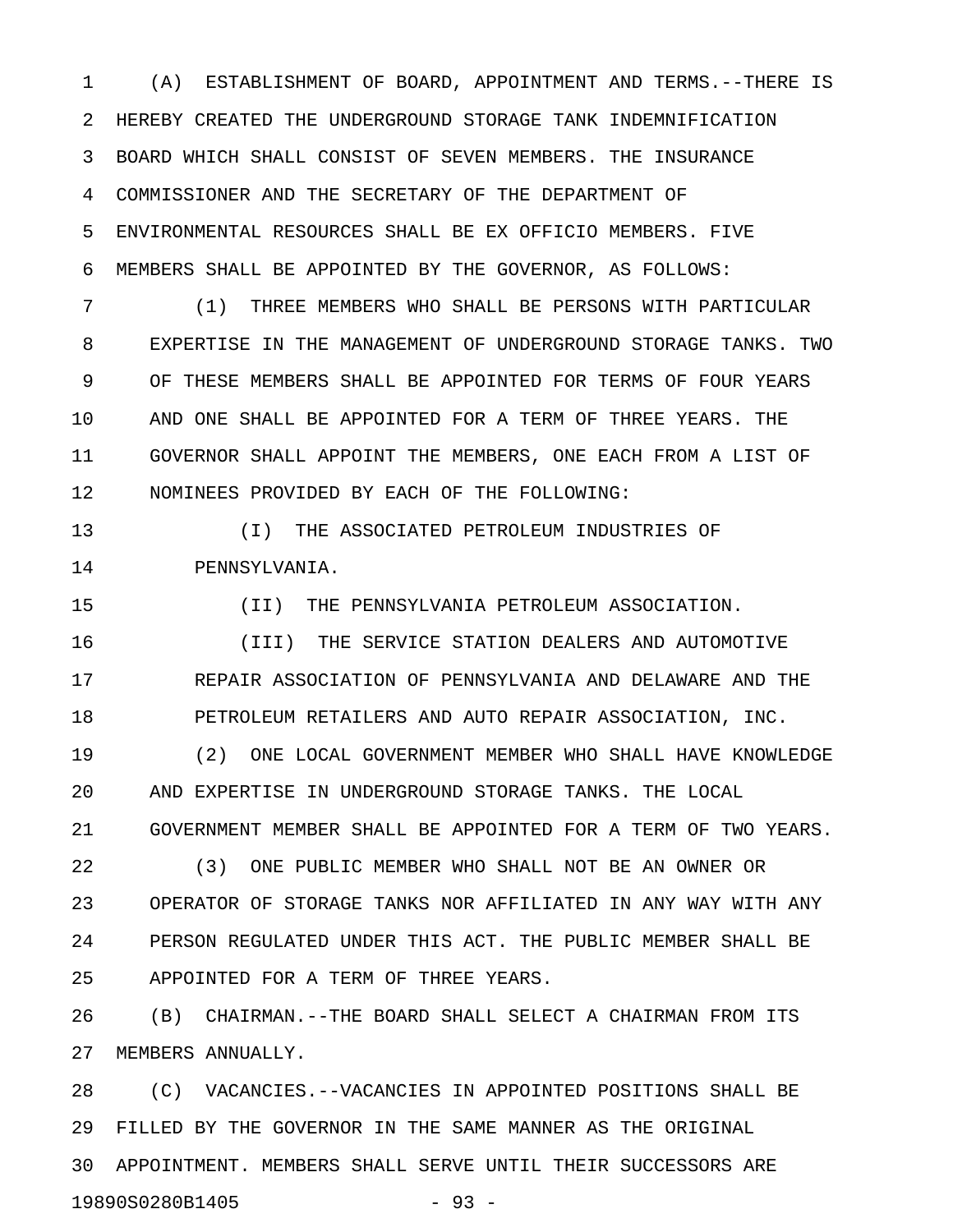1 APPOINTED AND QUALIFIED.

2 (D) COMPENSATION.--MEMBERS SHALL RECEIVE NO COMPENSATION FOR 3 THEIR SERVICE OTHER THAN REIMBURSEMENT FOR NECESSARY EXPENSES IN 4 ACCORDANCE WITH COMMONWEALTH REGULATIONS.

5 (E) CONFLICTS.--NO MEMBER SHALL PARTICIPATE IN MAKING ANY 6 DECISION IN A MATTER INVOLVING ANY PAYMENT FROM WHICH HE OR HIS 7 EMPLOYER MAY BENEFIT OR WHICH MAY BENEFIT A MEMBER OF HIS 8 IMMEDIATE FAMILY.

9 (F) MEETINGS; QUORUM.--THE BOARD SHALL MEET AT LEAST 10 QUARTERLY. ADDITIONAL MEETINGS MAY BE HELD UPON REASONABLE 11 NOTICE AT TIMES AND LOCATIONS SELECTED BY THE BOARD. THE BOARD 12 SHALL MEET AT THE CALL OF THE CHAIRMAN OR UPON WRITTEN REQUEST 13 OF THREE MEMBERS OF THE BOARD. FOUR MEMBERS SHALL CONSTITUTE A 14 QUORUM AND A QUORUM MAY ACT FOR THE BOARD IN ALL MATTERS. 15 SECTION 704. UNDERGROUND STORAGE TANK INDEMNIFICATION FUND. 16 (A) ESTABLISHMENT OF FUND.--THERE IS HEREBY CREATED A 17 SPECIAL FUND IN THE STATE TREASURY TO BE KNOWN AS THE 18 UNDERGROUND STORAGE TANK INDEMNIFICATION FUND. THIS FUND SHALL 19 CONSIST OF THE FEES ASSESSED BY THE BOARD UNDER SECTION 705(D), 20 AMOUNTS RECOVERED BY THE BOARD DUE TO FRAUDULENT OR IMPROPER 21 CLAIMS OR AS PENALTIES FOR FAILURE TO PAY FEES WHEN DUE, AND 22 FUNDS EARNED BY THE INVESTMENT AND REINVESTMENT OF THE MONEYS 23 COLLECTED. MONEYS IN THE FUND ARE HEREBY APPROPRIATED TO THE 24 BOARD FOR THE PURPOSE OF MAKING PAYMENTS TO OWNERS AND OPERATORS 25 OF UNDERGROUND STORAGE TANKS WHO INCUR LIABILITY FOR TAKING 26 CORRECTIVE ACTION OR FOR BODILY INJURY OR PROPERTY DAMAGE CAUSED 27 BY A SUDDEN OR NONSUDDEN RELEASE FROM UNDERGROUND STORAGE TANKS. 28 THE FUND SHALL BE THE SOLE SOURCE OF PAYMENTS UNDER THIS ACT, 29 AND THE COMMONWEALTH SHALL HAVE NO LIABILITY BEYOND THE AMOUNT 30 OF THE FUND. EVERY OWNER OF AN UNDERGROUND STORAGE TANK SHALL 19890S0280B1405 - 94 -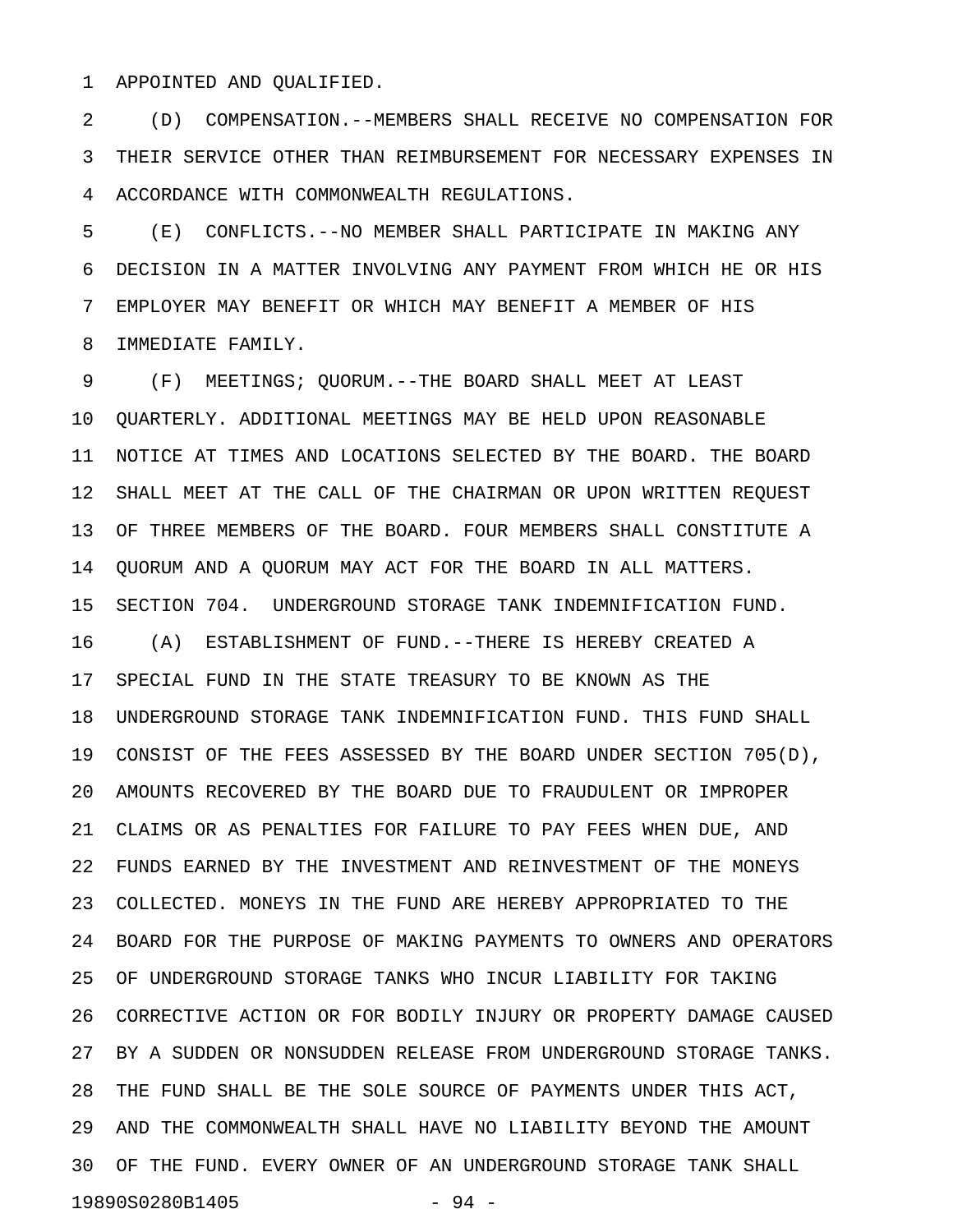1 DEMONSTRATE FINANCIAL RESPONSIBILITY BY PARTICIPATING IN THE 2 UNDERGROUND STORAGE TANK INDEMNIFICATION FUND. THE OWNER OR 3 OPERATOR MAY OBTAIN COVERAGE FOR LIABILITY NOT INSURED BY THE 4 FUND THROUGH ANY OF THE METHODS APPROVED IN ACCORDANCE WITH 5 SECTION 701(B).

6 (B) LIMIT OF PAYMENTS.--PAYMENTS TO ELIGIBLE OWNERS OR 7 OPERATORS SHALL BE LIMITED TO THE ACTUAL COSTS OF CORRECTIVE 8 ACTION AND THE AMOUNT OF AN AWARD OF DAMAGES BY A COURT OF 9 COMPETENT JURISDICTION FOR BODILY INJURY, PROPERTY DAMAGE, OR 10 BOTH, NOT TO EXCEED A TOTAL OF \$1,000,000 PER TANK PER 11 OCCURRENCE. PAYMENTS OF CLAIMS AGAINST THE FUND SHALL BE SUBJECT 12 TO A DEDUCTIBLE AS PROVIDED IN SECTION 705. PAYMENTS SHALL BE 13 MADE ONLY FOR RELEASES RESULTING FROM STORAGE TANKS THAT ARE 14 LOCATED WITHIN THIS COMMONWEALTH. PAYMENTS SHALL NOT EXCEED AN 15 ANNUAL AGGREGATE OF \$1,000,000 FOR EACH OWNER AND OPERATOR OF 16 100 OR LESS UNDERGROUND STORAGE TANKS OR AN ANNUAL AGGREGATE OF 17 \$2,000,000 FOR EACH OWNER AND OPERATOR OF 101 OR MORE 18 UNDERGROUND STORAGE TANKS, UP TO THE TOTAL OF \$1,000,000 PER < 19 TANK PER OCCURRENCE OR THE TOTAL ELIGIBLE COSTS OR DAMAGES. 20 (C) PROHIBITED USES.--MONEYS IN THE FUND SHALL NOT BE USED 21 FOR THE REPAIR, REPLACEMENT OR MAINTENANCE OF UNDERGROUND 22 STORAGE TANKS OR IMPROVEMENT OF PROPERTY ON WHICH THE TANKS ARE 23 LOCATED.

24 (D) EXPENSES.--ALL COSTS AND EXPENSES OF THE BOARD SHALL BE 25 PAID FROM THE FUND, INCLUDING, BUT NOT LIMITED TO, COMPENSATION 26 OF EMPLOYEES AND ANY INDEPENDENT CONTRACTORS OR CONSULTANTS 27 HIRED BY THE BOARD.

28 SECTION 705. POWERS AND DUTIES OF UNDERGROUND STORAGE TANK 29 INDEMNIFICATION BOARD.

30 (A) SUPPORT.--THE BOARD MAY EMPLOY THE PERSONNEL NECESSARY 19890S0280B1405 - 95 -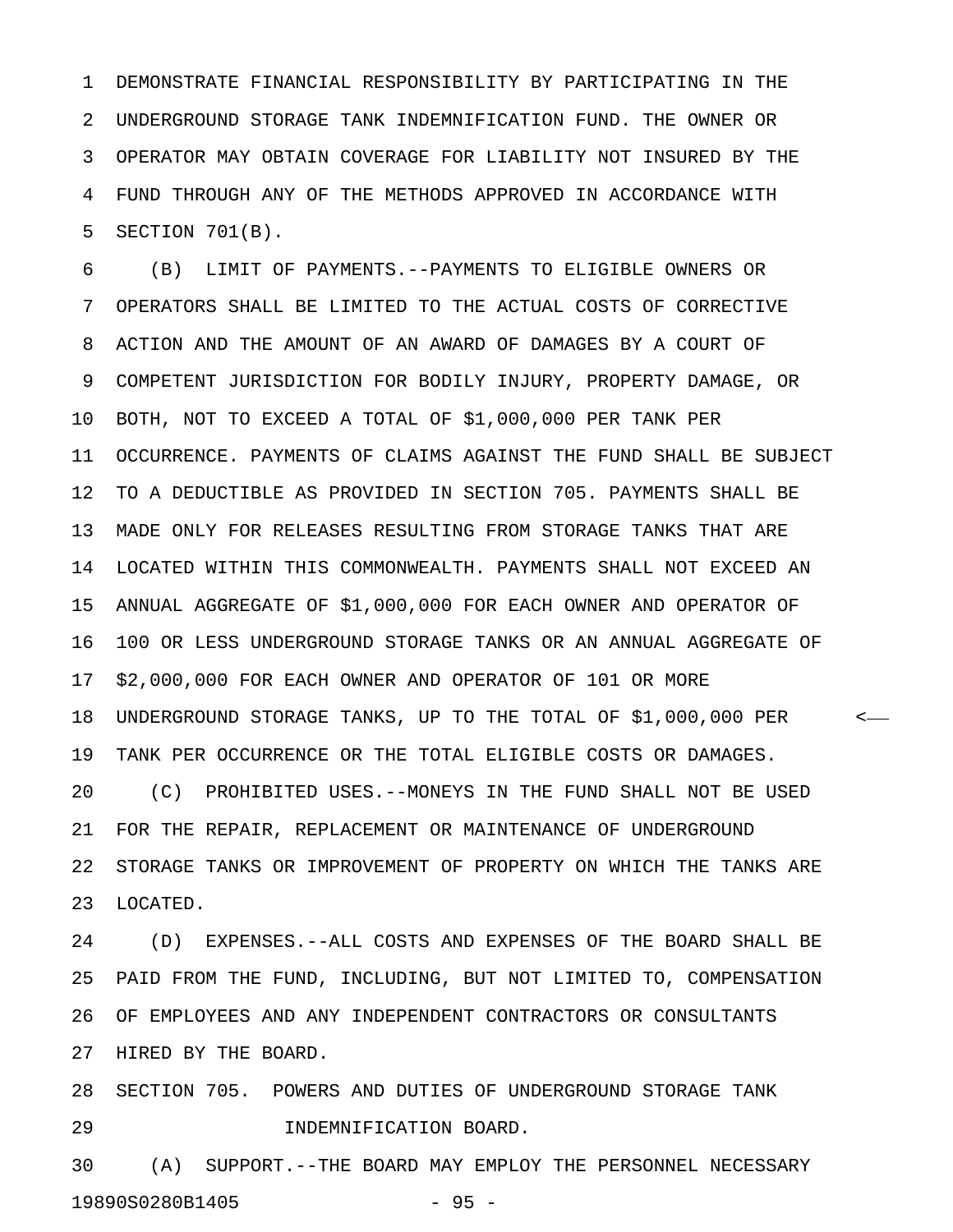1 TO PROCESS FEE PAYMENTS, TO ADMINISTER CLAIMS MADE AGAINST THE 2 UNDERGROUND STORAGE TANK INDEMNIFICATION FUND AND TO CARRY OUT 3 THE PURPOSES OF THE BOARD. THE BOARD MAY ALSO CONTRACT FOR THE 4 SERVICES OF ATTORNEYS, CONSULTANTS AND ACTUARIES NECESSARY TO 5 ADVISE THE BOARD IN ESTABLISHING FEES UNDER SUBSECTION (D) AND 6 DEDUCTIBLE AMOUNTS UNDER SUBSECTION (C).

7 (B) CLAIMS.--THE BOARD SHALL ESTABLISH PROCEDURES BY WHICH 8 OWNERS AND OPERATORS MAY MAKE CLAIMS FOR COSTS ESTIMATED OR 9 INCURRED IN TAKING CORRECTIVE ACTION AND FOR LIABILITY DUE TO 10 BODILY INJURY AND PROPERTY DAMAGE CAUSED BY A SUDDEN OR 11 NONSUDDEN RELEASE FROM UNDERGROUND STORAGE TANKS. CLAIMS 12 DETERMINED TO BE ELIGIBLE SHALL BE PAID UPON RECEIPT OF 13 INFORMATION REQUIRED UNDER REGULATIONS WHICH THE BOARD SHALL 14 PROMULGATE. THE BOARD, BY REGULATION, MAY ESTABLISH A SYSTEM FOR 15 PRIORITIZING CLAIMS.

16 (C) DEDUCTIBLE.--

17 (1) CLAIMS SHALL BE SUBJECT TO A DEDUCTIBLE AMOUNT WHICH 18 THE BOARD SHALL SET ANNUALLY. THE BOARD SHALL GIVE AT LEAST 19 30 DAYS' NOTICE OF A PROPOSED CHANGE IN DEDUCTIBLE AMOUNTS BY 20 PUBLICATION IN THE PENNSYLVANIA BULLETIN, AND THE CHANGE 21 SHALL TAKE EFFECT ON THE DATE SPECIFIED IN THE NOTICE. EACH 22 OWNER OR OPERATOR SHALL BE RESPONSIBLE FOR THE AMOUNT OF THE 23 DEDUCTIBLE AS PROVIDED IN SECTION 705.

24 (2) THE BOARD SHALL SET THE INITIAL DEDUCTIBLE FOR 25 CORRECTIVE ACTION CLAIMS AT \$75,000 PER TANK PER OCCURRENCE. 26 THEREAFTER, THE DEDUCTIBLE SHALL BE BASED ON AN ESTIMATE OF 27 THE AVERAGE COST OF TAKING CORRECTIVE ACTION DUE TO A SUDDEN 28 OR NONSUDDEN RELEASE FROM UNDERGROUND STORAGE TANKS IN THIS 29 COMMONWEALTH. THE BOARD SHALL NOT SET A DEDUCTIBLE IN AN 30 AMOUNT LOWER THAN \$50,000 PER TANK PER OCCURRENCE.

19890S0280B1405 - 96 -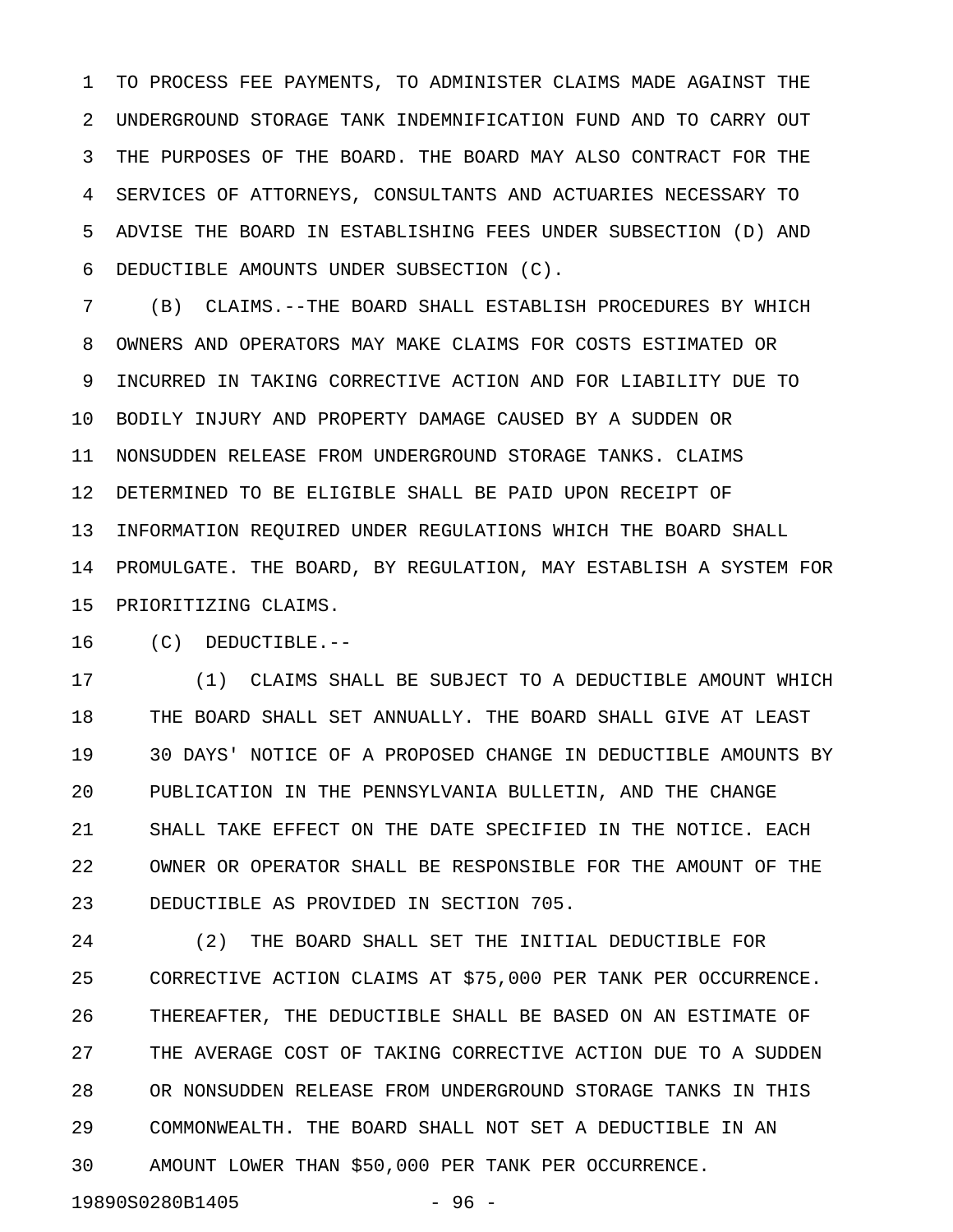1 (3) THE BOARD SHALL SET THE INITIAL DEDUCTIBLE FOR 2 CLAIMS DUE TO BODILY INJURY, PROPERTY DAMAGE, OR BOTH, AT 3 \$150,000 PER TANK PER OCCURRENCE. THEREAFTER, THE DEDUCTIBLE 4 SHALL BE BASED ON AN ESTIMATE OF THE AVERAGE AWARD FOR 5 SETTLEMENT OF THIRD-PARTY CLAIMS INVOLVING BODILY INJURY, 6 PROPERTY DAMAGE, OR BOTH, CAUSED BY A SUDDEN OR NONSUDDEN 7 RELEASE FROM UNDERGROUND STORAGE TANKS IN THIS COMMONWEALTH. 8 THE BOARD SHALL NOT SET A DEDUCTIBLE IN AN AMOUNT LOWER THAN 9 \$100,000 PER TANK PER OCCURRENCE.

10 (D) FEES.--THE BOARD, BY REGULATIONS, SHALL ESTABLISH FEES 11 TO BE PAID BY THE OWNER OR OPERATOR, AS APPROPRIATE, OF 12 UNDERGROUND STORAGE TANKS. FEES SHALL BE SET ON AN ACTUARIAL 13 BASIS IN ORDER TO PROVIDE AN AMOUNT SUFFICIENT TO PAY 14 OUTSTANDING AND ANTICIPATED CLAIMS AGAINST THE UNDERGROUND 15 STORAGE TANK INDEMNIFICATION FUND IN A TIMELY MANNER. FEES SHALL 16 ALSO INCLUDE AN AMOUNT SUFFICIENT TO MEET ALL OTHER FINANCIAL 17 REQUIREMENTS OF THE BOARD. FEES SHALL BE ADJUSTED AS DEEMED 18 NECESSARY BY THE BOARD, BUT NO MORE THAN ONCE A YEAR.

19 (E) PAYMENT OF FEES.--FEES ESTABLISHED UNDER SUBSECTION (D) 20 SHALL BE PAID BY THE OWNER OF THE TANK UNLESS A WRITTEN 21 AGREEMENT BETWEEN THE OWNER AND THE OPERATOR PROVIDES OTHERWISE. 22 A PERSON WHO FAILS OR REFUSES TO PAY THE FEE OR A PART OF THE 23 FEE BY THE DATE ESTABLISHED BY THE BOARD SHALL BE ASSESSED A 24 PENALTY OF 5% OF THE AMOUNT DUE WHICH SHALL ACCRUE ON THE FIRST 25 DAY OF DELINQUENCY AND BE ADDED THERETO. THEREAFTER, ON THE LAST 26 DAY OF EACH MONTH DURING WHICH ANY PART OF ANY FEE OR ANY PRIOR 27 ACCRUED PENALTY REMAINS UNPAID, AN ADDITIONAL 5% OF THE THEN 28 UNPAID BALANCE SHALL ACCRUE AND BE ADDED THERETO.

29 (F) ADDITIONAL POWERS.--THE BOARD SHALL HAVE ADDITIONAL 30 POWERS AS MAY BE NECESSARY TO CARRY OUT ITS DUTIES UNDER THIS 19890S0280B1405 - 97 -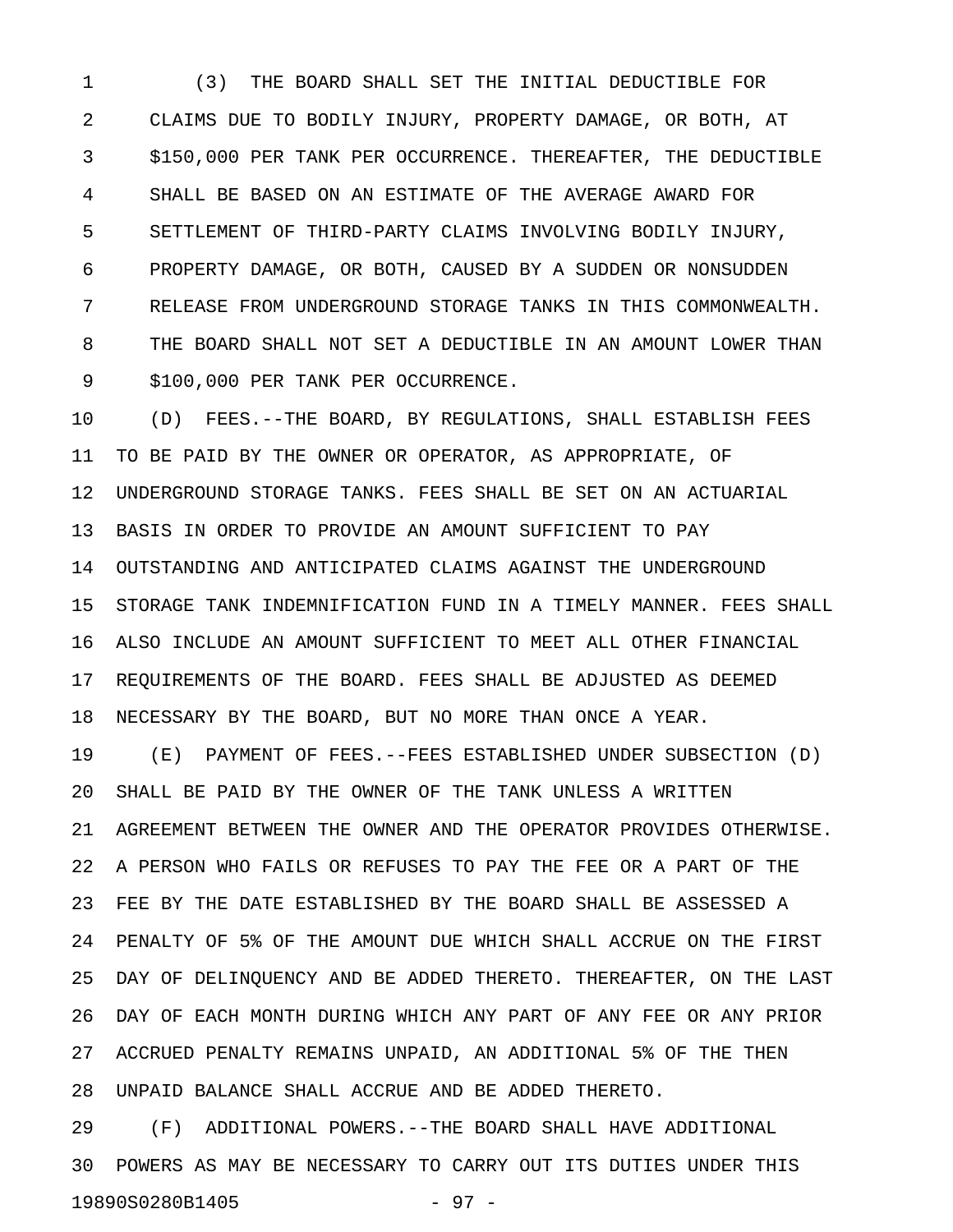1 ACT, INCLUDING, BUT NOT LIMITED TO, THE FOLLOWING:

2 (1) TO MAKE CONTRACTS AND EXECUTE ALL INSTRUMENTS 3 NECESSARY OR CONVENIENT FOR CARRYING ON OF ITS BUSINESS.

4 (2) TO MAKE BYLAWS FOR THE MANAGEMENT AND REGULATION OF 5 ITS AFFAIRS AND TO ADOPT, AMEND AND REPEAL RULES, REGULATIONS 6 AND GUIDELINES GOVERNING THE ADMINISTRATIVE PROCEDURES AND 7 BUSINESS OF THE BOARD AND OPERATION AND ADMINISTRATION OF THE 8 FUND. REGULATIONS OF THE BOARD SHALL BE SUBJECT TO REVIEW 9 UNDER THE ACT OF JUNE 25, 1982 (P.L.633, NO.181), KNOWN AS 10 THE REGULATORY REVIEW ACT.

11 (3) TO SUE OR BE SUED CONCERNING CLAIMS ARISING AS THE 12 RESULT OF A RELEASE FROM AN UNDERGROUND STORAGE TANK AND TO 13 IMPLEAD AND BE IMPLEADED, COMPLAIN AND DEFEND IN ALL COURTS.

14 (4) TO CONDUCT EXAMINATIONS AND INVESTIGATIONS AND TAKE 15 TESTIMONY UNDER OATH OR AFFIRMATION ON ANY MATTER NECESSARY 16 TO THE DETERMINATION OF APPROVAL OR DISAPPROVAL OF ANY CLAIM. 17 SECTION 706. ELIGIBILITY OF CLAIMANTS.

18 IN ORDER TO RECEIVE A PAYMENT FROM THE UNDERGROUND STORAGE 19 TANK INDEMNIFICATION FUND, A CLAIMANT SHALL MEET THE FOLLOWING 20 ELIGIBILITY REQUIREMENTS:

21 (1) THE CLAIMANT IS THE OWNER OR OPERATOR OF THE TANK 22 WHICH IS THE SUBJECT OF THE CLAIM.

23 (2) THE CURRENT FEE REQUIRED UNDER SECTION 705 HAS BEEN 24 PAID.

25 (3) THE TANK HAS BEEN REGISTERED IN ACCORDANCE WITH THE 26 REQUIREMENTS OF SECTION 503.

27 (4) THE OWNER OR OPERATOR HAS OBTAINED A PERMIT, IF 28 REQUIRED UNDER SECTIONS 501 AND 504.

29 (5) THE CLAIMANT DEMONSTRATES TO THE SATISFACTION OF THE 30 BOARD THAT THE RELEASE THAT IS THE SUBJECT OF THE CLAIM 19890S0280B1405 - 98 -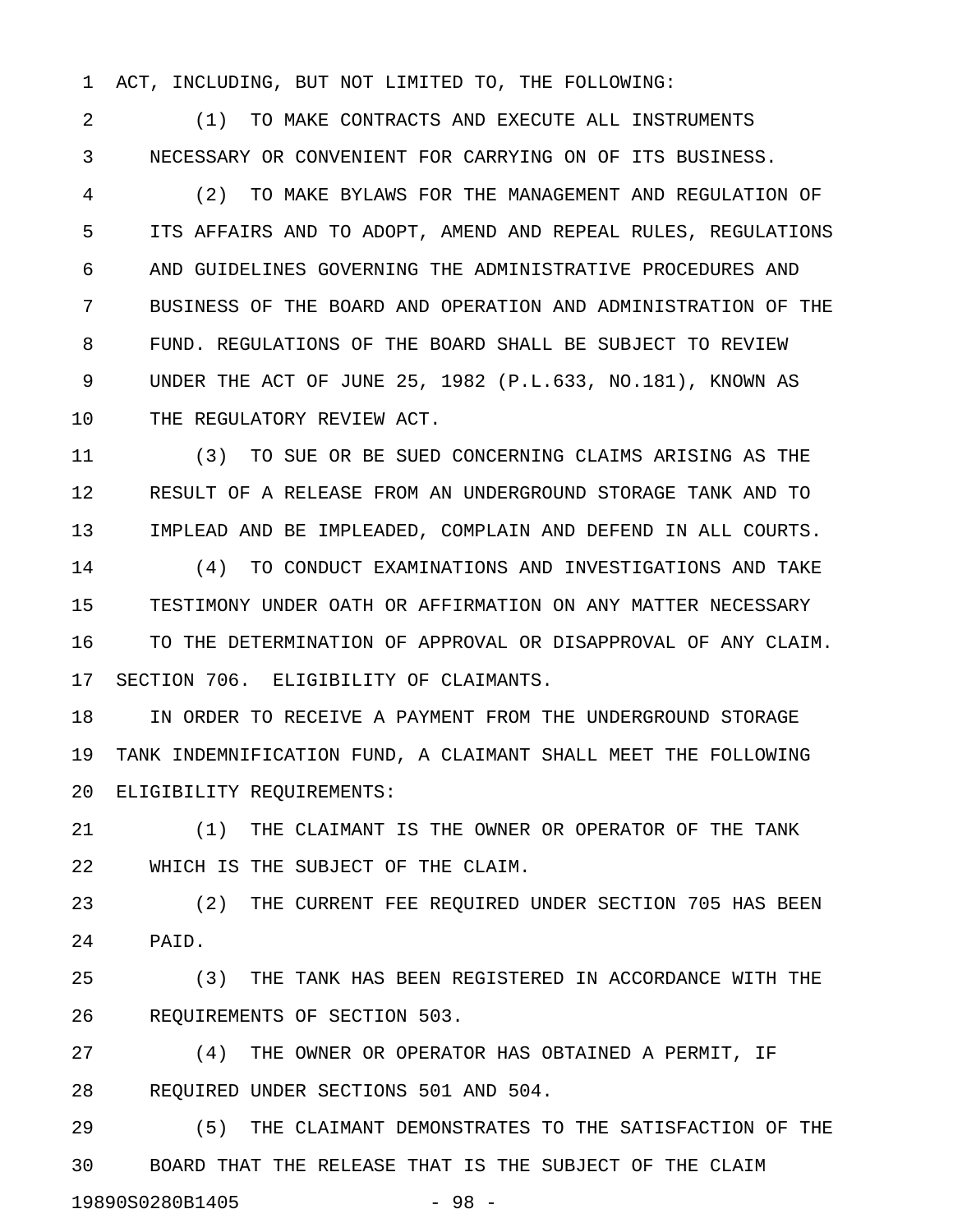1 OCCURRED AFTER THE DATE ESTABLISHED BY THE BOARD FOR PAYMENT 2 OF THE FEE REQUIRED BY SECTION 705(D).

3 (6) ADDITIONAL ELIGIBILITY REQUIREMENTS WHICH THE BOARD 4 MAY ADOPT BY REGULATION.

5 SECTION 707. AUDIT.

6 THE BOARD SHALL CONTRACT FOR AN ANNUAL INDEPENDENT AUDIT OF 7 THE UNDERGROUND STORAGE TANK INDEMNIFICATION FUND.

8 SECTION 708. SUNSET REVIEW.

9 THE UNDERGROUND STORAGE TANK INDEMNIFICATION FUND AND THE 10 BOARD SHALL BE SUBJECT TO PERIODIC EVALUATION, REVIEW AND 11 TERMINATION OR CONTINUATION UNDER THE ACT OF DECEMBER 22, 1981 12 (P.L.508, NO.142), KNOWN AS THE SUNSET ACT, EVERY FIVE YEARS 13 COMMENCING WITH AN INITIAL TERMINATION DATE OF DECEMBER 31, 14 1993. NOTHING IN THE SUNSET ACT OR THIS SECTION SHALL BE 15 CONSTRUED TO INVALIDATE ANY CLAIM SUBMITTED PRIOR TO THE DATE OF 16 TERMINATION.

17 SECTION 709. LOAN FUND.

18 (A) ESTABLISHMENT.--THERE IS ESTABLISHED A SEPARATE ACCOUNT 19 IN THE STATE TREASURY TO BE KNOWN AS THE STORAGE TANK LOAN FUND, 20 WHICH SHALL BE A SPECIAL FUND ADMINISTERED BY THE DEPARTMENT OF 21 COMMERCE.

22 (B) PURPOSE.--IN A CASE WHEN THE DEPARTMENT HAS IDENTIFIED 23 NO MORE THAN TWO PERSONS OWNERS OR OPERATORS THAT INDIVIDUALLY <-24 OWN NO MORE THAN 20 STORAGE TANKS AS POTENTIALLY LIABLE TO TAKE 25 CORRECTIVE ACTION UNDER SECTION 1302, SUCH PERSONS MAY BE 26 ELIGIBLE, UPON WRITTEN APPLICATION TO THE DEPARTMENT OF 27 COMMERCE, TO RECEIVE LONG-TERM, LOW-INTEREST LOANS IN AN AMOUNT 28 UP TO \$15,000 AT AN INTEREST RATE NOT TO EXCEED 2%. THE 29 DEPARTMENT OF COMMERCE SHALL PROMULGATE REGULATIONS ESTABLISHING 30 ELIGIBILITY CRITERIA FOR THE LOANS. AS PART OF THIS EFFORT, THE 19890S0280B1405 - 99 -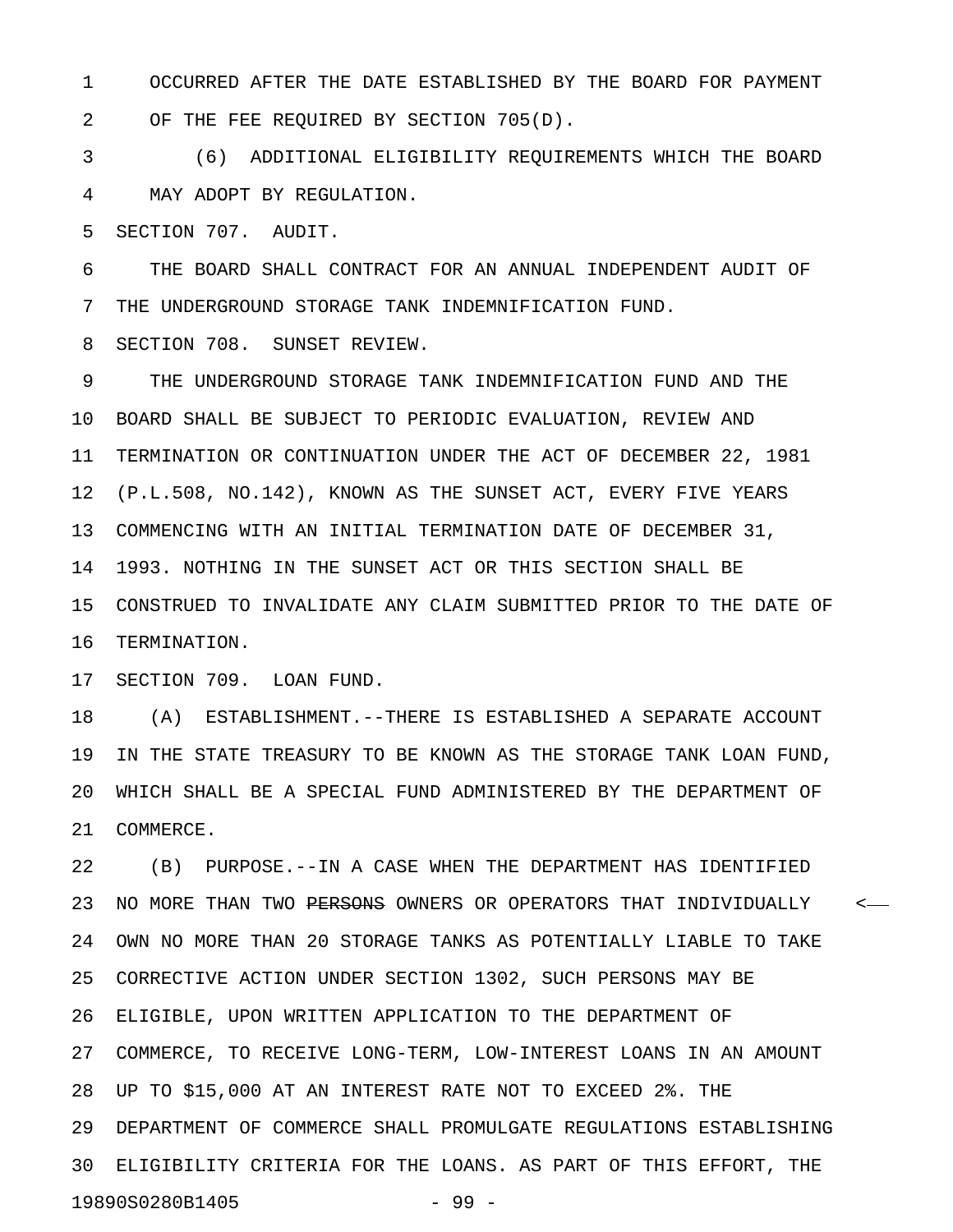1 DEPARTMENT OF COMMERCE SHALL INCLUDE A DETERMINATION OF THE 2 AVAILABILITY OF OTHER SOURCES OF FUNDS AT REASONABLE RATES TO 3 FINANCE ALL OR A PORTION OF THE RESPONSE ACTION AND THE NEED FOR 4 DEPARTMENT OF COMMERCE ASSISTANCE TO FINANCE THE RESPONSE 5 ACTION.

6 (C) FUNDS.--IN ADDITION TO ANY FUNDS AS MAY BE APPROPRIATED 7 BY THE GENERAL ASSEMBLY, AT LEAST 2% OF THE FUNDS RAISED 8 ANNUALLY BY THE ASSESSMENTS IMPOSED BY SECTIONS 303 AND 502 9 SHALL BE DEPOSITED INTO THE LOAN FUND.

10 (D) ANNUAL REPORT.--BEGINNING JANUARY 1, 1990, AND ANNUALLY 11 THEREAFTER, THE DEPARTMENT OF COMMERCE SHALL TRANSMIT TO THE 12 GENERAL ASSEMBLY A REPORT CONCERNING ACTIVITIES AND EXPENDITURES 13 MADE PURSUANT TO THIS SECTION FOR THE PRECEDING STATE FISCAL 14 YEAR. INCLUDED IN THIS REPORT SHALL BE INFORMATION CONCERNING 15 ALL REVENUES AND RECEIPTS DEPOSITED INTO THE LOAN FUND AND ALL 16 LOANS EXTENDED TO ELIGIBLE APPLICANTS.

17 (E) SUNSET.--THE LOAN FUND SHALL CEASE TO EXIST ON JUNE 30, 18 <del>1993</del> 1995, UNLESS IT IS REESTABLISHED BY ACTION OF THE GENERAL <-19 ASSEMBLY. ANY FUNDS REMAINING IN THE LOAN FUND ON JUNE 30, <del>1993</del> <-20 1995, SHALL LAPSE TO THE STORAGE TANK FUND. MONEY RECEIVED BY 21 THE DEPARTMENT OF COMMERCE AS REPAYMENT OF OUTSTANDING LOANS 22 AFTER JUNE 30, <del>1993</del> 1995, SHALL LAPSE TO THE STORAGE TANK FUND. <-23 CHAPTER 9 24 SPILL PREVENTION RESPONSE PLAN

25 SECTION 901. SUBMISSION OF SPILL PREVENTION RESPONSE PLAN. 26 (A) SCHEDULE.--<del>ACCOMPANYING THE REGISTRATION FORM AS SET</del> <-27 FORTH IN SECTION 303, EACH EACH OWNER OF AN ABOVEGROUND STORAGE <-28 TANK OR TANK FACILITY SHALL SUBMIT TO THE DEPARTMENT WITHIN ONE 29 YEAR OF THE EFFECTIVE DATE OF THIS ACT A PLAN FOR EACH 30 ABOVEGROUND STORAGE TANK OR TANK FACILITY. EACH PLAN SHALL BE 19890S0280B1405 - 100 -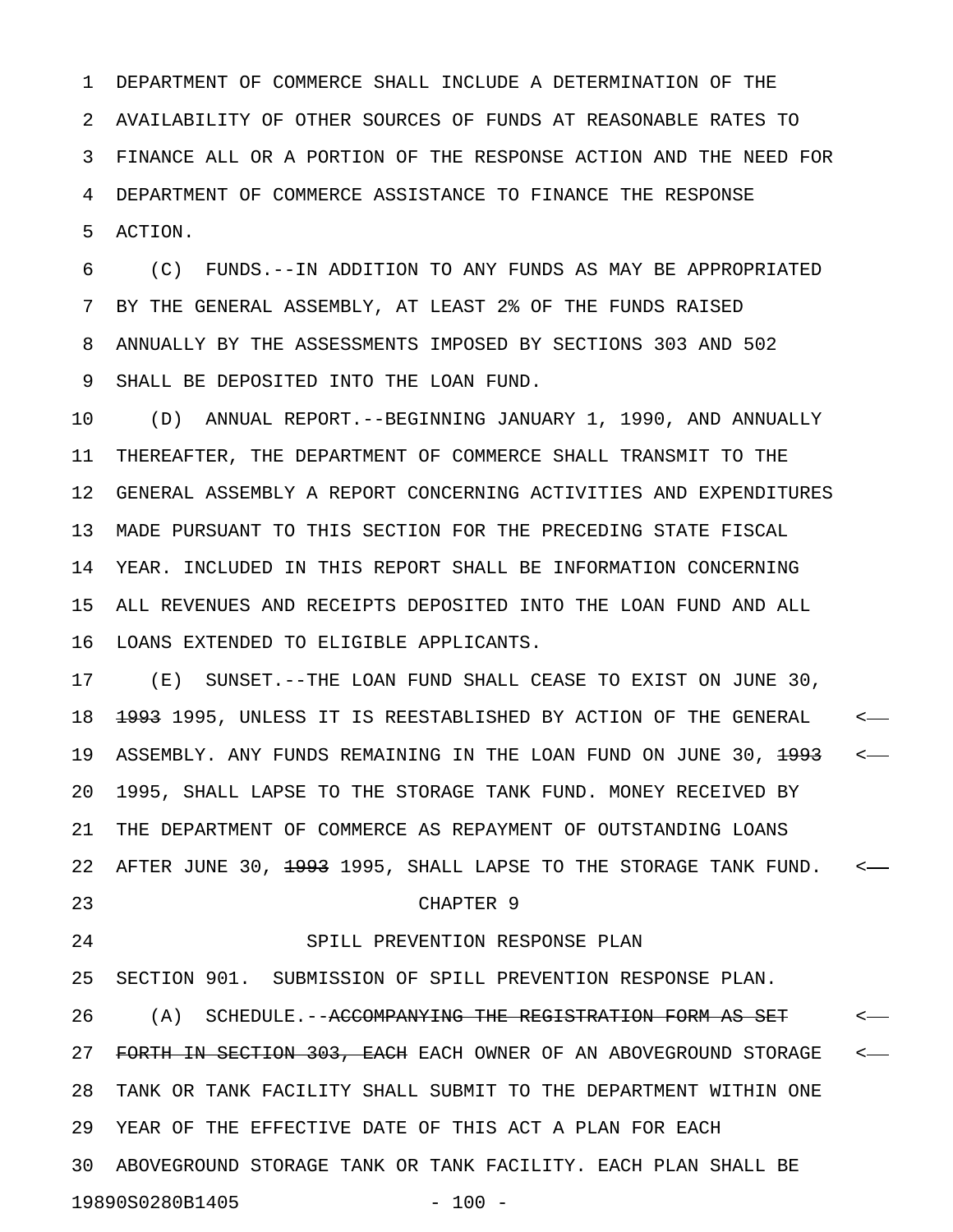1 SITE-SPECIFIC AND BE CONSISTENT WITH THE REQUIREMENTS OF THIS 2 ACT AND SHALL BE DEVELOPED IN CONSULTATION WITH COUNTY AND < 3 MUNICIPAL EMERGENCY MANAGEMENT AGENCIES. THIS CHAPTER SHALL NOT 4 APPLY TO ABOVEGROUND STORAGE TANK FACILITIES WITH A CAPACITY 5 EQUAL TO OR LESS THAN 21,000 GALLONS.

6 (B) PLAN REVISIONS.--EACH OWNER OF AN ABOVEGROUND STORAGE 7 TANK OR TANK FACILITY WITH AN APPROVED SPILL PREVENTION RESPONSE 8 PLAN SHALL SUBMIT A REVISED PLAN OR ADDENDUM TO THE PLAN TO THE 9 DEPARTMENT IN ACCORDANCE WITH THE REQUIREMENTS OF THIS ACT IF 10 ANY OF THE FOLLOWING OCCUR:

11 (1) THERE IS A SUBSTANTIAL MODIFICATION IN DESIGN, 12 CONSTRUCTION, OPERATION, MAINTENANCE OF THE STORAGE TANK OR 13 TANK FACILITY OR ASSOCIATED EQUIPMENT OR OTHER CIRCUMSTANCES 14 THAT INCREASE THE POTENTIAL FOR FIRES, EXPLOSIONS OR RELEASES 15 OF REGULATED SUBSTANCES.

16 (2) THERE IS A SUBSTANTIAL MODIFICATION IN EMERGENCY 17 EQUIPMENT AT THE FACILITY.

18 (3) THERE ARE SUBSTANTIAL CHANGES IN TANK FACILITY 19 EMERGENCY ORGANIZATION.

20 (4) APPLICABLE DEPARTMENT REGULATIONS ARE REVISED.

21 (5) THE PLAN FAILS IN AN EMERGENCY.

22 (6) THE REMOVAL OR THE ADDITION OF ANY STORAGE TANK OR 23 STORAGE TANKS.

24 (7) OTHER CIRCUMSTANCES OCCUR OF WHICH THE DEPARTMENT 25 REQUESTS AN UPDATE.

26 (C) EXISTING PLANS.--ALL EXISTING PLANS REGARDING STORAGE 27 TANK FACILITIES REQUIRED BY THE DEPARTMENT PURSUANT TO THE ACT 28 OF JUNE 22, 1937 (P.L.1987, NO.394), KNOWN AS THE CLEAN STREAMS 29 LAW, AND KNOWN AS PREPAREDNESS, PREVENTION AND CONTINGENCY PLANS 30 MUST BE REVISED WITHIN <del>TWO YEARS</del> ONE YEAR OF THE EFFECTIVE DATE <-19890S0280B1405 - 101 -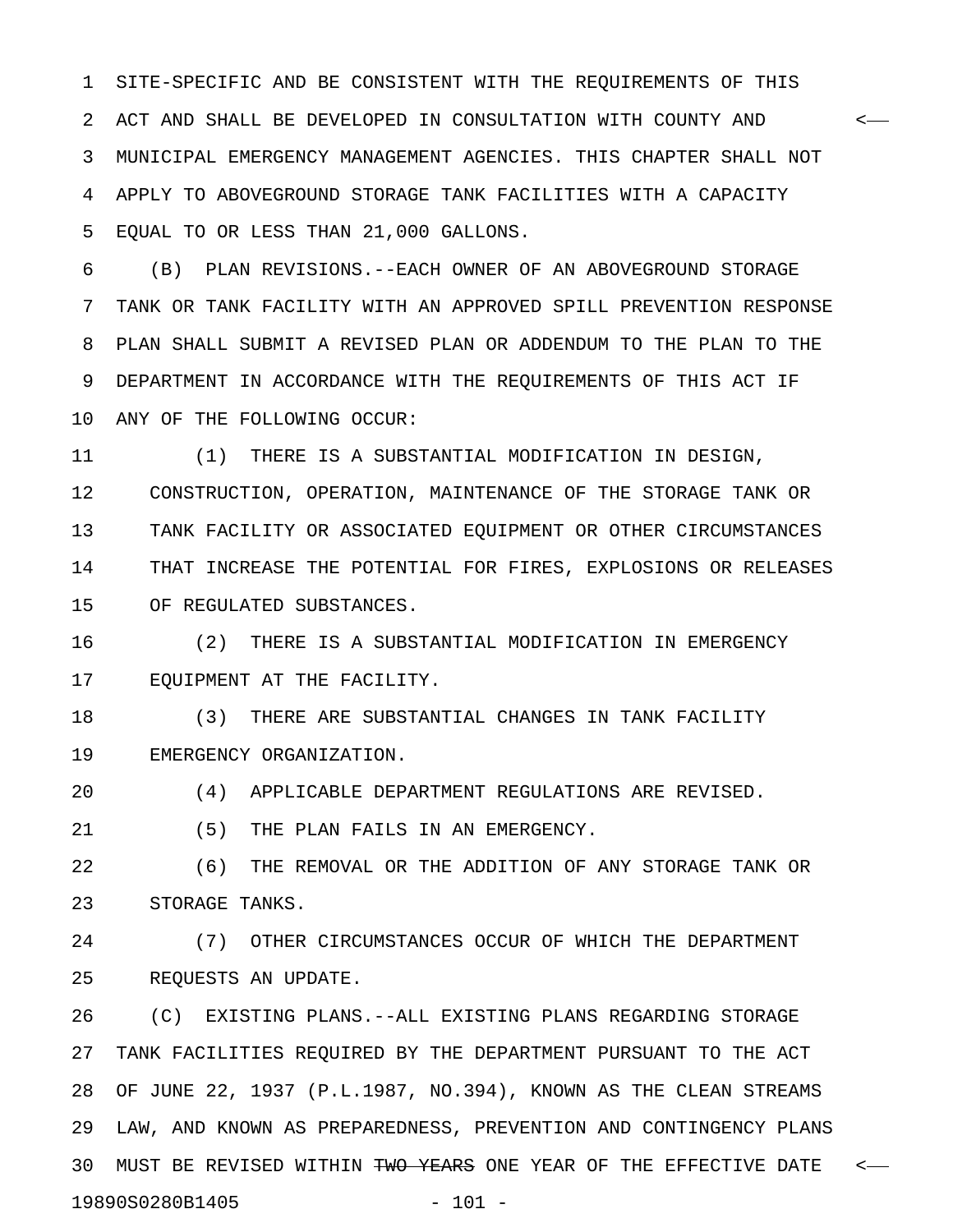1 OF THIS ACT. THEREAFTER, ALL PLANS SUBMITTED IN ACCORDANCE WITH 2 THIS CHAPTER SHALL BE DEEMED TO HAVE SATISFIED THE REQUIREMENTS 3 OF THE CLEAN STREAMS LAW, RELATING TO PREPAREDNESS, PREVENTION 4 AND CONTINGENCY PLANS.

5 SECTION 902. CONTENT OF SPILL PREVENTION RESPONSE PLAN.

6 (A) DESCRIPTION OF FACILITY.--THE PLAN SHALL IDENTIFY AND 7 DESCRIBE THE INDUSTRIAL OR COMMERCIAL ACTIVITY WHICH OCCURS AT 8 THE SITE, INCLUDING A SPECIFIC LISTING AND INVENTORY OF ALL 9 TYPES OF PRODUCTS STORED, AMOUNT OF PRODUCTS STORED AND WASTES 10 GENERATED WHICH ARE STORED AT THE ABOVEGROUND STORAGE TANK OR 11 TANK FACILITY. THE PLAN SHALL INCLUDE DRAWINGS OF THE 12 ABOVEGROUND STORAGE TANK FACILITY, INCLUDING LOCATION OF ALL 13 DRAINAGE PIPES AND WATER OUTLETS.

14 (B) DESCRIPTION OF THE ORGANIZATION STRUCTURE FOR PLAN 15 IMPLEMENTATION.--THE PLAN SHALL IDENTIFY ALL FACILITY RELATED 16 INDIVIDUALS AND THEIR DUTIES AND RESPONSIBILITIES FOR 17 DEVELOPING, IMPLEMENTING AND MAINTAINING THE FACILITIES' PLAN. 18 THE PLAN SHALL DESCRIBE IN DETAIL THE CHAIN OF COMMAND AT THE 19 ABOVEGROUND STORAGE TANK OR STORAGE TANK FACILITY AND LIST ALL 20 FACILITY EMERGENCY COORDINATORS, AND EMERGENCY RESPONSE 21 CONTRACTORS.

22 (C) SPILL LEAK PREVENTION AND RESPONSE.--THE PLAN SHALL 23 PROVIDE A PREVENTIVE MAINTENANCE PROGRAM THAT INCLUDES 24 MONITORING AND INSPECTION PROCEDURES, INCLUDING IDENTIFICATION 25 OF STRESS POINTS, EMPLOYEE TRAINING PROGRAM AND SECURITY SYSTEM. 26 THE PLAN SHALL INCLUDE A DESCRIPTION OF POTENTIAL SOURCES AND 27 AREAS WHERE SPILLS AND LEAKS MAY OCCUR BY DRAWINGS AND PLOT 28 PLANS AND SHALL IDENTIFY SPECIFIC SPILL PREVENTION MEASURES FOR 29 THOSE IDENTIFIED AREAS.

30 (D) COUNTERMEASURE.--THE PLAN SHALL EXPLAIN IN DETAIL THE 19890S0280B1405 - 102 -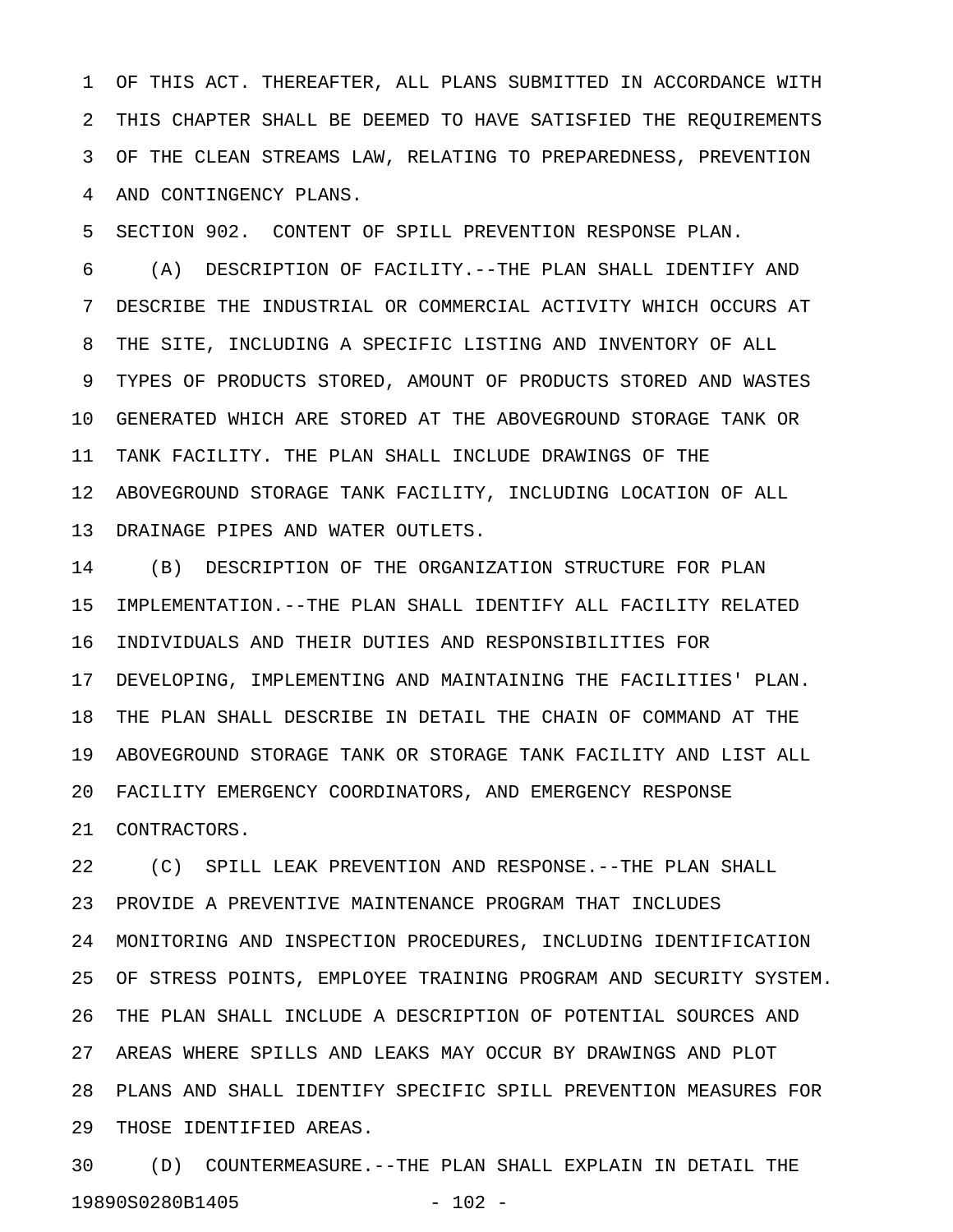1 SPECIFIC RESPONSE THAT STORAGE TANK FACILITY AND CONTRACT 2 EMERGENCY PERSONNEL SHALL TAKE UPON THE OCCURRENCE OF ANY 3 RELEASE AT THE FACILITY.

4 (E) EMERGENCY SPILL CONTROL NETWORK.--THE PLAN SHALL INCLUDE 5 INFORMATION OBTAINED BY THE OWNER OF THE ABOVEGROUND STORAGE 6 TANK FACILITY FROM THE COUNTY AND MUNICIPAL EMERGENCY MANAGEMENT 7 AGENCIES. THE PLAN SHALL ALSO CONTAIN INFORMATION RELATING TO 8 PERSONS TO BE NOTIFIED IN THE EVENT OF A SPILL.

9 (F) OTHER INFORMATION.--THE OWNER SHALL PROVIDE THE 10 DEPARTMENT WITH ALL OTHER INFORMATION REQUIRED BY THE DEPARTMENT 11 TO CARRY OUT ITS DUTIES UNDER THIS ACT.

12 SECTION 903. ABOVEGROUND STORAGE TANK FACILITY EMERGENCY <

13 RESPONSE PLAN.

14 (A) COUNTY EMERGENCY RESPONSE PLAN. THE COUNTY EMERGENCY 15 MANAGEMENT AGENCY, AS DEFINED IN REGULATION FOR PLANNING 16 THRESHOLD, SHALL DEVELOP A COMPREHENSIVE ABOVEGROUND STORAGE 17 TANK EMERGENCY RESPONSE PLAN WHICH IS SITE-SPECIFIC TO THOSE 18 ABOVEGROUND STORAGE TANK FACILITIES WHICH REQUIRE ONSITE 19 EMERGENCY RESPONSE PLANS UNDER SECTION 901. ALL PLANS SHALL BE 20 COMPLETED WITHIN TWO YEARS OF THE EFFECTIVE DATE OF THIS 21 SECTION. THE PLAN SHALL BE CONSISTENT WITH ESTABLISHED EMERGENCY 22 RESPONSE PLANNING PROCEDURES AS ESTABLISHED BY THE PENNSYLVANIA 23 EMERGENCY MANAGEMENT COUNCIL AND THE PENNSYLVANIA EMERGENCY 24 MANAGEMENT AGENCY AND SHALL INCLUDE THE TIMELY NOTIFICATION OF 25 ALL DOWNSTREAM WATER COMPANIES AND DOWNSTREAM INDUSTRIAL 26 FACILITIES WHICH INTAKE WATER FROM POTENTIALLY CONTAMINATED 27 RIVERS, STREAMS AND CREEKS WITHIN 20 MILES OF THE ABOVEGROUND 28 STORAGE TANK FACILITY. THE COUNTY SHALL COORDINATE THE 29 DEVELOPMENT OF EACH ABOVEGROUND STORAGE TANK FACILITY EMERGENCY 30 RESPONSE PLAN WHICH SHALL BE CODEVELOPED WITH AFFECTED MUNICIPAL

19890S0280B1405 - 103 -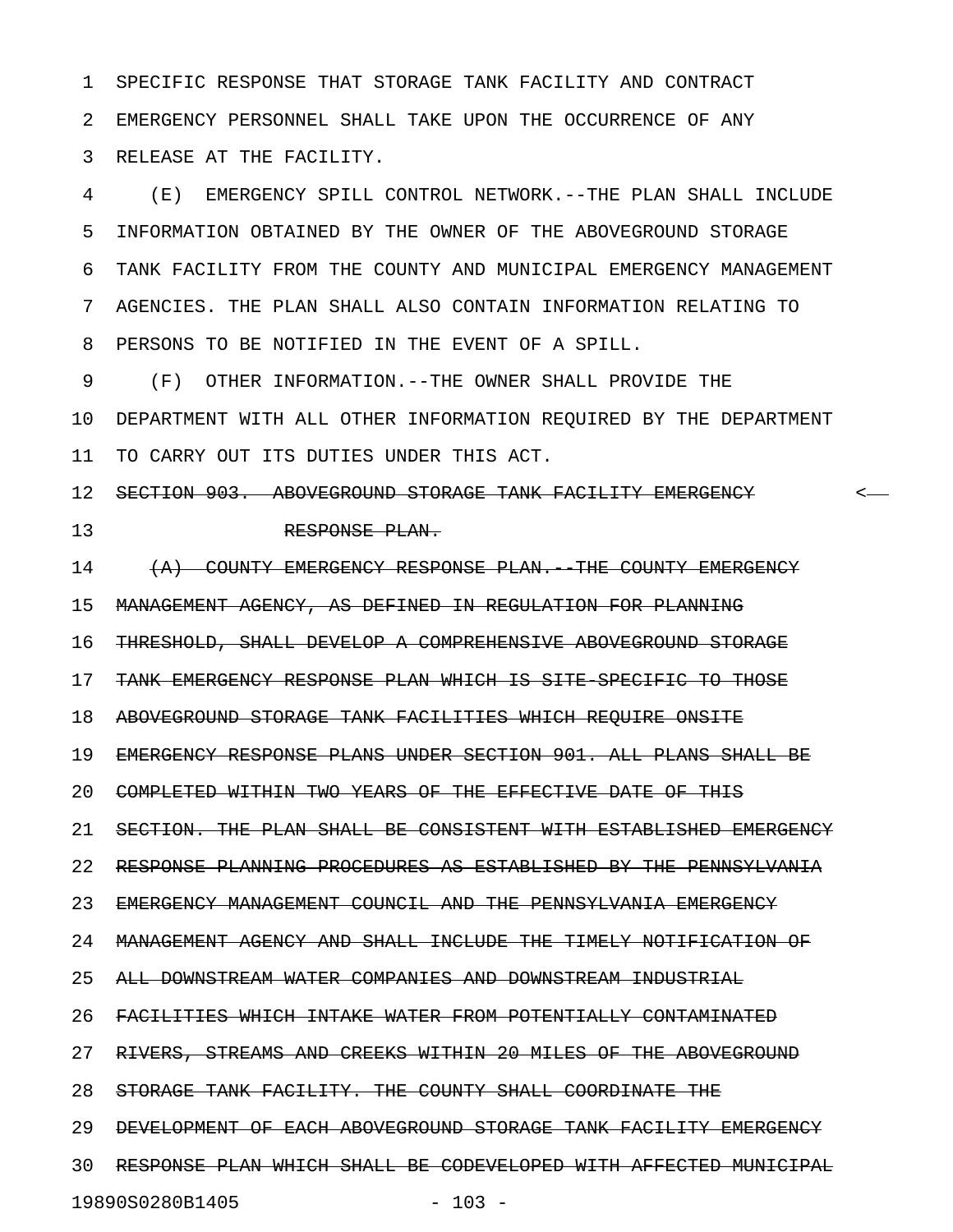1 EMERGENCY MANAGEMENT AGENCIES AND THE FACILITY OPERATOR. THE 2 COUNTY SHALL SUBMIT COMPLETED PLANS TO THE PENNSYLVANIA 3 EMERGENCY MANAGEMENT AGENCY FOR REVIEW AND APPROVAL. AT LEAST 4 BIENNIAL UPDATES WILL BE REQUIRED. 5 (B) COUNTY PLANS REVIEW.--UPON RECEIPT OF COUNTY ABOVEGROUND 6 STORAGE TANK EMERGENCY RESPONSE PLANS, THE PENNSYLVANIA 7 EMERGENCY MANAGEMENT AGENCY SHALL REVIEW EACH PLAN TO ENSURE 8 CONSISTENCY AND COMPLIANCE WITH EXISTING FEDERAL AND STATE 9 EMERGENCY PLANNING REQUIREMENTS. THE PENNSYLVANIA EMERGENCY 10 MANAGEMENT AGENCY WILL NOTIFY THE COUNTY EMERGENCY MANAGEMENT 11 AGENCY IF CORRECTIONS OR CHANGES ARE NECESSARY AND THE 12 PENNSYLVANIA EMERGENCY MANAGEMENT AGENCY SHALL REQUIRE 13 CORRECTION OF THE PLANS BY THE COUNTY EMERGENCY MANAGEMENT 14 AGENCY, AS DESCRIBED IN 35 PA.C. S. § 7313 (RELATING TO POWERS 15 AND DUTIES). 16 (C) RULES AND REGULATIONS. THE PENNSYLVANIA EMERGENCY 17 MANAGEMENT AGENCY SHALL HAVE THE AUTHORITY TO DEVELOP 18 REGULATIONS TO IMPLEMENT PROVISIONS OF THIS SECTION INCLUDING 19 REQUIREMENTS TO DEVELOP COUNTY ABOVEGROUND STORAGE TANK PLANS 20 BASED UPON A PLANNING THRESHOLD STANDARD AND TO EXERCISE COUNTY 21 ABOVEGROUND STORAGE TANK EMERGENCY RESPONSE PLANS ON A REGULAR 22 BASIS. 23 SECTION 904 903. REVIEW OF SPILL PREVENTION RESPONSE PLANS. < 24 (A) WRITTEN NOTICE.--THE OWNER OF THE ABOVEGROUND STORAGE 25 TANK FACILITY LOCATED ADJACENT TO SURFACE WATERS SHALL ANNUALLY 26 PROVIDE PUBLIC NOTICE TO ALL DOWNSTREAM MUNICIPALITIES, 27 DOWNSTREAM WATER COMPANIES AND DOWNSTREAM INDUSTRIAL USERS 28 WITHIN 20 MILES OF THE ABOVEGROUND STORAGE TANK FACILITY SITE 29 AND THE LOCAL MUNICIPALITY AND COUNTY IN WHICH THE FACILITY IS 30 LOCATED. THE NOTICE SHALL PROVIDE A DETAILED INVENTORY OF THE 19890S0280B1405 - 104 -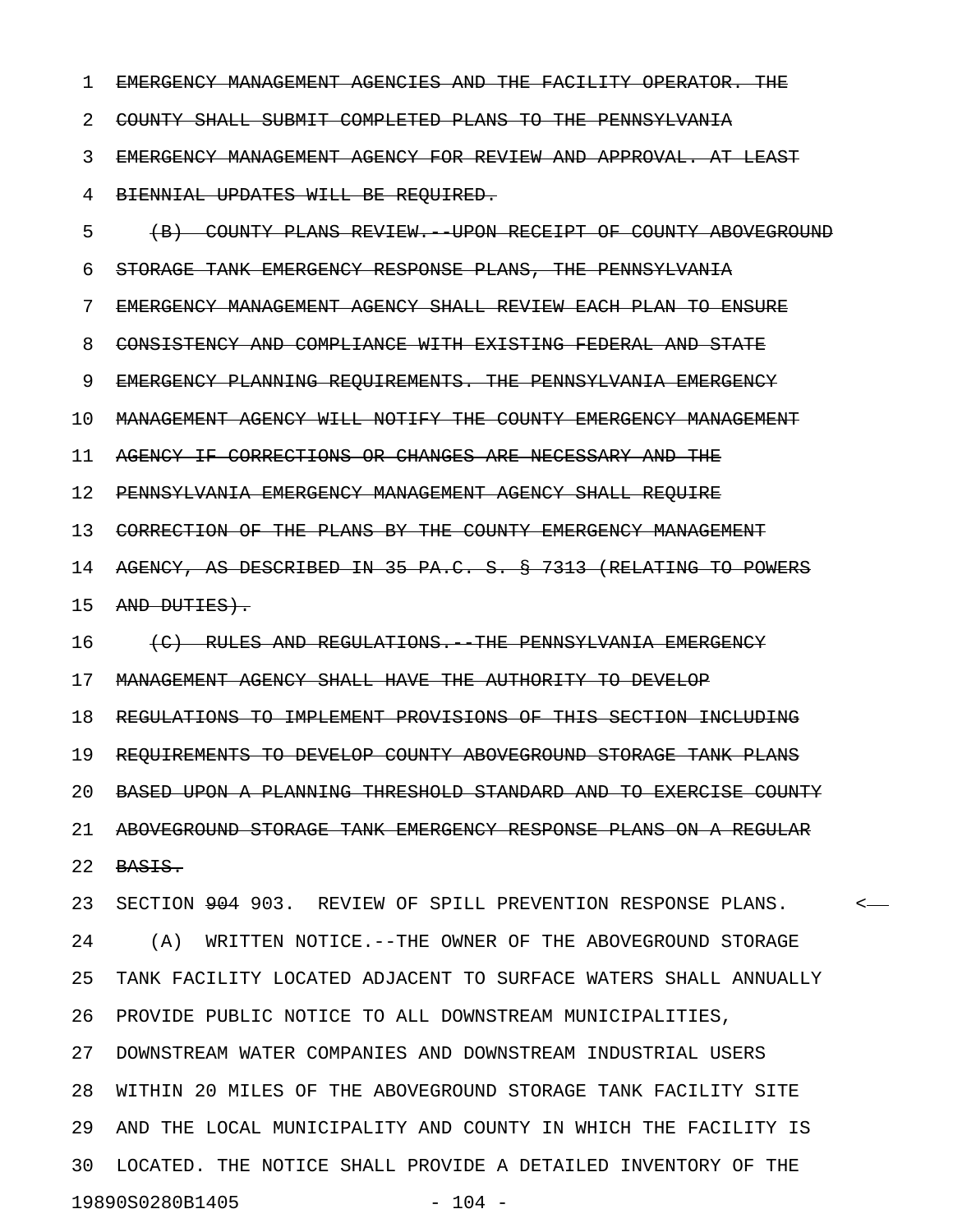1 TYPE AND QUANTITY OF MATERIAL IN STORAGE AT THE FACILITY. THE 2 FACILITY OPERATOR SHALL <del>BIENNIALLY</del> ANNUALLY PROVIDE A COPY OF  $\leftarrow$ 3 THE FACILITY EMERGENCY RESPONSE PLAN SPILL PREVENTION RESPONSE  $\sim$ 4 PLAN OR UPDATES TO THAT PLAN AFTER ITS INITIAL PREPARATION TO 5 THE COUNTY AND MUNICIPAL EMERGENCY MANAGEMENT AGENCY AND THE 6 DEPARTMENT.

7 (B) DEPARTMENT ACTION.--THE DEPARTMENT SHALL APPROVE THE 8 FACILITY SPILL PREVENTION RESPONSE PLAN OR DISAPPROVE THE PLAN <-9 AND PROVIDE THE OWNER OF THE STORAGE TANK OR TANK FACILITY WITH 10 SPECIFIC REASONS FOR THE DISAPPROVAL. IF DISAPPROVED, THE OWNER 11 OF THE STORAGE TANK OR TANK FACILITY SHALL SUBMIT A REVISED PLAN 12 TO THE DEPARTMENT.

13 SECTION 905 904. NOTIFICATION. <

14 (A) PROCEDURE FOR <del>OFFSITE</del> SPILL NOTIFICATION.--UPON THE  $\leftarrow$ 15 OCCURRENCE OF AN OFFSITE A RELEASE AT THE ABOVEGROUND STORAGE  $\sim$ 16 TANK, THE OWNER OR OPERATOR OF A STORAGE TANK SHALL IMMEDIATELY 17 NOTIFY THE COUNTY EMERGENCY MANAGEMENT AGENCY, THE PENNSYLVANIA 18 EMERGENCY MANAGEMENT AGENCY AND THE DEPARTMENT. ALL DOWNSTREAM 19 WATER COMPANIES, DOWNSTREAM MUNICIPALITIES AND DOWNSTREAM 20 INDUSTRIAL USERS WITHIN 20 MILES OF THE ABOVEGROUND STORAGE TANK 21 LOCATED ADJACENT TO SURFACE WATERS SHALL BE NOTIFIED ON A 22 PRIORITY BASIS BASED ON THE PROXIMITY OF THE RELEASE BY THE 23 OWNER OR OPERATOR OF THE AGENT OF THE OWNER OR OPERATOR OF THE 24 ABOVEGROUND STORAGE TANK WITHIN TWO HOURS OF ANY RELEASE WHICH 25 ENTERS A WATER SUPPLY OR WHICH THREATENS THE WATER SUPPLY OF 26 DOWNSTREAM USERS. WHERE THE OWNER OR OPERATOR OR HIS AGENT < 27 FAILED TO NOTIFY OR IS INCAPABLE OF NOTIFYING DOWNSTREAM WATER 28 USERS, THE COUNTY EMERGENCY MANAGEMENT AGENCY SHALL MAKE THE 29 REQUIRED NOTIFICATIONS.

30 (B) PROCEDURE FOR ONSITE SPILL NOTIFICATION. UPON THE  $\sim$ 19890S0280B1405 - 105 -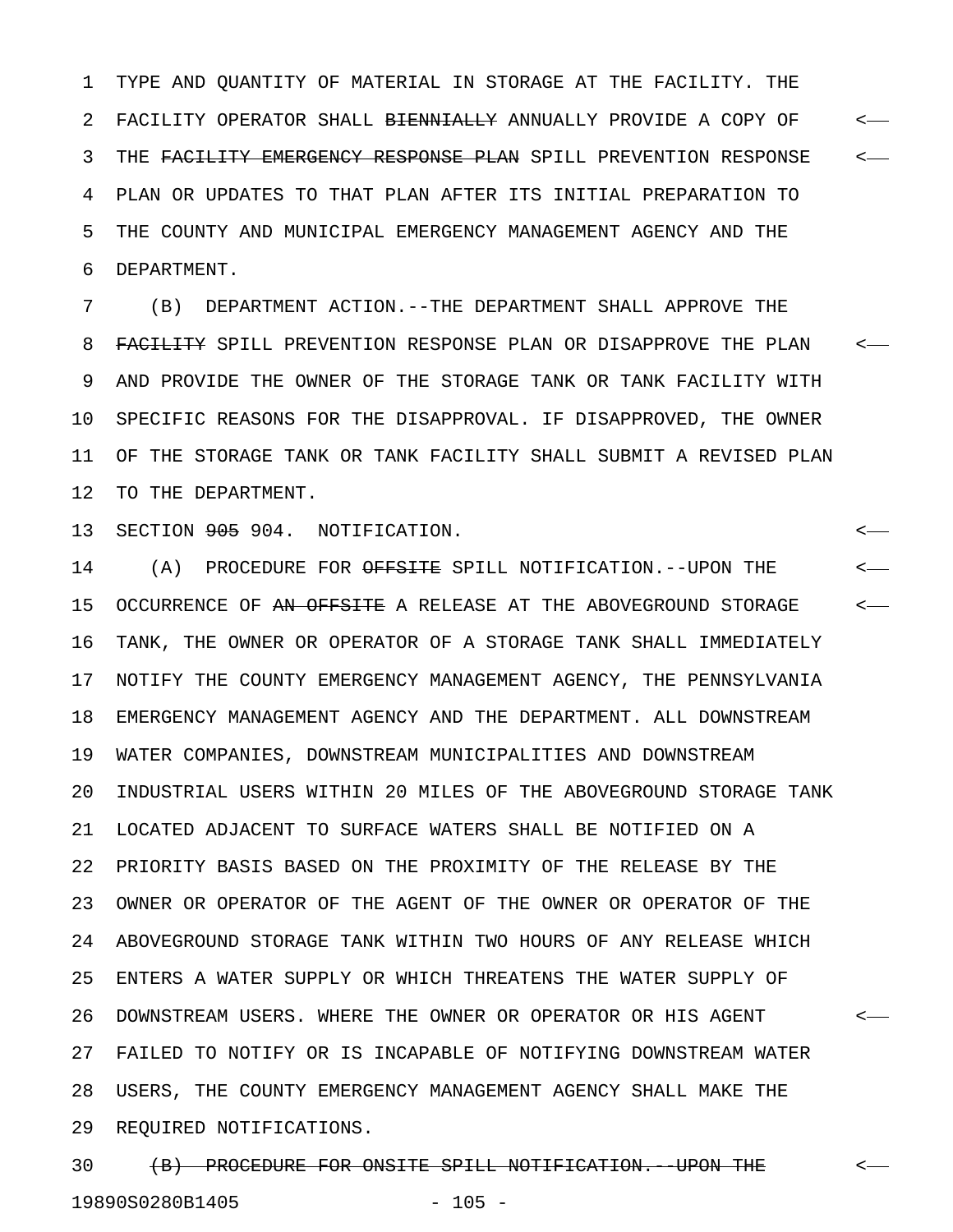1 OCCURRENCE OF AN ONSITE RELEASE WITH LIMITED POTENTIAL FOR

2 OFFSITE IMPACT AT THE ABOVEGROUND STORAGE TANK, THE OWNER OR

3 OPERATOR OF A STORAGE TANK SHALL IMMEDIATELY NOTIFY THE

4 DEPARTMENT. IF AN EMERGENCY RESPONSE IS REQUIRED, THE

5 ABOVEGROUND STORAGE TANK OWNER OR OPERATOR SHALL NOTIFY THE

6 COUNTY EMERGENCY MANAGEMENT AGENCY.

7 (C) (B) NOTIFICATION LIST.--THE OWNER OF THE ABOVEGROUND 8 STORAGE TANK OR TANK FACILITY LOCATED ADJACENT TO SURFACE WATERS 9 SHALL ANNUALLY OBTAIN AND ANNUALLY UPDATE A LIST FROM THE LOCAL 10 EMERGENCY MANAGEMENT AGENCY OF ALL DOWNSTREAM MUNICIPAL WATER 11 USERS, WATER COMPANIES AND INDUSTRIAL USERS WITHIN 20 MILES OF 12 THE TANK FACILITY.

13 (D) COUNTY NOTIFICATION. UPON NOTIFICATION OF AN OFFSITE <-14 ACTUAL RELEASE OR POTENTIAL FAILURE OF AN ABOVEGROUND STORAGE 15 TANK, THE COUNTY EMERGENCY MANAGEMENT AGENCY SHALL NOTIFY THE 16 PENNSYLVANIA EMERGENCY MANAGEMENT AGENCY AND SHALL THEN CONTACT 17 ALL DOWNSTREAM USERS WITHIN 20 MILES OF THE ABOVEGROUND STORAGE 18 TANK LOCATED ADJACENT TO SURFACE WATERS TO INITIATE APPROPRIATE 19 EMERGENCY RESPONSE ACTIONS.

20 (E) STATE VERIFICATION. UPON NOTIFICATION OF AN ACTUAL 21 RELEASE OR POTENTIAL FAILURE OF AN ABOVEGROUND STORAGE TANK, THE 22 DEPARTMENT SHALL VERIFY NOTIFICATION AND BE AVAILABLE TO RESPOND 23 TO REQUESTS FOR TECHNICAL ADVICE ON A PRIORITY BASIS BASED ON 24 THE PROXIMITY OF THE RELEASE WHICH THREATENS THE WATER SUPPLY OF 25 DOWNSTREAM USERS.

26  $\leftarrow$  (C) STATE AGENCY.--NOTWITHSTANDING ANY FEDERAL LAW TO 27 THE CONTRARY, THE DEPARTMENT IS HEREBY DESIGNATED AS THE STATE 28 AGENCY EMPOWERED TO DIRECT EMERGENCY CLEANUP EFFORTS ONSITE AT A 29 RELEASE SITE UPON THE OCCURRENCE OF A RELEASE.

30 (G) OTHER EMERGENCY RESPONSE PLANS.--NOTWITHSTANDING <-19890S0280B1405 - 106 -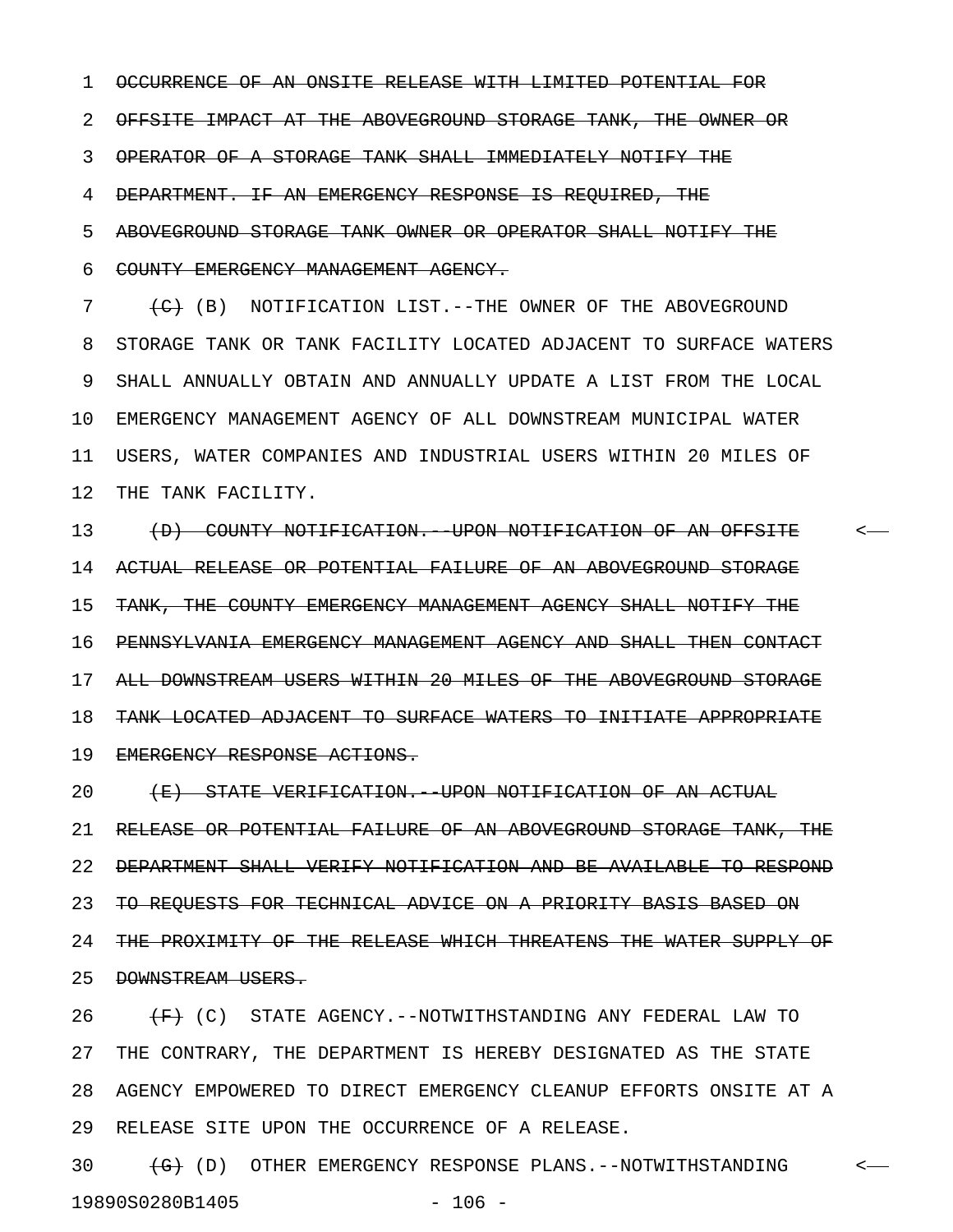1 CHAPTER 9 TO THE CONTRARY, THE ABOVEGROUND STORAGE TANK FACILITY <-2 EMERGENCY SPILL PREVENTION RESPONSE PLAN SHALL BE DEVELOPED < 3 JOINTLY BY THE OWNER OF THE ABOVEGROUND STORAGE TANK AND IN  $\leftarrow$ 4 CONSULTATION WITH THE LOCAL AND COUNTY EMERGENCY MANAGEMENT 5 AGENCY <del>AND REVIEWED BY THE PENNSYLVANIA EMERGENCY MANAGEMENT</del> <-6 AGENCY CONSISTENT WITH THE EMERGENCY MANAGEMENT PROCEDURES 7 DEVELOPED BY LOCAL EMERGENCY MANAGEMENT AGENCIES UNDER TITLE III 8 OF THE SUPERFUND AMENDMENTS AND REAUTHORIZATION ACT OF 1986 9 (PUBLIC LAW 99-499, 100 STAT. 1613).

10 CHAPTER 11

11 SITING OF NEW ABOVEGROUND STORAGE TANK FACILITY

12 AND REGULATIONS

13 SECTION 1101. NOTIFICATION.

14 (A) PROCEDURE.--THE OWNER OR OPERATOR OF AN EXISTING OR 15 PROPOSED ABOVEGROUND TANK FACILITY SHALL PROVIDE WRITTEN 16 NOTIFICATION TO THE LOCAL MUNICIPALITY AND COUNTY IN WHICH THE 17 ABOVEGROUND TANK FACILITY IS SITUATED OR TO BE LOCATED PRIOR TO 18 SUBMITTING AN APPLICATION FOR AN ABOVEGROUND STORAGE PERMIT TO 19 CONSTRUCT OR RECONSTRUCT AN ADDITIONAL ABOVEGROUND STORAGE TANK 20 AT THE ABOVEGROUND STORAGE TANK FACILITY OR CONSTRUCT A NEW 21 ABOVEGROUND STORAGE TANK FACILITY. THIS CHAPTER SHALL NOT APPLY 22 TO ABOVEGROUND STORAGE TANKS WITH A CAPACITY EQUAL TO OR LESS 23 THAN 21,000 GALLONS.

24 (B) PUBLIC HEARINGS.--UPON SUBMISSION TO THE DEPARTMENT OF 25 THE PERMIT APPLICATION TO CONSTRUCT ANY NEW ABOVEGROUND TANK 26 FACILITY, THE DEPARTMENT MAY HOLD A PUBLIC HEARING IN THE 27 MUNICIPALITY OR COUNTY IN WHICH THE ABOVEGROUND TANK FACILITY IS 28 PROPOSED TO BE LOCATED. THE DEPARTMENT SHALL PUBLISH THE PERMIT 29 APPLICATION IN THE PENNSYLVANIA BULLETIN UPON RECEIPT OF THE 30 PERMIT APPLICATION AND PROVIDE NOT MORE THAN A 60-DAY COMMENT 19890S0280B1405 - 107 -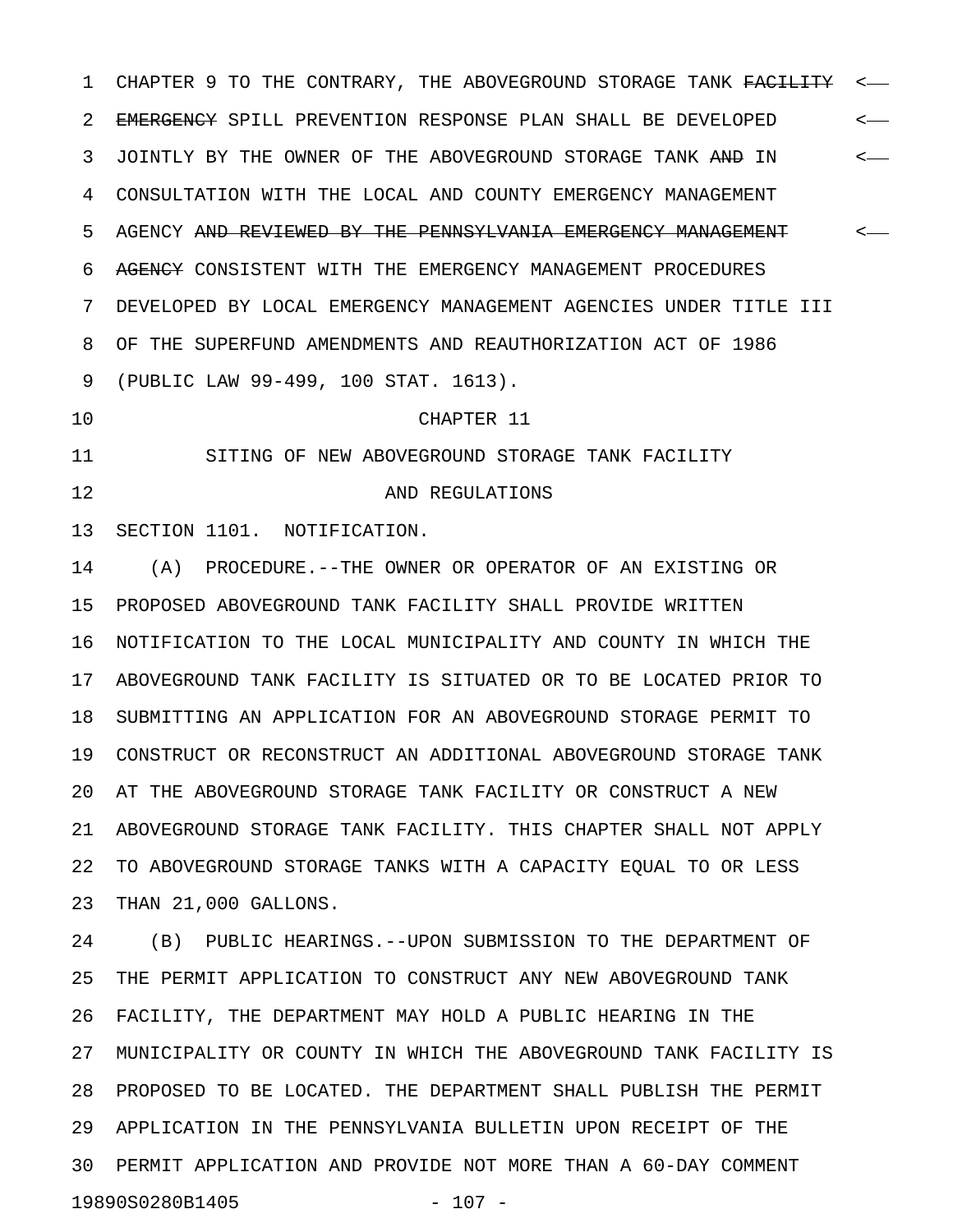1 PERIOD.

2 (C) PUBLIC COMMENT ON ABOVEGROUND STORAGE TANK PERMIT.--THE 3 DEPARTMENT SHALL PUBLISH THE ABOVEGROUND STORAGE TANK FACILITY 4 PERMIT APPLICATION IN THE PENNSYLVANIA BULLETIN UPON RECEIPT OF 5 THE PERMIT APPLICATION AND PROVIDE A 30-DAY COMMENT PERIOD FOR 6 NEW ABOVEGROUND STORAGE TANK FACILITIES.

7 SECTION 1102. SITING REGULATIONS.

8 THE ENVIRONMENTAL QUALITY BOARD SHALL DEVELOP SITING 9 REGULATIONS FOR NEW ABOVEGROUND STORAGE TANK FACILITIES WHICH 10 SHALL CONTAIN DETAILED PROVISIONS WHICH AN APPLICANT SHALL USE 11 TO EVALUATE A POTENTIAL SITE. THE REGULATIONS SHALL INCLUDE, BUT 12 NOT BE LIMITED TO, CONSIDERATION FOR PUBLIC HEALTH AND SAFETY, 13 PROTECTION OF WATER SUPPLY SOURCES, WATER QUALITY, AIR QUALITY, 14 FLOODING, TOPOGRAPHY, SOIL CONDITIONS AND HYDROGEOLOGY. THE 15 BOARD SHALL HOLD AT LEAST ONE PUBLIC HEARING ON THE SITING 16 REGULATIONS AND SHALL SOLICIT AND TAKE INTO CONSIDERATION 17 WRITTEN PUBLIC COMMENTS, PRIOR TO FINAL ADOPTION.

18 CHAPTER 13

19 ENFORCEMENT

20 SECTION 1301. WITHHOLDING PERMIT.

21 THE DEPARTMENT SHALL NOT ISSUE ANY PERMIT PURSUANT TO THIS 22 ACT OR AMEND ANY PERMIT ISSUED UNDER THIS ACT, AND MAY REVOKE 23 ANY PERMIT PREVIOUSLY ISSUED UNDER THIS ACT, IF IT FINDS, AFTER 24 INVESTIGATION AND AN OPPORTUNITY FOR INFORMAL HEARING, THAT:

25 (1) THE APPLICANT HAS FAILED AND CONTINUES TO FAIL TO 26 COMPLY WITH ANY PROVISIONS OF FEDERAL OR STATE LAW WHICH ARE 27 IN ANY WAY CONNECTED WITH OR RELATED TO THE REGULATION OF 28 STORAGE TANKS OR OF ANY RELEVANT RULE, REGULATION, PERMIT OR 29 ORDER OF THE DEPARTMENT OR RELATED TO THE REGULATION OF 30 STORAGE TANKS.

19890S0280B1405 - 108 -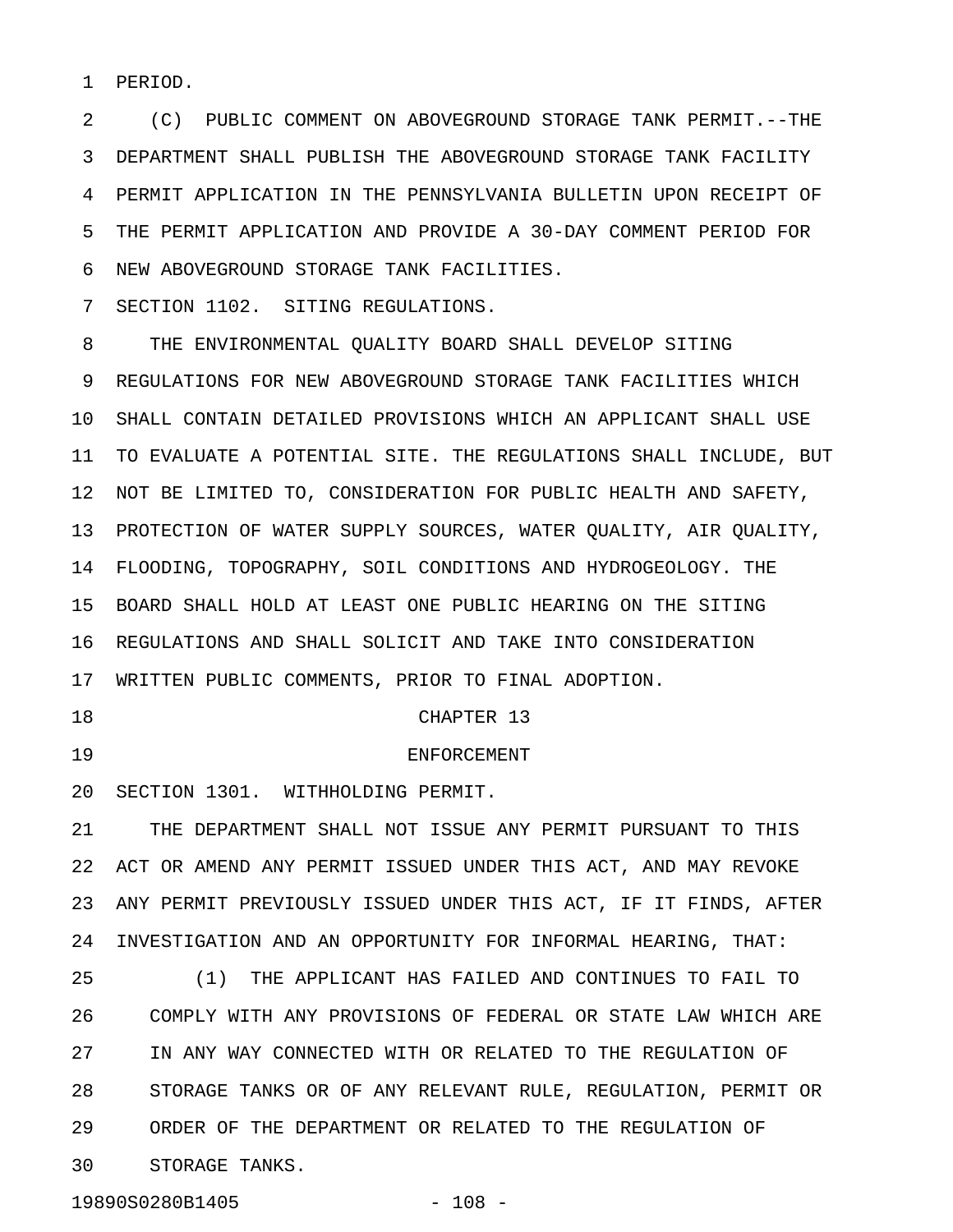1 (2) THE APPLICANT HAS SHOWN A LACK OF ABILITY OR 2 INTENTION TO COMPLY WITH ANY LAW, RULE, REGULATION, PERMIT OR 3 ORDER OF THE DEPARTMENT ISSUED PURSUANT TO THIS ACT AS 4 INDICATED BY PAST OR CONTINUING VIOLATIONS. ANY PERSON, 5 PARTNERSHIP, ASSOCIATION OR CORPORATION WHICH HAS VIOLATED 6 THIS ACT, RULE, REGULATION, ORDER OF THE DEPARTMENT, OR ANY 7 CONDITION OF ANY PERMIT ISSUED PURSUANT TO THIS ACT, OR WHICH 8 HAS A PARTNER, ASSOCIATE, OFFICER, PARENT CORPORATION, 9 SUBSIDIARY CORPORATION, CONTRACTOR OR SUBCONTRACTOR WHICH HAS 10 ENGAGED IN SUCH VIOLATION SHALL BE DENIED ANY PERMIT REQUIRED 11 BY THIS ACT UNLESS THE PERMIT APPLICATION DEMONSTRATES THAT 12 THE VIOLATION IS BEING CORRECTED TO THE SATISFACTION OF THE 13 DEPARTMENT.

14 SECTION 1302. RESPONSIBILITIES OF OWNERS AND OPERATORS.

15 (A) ORDER TO CORRECT CONDITION.--WHENEVER THE DEPARTMENT 16 FINDS THAT A RELEASE OR DANGER OF A RELEASE IS OR MAY BE 17 RESULTING FROM A STORAGE TANK IN THIS COMMONWEALTH, THE 18 DEPARTMENT MAY ORDER THE OWNER, OPERATOR, LANDOWNER OR OCCUPIER 19 TO TAKE CORRECTIVE ACTION IN A MANNER SATISFACTORY TO THE 20 DEPARTMENT OR IT MAY ORDER SUCH OWNER, OPERATOR, LANDOWNER OR 21 OCCUPIER TO ALLOW ACCESS TO THE LAND BY THE DEPARTMENT OR A 22 THIRD PARTY TO TAKE SUCH ACTION.

23 (B) ASSESSMENT OF EXPENSES.--FOR PURPOSES OF COLLECTING OR 24 RECOVERING THE EXPENSE INVOLVED IN TAKING CORRECTIVE AND COST 25 RECOVERY ACTION PURSUANT TO AN ORDER <del>OR OTHERWISE,</del> OR RECOVERING <-26 THE COST OF <del>INVESTIGATION,</del> CORRECTIVE ACTION, LITIGATION,  $\leftarrow$ 27 OVERSIGHT, MONITORING, SAMPLING, TESTING, INVESTIGATION RELATED < 28 TO A CORRECTIVE ACTION AND OTHER EXPENSES. NECESSARY TO RESPOND <-29 TO A VIOLATION OF THIS ACT, THE THE DEPARTMENT MAY COLLECT THE  $\sim$ 30 AMOUNT IN THE SAME MANNER AS CIVIL PENALTIES ARE COLLECTED UNDER 19890S0280B1405 - 109 -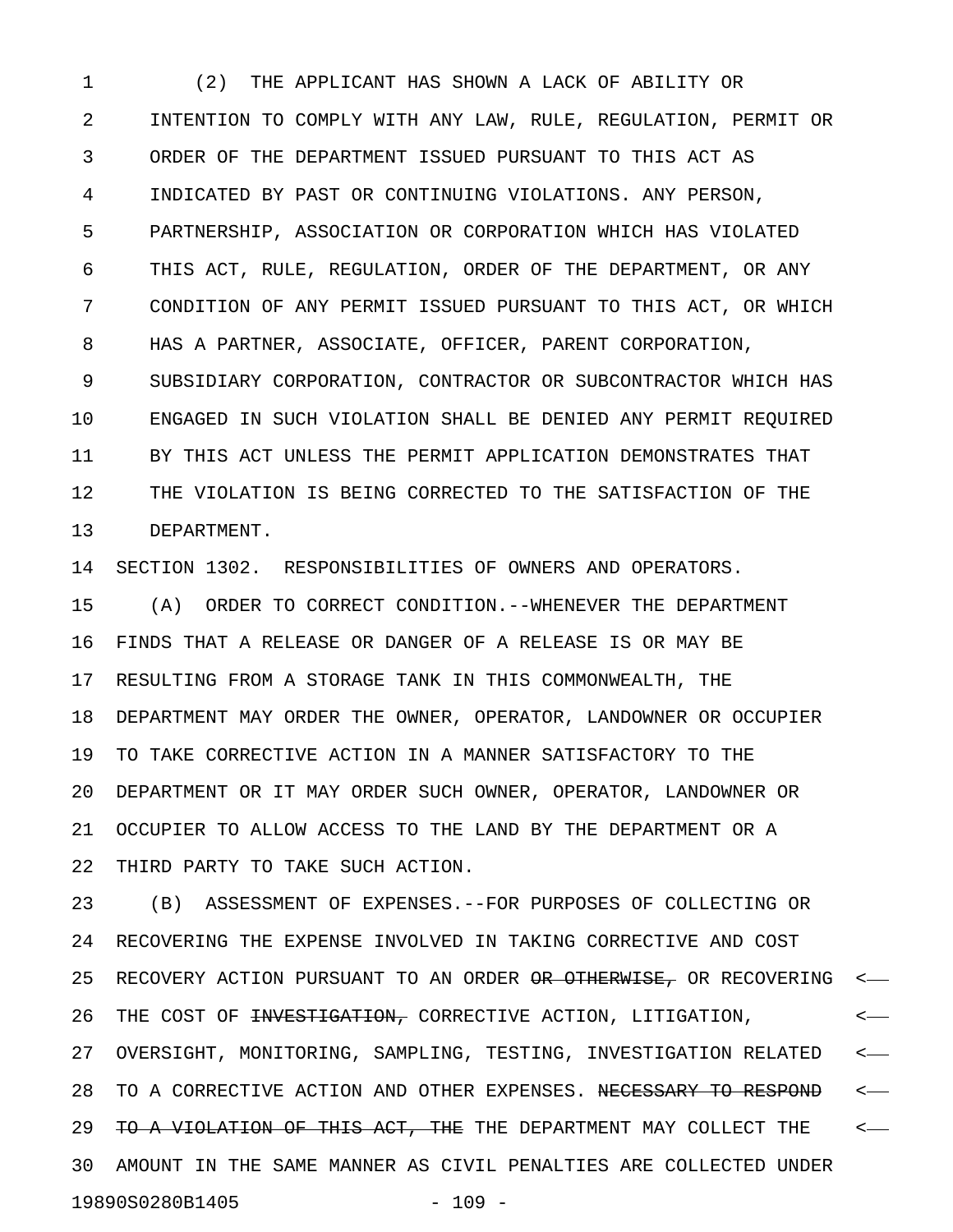1 THE PROVISIONS OF SECTION 1307(B).

2 (C) CONTRACTS.--THE DEPARTMENT IS AUTHORIZED TO ENTER INTO 3 CONTRACTS AND TO DEVELOP STREAMLINED CONTRACT PROCEDURES, 4 POLICIES, RULES AND REGULATIONS THAT PROVIDE FOR:

5 (1) THE IDENTIFICATION, INVESTIGATION, CONTAINMENT, 6 REMEDIATION, DISPOSAL, MONITORING AND MAINTENANCE OF LEAKING 7 UNDERGROUND STORAGE TANKS.

8 (2) CONDUCTING AND FUNDING PROGRAMS FOR RESEARCH INTO 9 INNOVATIVE AND ALTERNATIVE METHODS FOR SITE REMEDIATION.

10 (3) THE PURCHASE, LEASE OR RENTAL OF EQUIPMENT, AND 11 OTHER NECESSARY EXPENSES.

12 (4) EMERGENCY HOUSING, REPLACEMENT WATER SUPPLIES AND 13 WATER SOURCES.

14 SECTION 1303. PROTECTION OF WATER SUPPLIES.

15 (A) REGULATIONS.--IN ADDITION TO THE POWERS AND AUTHORITY 16 HEREINBEFORE GRANTED, POWER AND AUTHORITY IS HEREBY CONFERRED 17 UPON THE DEPARTMENT TO MAKE, ADOPT, PROMULGATE AND ENFORCE 18 ORDERS, AND REGULATIONS FOR THE PROTECTION OF ANY SOURCE OF 19 WATER FOR PRESENT OR FUTURE SUPPLY TO THE PUBLIC OR OTHER 20 LEGITIMATE USE, PROHIBITING THE POLLUTION OF ANY SUCH SOURCE OF 21 WATER WHICH WOULD RENDER THE SAME INIMICAL OR INJURIOUS TO THE 22 PUBLIC HEALTH OR OBJECTIONABLE FOR THE PURPOSES SERVED BY THE 23 WATER SUPPLY AND FOR THE REPLACEMENT OF ANY WATER SUPPLY 24 AFFECTED, POLLUTED, DIMINISHED OR THREATENED BY A RELEASE FROM A 25 STORAGE TANK. FOR PURPOSES OF THIS SECTION, WATER SUPPLY TO THE 26 PUBLIC SHALL INCLUDE A WATER SUPPLY SERVING ONE OR MORE PERSONS. 27 (B) AFFECTED OR DIMINISHED SUPPLY.--ANY OWNER OR OPERATOR 28 OF A STORAGE TANK WHO AFFECTS OR DIMINISHES A WATER SUPPLY AS A 29 RESULT OF A RELEASE SHALL RESTORE OR REPLACE THE AFFECTED SUPPLY 30 WITH AN ALTERNATE SOURCE OF WATER ADEQUATE IN QUANTITY AND 19890S0280B1405 - 110 -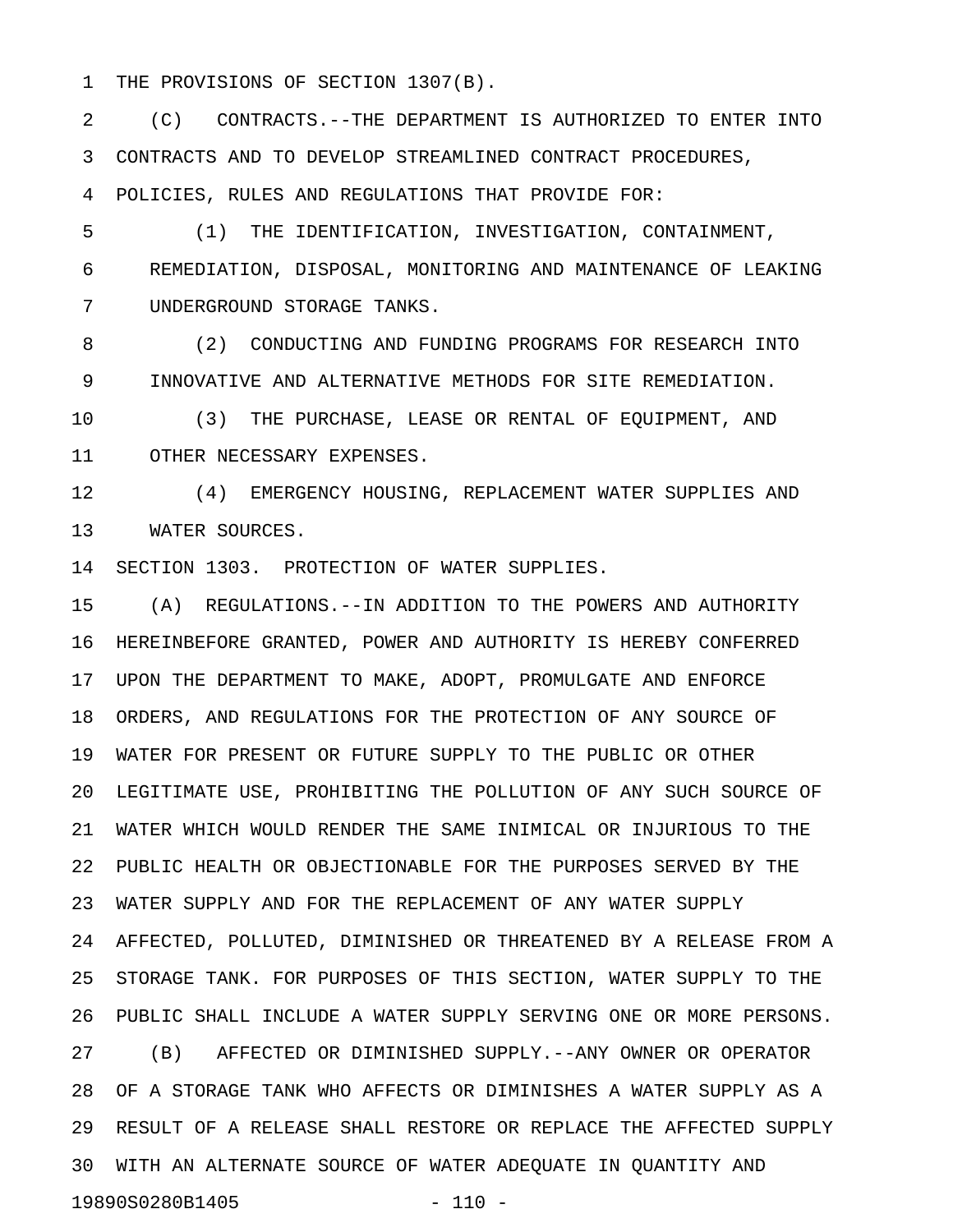1 QUALITY FOR THE PURPOSES SERVED BY THE SUPPLY, AT NO COST TO THE < 2 OWNER OF THE AFFECTED WATER SUPPLY.

3 SECTION 1304. PUBLIC NUISANCES.

4 A VIOLATION OF THIS ACT OR OF ANY ORDER OR REGULATION ADOPTED 5 BY THE DEPARTMENT OR OF PERMITS ISSUED BY THE DEPARTMENT SHALL 6 CONSTITUTE A PUBLIC NUISANCE. THE DEPARTMENT SHALL HAVE THE 7 AUTHORITY TO ORDER ANY PERSON CAUSING A PUBLIC NUISANCE <del>OR THE</del> <-8 OWNER OR OPERATOR OF A STORAGE TANK, THE LANDOWNER OR OCCUPIER, 9 TO ABATE THE PUBLIC NUISANCE. IN ADDITION, THE DEPARTMENT OR ANY 10 COMMONWEALTH AGENCY WHICH UNDERTAKES TO ABATE A PUBLIC NUISANCE 11 MAY RECOVER THE COSTS OF ABATEMENT IN AN ACTION IN EQUITY 12 BROUGHT BEFORE ANY COURT OF COMPETENT JURISDICTION. WHENEVER 13 SUCH NUISANCE SHALL BE MAINTAINED OR CONTINUED CONTRARY TO THIS 14 ACT OR SUCH ORDERS, POLICIES, REGULATIONS OR PERMITS THE SAME  $\sim$ 15 MAY BE ABATABLE IN THE MANNER PROVIDED BY THIS ACT. ANY PERSON 16 WHO CAUSES SUCH PUBLIC NUISANCE SHALL BE LIABLE FOR THE COST OF 17 ABATEMENT.

18 SECTION 1305. SUITS TO ABATE NUISANCES AND RESTRAIN VIOLATIONS. 19 (A) SUITS TO ABATE NUISANCES.--ANY ACTIVITY OR CONDITION 20 DECLARED BY THIS ACT TO BE A NUISANCE, OR WHICH IS OTHERWISE IN 21 VIOLATION OF THIS ACT, SHALL BE ABATABLE IN THE MANNER PROVIDED 22 BY LAW OR EQUITY FOR THE ABATEMENT OF PUBLIC NUISANCES. IN 23 ADDITION, IN ORDER TO RESTRAIN OR PREVENT ANY VIOLATION OF THIS 24 ACT AND OF THE RULES, REGULATIONS OR ORDERS ISSUED THEREUNDER, 25 OR TO RESTRAIN THE MAINTENANCE AND THREAT OF PUBLIC NUISANCE, 26 SUITS MAY BE INSTITUTED IN EQUITY OR AT LAW IN THE NAME OF THE 27 COMMONWEALTH UPON RELATION OF THE ATTORNEY GENERAL, THE GENERAL 28 COUNSEL OR UPON RELATION OF ANY DISTRICT ATTORNEY OF ANY COUNTY, 29 OR UPON RELATION OF THE SOLICITOR OF ANY MUNICIPALITY AFFECTED, 30 AFTER NOTICE HAS FIRST BEEN SERVED UPON THE ATTORNEY GENERAL OF 19890S0280B1405 - 111 -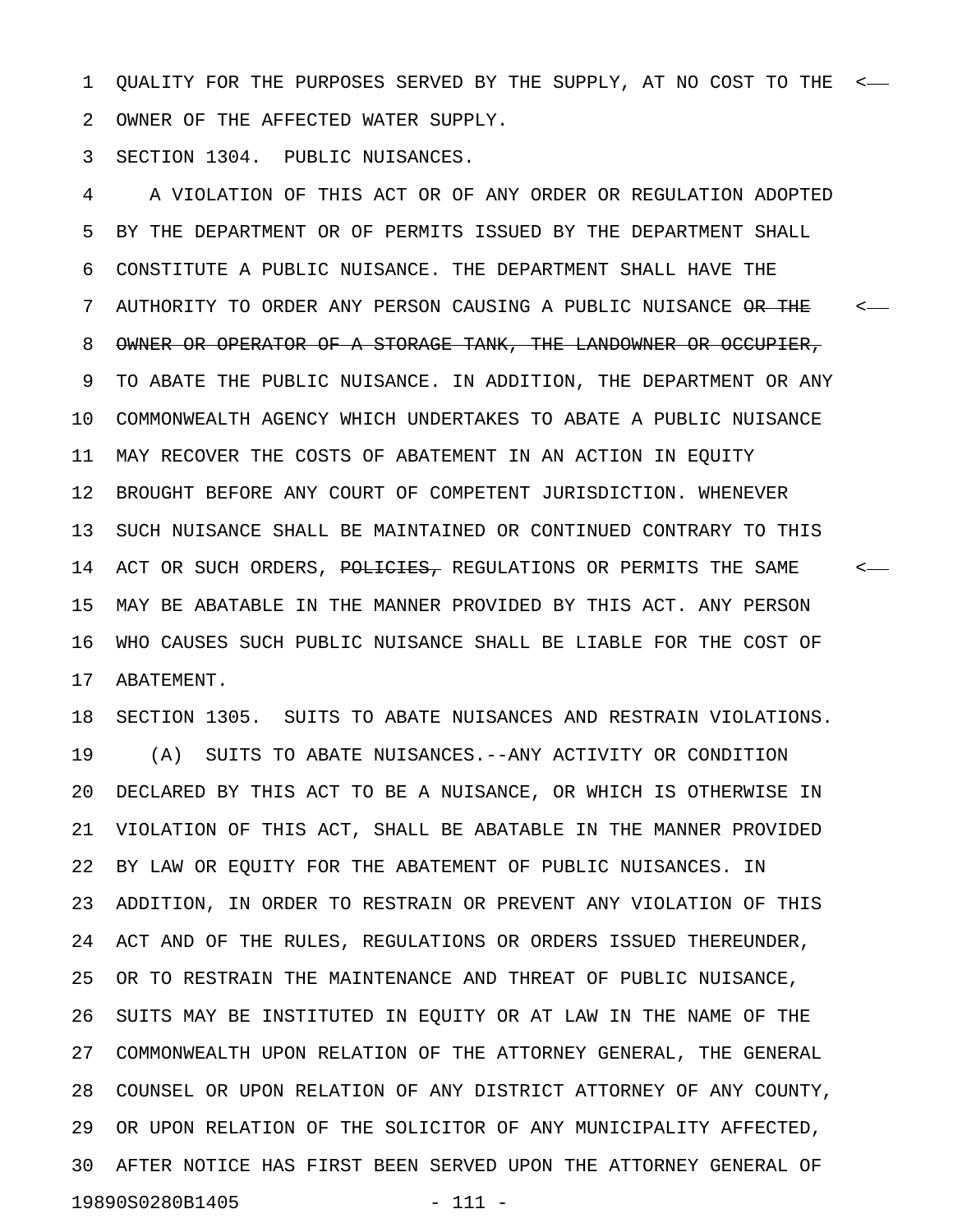1 THE INTENTION OF THE GENERAL COUNSEL, DISTRICT ATTORNEY OR 2 SOLICITOR TO SO PROCEED. SUCH PROCEEDINGS MAY BE PROSECUTED IN 3 THE COMMONWEALTH COURT, OR IN THE COURT OF COMMON PLEAS OF THE 4 COUNTY WHERE THE ACTIVITY HAS TAKEN PLACE, THE CONDITION EXISTS, 5 OR THE PUBLIC IS AFFECTED, AND TO THAT END JURISDICTION IS 6 HEREBY CONFERRED IN LAW AND EQUITY UPON SUCH COURTS. EXCEPT IN 7 CASES OF EMERGENCY WHERE, IN THE OPINION OF THE COURT, THE 8 EXIGENCIES OF THE CASE REQUIRE IMMEDIATE ABATEMENT OF THE 9 NUISANCE, THE COURT MAY, IN ITS DECREE, FIX A REASONABLE TIME 10 DURING WHICH THE PERSON RESPONSIBLE FOR THE NUISANCE MAY MAKE 11 PROVISION FOR THE ABATEMENT OF THE SAME.

12 (B) MANDATORY AND SPECIAL INJUNCTIONS.--IN CASES WHERE THE 13 CIRCUMSTANCES REQUIRE IT OR THE PUBLIC HEALTH IS ENDANGERED, A 14 MANDATORY PRELIMINARY INJUNCTION, SPECIAL INJUNCTION OR 15 TEMPORARY RESTRAINING ORDER MAY BE ISSUED UPON THE TERMS 16 PRESCRIBED BY THE COURT, NOTICE OF THE APPLICATION THEREFOR 17 HAVING BEEN GIVEN TO THE DEFENDANT IN ACCORDANCE WITH THE RULES 18 OF EQUITY PRACTICE, AND IN ANY SUCH CASE THE ATTORNEY GENERAL, 19 THE GENERAL COUNSEL, THE DISTRICT ATTORNEY OR THE SOLICITOR OF 20 ANY MUNICIPALITY SHALL NOT BE REQUIRED TO GIVE BOND. IN ANY SUCH 21 PROCEEDING THE COURT SHALL, UPON MOTION OF THE COMMONWEALTH, 22 ISSUE A PROHIBITORY OR MANDATORY PRELIMINARY INJUNCTION IF IT 23 FINDS THAT THE DEFENDANT IS ENGAGING IN UNLAWFUL CONDUCT AS 24 DEFINED BY THIS ACT OR IS ENGAGED IN CONDUCT WHICH IS CAUSING 25 IMMEDIATE AND IRREPARABLE HARM TO THE PUBLIC. IN ADDITION TO AN 26 INJUNCTION, THE COURT IN SUCH EQUITY PROCEEDINGS MAY LEVY CIVIL 27 PENALTIES IN THE SAME MANNER AS THE DEPARTMENT IN ACCORDANCE 28 WITH SECTION 1307.

29 (C) PRIVATE ACTIONS.--EXCEPT AS PROVIDED IN SUBSECTION (D), 30 ANY PERSON HAVING AN INTEREST WHICH IS OR MAY BE AFFECTED MAY 19890S0280B1405 - 112 -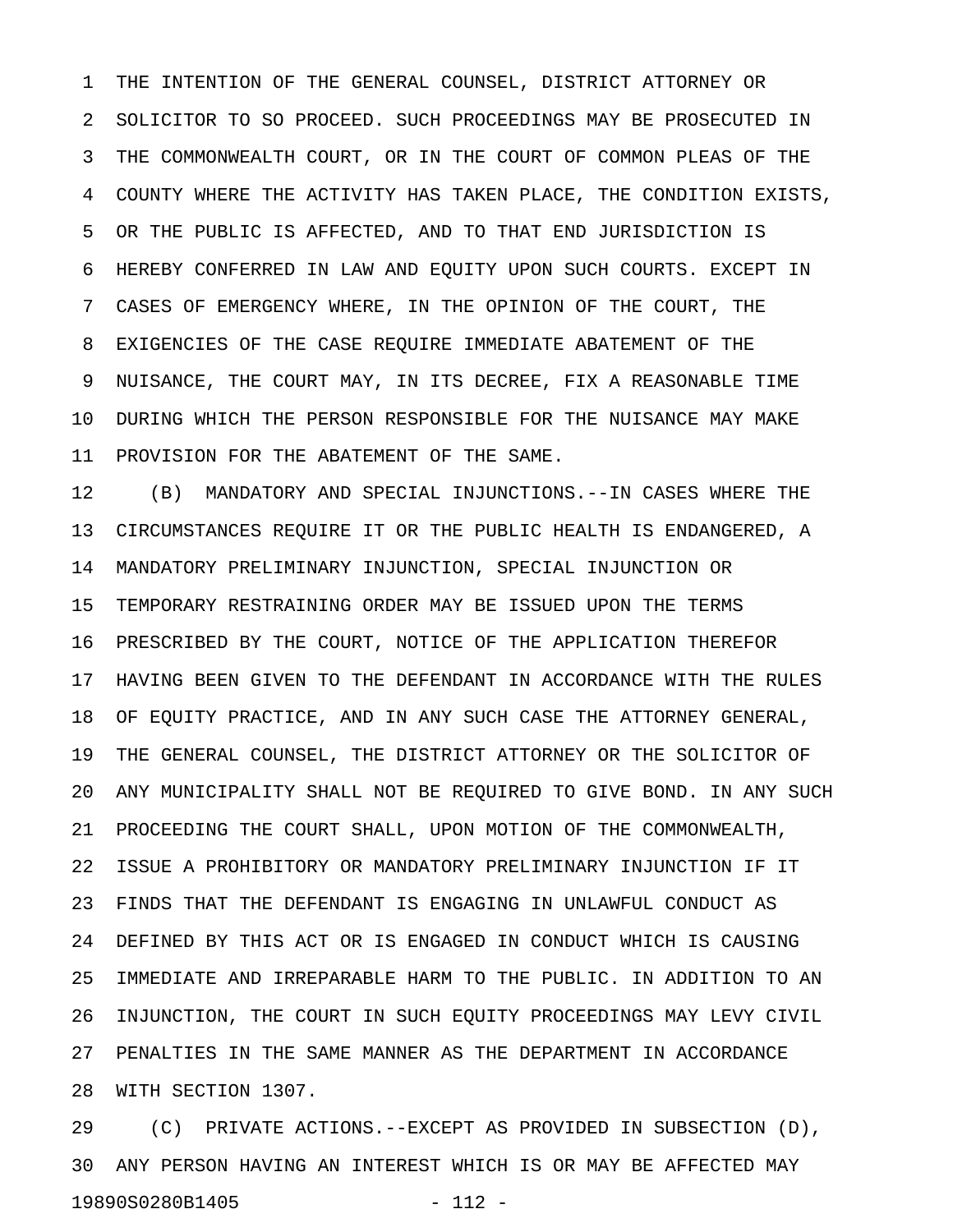1 COMMENCE A CIVIL ACTION ON HIS BEHALF TO COMPEL COMPLIANCE WITH 2 THIS ACT OR ANY RULE, REGULATION, ORDER OR PERMIT ISSUED 3 PURSUANT TO THIS ACT BY ANY OWNER, OPERATOR, LANDOWNER OR 4 OCCUPIER ALLEGED TO BE IN VIOLATION OF ANY PROVISION OF THIS ACT 5 OR ANY RULE, REGULATION, ORDER OR PERMIT ISSUED PURSUANT TO THIS 6 ACT. EXCEPT WHERE 42 PA.C.S. (RELATING TO JUDICIARY AND JUDICIAL 7 PROCEDURE) REQUIRES OTHERWISE, THE COURTS OF COMMON PLEAS SHALL 8 HAVE JURISDICTION OF SUCH ACTIONS, AND VENUE IN SUCH ACTIONS 9 SHALL BE AS SET FORTH IN THE RULES OF CIVIL PROCEDURE CONCERNING 10 CIVIL ACTIONS IN ASSUMPSIT. NO SUCH ACTION MAY BE COMMENCED IF 11 THE DEPARTMENT HAS COMMENCED AND IS DILIGENTLY PROSECUTING A 12 CIVIL ACTION IN A COURT OF THE UNITED STATES OR OF THE 13 COMMONWEALTH OR IS IN LITIGATION BEFORE THE ENVIRONMENTAL 14 HEARING BOARD TO REQUIRE THE ALLEGED VIOLATOR TO COMPLY WITH 15 THIS ACT OR ANY RULE, REGULATION, ORDER OR PERMIT ISSUED 16 PURSUANT TO THIS ACT, BUT IN ANY SUCH ACTION IN A COURT OF THE 17 UNITED STATES OR OF THE COMMONWEALTH, ANY PERSON HAVING OR 18 REPRESENTING AN INTEREST WHICH IS OR MAY BE ADVERSELY AFFECTED 19 MAY INTERVENE AS A MATTER OF RIGHT WITHOUT POSTING BOND. 20 (D) NOTICE OF PRIVATE ACTION.--NO ACTION PURSUANT TO 21 SUBSECTION (C) MAY BE COMMENCED PRIOR TO 60 DAYS AFTER THE 22 PLAINTIFF HAS GIVEN NOTICE, IN WRITING, OF THE VIOLATION TO THE 23 DEPARTMENT AND TO ANY ALLEGED VIOLATOR.

24 (E) NOTICE NOT REQUIRED.--THE 60-DAY NOTICE PROVISIONS OF 25 SUBSECTION (D) TO THE CONTRARY NOTWITHSTANDING, ANY ACTION 26 PURSUANT TO SUBSECTION (C) MAY BE INITIATED IMMEDIATELY UPON 27 WRITTEN NOTIFICATION TO THE DEPARTMENT IN THE CASE WHERE THE 28 VIOLATION OR ORDER COMPLAINED OF CONSTITUTES AN IMMINENT THREAT 29 TO THE HEALTH OR SAFETY OF THE PLAINTIFF OR WOULD IMMEDIATELY 30 AFFECT A LEGAL INTEREST OF THE PLAINTIFF.

19890S0280B1405 - 113 -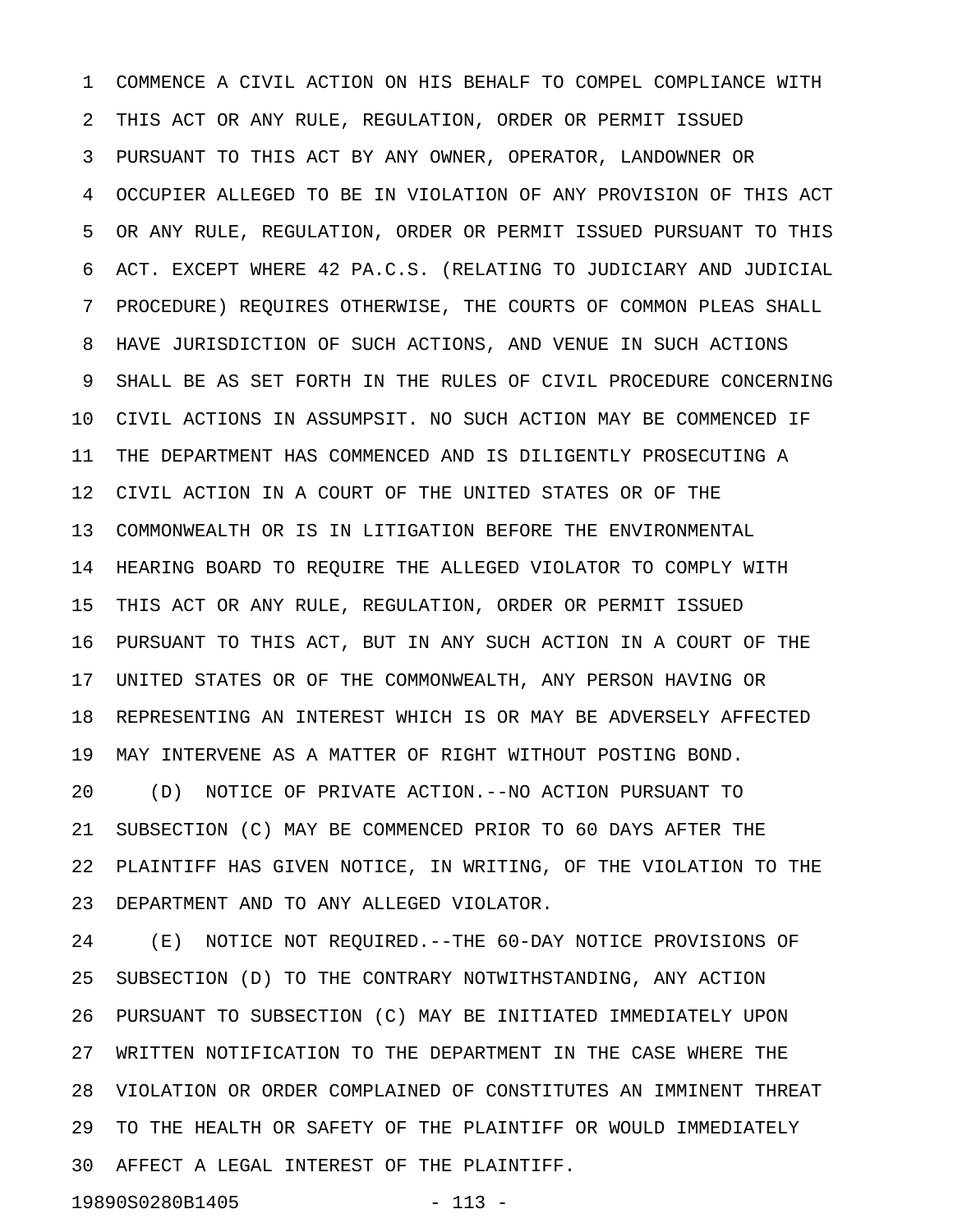1 (F) FEES AND COSTS.--THE COURT, IN ISSUING ANY FINAL ORDER 2 IN ANY ACTION BROUGHT PURSUANT TO THIS SECTION, MAY AWARD COSTS 3 OF LITIGATION (INCLUDING ATTORNEY AND EXPERT WITNESS FEES) TO 4 ANY PARTY, WHENEVER THE COURT DETERMINES SUCH AWARD IS 5 APPROPRIATE. EXCEPT AS PROVIDED IN SUBSECTION (B), THE COURT 6 MAY, IF A TEMPORARY RESTRAINING ORDER OR PRELIMINARY INJUNCTION 7 IS SOUGHT, REQUIRE THE FILING OF A BOND OR EQUIVALENT SECURITY 8 IN ACCORD WITH THE RULES OF CIVIL PROCEDURE.

9 SECTION 1306. CRIMINAL PENALTIES.

10 (A) SUMMARY OFFENSE.--ANY PERSON WHO VIOLATES ANY PROVISION 11 OF THIS ACT, ANY RULE OR REGULATION OF THE DEPARTMENT, ANY ORDER 12 OF THE DEPARTMENT, OR ANY CONDITION OR TERM OF ANY PERMIT OR 13 CERTIFICATION ISSUED PURSUANT TO THIS ACT COMMITS A SUMMARY 14 OFFENSE AND SHALL, UPON CONVICTION, BE SENTENCED TO PAY A FINE 15 OF NOT LESS THAN \$100 NOR MORE THAN \$1,000 FOR EACH SEPARATE 16 OFFENSE, AND, IN DEFAULT OF THE PAYMENT OF SUCH FINE, MAY BE 17 SENTENCED TO IMPRISONMENT FOR 90 DAYS. EMPLOYEES OF THE 18 DEPARTMENT ARE HEREBY DECLARED TO BE LAW ENFORCEMENT OFFICERS 19 FOR PURPOSES OF ISSUING CITATIONS FOR SUMMARY VIOLATIONS UNDER 20 THIS ACT.

21 (B) MISDEMEANOR.--

22 (1) ANY PERSON WHO WILLFULLY OR NEGLIGENTLY VIOLATES ANY 23 PROVISION OF THIS ACT, ANY RULE OR REGULATION OF THE 24 DEPARTMENT, ANY ORDER OF THE DEPARTMENT, OR ANY CONDITION OR 25 TERM OF ANY PERMIT ISSUED PURSUANT TO THIS ACT COMMITS A 26 MISDEMEANOR OF THE THIRD DEGREE AND SHALL, UPON CONVICTION, 27 BE SENTENCED TO PAY A FINE OF NOT LESS THAN \$2,500 NOR MORE 28 THAN \$25,000 PER DAY FOR EACH SEPARATE OFFENSE OR TO 29 IMPRISONMENT FOR A PERIOD OF NOT MORE THAN ONE YEAR, OR BOTH. 30 (2) ANY PERSON WHO, AFTER A CONVICTION OF A MISDEMEANOR 19890S0280B1405 - 114 -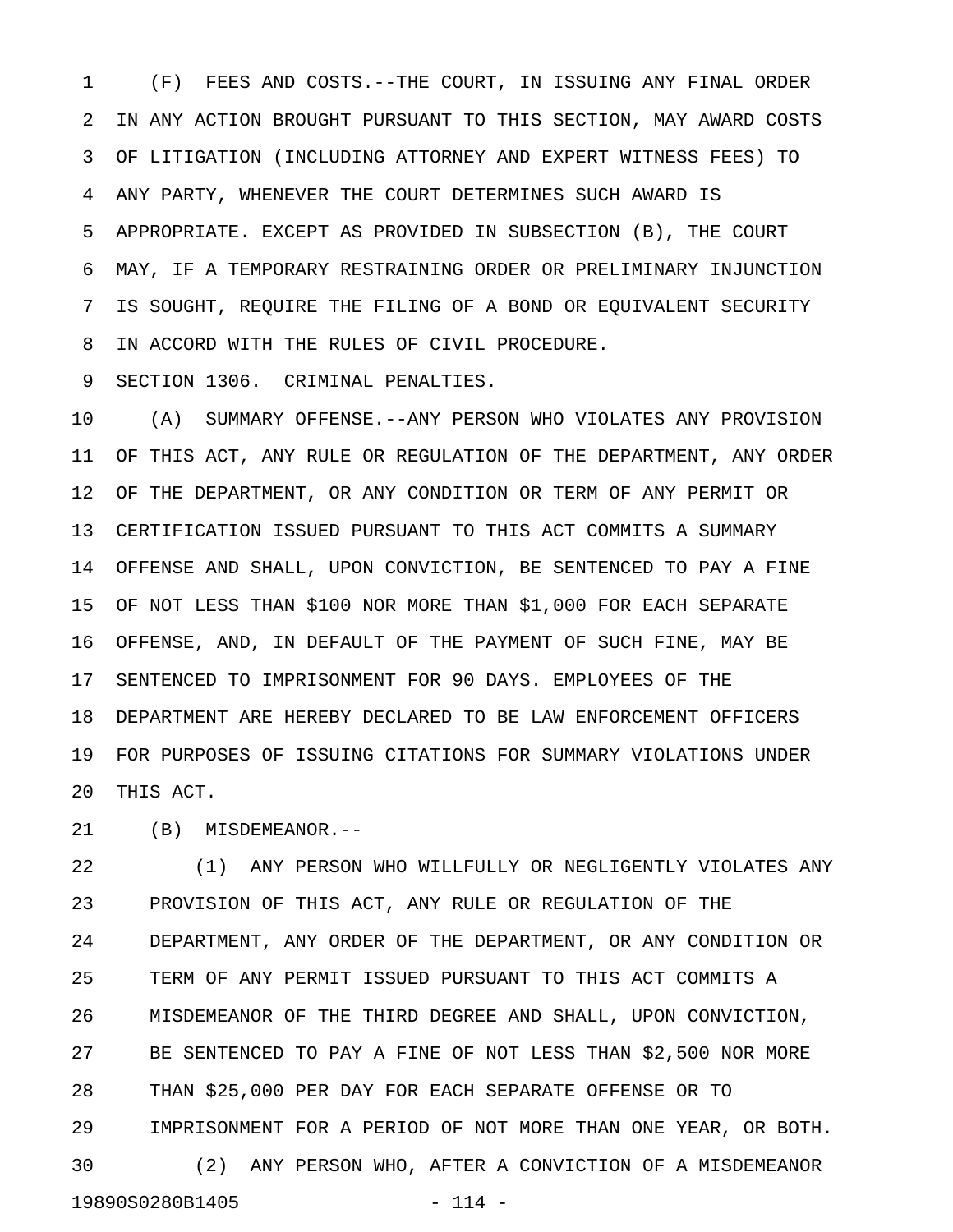1 FOR ANY VIOLATION AS PROVIDED IN PARAGRAPH (1), WILLFULLY OR 2 NEGLIGENTLY VIOLATES ANY PROVISION OF THIS ACT, ANY RULE OR 3 REGULATION OF THE DEPARTMENT, ANY ORDER OF THE DEPARTMENT, OR 4 ANY CONDITION OR TERM OF ANY PERMIT ISSUED PURSUANT TO THIS 5 ACT COMMITS A MISDEMEANOR OF THE SECOND DEGREE AND SHALL, 6 UPON CONVICTION, BE SENTENCED TO PAY A FINE OF NOT LESS THAN 7 \$5,000 NOR MORE THAN \$50,000 FOR EACH SEPARATE OFFENSE OR TO 8 IMPRISONMENT FOR A PERIOD OF NOT MORE THAN TWO YEARS, OR 9 BOTH.

10 (C) CONTINUING VIOLATIONS.--EACH DAY OF CONTINUED VIOLATION 11 AND EACH VIOLATION OF ANY PROVISION OF THIS ACT, ANY RULE OR 12 REGULATION OF THE DEPARTMENT, ANY ORDER OF THE DEPARTMENT, OR 13 ANY CONDITION OR TERM OF ANY PERMIT ISSUED PURSUANT TO THIS ACT 14 SHALL CONSTITUTE A SEPARATE OFFENSE.

15 SECTION 1307. CIVIL PENALTIES.

16 (A) ASSESSMENT.--IN ADDITION TO PROCEEDING UNDER ANY OTHER 17 REMEDY AVAILABLE AT LAW OR IN EQUITY FOR A VIOLATION OF A 18 PROVISION OF THIS ACT, RULE, REGULATION, ORDER OF THE 19 DEPARTMENT, OR A CONDITION OR TERM OF ANY PERMIT ISSUED PURSUANT 20 TO THIS ACT, THE DEPARTMENT MAY ASSESS A CIVIL PENALTY FOR THE 21 VIOLATION. THIS PENALTY MAY BE ASSESSED WHETHER OR NOT THE 22 VIOLATION WAS WILLFUL. THE CIVIL PENALTY SO ASSESSED SHALL NOT 23 EXCEED \$10,000 PER DAY FOR EACH VIOLATION. IN DETERMINING THE 24 AMOUNT OF THE PENALTY, THE DEPARTMENT SHALL CONSIDER THE 25 WILLFULNESS OF THE VIOLATION; DAMAGE TO AIR, WATER, LAND OR 26 OTHER NATURAL RESOURCES OF THIS COMMONWEALTH OR THEIR USES; COST 27 OF RESTORATION AND ABATEMENT; SAVINGS RESULTING TO THE PERSON IN 28 CONSEQUENCE OF THE VIOLATION; DETERRENCE OF FUTURE VIOLATIONS; 29 AND OTHER RELEVANT FACTORS. EACH VIOLATION OF ANY PROVISION OF 30 THIS ACT, RULE, REGULATION, ORDER OF THE DEPARTMENT OR CONDITION 19890S0280B1405 - 115 -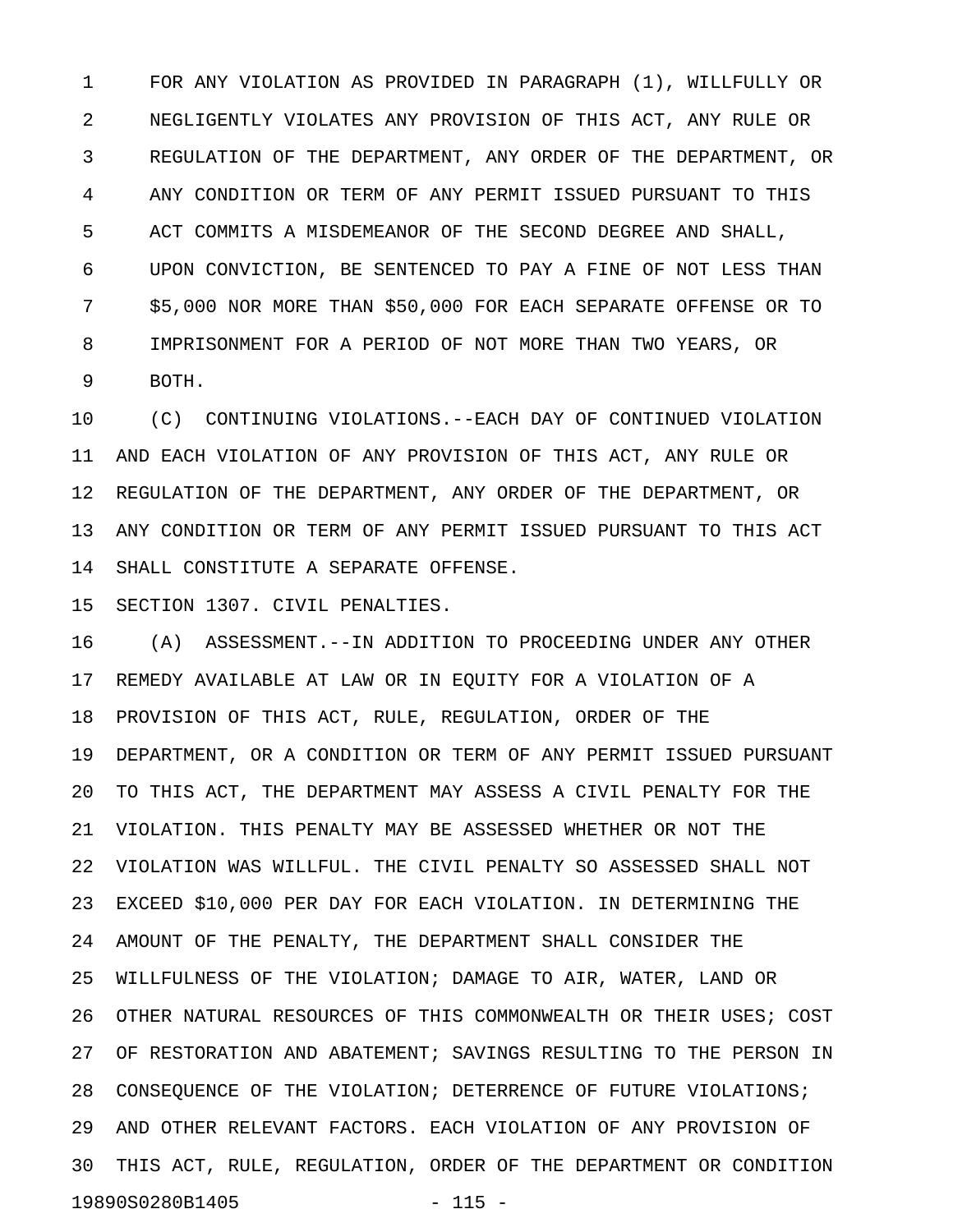1 OF A PERMIT AND EACH DAY OF VIOLATION SHALL CONSTITUTE A 2 SEPARATE VIOLATION.

3 (B) COLLECTION.--WHEN THE DEPARTMENT OR ANY STATE AGENCY, 4 FEDERAL AGENCY, COUNTY, JOINT COUNTY AUTHORITY OR MULTIMUNICIPAL 5 AUTHORITY DELEGATED AUTHORITY TO ASSESS CIVIL PENALTIES UNDER 6 SECTION 107(A) PROPOSES TO ASSESS A CIVIL PENALTY, IT SHALL 7 INFORM THE PERSON OF THE PROPOSED AMOUNT OF THE PENALTY. THE 8 PERSON CHARGED WITH THE PENALTY SHALL THEN HAVE 30 DAYS TO PAY 9 THE PROPOSED PENALTY IN FULL OR, IF THE PERSON WISHES TO CONTEST 10 THE AMOUNT OF THE PENALTY OR THE FACT OF THE VIOLATION, FORWARD 11 THE PROPOSED AMOUNT OF THE PENALTY TO THE DEPARTMENT WITHIN THE 12 30-DAY PERIOD FOR PLACEMENT IN AN ESCROW ACCOUNT WITH THE STATE 13 TREASURER OR ANY PENNSYLVANIA BANK, OR POST AN APPEAL BOND TO 14 THE DEPARTMENT WITHIN 30 DAYS IN THE AMOUNT OF THE PROPOSED 15 PENALTY, PROVIDED THAT SUCH BOND IS EXECUTED BY A SURETY 16 LICENSED TO DO BUSINESS IN THIS COMMONWEALTH AND IS SATISFACTORY 17 TO THE DEPARTMENT. IF, THROUGH ADMINISTRATIVE OR FINAL JUDICIAL 18 REVIEW OF THE PROPOSED PENALTY, IT IS DETERMINED THAT NO 19 VIOLATION OCCURRED OR THAT THE AMOUNT OF THE PENALTY SHALL BE 20 REDUCED, THE DEPARTMENT SHALL WITHIN 30 DAYS REMIT THE 21 APPROPRIATE AMOUNT TO THE PERSON WITH ANY INTEREST ACCUMULATED 22 BY THE ESCROW DEPOSIT. FAILURE TO FORWARD THE MONEY OR THE 23 APPEAL BOND SHALL RESULT IN A WAIVER OF ALL LEGAL RIGHTS TO 24 CONTEST THE VIOLATION OR THE AMOUNT OF THE PENALTY. THE AMOUNT 25 ASSESSED AFTER ADMINISTRATIVE HEARING OR AFTER WAIVER OF 26 ADMINISTRATIVE HEARING SHALL BE PAYABLE TO THE COMMONWEALTH OF 27 PENNSYLVANIA AND SHALL BE COLLECTIBLE IN ANY MANNER PROVIDED BY 28 LAW FOR THE COLLECTION OF DEBTS. IF ANY PERSON LIABLE TO PAY ANY 29 SUCH PENALTY NEGLECTS OR REFUSES TO PAY THE SAME AFTER DEMAND, 30 THE AMOUNT, TOGETHER WITH INTEREST AND ANY COSTS THAT MAY 19890S0280B1405 - 116 -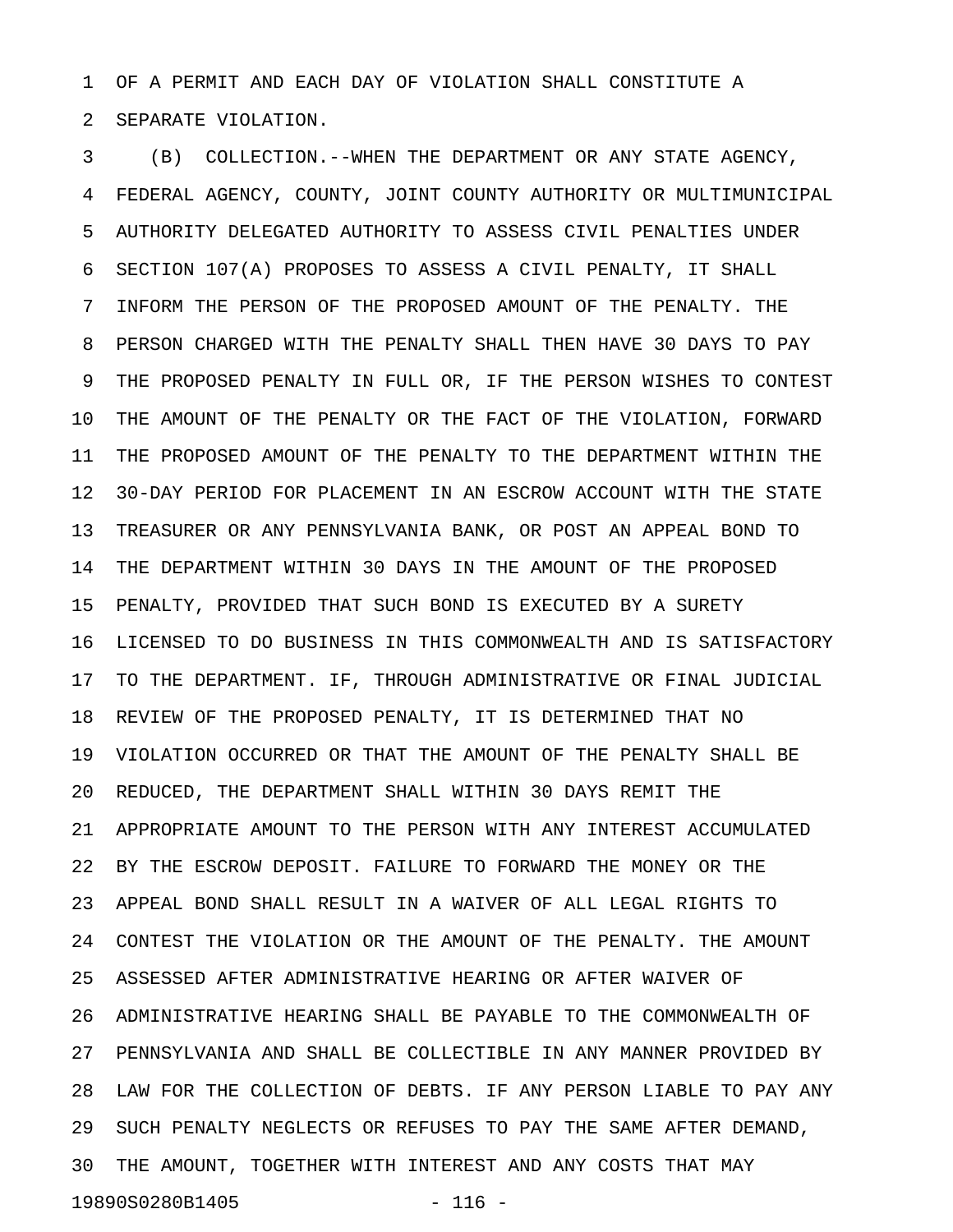1 ACCRUE, SHALL CONSTITUTE A JUDGMENT IN FAVOR OF THE COMMONWEALTH 2 UPON THE PROPERTY OF SUCH PERSON FROM THE DATE IT HAS BEEN 3 ENTERED AND DOCKETED ON RECORD BY THE PROTHONOTARY OF THE COUNTY 4 WHERE SUCH IS SITUATED. THE DEPARTMENT MAY, AT ANY TIME, 5 TRANSMIT TO THE PROTHONOTARIES OF THE RESPECTIVE COUNTIES 6 CERTIFIED COPIES OF ALL SUCH JUDGMENTS, AND IT SHALL BE THE DUTY 7 OF EACH PROTHONOTARY TO ENTER AND DOCKET THEM OF RECORD IN HIS 8 OFFICE, AND TO INDEX THE SAME AS JUDGMENTS ARE INDEXED, WITHOUT 9 REQUIRING THE PAYMENT OF COSTS AS A CONDITION PRECEDENT TO THE 10 ENTRY THEREOF.

11 SECTION 1308. PROCEEDINGS WHERE WATERS ARE POLLUTED FROM MANY 12 SOURCES.

13 NOTHING CONTAINED IN THE LAWS OF THIS COMMONWEALTH SHALL 14 ESTOP THE DEPARTMENT FROM PROCEEDING UNDER THE PROVISIONS OF 15 THIS ACT AGAINST ANY PERSON RELEASING ANY REGULATED SUBSTANCE 16 INTO THE WATERS OF THE COMMONWEALTH EVEN THOUGH SAID WATERS ARE, 17 AT THE TIME, POLLUTED FROM OTHER SOURCES.

18 SECTION 1309. ENFORCEMENT ORDERS.

19 THE DEPARTMENT MAY ISSUE SUCH ORDERS AS ARE NECESSARY TO AID 20 IN THE ENFORCEMENT OF THE PROVISIONS OF THIS ACT. SUCH ORDERS 21 SHALL INCLUDE, BUT SHALL NOT BE LIMITED TO, ORDERS MODIFYING, 22 SUSPENDING OR REVOKING PERMITS OR CERTIFICATIONS, ORDERS 23 REQUIRING PERSONS TO CEASE UNLAWFUL ACTIVITIES OR CEASE 24 OPERATION OF AN ESTABLISHMENT WHICH, IN THE COURSE OF ITS 25 OPERATION, IS IN VIOLATION OF ANY PROVISION OF THIS ACT, RULE OR 26 REGULATION PROMULGATED HEREUNDER, PERMIT, ORDER TO TAKE 27 CORRECTIVE ACTION OR TO ABATE A PUBLIC NUISANCE, OR AN ORDER 28 REQUIRING THE TESTING, SAMPLING OR MONITORING OF ANY TANK. SUCH 29 AN ORDER MAY BE ISSUED IF THE DEPARTMENT FINDS THAT ANY 30 CONDITION EXISTING IN OR ON THE FACILITY OR OPERATION INVOLVED 19890S0280B1405 - 117 -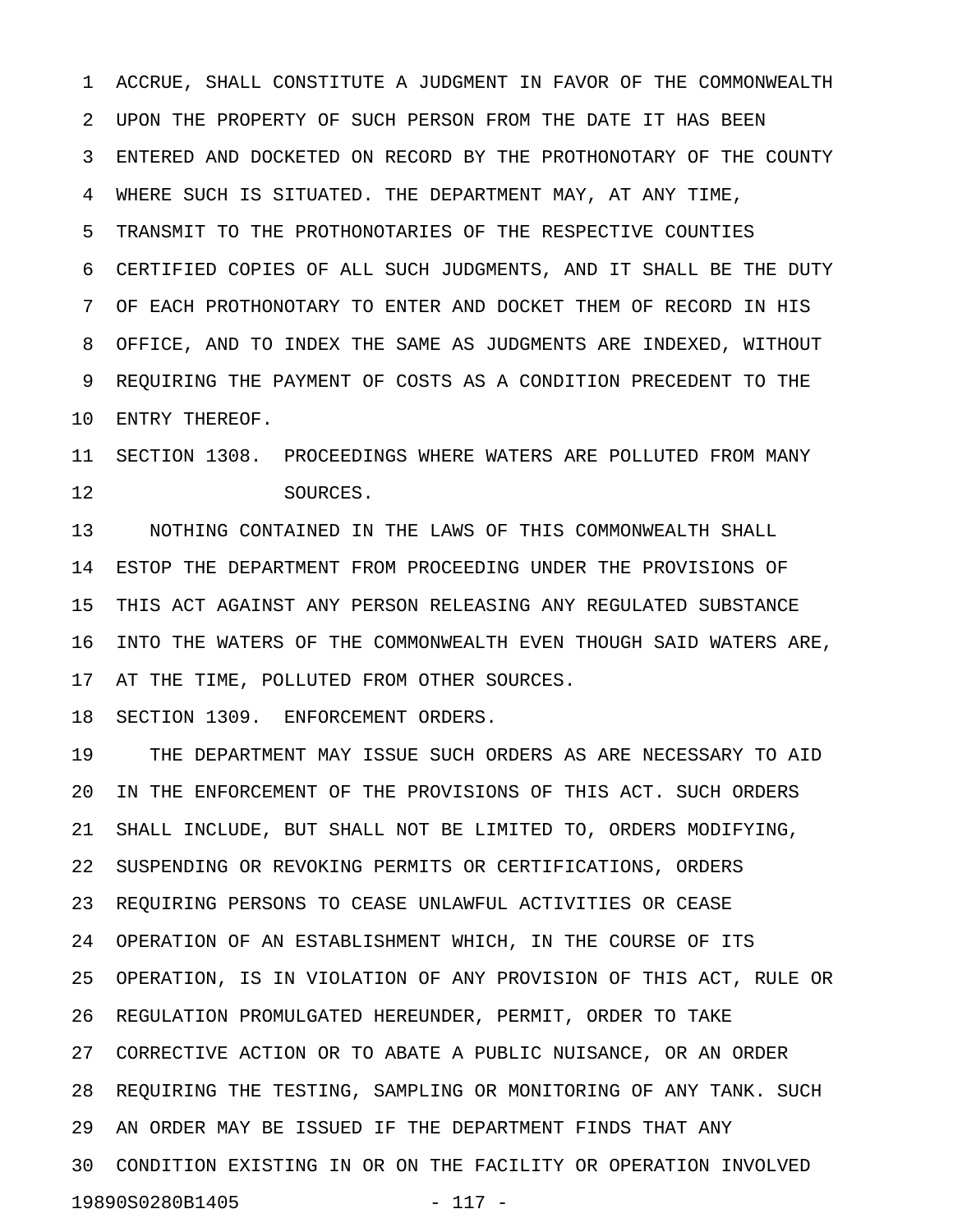1 IS CAUSING OR IS CREATING A DANGER OF POLLUTION OF THE WATERS OF 2 THIS COMMONWEALTH, INCLUDING ANY PUBLIC OR PRIVATE WATER SUPPLY, 3 SURFACE WATER OR GROUNDWATER OR IF IT FINDS THAT THE PERMITTEE, 4 OR ANY PERSON IS IN VIOLATION OF ANY PROVISION OF THIS ACT, OR 5 OF ANY RULE, REGULATION OR ORDER OF THE ENVIRONMENTAL HEARING 6 BOARD OR REGULATION, ORDER, PERMIT OR CERTIFICATION OF THE 7 DEPARTMENT, PROVIDED, HOWEVER, THAT AN ORDER ADDRESSED TO AN 8 OPERATION NOT DIRECTLY RELATED TO THE CONDITION OR VIOLATION IN 9 QUESTION MAY BE ISSUED ONLY IF THE DEPARTMENT FINDS THAT THE 10 OTHER ENFORCEMENT PROCEDURES, PENALTIES AND REMEDIES AVAILABLE 11 UNDER THIS ACT WOULD NOT BE ADEQUATE TO EFFECTUATE PROMPT OR 12 EFFECTIVE CORRECTION OF THE CONDITION OR VIOLATION. THE 13 DEPARTMENT MAY, IN ITS ORDER, REQUIRE COMPLIANCE WITH SUCH 14 CONDITIONS AS ARE NECESSARY TO PREVENT OR ABATE POLLUTION OR 15 EFFECT THE PURPOSES OF THIS ACT. AN ORDER ISSUED UNDER THIS 16 SECTION SHALL TAKE EFFECT UPON NOTICE, UNLESS THE ORDER 17 SPECIFIES OTHERWISE. AN APPEAL TO THE ENVIRONMENTAL HEARING 18 BOARD OF THE DEPARTMENT'S ORDER SHALL NOT ACT AS A SUPERSEDEAS, 19 PROVIDED, HOWEVER, THAT, UPON APPLICATION AND FOR CAUSE SHOWN, 20 THE ENVIRONMENTAL HEARING BOARD MAY ISSUE SUCH A SUPERSEDEAS. 21 THE RIGHT OF THE DEPARTMENT TO ISSUE AN ORDER UNDER THIS SECTION 22 IS IN ADDITION TO ANY REMEDY OR PENALTY WHICH MAY BE IMPOSED 23 PURSUANT TO THIS ACT. THE FAILURE TO COMPLY WITH ANY SUCH ORDER 24 IS HEREBY DECLARED TO BE A NUISANCE.

25 SECTION 1310. UNLAWFUL CONDUCT.

26 IT SHALL BE UNLAWFUL TO FAIL TO COMPLY WITH, OR TO CAUSE OR 27 ASSIST IN THE VIOLATION OF, ANY OF THE PROVISIONS OF THIS ACT OR 28 RULES AND REGULATIONS ADOPTED HEREUNDER; OR TO FAIL TO COMPLY 29 WITH ANY ORDER, PERMIT, REGISTRATION, OR CERTIFICATION 30 REQUIREMENT OF THE DEPARTMENT; OR TO CAUSE A PUBLIC NUISANCE; OR 19890S0280B1405 - 118 -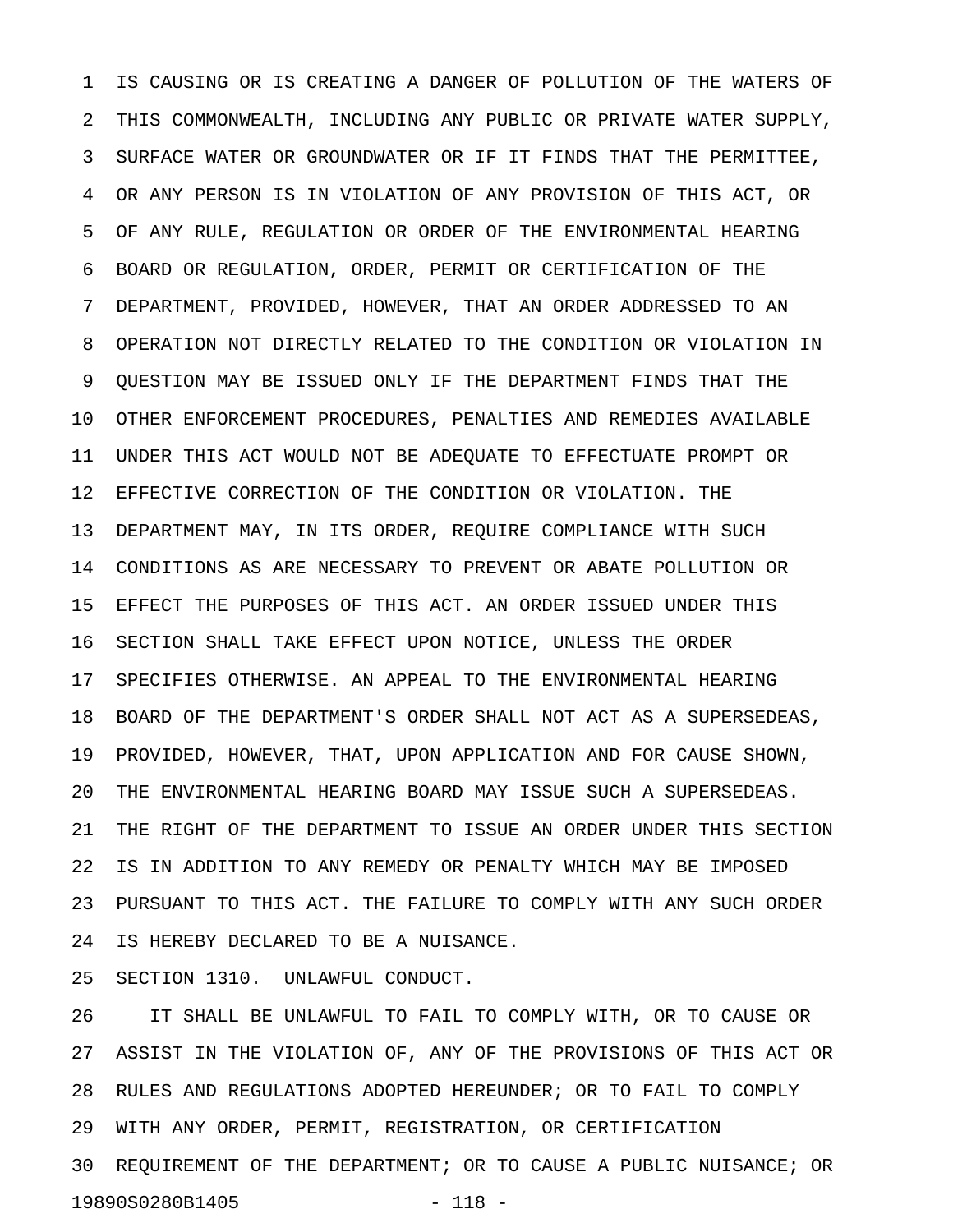1 TO CAUSE AIR, SOIL OR WATER POLLUTION; OR TO HINDER, OBSTRUCT, 2 PREVENT OR INTERFERE WITH THE DEPARTMENT OR ITS PERSONNEL IN THE 3 PERFORMANCE OF ANY DUTY HEREUNDER; OR TO VIOLATE THE PROVISIONS 4 OF 18 PA.C.S. § 4903 (RELATING TO FALSE SWEARING) OR 4904 5 (RELATING TO UNSWORN FALSIFICATION TO AUTHORITIES) IN REGARD TO 6 PAPERS REQUIRED TO BE SUBMITTED UNDER THIS ACT. THE OWNER OR 7 OPERATOR OF A STORAGE TANK AND THE LANDOWNER OR OCCUPIER ON 8 WHOSE LAND A STORAGE TANK IS OR WAS LOCATED SHALL NOT ALLOW 9 POLLUTION RESULTING FROM, OR A RELEASE TO OCCUR FROM, A STORAGE 10 TANK.

11 SECTION 1311. PRESUMPTION.

12 (A) GENERAL RULE.--EXCEPT AS PROVIDED IN SUBSECTION (B), IT 13 SHALL BE PRESUMED AS A REBUTTABLE PRESUMPTION OF LAW IN CIVIL 14 AND ADMINISTRATIVE PROCEEDINGS THAT A PERSON WHO OWNS OR 15 OPERATES AN ABOVEGROUND OR UNDERGROUND STORAGE TANK SHALL BE 16 LIABLE, WITHOUT PROOF OF FAULT, NEGLIGENCE, OR CAUSATION FOR ALL 17 DAMAGES, CONTAMINATION OR POLLUTION WITHIN 2,500 FEET OF THE 18 PERIMETER OF THE SITE OF A STORAGE TANK CONTAINING OR WHICH 19 CONTAINED A REGULATED SUBSTANCE OF THE TYPE WHICH CAUSED THE 20 DAMAGE, CONTAMINATION OR POLLUTION. SUCH PRESUMPTION MAY BE 21 OVERCOME BY CLEAR AND CONVINCING EVIDENCE THAT THE PERSON SO 22 CHARGED DID NOT CONTRIBUTE TO THE DAMAGE, CONTAMINATION OR 23 POLLUTION.

24 (B) DEFENSES.--IN ORDER TO OVERCOME THE PRESUMPTION OF 25 LIABILITY ESTABLISHED IN SUBSECTION (A), THE OWNER OR OPERATOR 26 MUST AFFIRMATIVELY PROVE, BY CLEAR AND CONVINCING EVIDENCE, ONE 27 OF THE FOLLOWING:

28 (1) THE DAMAGES, CONTAMINATION OR POLLUTION EXISTED 29 PRIOR TO THE USE OF ANY STORAGE TANK AT THE FACILITY TO 30 CONTAIN AN ACCUMULATION OF REGULATED SUBSTANCES, AS 19890S0280B1405 - 119 -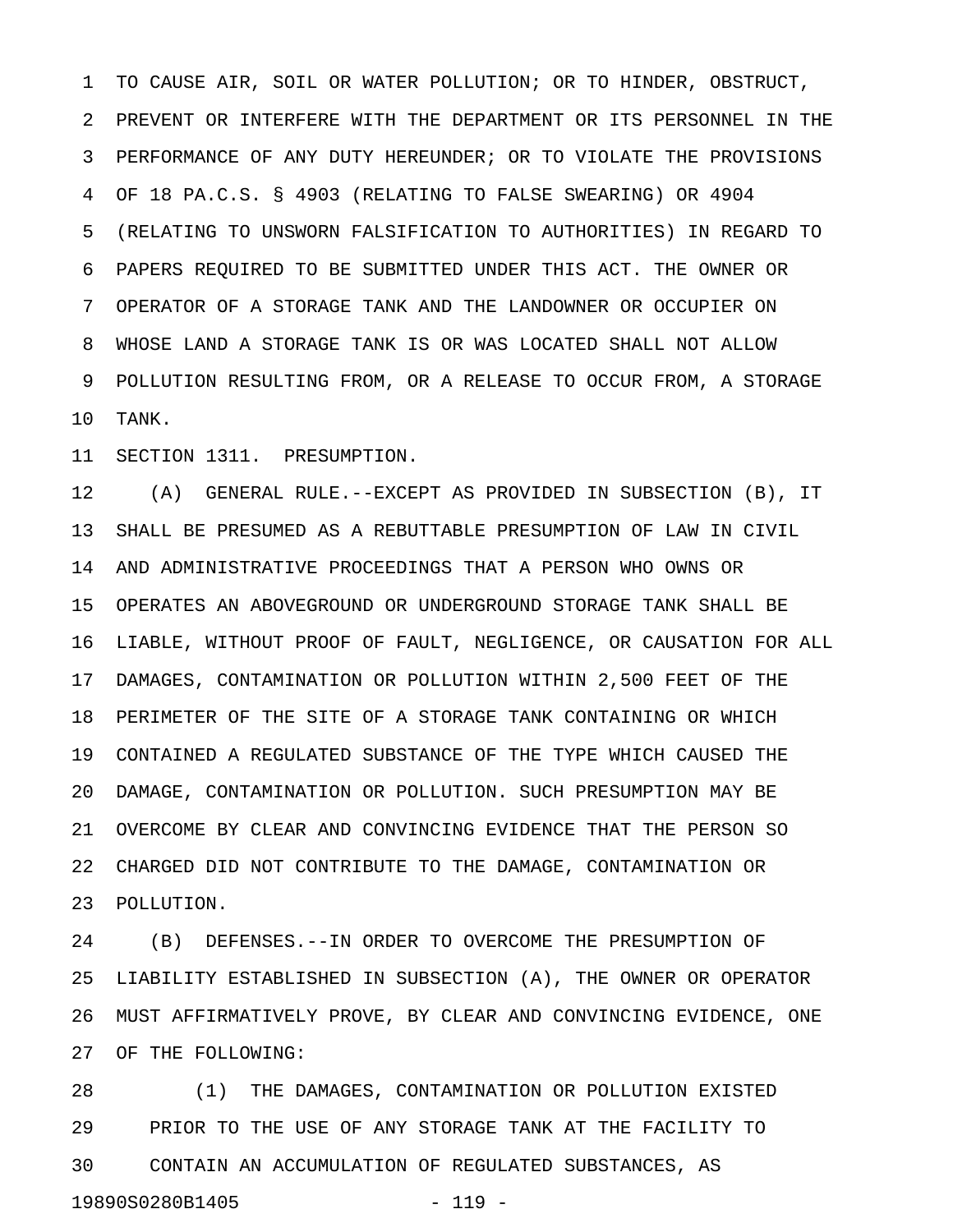1 DETERMINED BY SURVEYS OF THE SITE AND WITHIN 2,500 FEET OF 2 THE PERIMETER OF THE STORAGE TANK OR FACILITY.

3 (2) AN ADJACENT LANDOWNER REFUSED TO ALLOW THE OWNER OR 4 OPERATOR OF A STORAGE TANK AT A NEW FACILITY ACCESS TO PROPERTY 5 WITHIN 2,500 FEET OF THE PERIMETER OF A STORAGE TANK FACILITY TO 6 CONDUCT A SURVEY.

7 (3) THE DAMAGE, CONTAMINATION OR POLLUTION WAS NOT 8 WITHIN 2,500 FEET OF THE PERIMETER OF A STORAGE TANK.

9 (4) THE OWNER OR OPERATOR DID NOT CONTRIBUTE TO THE 10 DAMAGES, CONTAMINATION OR POLLUTION.

11 SECTION 1312. EXISTING RIGHTS AND REMEDIES PRESERVED.

12 THE COLLECTION OF ANY PENALTY IMPOSED UNDER THE PROVISIONS OF 13 THIS ACT SHALL NOT BE CONSTRUED AS ESTOPPING THE COMMONWEALTH, 14 OR ANY DISTRICT ATTORNEY OR SOLICITOR OF A MUNICIPALITY, FROM 15 PROCEEDING IN COURTS OF LAW OR EQUITY TO ABATE POLLUTIONS 16 FORBIDDEN UNDER THIS ACT, OR ABATE NUISANCES UNDER EXISTING LAW. 17 IT IS HEREBY DECLARED TO BE THE PURPOSE OF THIS ACT TO PROVIDE 18 ADDITIONAL AND CUMULATIVE REMEDIES TO PREVENT AND ABATE THE 19 POLLUTION CAUSED BY STORAGE TANKS, AND NOTHING CONTAINED IN THIS 20 ACT SHALL IN ANY WAY ABRIDGE OR ALTER RIGHTS OF ACTION OR 21 REMEDIES NOW OR HEREAFTER EXISTING IN EQUITY, OR UNDER THE 22 COMMON LAW OR STATUTORY LAW, CRIMINAL OR CIVIL, NOR SHALL ANY 23 PROVISION IN THIS ACT, OR THE GRANTING OF ANY PERMIT UNDER THIS 24 ACT, OR ANY ACT DONE BY VIRTUE OF THIS ACT, BE CONSTRUED AS 25 ESTOPPING THE COMMONWEALTH, PERSONS OR MUNICIPALITIES, IN THE 26 EXERCISE OF THEIR RIGHTS UNDER THE COMMON LAW OR DECISIONAL LAW 27 OR IN EQUITY, FROM PROCEEDING IN COURTS OF LAW OR EQUITY TO 28 SUPPRESS NUISANCES, OR TO ABATE ANY POLLUTION NOW OR HEREAFTER 29 EXISTING, OR ENFORCE COMMON LAW OR STATUTORY RIGHTS. 30 SECTION 1313. APPEALABLE ACTIONS.

19890S0280B1405 - 120 -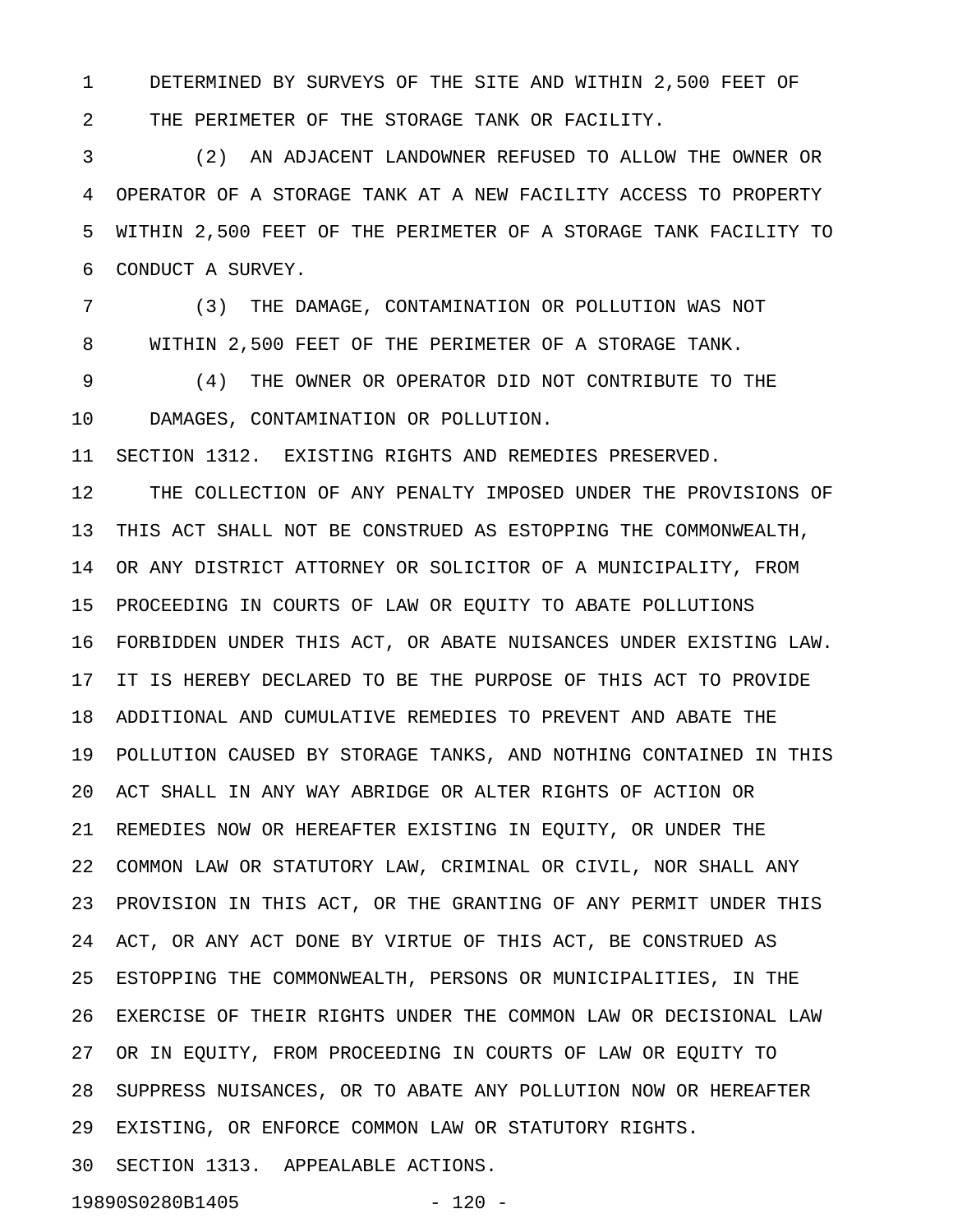1 ANY PERSON AGGRIEVED BY AN ORDER OR OTHER ADMINISTRATIVE 2 ACTION OF THE DEPARTMENT ISSUED PURSUANT TO THIS ACT SHALL HAVE 3 THE RIGHT, WITHIN 30 DAYS, TO APPEAL THE ACTION TO THE 4 ENVIRONMENTAL HEARING BOARD IN ACCORDANCE WITH 2 PA.C.S. CH. 5 5 SUBCH. A (RELATING TO PRACTICE AND PROCEDURE OF COMMONWEALTH 6 AGENCIES) AND THE ACT OF JULY 13, 1988 (P.L.530, NO.94), KNOWN 7 AS THE ENVIRONMENTAL HEARING BOARD ACT.

8 SECTION 1314. LIMITATION ON ACTION.

9 THE PROVISIONS OF ANY OTHER STATUTE TO THE CONTRARY 10 NOTWITHSTANDING ACTIONS FOR CIVIL OR CRIMINAL PENALTIES UNDER 11 THIS ACT MAY BE COMMENCED AT ANY TIME WITHIN A PERIOD OF 20 12 YEARS FROM THE DATE THE OFFENSE IS DISCOVERED.

13 SECTION 1315. COLLECTION OF FINES AND PENALTIES.

14 ALL FINES AND PENALTIES SHALL BE COLLECTIBLE IN ANY MANNER 15 PROVIDED BY LAW FOR THE COLLECTION OF DEBTS. IF ANY PERSON 16 LIABLE TO PAY ANY SUCH PENALTY NEGLECTS OR REFUSES TO PAY THE 17 SAME AFTER DEMAND, THE AMOUNT TOGETHER WITH INTEREST AND ANY 18 COSTS THAT MAY ACCRUE, SHALL BE A JUDGMENT IN FAVOR OF THE 19 COMMONWEALTH UPON THE PROPERTY OF SUCH PERSON, BUT ONLY AFTER 20 SAME HAS BEEN ENTERED AND DOCKETED OF RECORD BY THE PROTHONOTARY 21 OF THE COUNTY WHERE SUCH PROPERTY IS SITUATED. THE DEPARTMENT 22 MAY AT ANY TIME TRANSMIT TO THE PROTHONOTARIES OF THE RESPECTIVE 23 COUNTIES CERTIFIED COPIES OF ALL SUCH JUDGMENTS, AND IT SHALL BE 24 THE DUTY OF EACH PROTHONOTARY TO ENTER AND DOCKET THE SAME OF 25 RECORD IN HIS OFFICE, AND TO INDEX THE SAME AS JUDGMENTS ARE 26 INDEXED, WITHOUT REQUIRING THE PAYMENT OF COSTS AS A CONDITION 27 PRECEDENT TO THE ENTRY THEREOF.

## 28 CHAPTER 21

29 MISCELLANEOUS PROVISIONS

30 SECTION 2101. START-UP COSTS.

19890S0280B1405 - 121 -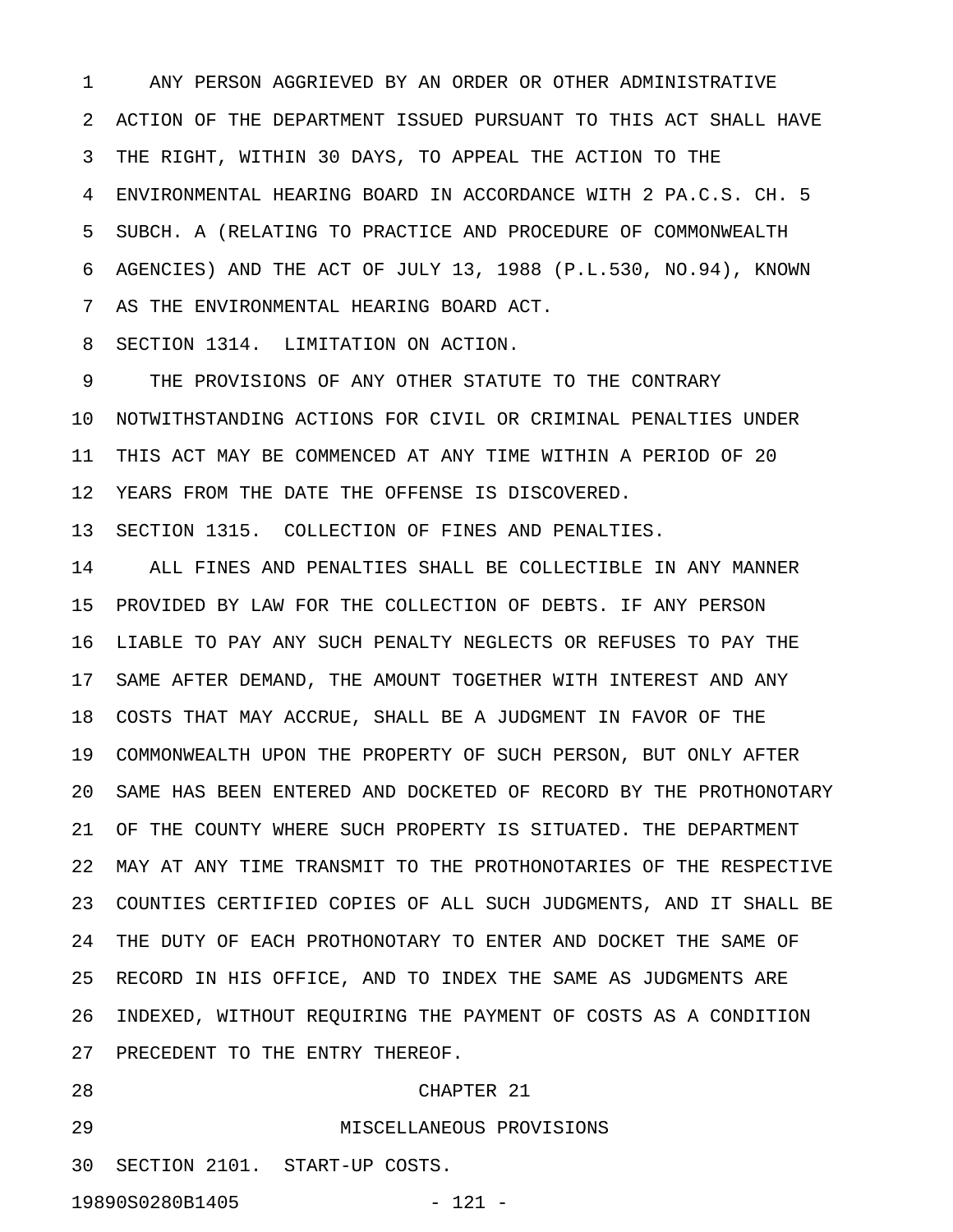1 THE GOVERNOR IS HEREBY AUTHORIZED TO TRANSFER \$2,500,000, OR 2 AS MUCH THEREOF AS MAY BE NECESSARY, FROM THE HAZARDOUS SITES 3 CLEANUP FUND CREATED BY SECTION 602.3 OF THE ACT OF MARCH 4, 4 1971 (P.L.6, NO.2), KNOWN AS THE TAX REFORM CODE OF 1971, TO THE 5 STORAGE TANK FUND TO BEGIN DEVELOPMENT AND OPERATION OF THE 6 ABOVEGROUND AND UNDERGROUND STORAGE TANK PROGRAMS AND TO THE 7 UNDERGROUND STORAGE TANK INDEMNIFICATION FUND TO BE USED FOR THE 8 INITIAL ADMINISTRATIVE EXPENSES OF THE UNDERGROUND STORAGE TANK 9 INDEMNIFICATION BOARD. ALL TRANSFERRED FUNDS FROM THE HAZARDOUS 10 SITES CLEANUP FUND SHALL BE REPAID TO THAT FUND FROM FUNDS IN 11 THE STORAGE TANK FUND OR THE UNDERGROUND STORAGE TANK 12 INDEMNIFICATION FUND WITHIN TWO YEARS OF THE TRANSFER. SUCH 13 TRANSFERS SHALL BE MADE HEREUNDER UPON WARRANT OF THE STATE 14 TREASURER UPON REQUISITION BY THE GOVERNOR.

15 SECTION 2102. SAVED FROM REPEAL.

16 THE FOLLOWING ACTS WHICH ARE REPEALED IN SECTION 2104 ARE 17 SAVED FROM REPEAL TO THE EXTENT THAT SUCH ACTS PROVIDE AUTHORITY 18 FOR THE REGULATION AND PREVENTION OF FIRE OR EXPLOSIVE HAZARDS 19 AT ABOVEGROUND OR UNDERGROUND STORAGE TANKS:

20 ACT OF JUNE 8, 1911 (P.L.705, NO.281), ENTITLED "AN ACT 21 CREATING THE OFFICE OF FIRE MARSHAL, TO BE ATTACHED TO THE 22 DEPARTMENT OF PUBLIC SAFETY IN CITIES OF THE FIRST CLASS; 23 PRESCRIBING HIS DUTIES AND POWERS; AND PROVIDING PENALTIES FOR 24 VIOLATIONS OF THE PROVISIONS OF THE ACT; AND PROVIDING FOR THE 25 METHOD OF APPOINTMENT, COMPENSATION, AND FOR THE MAINTENANCE OF 26 HIS OFFICE."

27 ACT OF APRIL 27, 1927 (P.L.450, NO.291), REFERRED TO AS THE 28 STATE FIRE MARSHAL LAW.

29 ACT OF JULY 28, 1953 (P.L.723, NO.230), KNOWN AS THE SECOND 30 CLASS COUNTY CODE.

19890S0280B1405 - 122 -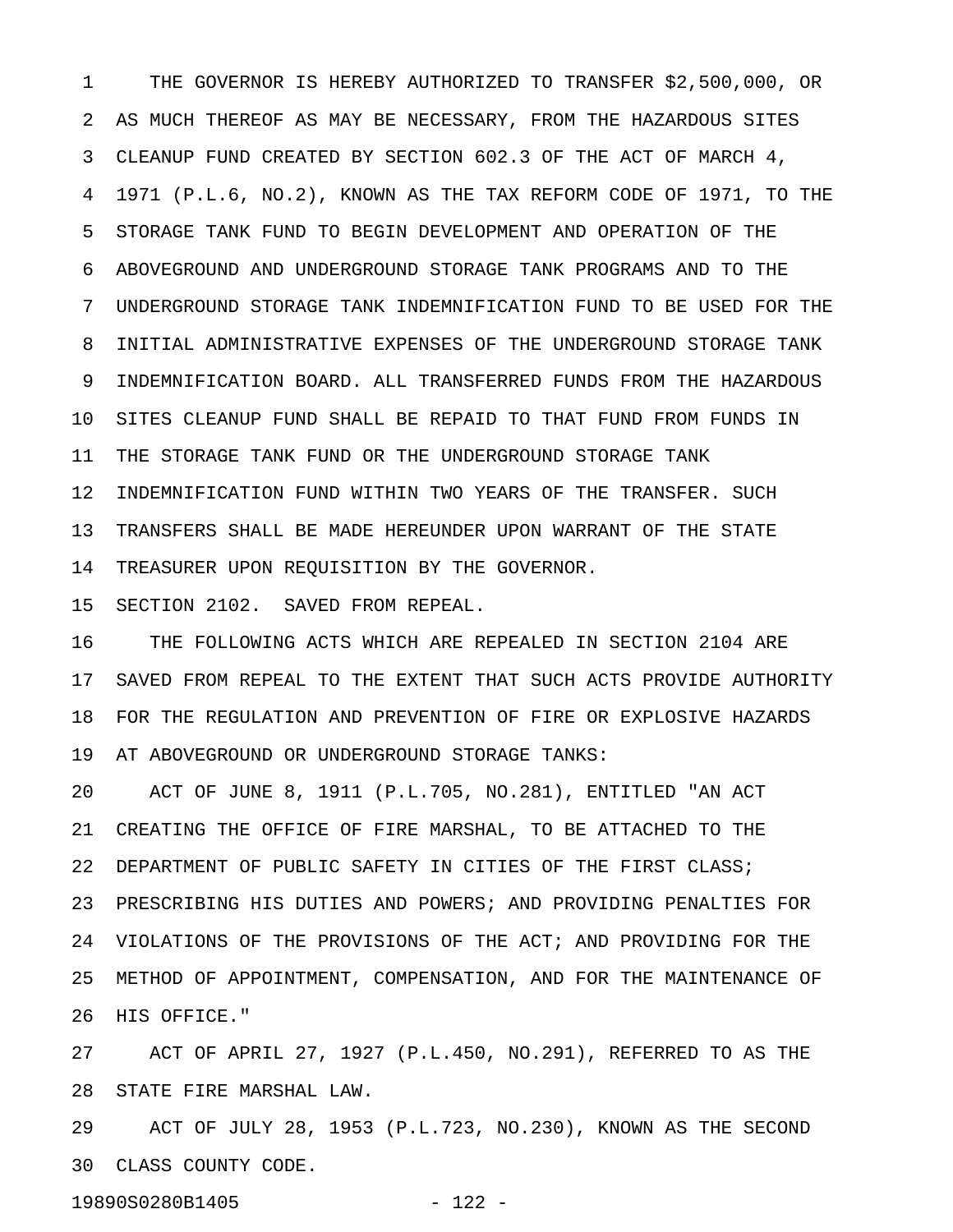1 SECTION 2103. SEVERABILITY.

2 THE PROVISIONS OF THIS ACT ARE SEVERABLE. IF ANY PROVISION OF 3 THIS ACT OR ITS APPLICATION TO ANY PERSON OR CIRCUMSTANCE IS 4 HELD INVALID, THE INVALIDITY SHALL NOT AFFECT OTHER PROVISIONS 5 OR APPLICATIONS OF THIS ACT WHICH CAN BE GIVEN EFFECT WITHOUT 6 THE INVALID PROVISION OR APPLICATION.

7 SECTION 2104. REPEALS.

8 THE FOLLOWING ACTS AND PARTS OF ACTS ARE REPEALED TO THE 9 EXTENT SPECIFIED:

10 ACT OF JUNE 8, 1911 (P.L.705, NO.281), ENTITLED "AN ACT 11 CREATING THE OFFICE OF FIRE MARSHAL, TO BE ATTACHED TO THE 12 DEPARTMENT OF PUBLIC SAFETY IN CITIES OF THE FIRST CLASS; 13 PRESCRIBING HIS DUTIES AND POWERS; AND PROVIDING PENALTIES FOR 14 VIOLATIONS OF THE PROVISIONS OF THE ACT; AND PROVIDING FOR THE 15 METHOD OF APPOINTMENT, COMPENSATION, AND FOR THE MAINTENANCE OF 16 HIS OFFICE," INSOFAR AS IT IS INCONSISTENT WITH THIS ACT. 17 ACT OF APRIL 27, 1927 (P.L.450, NO.291), REFERRED TO AS THE 18 STATE FIRE MARSHAL LAW, INSOFAR AS THE STATE FIRE MARSHAL AND 19 THE PENNSYLVANIA STATE POLICE ARE AUTHORIZED TO ADOPT AND 20 ENFORCE RULES AND REGULATIONS GOVERNING THE USE, STORAGE AND 21 SALE AND RETENTION OF GASOLINE, NAPHTHALENE, KEROSENE, FUEL OIL 22 OR OTHER SUBSTANCES OF LIKE CHARACTER, ONLY TO THE EXTENT THAT 23 SAID ACT, RULES AND REGULATIONS ARE INCONSISTENT WITH THE 24 PROVISIONS OF THIS ACT.

25 ACT OF JULY 28, 1953 (P.L.723, NO.230), KNOWN AS THE SECOND 26 CLASS COUNTY CODE, INSOFAR AS IT IS INCONSISTENT WITH THIS ACT. 27 ACT OF NOVEMBER 26, 1978 (P.L.1300, NO. 314), KNOWN AS THE 28 UNDERGROUND STORAGE ACT, INSOFAR AS IT IS INCONSISTENT WITH THIS 29 ACT.

30 SECTION 2105. EFFECTIVE DATE.

19890S0280B1405 - 123 -